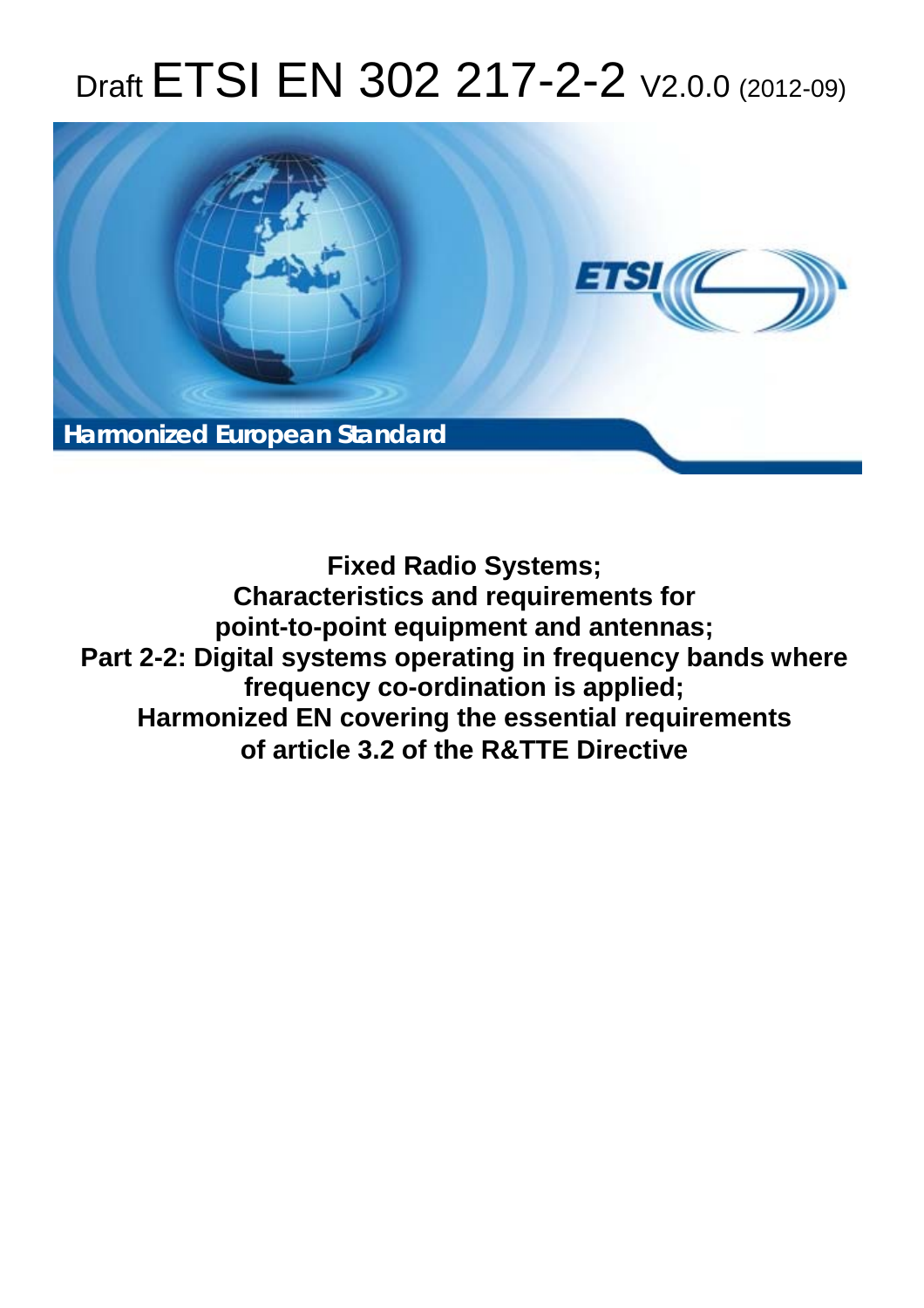Reference

REN/ATTM-04018

Keywords

antenna, DFRS, digital, DRRS, FWA, point-to-point, radio, regulation, transmission

#### *ETSI*

#### 650 Route des Lucioles F-06921 Sophia Antipolis Cedex - FRANCE

Tel.: +33 4 92 94 42 00 Fax: +33 4 93 65 47 16

Siret N° 348 623 562 00017 - NAF 742 C Association à but non lucratif enregistrée à la Sous-Préfecture de Grasse (06) N° 7803/88

#### *Important notice*

Individual copies of the present document can be downloaded from: [http://www.etsi.org](http://www.etsi.org/)

The present document may be made available in more than one electronic version or in print. In any case of existing or perceived difference in contents between such versions, the reference version is the Portable Document Format (PDF). In case of dispute, the reference shall be the printing on ETSI printers of the PDF version kept on a specific network drive within ETSI Secretariat.

Users of the present document should be aware that the document may be subject to revision or change of status. Information on the current status of this and other ETSI documents is available at <http://portal.etsi.org/tb/status/status.asp>

If you find errors in the present document, please send your comment to one of the following services: [http://portal.etsi.org/chaircor/ETSI\\_support.asp](http://portal.etsi.org/chaircor/ETSI_support.asp)

#### *Copyright Notification*

No part may be reproduced except as authorized by written permission. The copyright and the foregoing restriction extend to reproduction in all media.

> © European Telecommunications Standards Institute 2012. All rights reserved.

DECT<sup>™</sup>, PLUGTESTS<sup>™</sup>, UMTS<sup>™</sup> and the ETSI logo are Trade Marks of ETSI registered for the benefit of its Members. **3GPP**TM and **LTE**TM are Trade Marks of ETSI registered for the benefit of its Members and of the 3GPP Organizational Partners.

**GSM**® and the GSM logo are Trade Marks registered and owned by the GSM Association.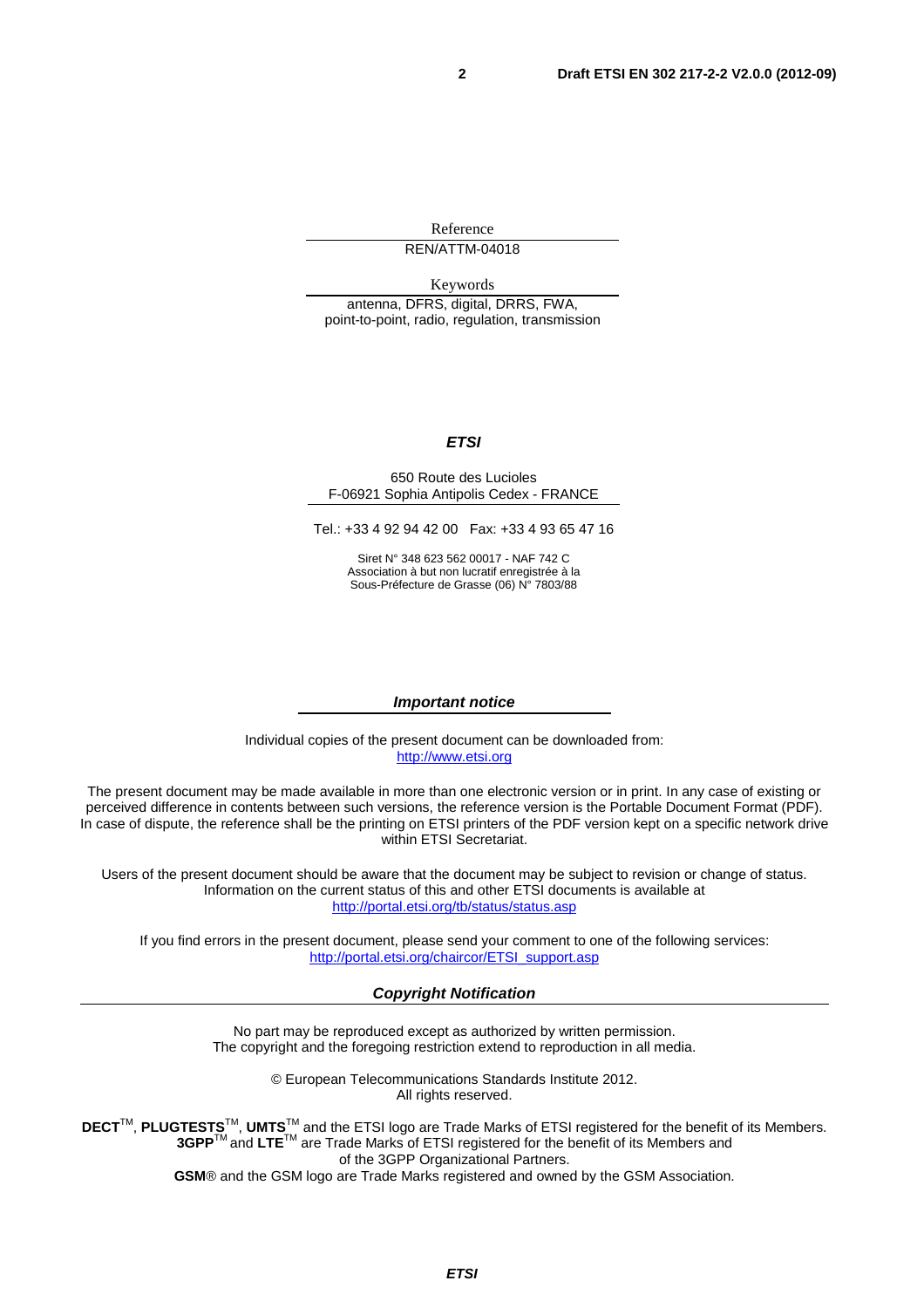## Contents

| 1                |  |
|------------------|--|
| 1.1              |  |
| 1.2              |  |
| 1.3              |  |
| 1.4              |  |
| 1.5              |  |
| 1.6              |  |
| 2                |  |
| 2.1              |  |
| 2.2              |  |
| 3                |  |
| 3.1              |  |
| 3.2              |  |
| 3.3              |  |
| 4                |  |
| 4.0              |  |
| 4.1              |  |
| 4.2              |  |
| 4.2.1            |  |
| 4.2.1.1          |  |
| 4.2.1.2          |  |
| 4.2.2            |  |
| 4.2.2.1          |  |
| 4.2.2.1.1        |  |
| 4.2.2.1.2        |  |
| 4.2.2.2          |  |
| 4.2.3            |  |
| 4.2.4            |  |
| 4.2.4.1          |  |
| 4.2.4.2          |  |
| 4.2.4.2.1        |  |
| 4.2.4.2.2        |  |
| 4.2.5            |  |
| 4.2.5.1          |  |
| 4.2.5.2<br>4.2.6 |  |
| 4.2.7            |  |
| 4.2.8            |  |
| 4.3              |  |
| 4.3.1            |  |
| 4.3.2            |  |
| 4.3.3            |  |
| 4.3.4            |  |
| 4.4              |  |
| 4.4.1            |  |
| 4.4.2            |  |
| 4.4.3            |  |
| 5                |  |
| 5.1              |  |
| 5.1.1            |  |
|                  |  |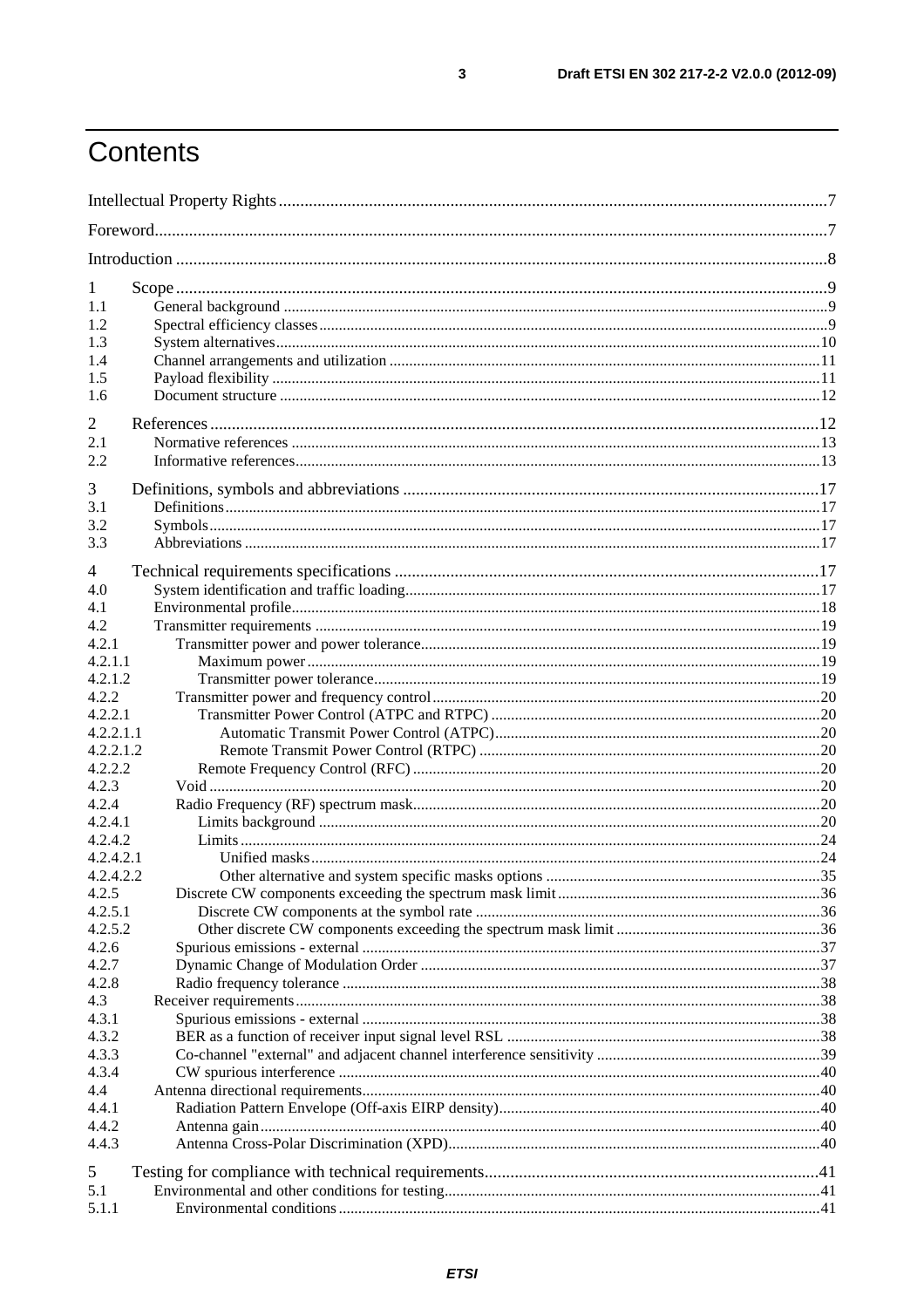| 5.1.2        |                                                                                               |  |
|--------------|-----------------------------------------------------------------------------------------------|--|
| 5.1.3        |                                                                                               |  |
| 5.2          |                                                                                               |  |
| 5.2.1        |                                                                                               |  |
| 5.2.2        |                                                                                               |  |
| 5.2.2.1      |                                                                                               |  |
| 5.2.2.1.1    |                                                                                               |  |
| 5.2.2.1.2    |                                                                                               |  |
| 5.2.2.1.3    |                                                                                               |  |
| 5.2.3        |                                                                                               |  |
| 5.2.4        |                                                                                               |  |
| 5.2.5        |                                                                                               |  |
| 5.2.6        |                                                                                               |  |
| 5.2.7        |                                                                                               |  |
| 5.2.8        |                                                                                               |  |
| 5.3          |                                                                                               |  |
| 5.3.1        |                                                                                               |  |
| 5.3.2        |                                                                                               |  |
| 5.3.3        |                                                                                               |  |
| 5.3.4        |                                                                                               |  |
| 5.4          |                                                                                               |  |
| 5.4.1        |                                                                                               |  |
| 5.4.2        |                                                                                               |  |
| 5.4.3        |                                                                                               |  |
|              | <b>Annex A (normative):</b>                                                                   |  |
|              |                                                                                               |  |
| A.1          |                                                                                               |  |
| A.2          |                                                                                               |  |
| A.2.1        |                                                                                               |  |
| A.2.2        |                                                                                               |  |
|              |                                                                                               |  |
| A.3          |                                                                                               |  |
| A.3.1        |                                                                                               |  |
| A.3.2        |                                                                                               |  |
| A.4          |                                                                                               |  |
| A.4.1        |                                                                                               |  |
| A.4.2        |                                                                                               |  |
| A.4.3        |                                                                                               |  |
|              |                                                                                               |  |
|              | <b>Annex B</b> (normative):<br>Frequency bands from 3 GHz to 11 GHz (channel separation up to |  |
|              |                                                                                               |  |
| B.1          |                                                                                               |  |
|              |                                                                                               |  |
| B.2          |                                                                                               |  |
| B.2.1        |                                                                                               |  |
| B.2.2        |                                                                                               |  |
| B.3          |                                                                                               |  |
| <b>B.3.1</b> |                                                                                               |  |
| <b>B.3.2</b> |                                                                                               |  |
|              |                                                                                               |  |
| B.4          |                                                                                               |  |
| B.4.1        |                                                                                               |  |
| <b>B.4.2</b> |                                                                                               |  |
| <b>B.4.3</b> |                                                                                               |  |
|              |                                                                                               |  |
|              | Frequency bands from 3 GHz to 11 GHz (channel separation 40<br><b>Annex C</b> (normative):    |  |
|              |                                                                                               |  |
| C.1          |                                                                                               |  |
| C.2          |                                                                                               |  |
|              |                                                                                               |  |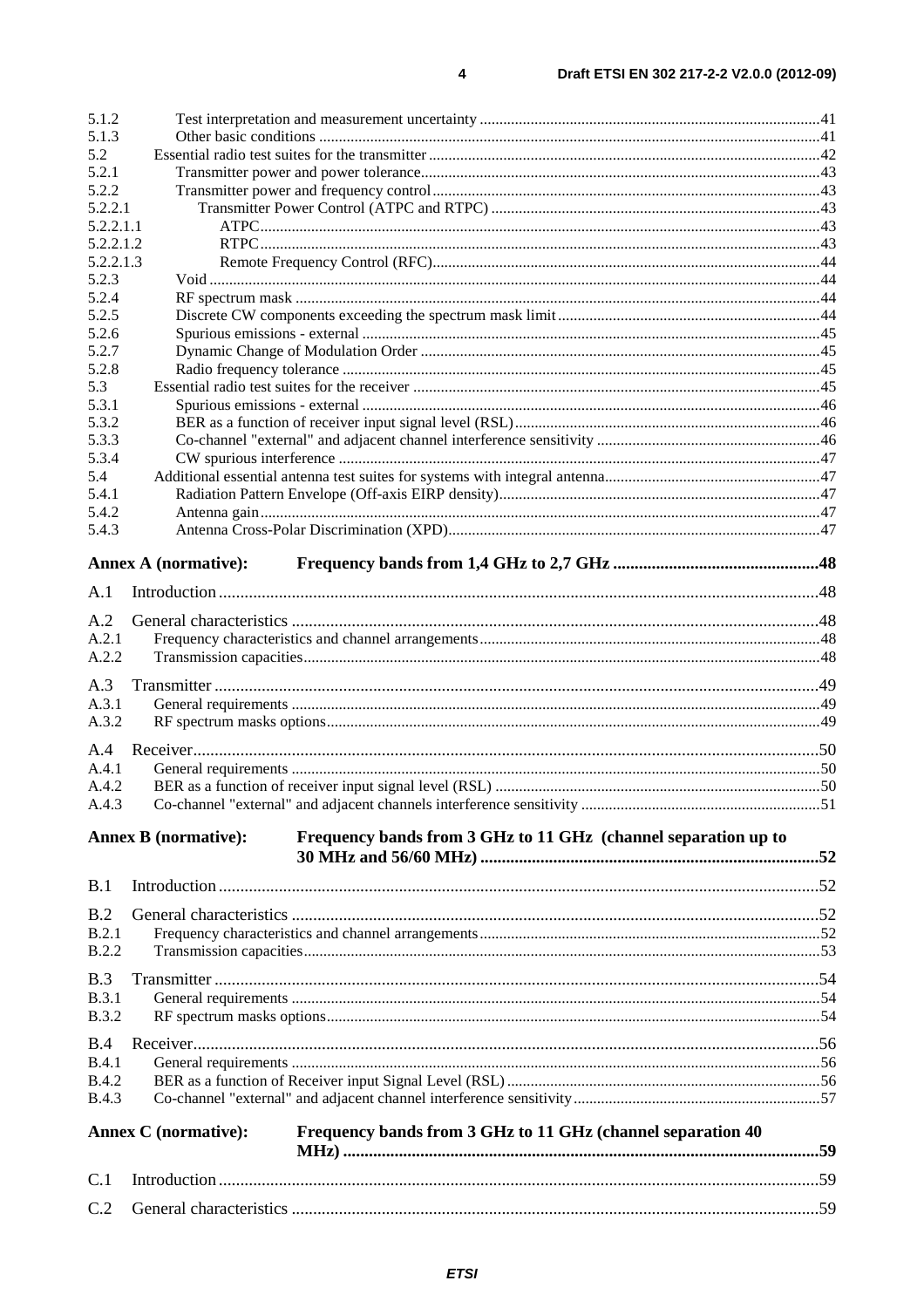| C.2.1<br>C.2.2               |  |
|------------------------------|--|
|                              |  |
| C.3<br>C.3.1                 |  |
| C.3.2                        |  |
| C.4                          |  |
| C.4.1                        |  |
| C.4.2                        |  |
| C.4.3                        |  |
| <b>Annex D</b> (normative):  |  |
| D.1                          |  |
| D.2                          |  |
| D.2.1                        |  |
| D.2.2                        |  |
| D.3                          |  |
| D.3.1                        |  |
| D.3.2                        |  |
| D.4                          |  |
| D.4.1                        |  |
| D.4.2<br>D.4.3               |  |
|                              |  |
| <b>Annex E</b> (normative):  |  |
| E.1                          |  |
| E.2                          |  |
| E.2.1                        |  |
| E.2.2                        |  |
| E.3                          |  |
| E.3.1                        |  |
| E.3.2<br>E.3.2.1             |  |
| E.3.2.2                      |  |
|                              |  |
| E.4.1                        |  |
| E.4.2                        |  |
| E.4.2.1                      |  |
| E.4.2.2<br>E.4.3             |  |
|                              |  |
| <b>Annex Ea</b> (normative): |  |
|                              |  |
|                              |  |
| Ea.2.1                       |  |
| Ea.2.2                       |  |
|                              |  |
| Ea.3.1                       |  |
| Ea.3.2                       |  |
|                              |  |
| Ea.4.1<br>Ea.4.2             |  |
| Ea.4.3                       |  |
|                              |  |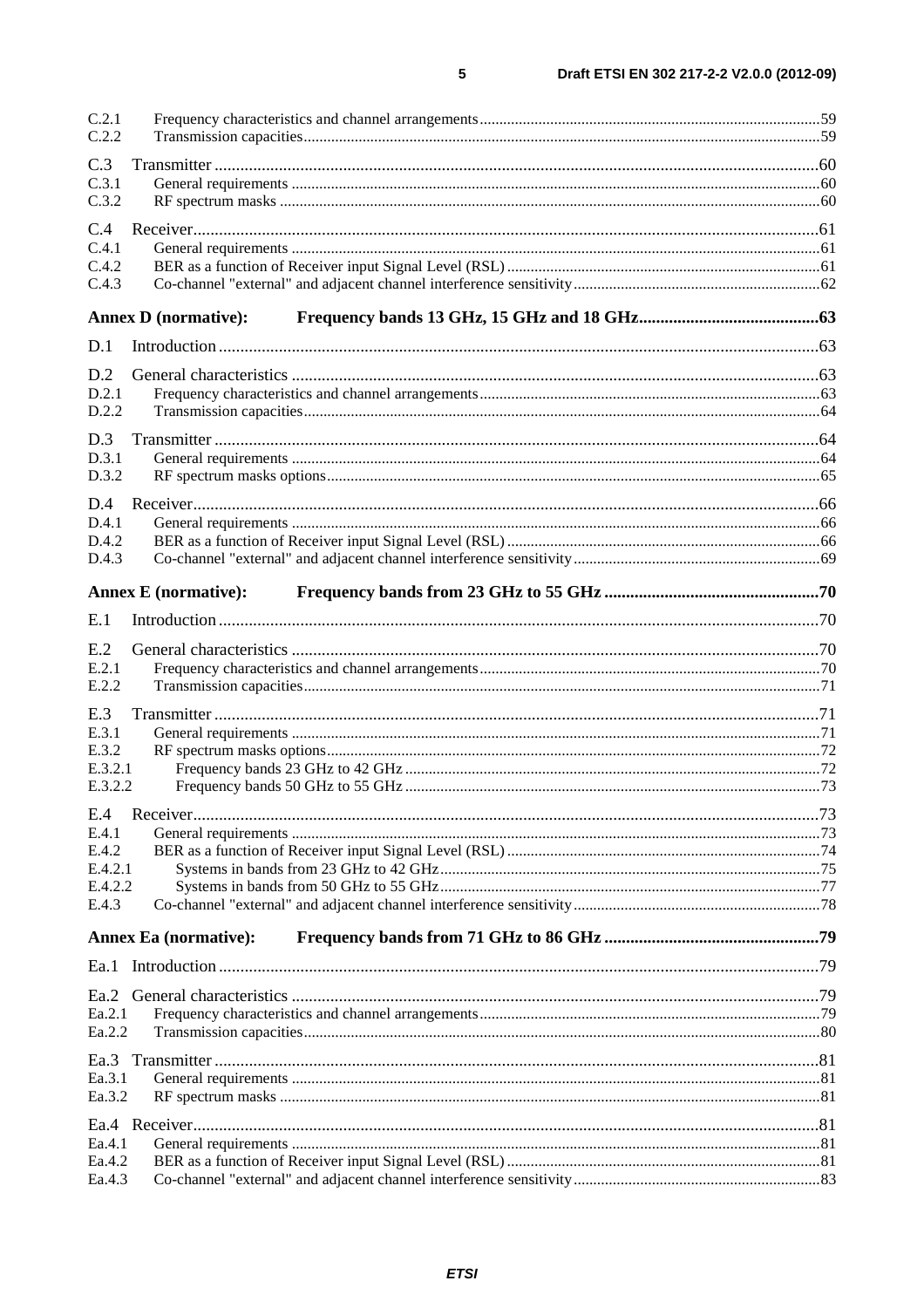|                                                                                                                                                                                                                                                                                                                                                                                                                                                                                                                                                                                                                            | <b>Annex F</b> (normative): | Definition of equivalent data rates for packet data, PDH/SDH and                                                            |  |
|----------------------------------------------------------------------------------------------------------------------------------------------------------------------------------------------------------------------------------------------------------------------------------------------------------------------------------------------------------------------------------------------------------------------------------------------------------------------------------------------------------------------------------------------------------------------------------------------------------------------------|-----------------------------|-----------------------------------------------------------------------------------------------------------------------------|--|
| F.1                                                                                                                                                                                                                                                                                                                                                                                                                                                                                                                                                                                                                        |                             |                                                                                                                             |  |
| F <sub>.2</sub>                                                                                                                                                                                                                                                                                                                                                                                                                                                                                                                                                                                                            |                             |                                                                                                                             |  |
| F.2.1                                                                                                                                                                                                                                                                                                                                                                                                                                                                                                                                                                                                                      |                             |                                                                                                                             |  |
| F.2.2                                                                                                                                                                                                                                                                                                                                                                                                                                                                                                                                                                                                                      |                             |                                                                                                                             |  |
|                                                                                                                                                                                                                                                                                                                                                                                                                                                                                                                                                                                                                            |                             |                                                                                                                             |  |
| F.3.1                                                                                                                                                                                                                                                                                                                                                                                                                                                                                                                                                                                                                      |                             |                                                                                                                             |  |
| F.3.2                                                                                                                                                                                                                                                                                                                                                                                                                                                                                                                                                                                                                      |                             |                                                                                                                             |  |
|                                                                                                                                                                                                                                                                                                                                                                                                                                                                                                                                                                                                                            |                             |                                                                                                                             |  |
|                                                                                                                                                                                                                                                                                                                                                                                                                                                                                                                                                                                                                            |                             |                                                                                                                             |  |
| G.1                                                                                                                                                                                                                                                                                                                                                                                                                                                                                                                                                                                                                        |                             |                                                                                                                             |  |
| G.2                                                                                                                                                                                                                                                                                                                                                                                                                                                                                                                                                                                                                        |                             |                                                                                                                             |  |
|                                                                                                                                                                                                                                                                                                                                                                                                                                                                                                                                                                                                                            |                             |                                                                                                                             |  |
|                                                                                                                                                                                                                                                                                                                                                                                                                                                                                                                                                                                                                            |                             |                                                                                                                             |  |
|                                                                                                                                                                                                                                                                                                                                                                                                                                                                                                                                                                                                                            |                             |                                                                                                                             |  |
| G.2.3                                                                                                                                                                                                                                                                                                                                                                                                                                                                                                                                                                                                                      |                             |                                                                                                                             |  |
|                                                                                                                                                                                                                                                                                                                                                                                                                                                                                                                                                                                                                            |                             |                                                                                                                             |  |
|                                                                                                                                                                                                                                                                                                                                                                                                                                                                                                                                                                                                                            |                             |                                                                                                                             |  |
|                                                                                                                                                                                                                                                                                                                                                                                                                                                                                                                                                                                                                            |                             |                                                                                                                             |  |
| G.3.2                                                                                                                                                                                                                                                                                                                                                                                                                                                                                                                                                                                                                      |                             |                                                                                                                             |  |
|                                                                                                                                                                                                                                                                                                                                                                                                                                                                                                                                                                                                                            |                             |                                                                                                                             |  |
|                                                                                                                                                                                                                                                                                                                                                                                                                                                                                                                                                                                                                            |                             | HS Requirements and conformance Test specifications Table                                                                   |  |
|                                                                                                                                                                                                                                                                                                                                                                                                                                                                                                                                                                                                                            |                             | Impact of power control (ATPC and/or RTPC), mixed-mode and<br>bandwidth adaptive operation on spectrum mask and link design |  |
| I.0                                                                                                                                                                                                                                                                                                                                                                                                                                                                                                                                                                                                                        |                             |                                                                                                                             |  |
| I.1                                                                                                                                                                                                                                                                                                                                                                                                                                                                                                                                                                                                                        |                             |                                                                                                                             |  |
| I.2<br>I.2.1                                                                                                                                                                                                                                                                                                                                                                                                                                                                                                                                                                                                               |                             |                                                                                                                             |  |
| I.3<br>I.3.1<br>I.3.2                                                                                                                                                                                                                                                                                                                                                                                                                                                                                                                                                                                                      |                             |                                                                                                                             |  |
| I.4                                                                                                                                                                                                                                                                                                                                                                                                                                                                                                                                                                                                                        |                             |                                                                                                                             |  |
| F.3<br>F.3.3<br><b>Annex G</b> (normative):<br>G.2.1<br>G.2.2<br>G.2.2.1<br>G.2.2.2<br>BER measurement in a SDH or Ethernet multi-interfaces, multi-channels system 93<br>G.3<br>Case 1: multi-interfaces/single channel or multi-interfaces/two-channels systems where each interface<br>G.3.1<br>Case 3: multi-interfaces/two-channels system where each payload interface is transmitted on both<br>G.3.3<br>Annex H (normative):<br><b>Annex I</b> (informative):<br>I.5<br><b>Annex J</b> (informative):<br><b>Typical interference sensitivity behaviour for frequency planning</b><br><b>Annex K</b> (informative): |                             |                                                                                                                             |  |
|                                                                                                                                                                                                                                                                                                                                                                                                                                                                                                                                                                                                                            |                             |                                                                                                                             |  |
|                                                                                                                                                                                                                                                                                                                                                                                                                                                                                                                                                                                                                            |                             |                                                                                                                             |  |
|                                                                                                                                                                                                                                                                                                                                                                                                                                                                                                                                                                                                                            |                             |                                                                                                                             |  |
|                                                                                                                                                                                                                                                                                                                                                                                                                                                                                                                                                                                                                            |                             |                                                                                                                             |  |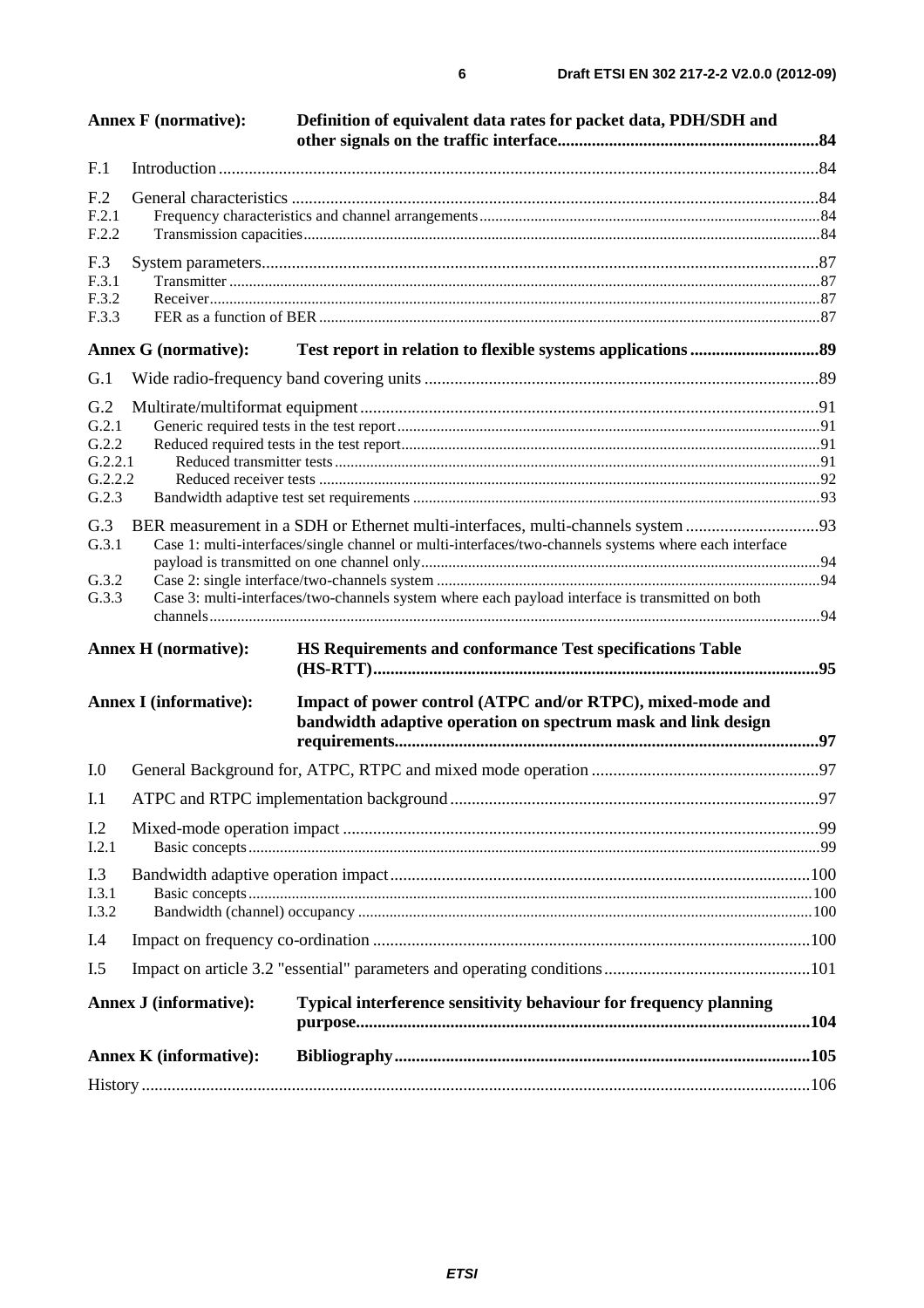IPRs essential or potentially essential to the present document may have been declared to ETSI. The information pertaining to these essential IPRs, if any, is publicly available for **ETSI members and non-members**, and can be found in ETSI SR 000 314: *"Intellectual Property Rights (IPRs); Essential, or potentially Essential, IPRs notified to ETSI in respect of ETSI standards"*, which is available from the ETSI Secretariat. Latest updates are available on the ETSI Web server [\(http://ipr.etsi.org](http://webapp.etsi.org/IPR/home.asp)).

Pursuant to the ETSI IPR Policy, no investigation, including IPR searches, has been carried out by ETSI. No guarantee can be given as to the existence of other IPRs not referenced in ETSI SR 000 314 (or the updates on the ETSI Web server) which are, or may be, or may become, essential to the present document.

## Foreword

This draft Harmonized European Standard (EN) has been produced by ETSI Technical Committee Access, Terminals, Transmission and Multiplexing (ATTM), and is now submitted for the Public Enquiry phase of the ETSI standards Two-step Approval Procedure.

The present document has been produced by ETSI in response to a mandate from the European Commission issued under Directive 98/34/EC [i.2] as amended by Directive 98/48/EC [i.64].

The title and reference to the present document are intended to be included in the publication in the Official Journal of the European Union of titles and references of Harmonized Standard under the Directive 1999/5/EC [1].

See article 5.1 of Directive 1999/5/EC [1] for information on presumption of conformity and Harmonised Standards or parts thereof the references of which have been published in the Official Journal of the European Union.

The requirements relevant to Directive 1999/5/EC [1] are summarised in annex H.

The present document is part 2, sub-part 2 of a multi-part deliverable covering Fixed Radio Systems; Characteristics and requirements for point-to-point equipment and antennas. Full details of the entire series can be found in part 1 [6].

| <b>Proposed national transposition dates</b>                                                |                                 |  |  |  |  |  |  |  |  |  |
|---------------------------------------------------------------------------------------------|---------------------------------|--|--|--|--|--|--|--|--|--|
| Date of latest announcement of this EN (doa):                                               | 3 months after ETSI publication |  |  |  |  |  |  |  |  |  |
| Date of latest publication of new National Standard<br>or endorsement of this $EN$ (dop/e): | 6 months after doa              |  |  |  |  |  |  |  |  |  |
| Date of withdrawal of any conflicting National Standard (dow):                              | 18 months after doa             |  |  |  |  |  |  |  |  |  |

#### Major variants with respect to previous published version

This new version of EN 302 217-2-2 has considered, among other minor points:

- Unified frequency tolerance.
- Unified output power tolerance.
- New spectral efficiency classes 7 (1 024 states) and 8 (2 048 states) have been introduced for channel separations 13,75/14 MHz and above.
- Extension of the spectral efficiency classes subdivision to formally cover the whole granularity of the range spectral efficiency indexes provided for each band and channel separation. Indexes from 1 (2 states, spectral efficiency class 1) to 11 (2 048 states, spectral efficiency class 8) and to newly introduced 10 and 11 (1 024 and 2 048 states, spectral efficiency class 7 and 8) are introduced, as appropriate, for filling the gaps between the minimum and maximum indexes foreseen.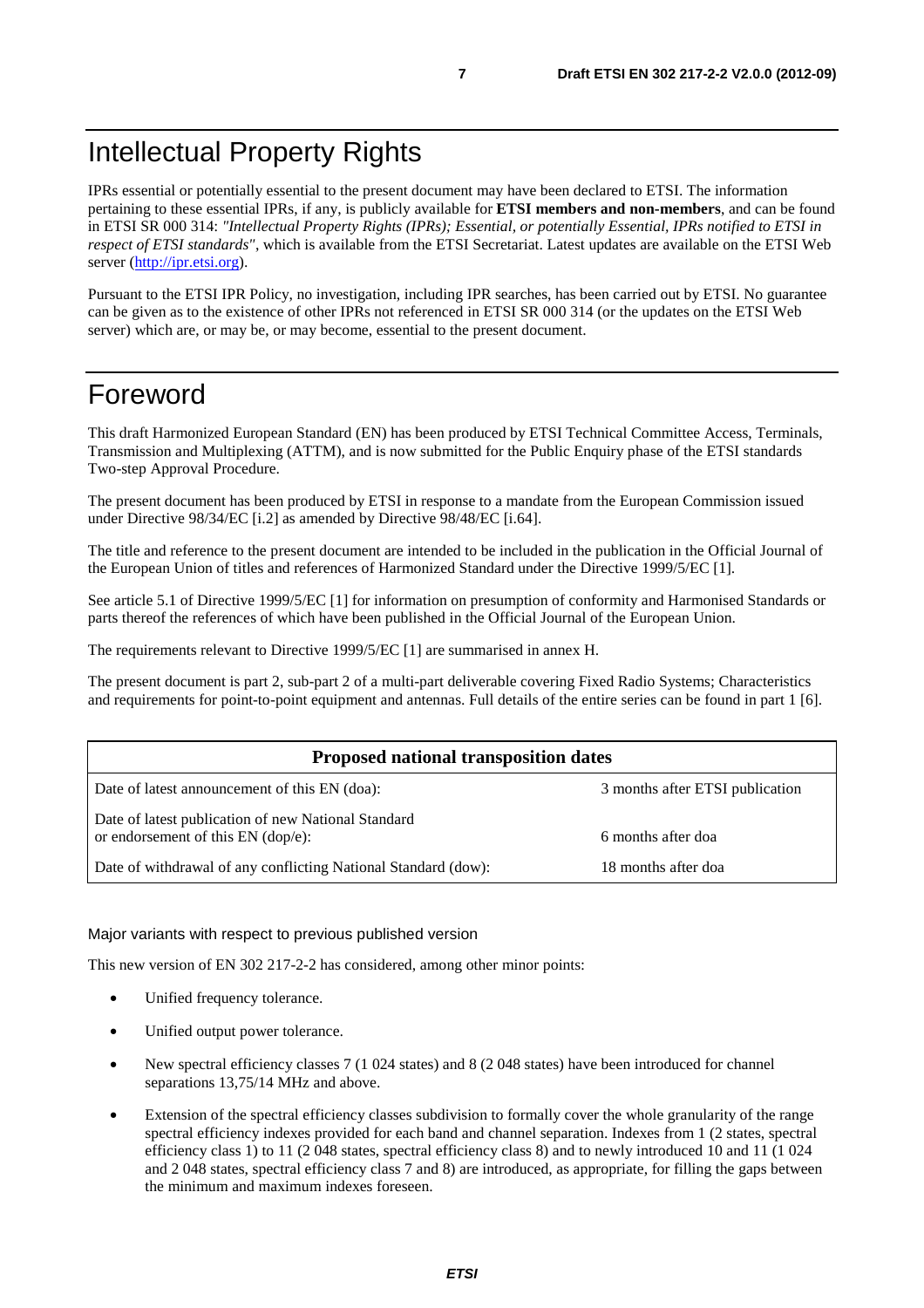- Unified spectrum masks for classes 5, 6, 7 and 8 also for 40 MHz and for 110 MHz / 112 MHz channels.
- Use, as system identification method, of the "minimum radio interface capacity (RIC)", more appropriate for new Ethernet oriented systems, in place of the previous PDH/SDH oriented one.
- Removal of the other system identification parameter based on A.1, ……, B.1,……, C.1,……, E.1, …… notations. Unique system identification is based on operating frequency band, operating radio frequency channel separation and spectral efficiency class to which a minimum RIC is associated.
- Tighter BER Receiver Signal Level (RSL) thresholds for a large number of systems; this is justified by recognising, in previous V1.4.1 of the present document, the very large margins against the required values with respect to current equipment technology on the market and by the need for improving the link density in frequency coordinated networks.
- Significant revision of the informative annex I for guidance in the use and deployment of ATPC and "*mixedmode*" (adaptive modulation systems).
- Clarification and distinction between "*multi-carrier*" and "*multi-channel*" systems concepts and related requirements.
- New frequency bands from 71 GHz to 76 GHz and 81 GHz to 86 GHz (additional requirements to the general ones in EN 302 217-3 [7] for equipment intended also for conventional link-by-link coordination).

In general, apart from the tightened RSL BER thresholds (see note 1), the requirements for equipment types already covered by previous versions of the present document are carried over unchanged (see notes 2 and 3); therefore, it is considered that equipment already conforming to those previous versions would not need a new test report for reassessment of the essential requirements according to the present document. However, the legal aspects related to the Declaration of Conformity according the Directive 1999/5/EC [1] are not in the scope of the present document.

- NOTE 1: The tightened RSL BER thresholds are still considered to offer a good margin to equipment on the market and also to equipment that is already in operation since several years before the date of publication of the present document.
- NOTE 2: Even if considered not impacting modern synthesizer technology, few cases of more stringent frequency tolerance resulted from the unification of the requirement.
- NOTE 3: The "minimum RIC" limits have been enhanced from previous V1.4.1 of the present document; however, they are considered well within the present technology capability. It should be noted that the original values, standardised in annex F of previous V1.1.3 of the present document (formally applicable up to May 2009), were already significantly higher than those reported in subsequent versions of the present document. Those "more relaxed" ones, used up to V1.4.1 of the present document as "provisional stopgap" for early introduction of Ethernet systems among PDH/SDH oriented characteristics, will cease to be applicable after the decaying date from the OJEU of the said V1.4.1.

Attention is also drawn to the fact that older spectral power density masks, some of which have been maintained as equivalent alternative option in the annexes A through E, are supposed, in medium term maintenance process, to be discontinued. Newly assessed equipment is supposed to use the "unified masks" in clause 4.2.4.2.1.

## Introduction

The EN 302 217 series has been produced in order to rationalize a large number of previous ETSI ENs dealing with equipment and antennas for Point-to-Point (P-P) Fixed Service applications. For more details, see foreword in the EN 302 217-1 [6].

The present document is part of a set of standards developed by ETSI and is designed to fit in a modular structure to cover all radio and telecommunications terminal equipment within the scope of the R&TTE Directive [1]. The modular structure is described in EG 201 399 [i.24].

#### **Figure 1: Void**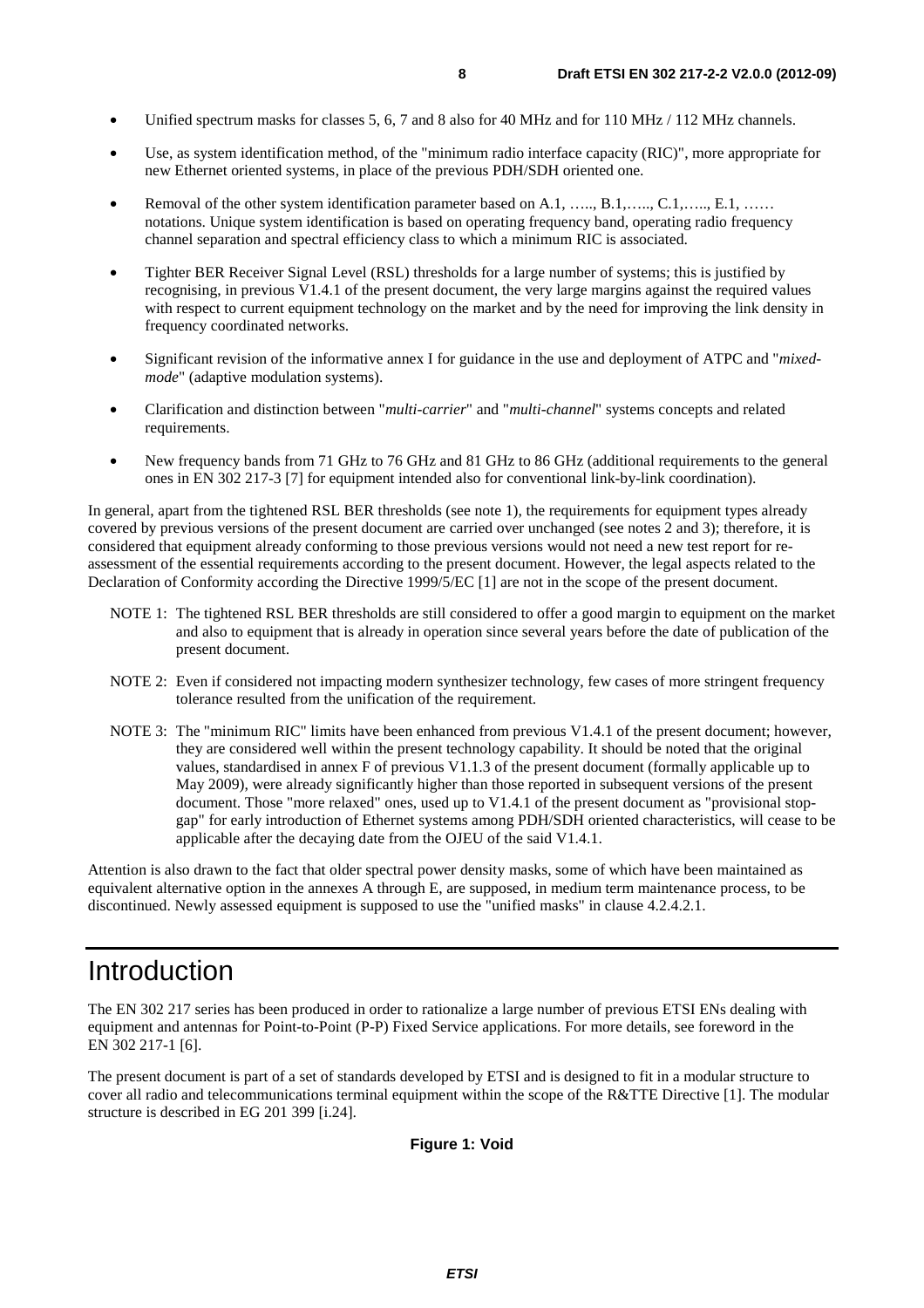## 1 Scope

## 1.1 General background

The present document specifies the essential requirements for point-to-point Digital Fixed Radio Systems (DFRS) operating in frequency division full duplex (FDD) in frequency bands, where co-ordinated link-by-link frequency planning is applied. It is intended to cover the provisions of the R&TTE Directive [1] regarding article 3.2, which states that "… radio equipment shall be so constructed that it effectively uses the spectrum allocated to terrestrial/space radio communications and orbital resources so as to avoid harmful interference".

In addition to the present document, other ENs that specify technical requirements in respect of essential requirements under other parts of article 3 of the R&TTE Directive [1] will apply to equipment within the scope of the present document.

NOTE: A list of such ENs is included on the web site [http://www.newapproach.org.](http://www.newapproach.org/)

For the correct understanding and application of the requirements in the present document, the definitions summarised in EN 302 217-1 [6] are also relevant.

## 1.2 Spectral efficiency classes

As the maximum transmission rate in a given bandwidth depends on system spectral efficiency, different equipment classes are here defined. They are based on typical modulation formats and limited by a "minimum Radio Interface Capacity density" (Mbit/s/MHz) shown in table 0. Radio Interface Capacity (RIC) is defined in EN 302 217-1 [6].

The minimum RIC density figures in table 0 are valid only for systems operating on the most common channel separation (CS) equal or higher than 1,75 MHz and taking into account that for channel separations "about" 14 MHz (i.e. from 13,75 MHz to 15,0 MHz), "about" 28 MHz (i.e. from 27,5 MHz to 30 MHz), "about" 56 MHz (i.e. from 55 MHz to 60 MHz) and "about" 112 MHz (i.e. 110 MHz or 112 MHz) the RIC density of actual systems is evaluated only over the "nominal" 14 MHz, 28 MHz, 56 MHz and 112 MHz channel width.

Minimum RIC figures for some systems operating on 40 MHz channel separation, with RIC density lower than the minimum requirement in table 0, are defined only in annexes C and Ea. For the special cases of sub-STM-0 capacities (defined in ITU-T Recommendation G.708 [i.63] in annex D, alternative minimum RIC figures are not defined.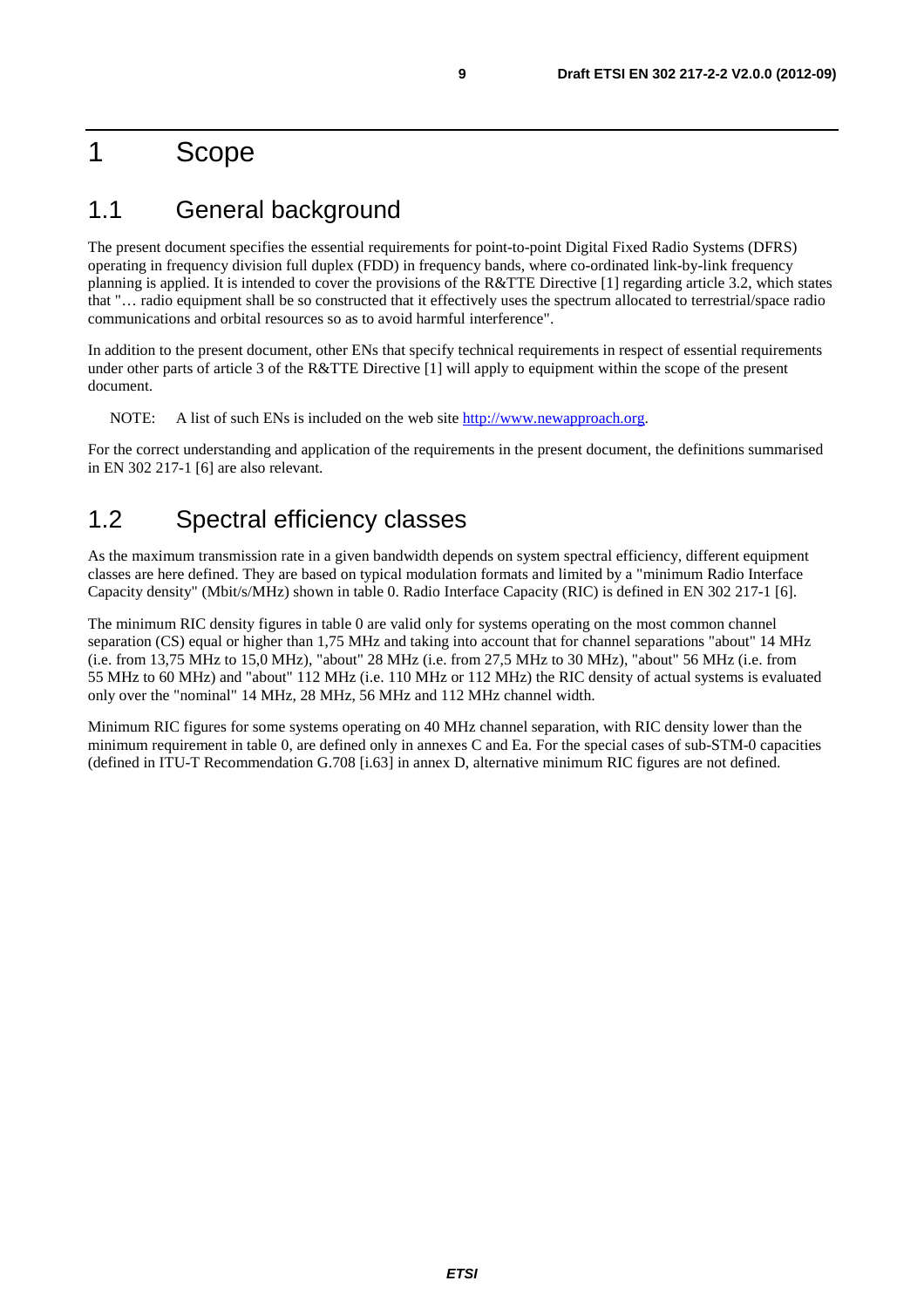| <b>Reference</b><br>modulation | <b>Spectral</b><br>efficiency   | <b>Minimum</b><br><b>RIC density</b> | <b>Description</b>                                                                                       |
|--------------------------------|---------------------------------|--------------------------------------|----------------------------------------------------------------------------------------------------------|
| index                          | class                           | (Mbit/s/MHz)                         |                                                                                                          |
|                                |                                 | (see note)                           |                                                                                                          |
| 1                              | 1                               | 0,57                                 | equipment with spectral efficiency based on typical 2-states modulation<br>scheme (e.g. 2 FSK, 2 PSK)    |
| 2                              | 2                               | 1,14                                 | equipment with spectral efficiency based on typical 4-states modulation<br>scheme (e.g. 4 FSK, 4QAM)     |
| 3                              | 3                               | 1,7                                  | equipment with spectral efficiency based on typical 8-states modulation<br>scheme (e.g. 8 PSK)           |
| 4                              | 4L                              | 2,28                                 | equipment with spectral efficiency based on typical 16-states modulation<br>scheme (e.g. 16QAM, 16 APSK) |
| 5                              | 4H                              | 3,5                                  | equipment with spectral efficiency based on typical 32-states modulation<br>scheme (e.g. 32QAM, 32 APSK) |
| 6                              | 5L                              | 4,2                                  | equipment with spectral efficiency based on typical 64-states modulation<br>scheme (e.g. 64QAM)          |
| $\overline{7}$                 | 5H                              | 4,9                                  | equipment with spectral efficiency based on typical 128-states modulation<br>scheme (e.g. 128QAM)        |
| 8                              | 6L                              | 5,6                                  | equipment with spectral efficiency based on typical 256-states modulation<br>scheme (e.g. 256QAM)        |
| 9                              | 6H                              | 6,3                                  | equipment with spectral efficiency based on typical 512-states modulation<br>scheme (e.g. 512QAM)        |
| 10                             | $\overline{7}$                  | $\overline{7}$                       | equipment with spectral efficiency based on typical 1024-states<br>modulation scheme (e.g. 1024QAM)      |
| 11                             | 8                               | 7,7                                  | equipment with spectral efficiency based on typical 2048-states<br>modulation scheme (e.g. 2048QAM)      |
| NOTE:                          | suitably closer integer Mbit/s. |                                      | When defining the minimum RIC for actual channel separations, for simplicity, it will be rounded to the  |

**Table 0: Spectral efficiency classes and their minimum RIC density** 

All classes up to class 4H, for any CS, and classes 5L, 5H, 6L, 6H, 7 and 8, for CS < 27,5 MHz, are intended suitable for ACCP operation and, in principle, whenever appropriate, also expandable to CCDP. Classes 5L, 5H, 6L, 6H, 7 and 8, only for  $CS \geq 27.5$  MHz, are further subdivided in two sub-classes:

- subClass A: classes 5LA, 5HA, 6LA, 6HA, 7A and 8A are intended suitable, on the same route, for cross-polar adjacent channel (ACAP) operation only (see figure 2a).
- subClass B: classes 5LB, 5HB, 6LB, 6HB, 7B and 8B are suitable, on the same route, for ACCP operation and, in principle, whenever appropriate, also expandable to CCDP (see figure 2a).

The above classes are for system identification only and will not imply any constraint to the actual modulation format, provided that all the requirements of the selected class in the relevant parts of EN 302 217 series are met.

## 1.3 System alternatives

In order to (technically) cover different market and network requirements, with an appropriate balance of performance to cost and effective and appropriate use of the radio spectrum, the present document, together with EN 302 217-4-2 [8], offers a number of system types and antennas alternatives, for selection by administrations, operators and manufacturers dependent on the desired use of the radio spectrum and network/market requirements; those options include:

- channel separation alternatives (as provided by the relevant CEPT or ITU-R Recommendation);
- spectral efficiency class alternatives (different modulation formats provided in radio equipment standards) as defined in clause 1.2; actual equipment may operate within one spectral efficiency class only (*Single-mode*) or within multiple classes, either with static pre-selection of the class (*Preset-mode*) or with dynamic variation of capacity according the propagation conditions (*Mixed-mode*) (see note);
- antenna directivity class alternatives (for different network requirements).
- NOTE: *Single- mode, Preset-mode and Mixed-mode* systems are defined in clause 3.1 of EN 302 217-1 [6]; additional information on *Mixed-mode* systems may be found in annex I of the present document and in TR 103 103 [i.35].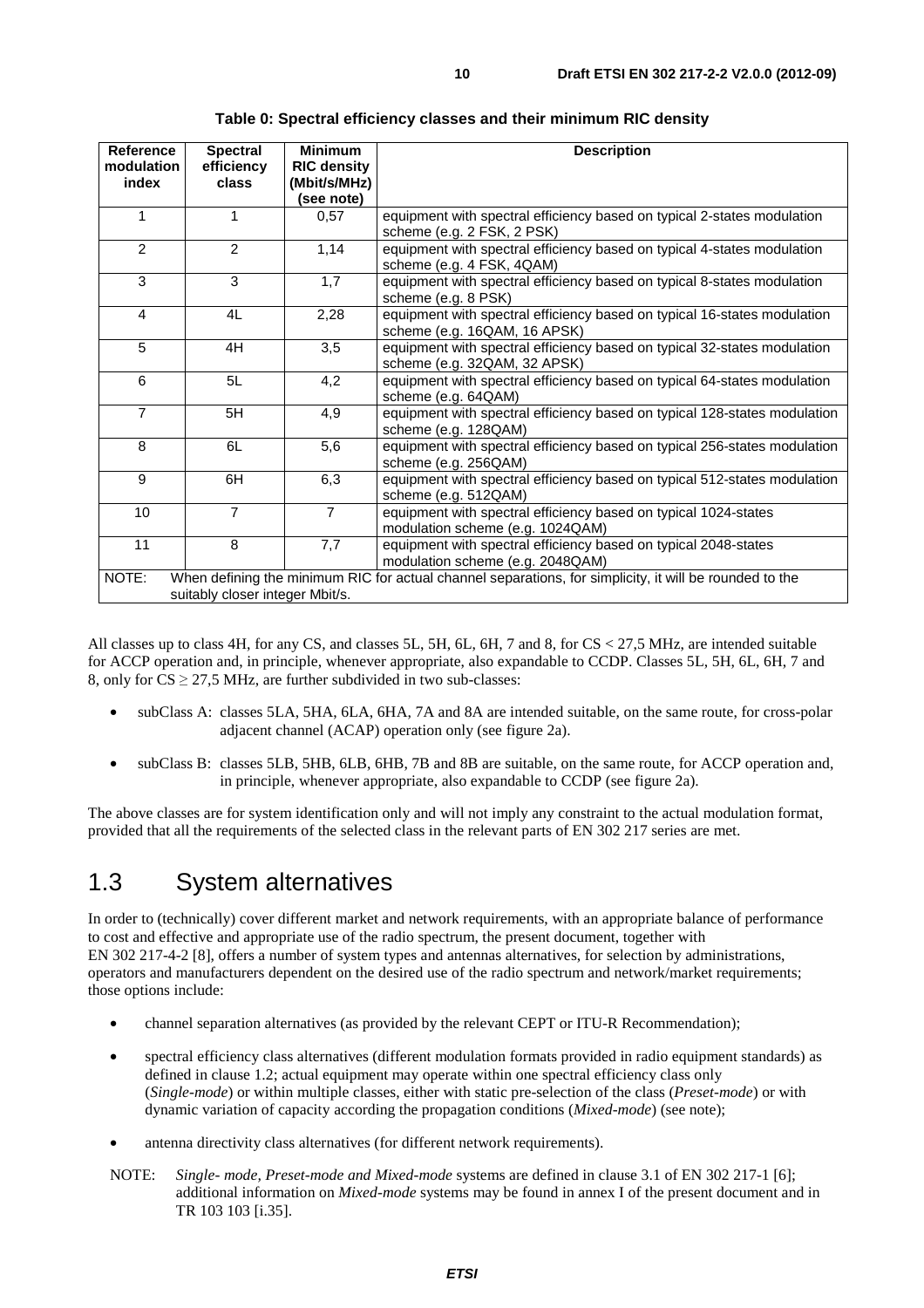## 1.4 Channel arrangements and utilization

Systems in the scope of the present document are intended to operate only in full frequency division duplex (FDD). Time division duplex (TDD) applications are not in the scope of the present document.

From the point of view of the transmission capacity, these systems are defined, in the relevant annexes, on the basis of their minimum Channel Separation (CS) on the same route, for a given spectral efficiency class, taken into account by the system design. The possible channel arrangements may be:

- Adjacent Channel Alternate-Polarized (ACAP);
- Adjacent Channel Co-Polarized (ACCP);
- Co-Channel Dual-Polarization (CCDP).

These possible applications and their channel arrangements are shown in figure 2a.





## 1.5 Payload flexibility

For quick identification of the system, the capacities in tables X.2 (where  $X = A$ , B, C, D, E, Ea represents the relevant annex) are the minimum transmitted RIC required for conformance to the present document; they are based on the "minimum RIC density" defined in clause 1.2. Only some cases of systems in annex A, due to the smaller channel separation provided, are (exceptionally) labelled with typical *gross bit rate* rather than minimum RIC capacity rates.

However, equipment may offer a variety of base band interfaces, e.g. typical hierarchical rates PDH or SDH, ISDN, Ethernet as well as mixture of these or other standardised interfaces. Mapping/multiplexing of the various base-band interfaces into common frame(s) suitable for radio transmission may be done using standardised higher hierarchical frames or other proprietary methods.

NOTE: Information on applicable base-band interfaces can be found in EN 302 217-1 [6].

Tables F.1a through F.1g in annex F summarise the "minimum RIC" considered in the present document and, when only PDH or SDH interfaces are provided, give the equivalent capacity in term of number of 2,048 Mbit/s streams provided as multiple or single multiplexed PDH or SDH interfaces. These minimum capacities will be associated to the relevant channel separation and spectral efficiency classes defined.

Equipment may operate with one single RIC payload rate or with multiple RIC payload rates (multirate systems), either statically preset (possibly coupled also with *preset-mode* operation) or, when coupled with *mixed-mode* operation, dynamically changing according to the modulation format.

The requirements of the present document apply separately to each transmitter/receiver or single transmitters or receivers used for combining complex or simple (e.g. space diversity receivers or single transmitters and receivers used for unidirectional links) fixed radio systems. Systems carrying  $N \times STM-1$  ( $N = 1,2$ ) capacity might actually be aggregated for carrying STM-4 in more than one radio frequency channel, provided that each equipment for each channel meets the channel requirements (see clause G.3). When frequency reuse (e.g. dual polarization reuse or other frequency reuse techniques) is applied, the requirements apply independently to each transmitter/receiver; the different interference potential of frequency reuse will be dealt with in the frequency planning associated with the licensing process.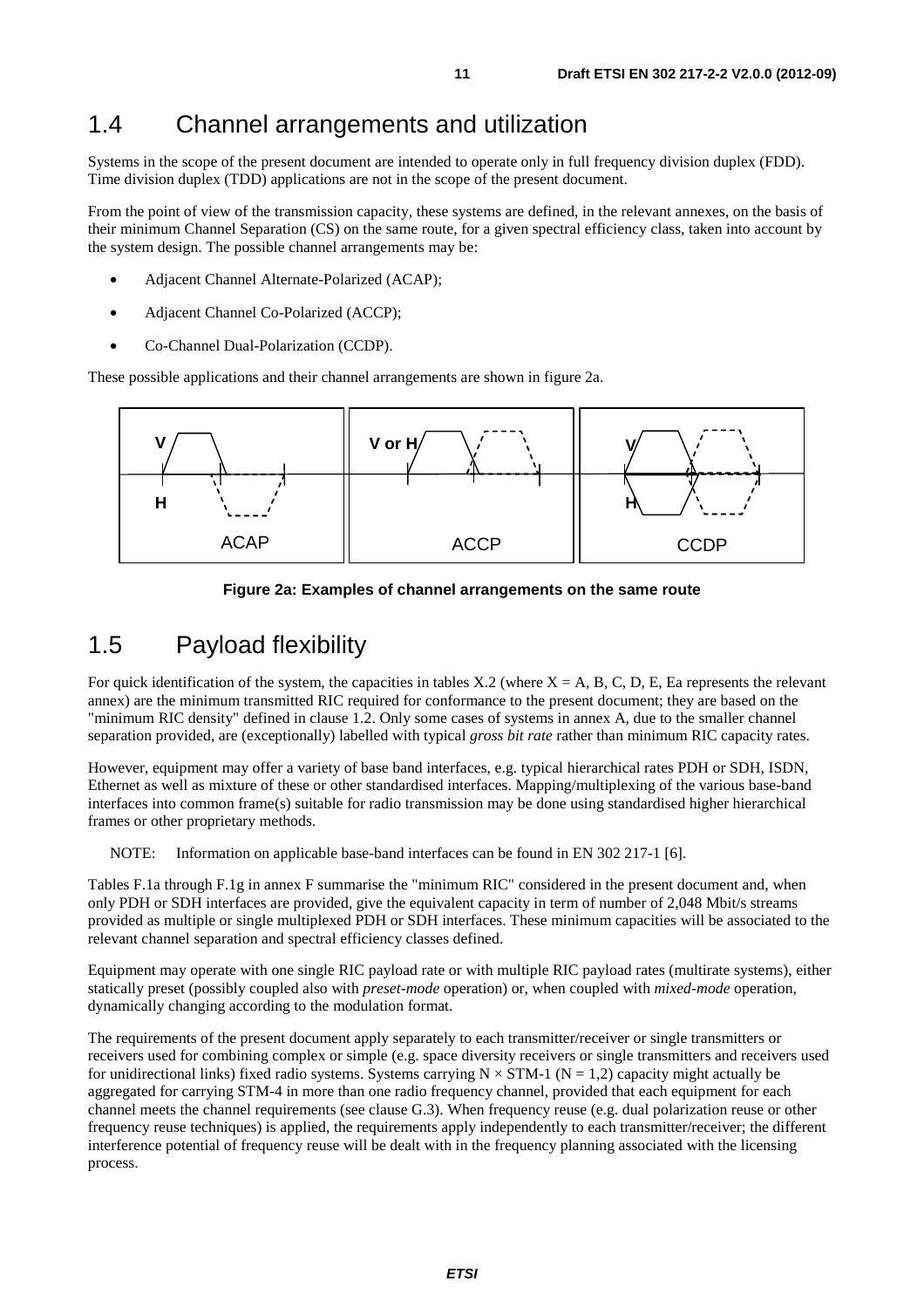## 1.6 Document structure

The present document is mainly intended to cover fixed radio equipment without integral antennas. However, it also applies to fixed radio systems products with integral antennas, for which all the technical requirements included in the present document and in EN 302 217-4-2 [8] apply. For more background information on the equipment and antenna parameters here identified as relevant to article 3.2 of R&TTE Directive [1] see EG 201 399 [i.24] and TR 101 506 [i.30].

For simplicity, the point-to-point systems refer to a number of technical requirements, common to all bands, which are described in the main body of the present document, while frequency dependent requirements are split into separate annexes, with respect to ranges of frequency bands and channel separations, into the following families which may include a range of corresponding payload rates for covering various applications requested by the market:

- Annex A: Frequency bands from 1,4 GHz to 2,7 GHz: Systems with channel separations ranging from 0,025 MHz to 14 MHz for indicative payloads capacity ranging from 0,0096 Mbit/s to 38 Mbit/s. See detailed summary in table A.2.
- Annex B: Frequency bands from 3 GHz to 11 GHz (channel separation up to 30 MHz and 56/60 MHz): Systems with channel separations ranging from 1,75 MHz to 30 MHz and 56/60 MHz for minimum RIC payload rates ranging from 2 Mbit/s up to about 430 Mbit/s. See detailed summary in table B.2.
- Annex C: Frequency bands from 3 GHz to 11 GHz (channel separation 40 MHz): Systems with channel separations 40 MHz for minimum RIC payload rates from about 137 Mbit/s to about 300 Mbit/s or hierarchic from STM-1 to  $2 \times$  STM-1 (ACAP or ACCP) and STM-4/4  $\times$  STM-1 for CCDP operation or spread over  $2 \times 40$  MHz channels). See detailed summary in table C.2.
- Annex D: Frequency bands 13 GHz, 15 GHz and 18 GHz: Systems with channel separations ranging from 1,75 MHz to 55/56 MHz (or, for 18 GHz band only, up to 110 MHz) for minimum RIC payload rates ranging from 2 Mbit/s up to about 430 Mbit/s and up to 860 Mbit/s in 18 GHz band. See detailed summary in table D.2.
- Annex E: Frequency bands from 23 GHz to 55 GHz: # For frequency bands 23 GHz to 42 GHz, systems with channel separations ranging from 3,5 MHz to 112 MHz for minimum RIC payload rates ranging from 2 Mbit/s up to about 860 Mbit/s. See detailed summary in table E.2. # For frequency bands 50 GHz to 55 GHz, systems with channel separations ranging from 3,5 MHz to 56 MHz for minimum RIC payload rates ranging from 2 Mbit/s up to about 128 Mbit/s. See detailed summary in table E.2.
- Annex Ea: Frequency bands from 71 GHz to 76 GHz and 81 GHz to 86 GHz: Systems with channel separation ranging from 250 MHz to 2 000 MHz for minimum RIC payload rates ranging from about 140 Mbit/s up to about 3 000 Mbit/s. See detailed summary in table Ea.2.

In those annexes further subdivision is made, as appropriate, according to frequency bands, capacities and/or channel separation (see table 3 of EN 302 217-1 [6]).

## 2 References

References are either specific (identified by date of publication and/or edition number or version number) or non-specific. For specific references, only the cited version applies. For non-specific references, the latest version of the reference document (including any amendments) applies.

Referenced documents which are not found to be publicly available in the expected location might be found at [http://docbox.etsi.org/Reference.](http://docbox.etsi.org/Reference)

NOTE: While any hyperlinks included in this clause were valid at the time of publication, ETSI cannot guarantee their long term validity.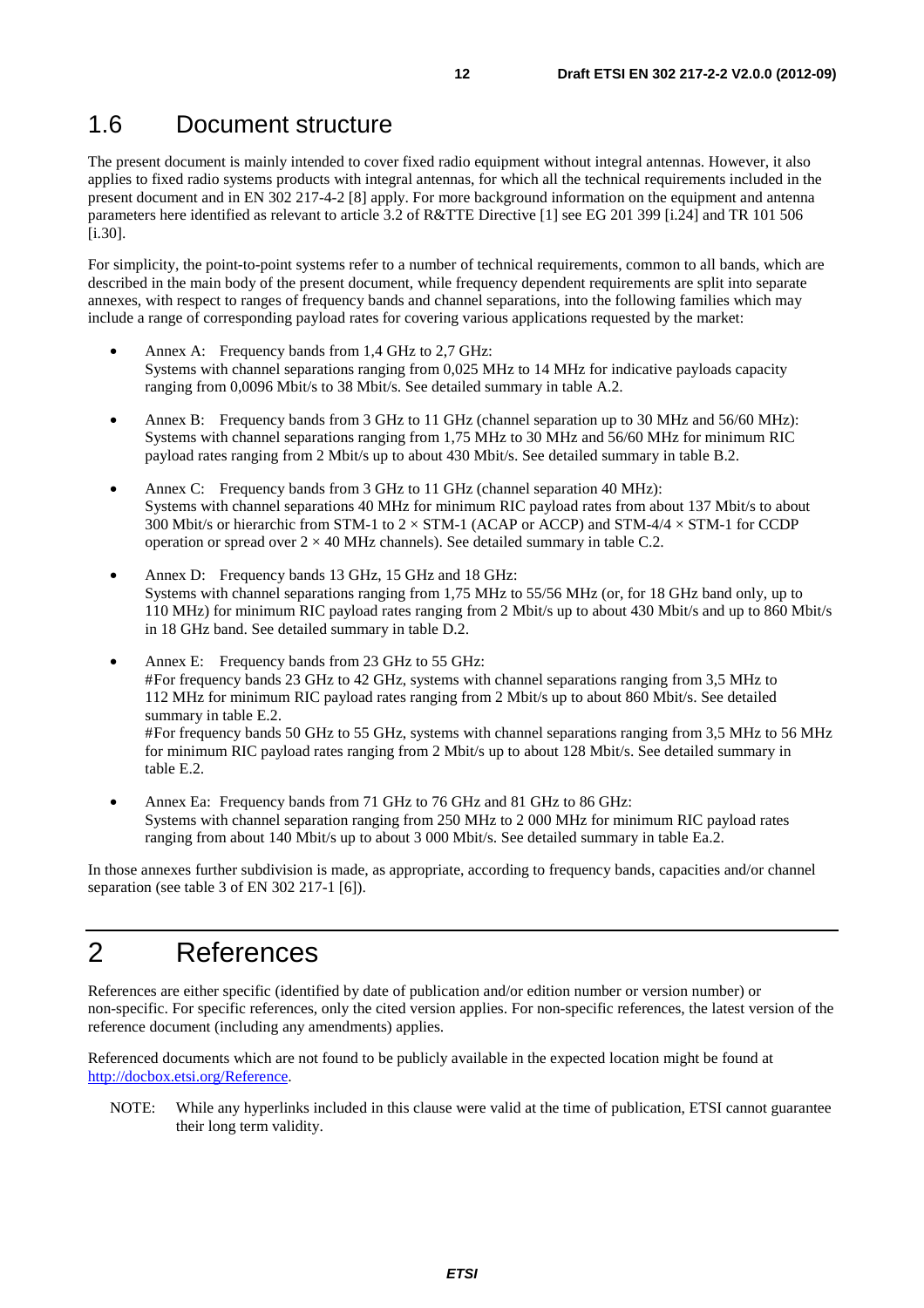## 2.1 Normative references

The following referenced documents are necessary for the application of the present document.

- [1] Directive 1999/5/EC of the European Parliament and of the Council of 9 March 1999 on radio equipment and telecommunications terminal equipment and the mutual recognition of their conformity (R&TTE Directive).
- [2] CEPT/ERC/REC 74-01 (01/2011): "Unwanted emissions in the spurious domain".
- [3] ETSI EN 301 126-1 (V1.1.2) (09/1999): "Fixed Radio Systems; Conformance testing; Part 1: Point-to-point equipment - Definitions, general requirements and test procedures".
- [4] ETSI EN 301 126-3-1 (V1.1.2) (12/2002): "Fixed Radio Systems; Conformance testing; Part 3-1: Point-to-Point antennas; Definitions, general requirements and test procedures".
- [5] ETSI EN 301 390 (V1.2.1) (11/2003): "Fixed Radio Systems; Point-to-point and Multipoint Systems; Spurious emissions and receiver immunity limits at equipment/antenna port of Digital Fixed Radio Systems".
- [6] ETSI EN 302 217-1 (V2.0.0) (09/2012): "Fixed Radio Systems; Characteristics and requirements for point-to-point equipment and antennas; Part 1: Overview and system-independent common characteristics".
- [7] ETSI EN 302 217-3 (V2.0.0) (09/2012): "Fixed Radio Systems; Characteristics and requirements for point-to-point equipment and antennas; Part 3: Equipment operating in frequency bands where both frequency coordinated or uncoordinated deployment might be applied; Harmonized EN covering the essential requirements of article 3.2 of the R&TTE Directive".
- [8] ETSI EN 302 217-4-2 (V1.5.1) (01/2010): "Fixed Radio Systems; Characteristics and requirements for point-to-point equipment and antennas; Part 4-2: Antennas; Harmonized EN covering the essential requirements of article 3.2 of the R&TTE Directive".
- [9] IEEE 1802.3-2001: "IEEE Conformance Test Methodology for IEEE Standards for Local and Metropolitan Area Networks - Specific Requirements - Part 3: Carrier Sense Multiple Access with Collision Detection (CSMA/CD) Access Method and Physical Layer Specifications".
- [10] IEEE 802.3-2005: "IEEE Standard for Information technology Telecommunications and information exchange between systems - Local and metropolitan area networks - Specific requirements - Part 3: Carrier Sense Multiple Access with Collision Detection (CSMA/CD) Access Method and Physical Layer Specifications".
- [11] ITU Radio Regulations (2008).
- [12] ITU-T Recommendation O.151 (10/1992) Corrigendum 1 (05-2002): "Error performance measuring equipment operating at the primary rate and above".
- [13] ITU-T Recommendation O.181 (05/2002): "Equipment to assess error performance on STM-N interfaces".
- [14] ITU-T Recommendation O.191 (02/2000): "Equipment to measure the cell transfer performance of ATM connections".

## 2.2 Informative references

The following referenced documents are not necessary for the application of the present document but they assist the user with regard to a particular subject area.

- [i.1] Void.
- [i.2] Directive 98/34/EC of the European Parliament and of the Council of 22 June 1998 laying down a procedure for the provision of information in the field of technical standards and regulations.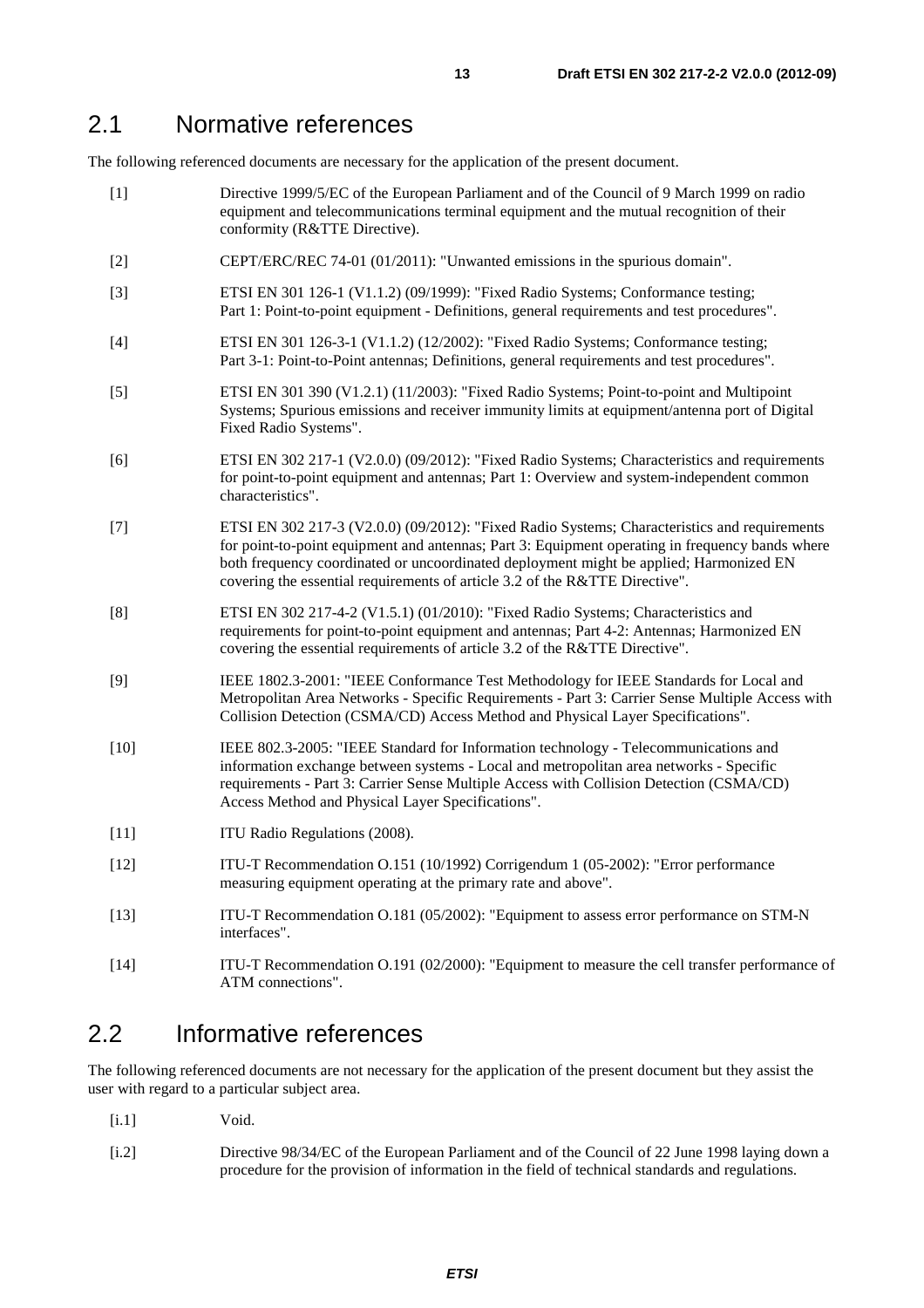- [i.3] CEPT/ERC/REC(01)02 (2010): "Preferred channel arrangement for digital fixed service systems operating in the frequency band 31.8 - 33.4 GHz".
- [i.4] CEPT/ERC/REC 12-02 (2007): "Harmonized radio frequency channel arrangements for analogue and digital terrestrial fixed systems operating in the band 12.75 GHz to 13.25 GHz".
- [i.5] CEPT/ERC/REC 12-03: "Harmonized radio frequency channel arrangements for digital terrestrial fixed systems operating in the band 17.7 GHz to 19.7 GHz".
- [i.6] CEPT/ERC/REC 12-05 (2007): "Harmonized radio frequency channel arrangements for digital terrestrial fixed systems operating in the band 10.0 - 10.68 GHz".
- [i.7] CEPT/ERC/REC 12-06 (2010): "Harmonized radio frequency channel arrangements for digital terrestrial fixed systems operating in the band 10.7 GHz to 11.7 GHz".
- [i.8] CEPT/ERC/REC 12-07: "Harmonized radio frequency channel arrangements for digital terrestrial fixed systems operating in the band 14.5 - 14.62 GHz paired with 15.23 - 15.35 GHz".
- [i.9] CEPT/ERC/REC 12-08: "Harmonized radio frequency channel arrangements and block allocations for low, medium and high capacity systems in the band 3600 MHz to 4200 MHz".
- [i.10] CEPT/ERC/REC 12-10: "Harmonized radio frequency arrangements for digital systems operating in the band 48.5 GHz - 50.2 GHz".
- [i.11] CEPT/ERC/REC 12-11: "Radio frequency channel arrangement for fixed service systems operating in the band 51.4-52.6 GHz".
- [i.12] CEPT/ERC/REC 12-12 (2001): "Radio frequency channel arrangement for fixed service systems operating in the band 55.78-57.0 GHz".
- [i.13] CEPT/ERC/REC 14-01 (2007): "Radio-frequency channel arrangements for high capacity analogue and digital radio-relay systems operating in the band 5925 MHz - 6425 MHz".
- [i.14] CEPT/ERC/REC 14-02 (2009): "Radio-frequency channel arrangements for medium and high capacity analogue or high capacity digital radio-relay systems operating in the band 6425 MHz - 7125 MHz".
- [i.15] CEPT/ERC/REC 14-03: "Harmonized radio frequency channel arrangements for low and medium capacity systems in the band 3400 MHz to 3600 MHz".
- [i.16] CEPT/ERC/REC T/R 12-01 (2010): "Harmonized radio frequency channel arrangements for analogue and digital terrestrial fixed systems operating in the band 37-39.5 GHz".
- [i.17] CEPT/ERC/REC T/R 13-01 (2010): "Preferred channel arrangements for fixed services in the range 1-3 GHz".
- [i.18] CEPT/ERC/REC T/R 13-02 (2010): "Preferred channel arrangements for fixed services in the range 22.0 - 29.5 GHz".
- [i.19] ECC/REC(01)04 (2010): "Recommended guidelines for the accommodation and assignment of Fixed Multimedia Wireless Systems (MWS) and Point-to-point (P-P) Fixed Wireless Systems in the frequency band 40.5-43.5 GHz".
- [i.20] ECC/REC(01)05: "List of parameters of digital point-to-point fixed radio links used for national planning".
- [i.21] ECC/REC(02)02 (2010): "Channel arrangement for digital fixed service systems (point-to-point and point-to-multipoint) operating in the frequency band 31 - 31.3 GHz".
- [i.22] ECC/REC (02)06 (2011): "Preferred channel arrangements for digital fixed service systems operating in the frequency range 7125-8500 MHz".
- [i.23] ECC/REC(05)07 (2009): "Radio frequency channel arrangements for fixed service systems operating in the bands 71-76 GHz and 81-86 GHz".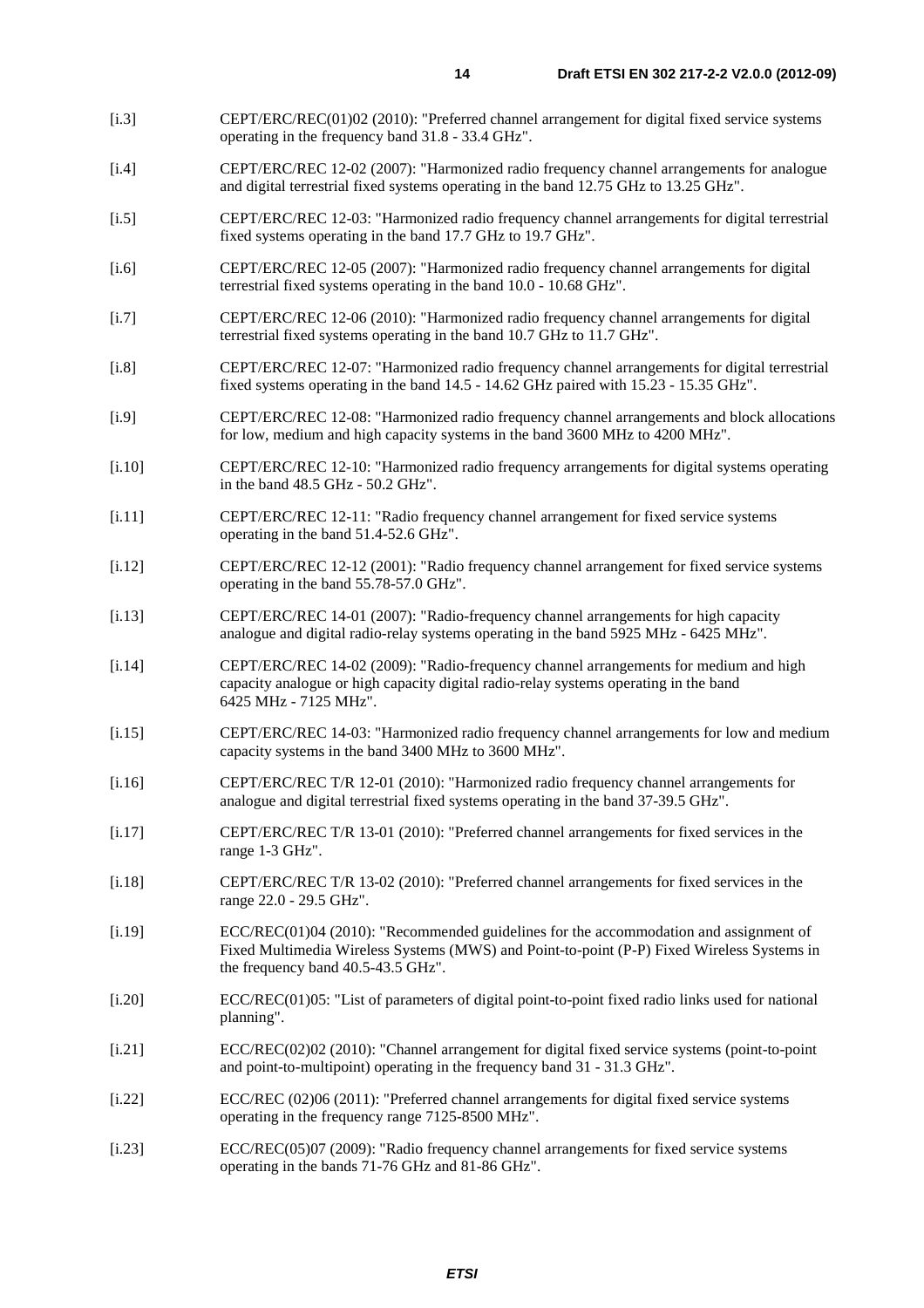- [i.24] ETSI EG 201 399 (V2.2.1): "Electromagnetic compatibility and Radio spectrum Matters (ERM); A guide to the production of Harmonized Standards for application under the R&TTE Directive".
- [i.25] Void.
- [i.26] Void.
- [i.27] ETSI EN 302 217-2-1: "Fixed Radio Systems; Characteristics and requirements for point-to-point equipment and antennas; Part 2-1: System-dependent requirements for digital systems operating in frequency bands where frequency co-ordination is applied".
- [i.28] ETSI EN 302 326-2: "Fixed Radio Systems; Multipoint Equipment and Antennas; Part 2: Harmonized EN covering the essential requirements of article 3.2 of the R&TTE Directive for Digital Multipoint Radio Equipment".
- [i.29] ETSI TR 100 028 (all Parts): "Electromagnetic compatibility and Radio spectrum Matters (ERM); Uncertainties in the measurement of mobile radio equipment characteristics".
- [i.30] ETSI TR 101 506 (V1.2.1): "Fixed Radio Systems; Generic definitions, terminology and applicability of essential requirements under the article 3.2 of 1999/05/EC Directive to Fixed Radio Systems".
- [i.31] ETSI TR 101 854: "Fixed Radio Systems; Point-to-point equipment; Derivation of receiver interference parameters useful for planning fixed service point-to-point systems operating different equipment classes and/or capacities".
- [i.32] ETSI TR 102 215: "Electromagnetic compatibility and Radio spectrum Matters (ERM); Recommended approach, and possible limits for measurement uncertainty for the measurement of radiated electromagnetic fields above 1 GHz".
- [i.33] ETSI TR 102 243-1: "Fixed Radio Systems; Representative values for transmitter power and antenna gain to support inter- and intra-compatibility and sharing analysis; Part 1: Digital point-topoint systems".
- [i.34] ETSI TR 102 565: "Fixed Radio Systems (FRS); Point-to-point systems; Requirements and bit rates of PtP Fixed Radio Systems with packet data interfaces, effects of flexible system parameters, use of mixed interfaces and implications on IP/ATM networks".
- [i.35] ETSI TR 103 103: "Fixed Radio Systems; Point-to-point systems; ATPC, RTPC, Adaptive Modulation (mixed-mode) and Bandwidth Adaptive functionalities; Technical background and impact on deployment, link design and coordination".
- [i.36] ITU-R Recommendation F.382-8: "Radio-frequency channel arrangements for fixed wireless systems operating in the 2 and 4 GHz bands".
- [i.37] ITU-R Recommendation F.383-8: "Radio-frequency channel arrangements for high capacity fixed wireless systems operating in the lower 6 GHz (5 925 to 6 425 MHz) band".
- [i.38] ITU-R Recommendation F.384-11: "Radio-frequency channel arrangements for medium and high capacity digital fixed wireless systems operating in the 6 425-7 125 MHz band".
- [i.39] ITU-R Recommendation F.385-10: "Radio-frequency channel arrangements for fixed wireless systems operating in the 7 110-7 900 MHz band".
- [i.40] ITU-R Recommendation F.386-8: "Radio-frequency channel arrangements for fixed wireless systems operating in the 8 GHz (7 725 to 8 500 MHz) band".
- [i.41] ITU-R Recommendation F.387-12: "Radio-frequency channel arrangements for fixed wireless systems operating in the 10.7-11.7 GHz band".
- [i.42] ITU-R Recommendation F.497-7: "Radio-frequency channel arrangements for fixed wireless systems operating in the 13 GHz (12.75-13.25 GHz) frequency band".
- [i.43] ITU-R Recommendation F.595-10: "Radio-frequency channel arrangements for fixed wireless systems operating in the 17.7-19.7 GHz band".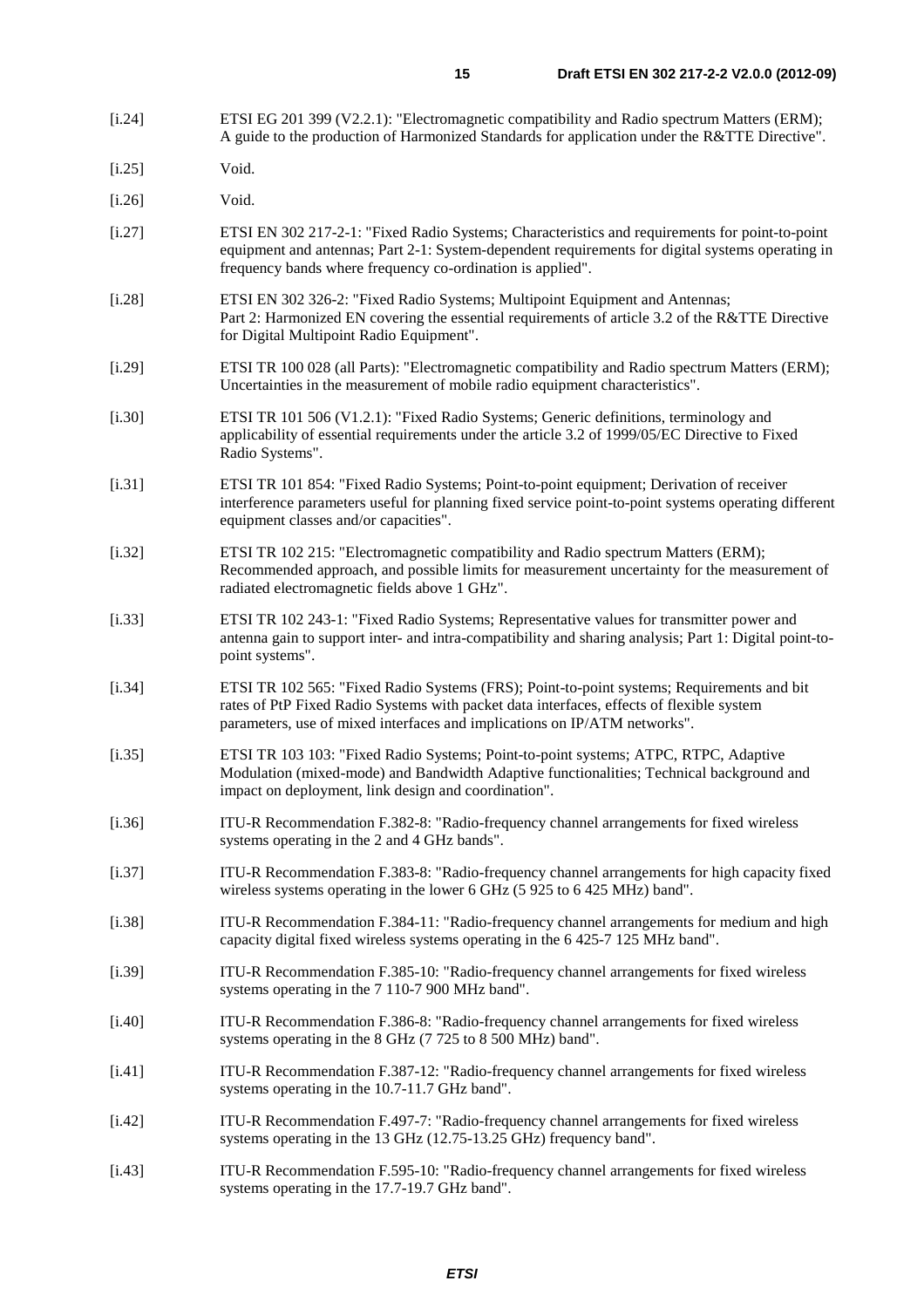- [i.44] ITU-R Recommendation F.635-6: "Radio-frequency channel arrangements based on a homogeneous pattern for fixed wireless systems operating in the 4 GHz band".
- [i.45] ITU-R Recommendation F.636-4: "Radio-frequency channel arrangements for fixed wireless systems operating in the 14.4-15.35 GHz band".
- [i.46] ITU-R Recommendation F.637-4: "Radio-frequency channel arrangements for fixed wireless systems operating in the 21.2-23.6 GHz band".
- [i.47] ITU-R Recommendation F.746-10: "Radio-frequency arrangements for fixed service systems".
- [i.48] ITU-R Recommendation F.747-1: "Radio-frequency channel arrangements for fixed wireless systems operating in the 10-10.68 GHz band".
- [i.49] ITU-R Recommendation F.748-4: "Radio-frequency arrangements for systems of the fixed service operating in the 25, 26 and 28 GHz bands".
- [i.50] ITU-R Recommendation F.749-3: "Radio-frequency arrangements for systems of the fixed service operating in sub-bands in the 36-40.5 GHz band".
- [i.51] ITU-R Recommendation F.1098-1: "Radio-frequency channel arrangements for fixed wireless systems in the 1 900 - 2 300 MHz band".
- [i.52] ITU-R Recommendation F.1099-4: "Radio-frequency channel arrangements for high and medium capacity digital fixed wireless systems in the upper 4 GHz (4 400-5 000 MHz) band".
- [i.53] ITU-R Recommendation F.1191-3: "Necessary and occupied bandwidths and unwanted emissions of digital fixed service systems".
- [i.54] ITU-R Recommendation F.1242-0: "Radio-frequency channel arrangements for digital radio systems operating in the range 1 350 MHz to 1 530 MHz".
- [i.55] ITU-R Recommendation F.1243-0: "Radio-frequency channel arrangements for digital radio systems operating in the range 2 290-2 670 MHz".
- [i.56] ITU-R Recommendation F.1496-1: "Radio-frequency channel arrangements for fixed wireless systems operating in the band 51.4-52.6 GHz".
- [i.57] ITU-R Recommendation F.1497-1: "Radio-frequency channel arrangements for fixed wireless systems operating in the band 55.78-59 GHz".
- [i.58] ITU-R Recommendation F.1520-3: "Radio-frequency arrangements for systems in the fixed service operating in the band 31.8-33.4 GHz".
- [i.59] ITU-R Recommendation F.2005: "Radio-frequency channel and block arrangements for fixed wireless systems operating in the 42 GHz (40.5 to 43.5 GHz) band".
- [i.60] ITU-R Recommendation F.2006: "Radio-frequency channel and block arrangements for fixed wireless systems operating in the 71-76 and 81-86 GHz bands".
- [i.61] ITU-R Recommendation SM.329-11: "Unwanted emissions in the spurious domain".
- [i.62] ITU-R Recommendation SM.1539-1: "Variation of the boundary between the out-of-band and spurious domains required for the application of Recommendations ITU-R SM.1541 and ITU-R SM.329".
- [i.63] ITU-T Recommendation G.708 (1999): "Sub STM-0 network node interface for the synchronous digital hierarchy (SDH)".
- [i.64] Directive 98/48/EC of the European Parliament and of the Council of 20 July 1998 amending Directive 98/34/EC laying down a procedure for the provision of information in the field of technical standards and regulations.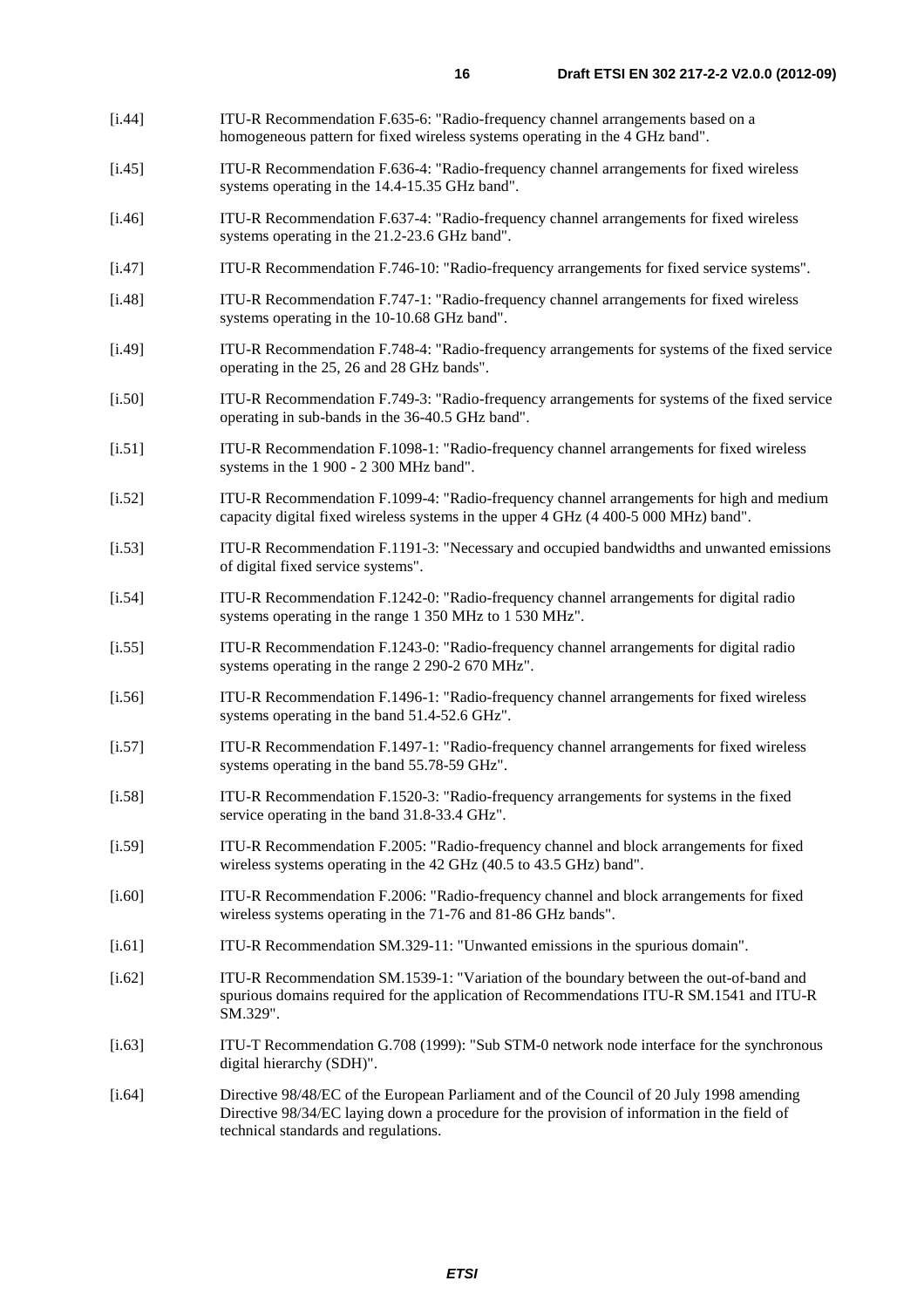## 3 Definitions, symbols and abbreviations

## 3.1 Definitions

For the purposes of the present document, the terms and definitions given in EN 302 217-1 [6] apply.

In general, terms printed in *Italic characters* are generally defined there.

## 3.2 Symbols

For the purposes of the present document, the symbols given in EN 302 217-1 [6] apply.

## 3.3 Abbreviations

For the purposes of the present document, the abbreviations given in EN 302 217-1 [6] apply.

## 4 Technical requirements specifications

Guidance and description of the phenomena relevant to "essential requirements" under article 3.2 are given in EG 201 399 [i.24]; specific applications and descriptions for DFRS are given in TR 101 506 [i.30] and in TR 103 103 [i.35].

In the following clauses, limits are required to be met at specific reference points of the system block diagram. Reference points and the system block diagram are set out in figure 1 of EN 302 217-1 [6].

In the case of wide radio-frequency bands covering units and multirate/multiformat equipment, these specifications shall be met at any frequency, at any rate/format; the latter, for *mixed-mode* and/or *bandwidth-adaptive* systems, is intended as any rate/format defined as *reference-mode*. However the tests, required for generating a test report and/or declaration of conformity, in order to fulfil any conformity assessment procedure with respect to the R&TTE Directive [1], shall be carried out in accordance with the principles set out in annex G.

Testing methods and conditions for assessing all requirements are specified in clause 5, where each clause directly refers to a corresponding clause in this clause 4 (e.g. clause 5.2.2.1.1 refers to the ATPC test according the requirement in clause 4.2.2.1.1).

## 4.0 System identification and traffic loading

Equipment in the scope of the present document shall refer to a coherent set of transmitter and receiver requirements uniquely defined on the basis of the following identifying parameters:

- 1) Operating frequency band.
- 2) Operating radio frequency channel separation.
- 3) Spectral efficiency class, to which the minimum RIC density, defined in clause 1.2, is associated.
- 4) Actual declared maximum total RIC transmitted over the channel with the selected spectral efficiency class.

When *mixed-mode* and/or *bandwidth-adaptive* systems are concerned, the identification shall be related only to the *reference-modes*. These can be an arbitrary declared subset of the classes provided in clause 1.2 and, for *bandwidthadaptive* systems, selected only among those related to the maximum operating bandwidth. Only *reference-modes* shall be considered and are subject to the minimum RIC density limitation of table 0. All other higher or lower complexity or lower bandwidth modes, eventually generated during the dynamic operation of the system, are not subject to that minimum RIC density limitation (see example).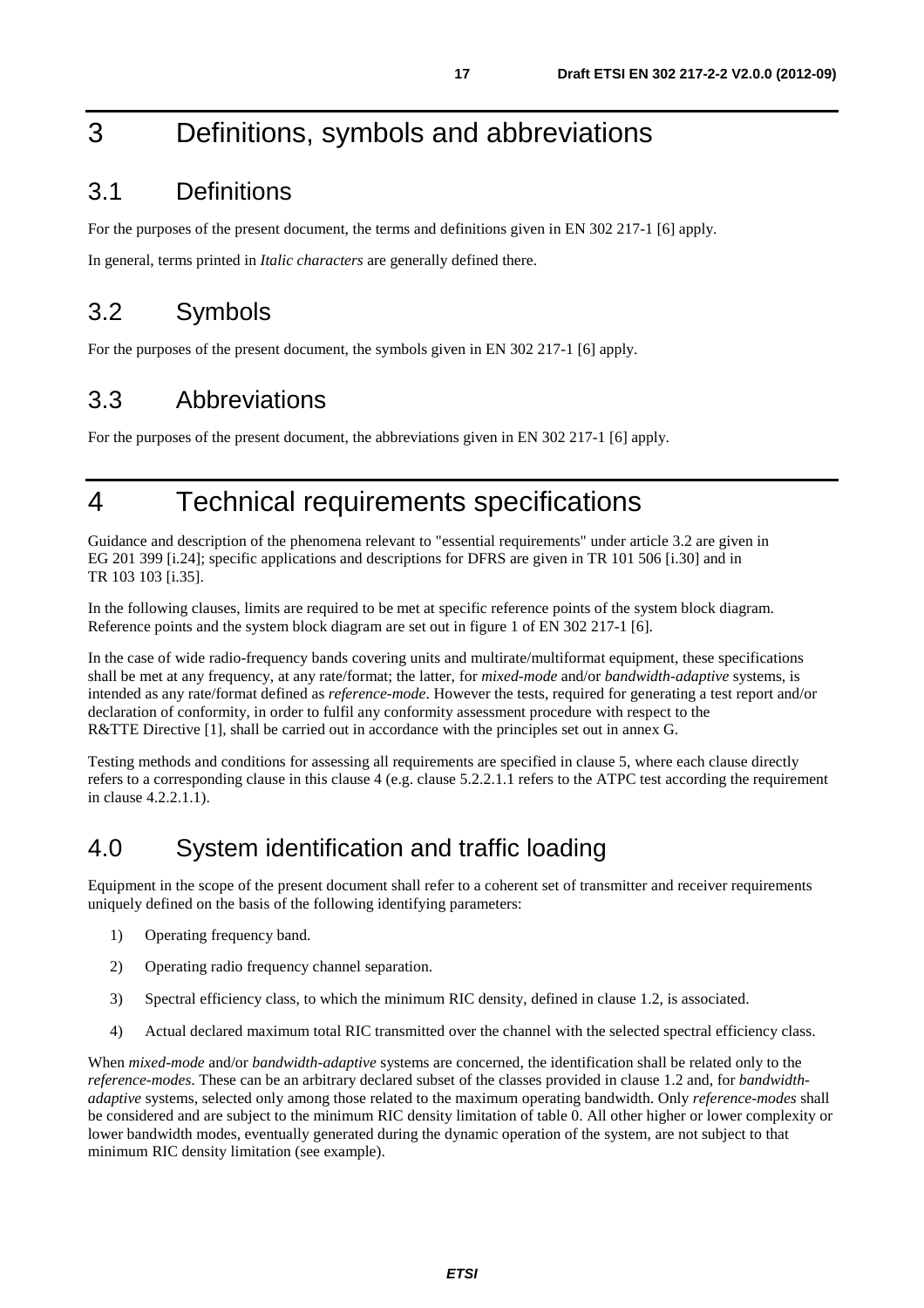It is also recognised that the higher modes (e.g. classes 7 and 8 and, in some cases, also 6H or lower classes) are hardly suitable as *reference-mode* because their very limited fade margin might not be enough to guarantee the required performance and availability objectives in typical links. Therefore they are likely to be used only during dynamic operation with a lower class *reference-mode*. Nevertheless, their systems characteristics are also reported for possible use by special equipment or for reference in administrative licensing procedures.

All the requirements are intended to be met loading the system with the maximum possible RIC, which shall be evaluated and declared by the supplier according the definition in EN 302 217-1 [6] (see note 1). It shall be equal or higher than the minimum RIC defined for the chosen system profile selected from tables A.2, B.2, C.2, D.2, E.2 and Ea.2 (see note 2). However, when the system is carrying only PDH or SDH hierarchical traffic, the minimum declared total RIC capacity shall follow the specific conversion shown in tables F.1a to F.1g in annex F.

NOTE 1: More guidance on the system RIC evaluation can be found in TR 102 565 [i.34].

NOTE 2: Some systems described in table A.2, for CS equal to 2 MHz or for CS lower than 1,75 MHz, do not specify a minimum RIC but only an indicative channel capacity (*gross bit rate*).

When SDH hierarchical capacity higher than STM-1 rate transmission is concerned, the requirements are intended, for applicable systems, with fully loaded STM-4 or  $4 \times$  STM-1 or  $2 \times$  STM-1 (according to the maximum loading required for the equipment) capacities at the base band interface. However, for CCDP application test reports, the actual contemporary loading of both polarization transmitters is not required.

NOTE 3: For each technical requirement in the present document, there might be additional characteristics, not considered relevant to article 3.2 of the R&TTE Directive [1]. Nevertheless they are considered important for the system itself or for deployment conditions where local antenna sharing between equipments of different suppliers is required; these additional requirements, when identified, may be found in EN 302 217-2-1 [i.27].

## 4.1 Environmental profile

The required environmental profile for operation of the equipment shall be declared by the supplier. The equipment shall comply with all the technical requirements of the present document at all times when operating within the boundary limits of the required operational environmental profile.

For testing the compliance to technical requirements see also EN 301 126-1 [3] and clause 5 of the present document.

NOTE: With the generic term of environmental profile, it is here intended any variation of the "external" conditions (e.g. climatic and external primary/secondary power supply sources feeding the equipment to be assessed) that might affect the system parameters relevant to the "essential requirements" of article 3.2 of the R&TTE Directive [1].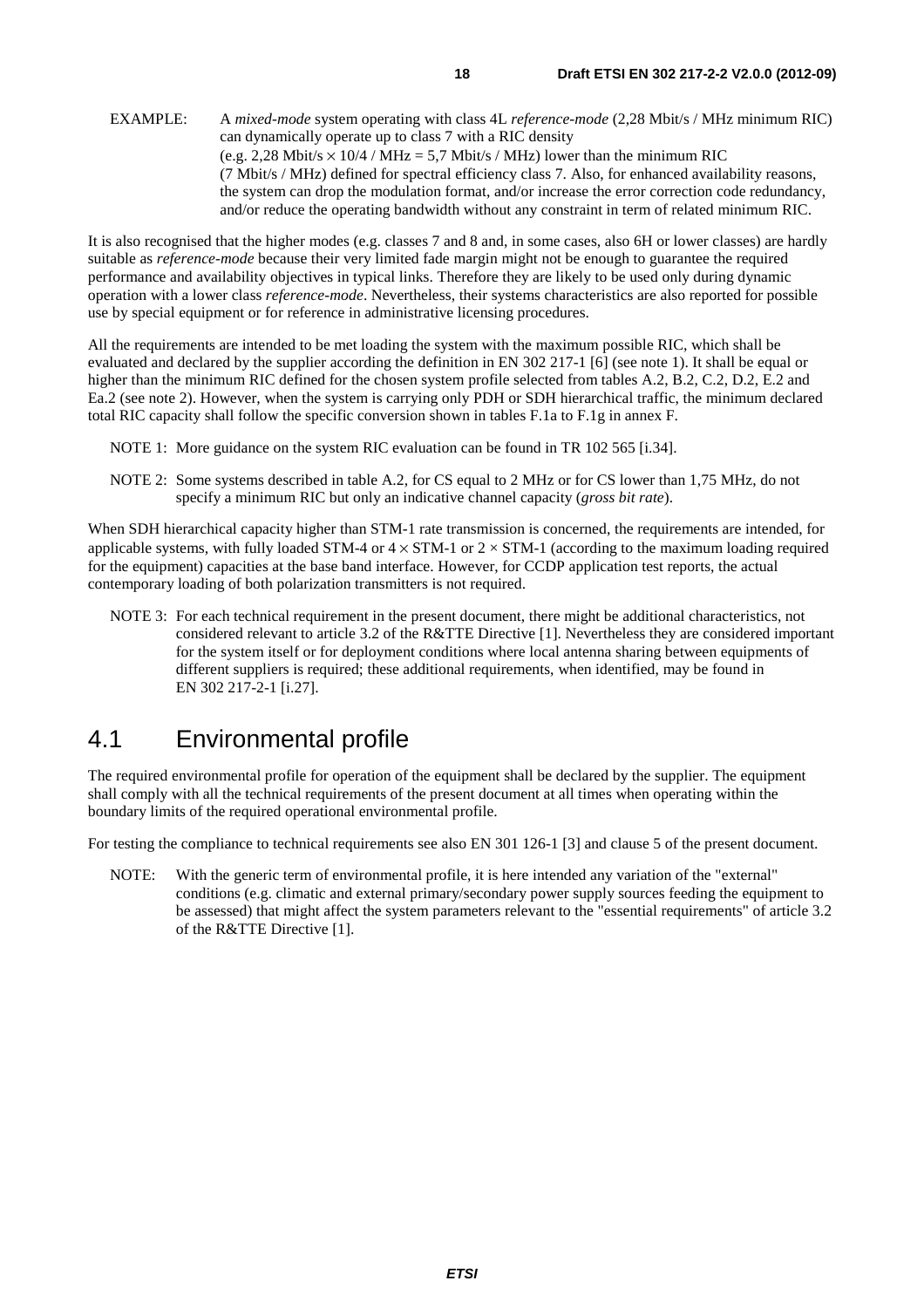## 4.2 Transmitter requirements

The specified transmitter characteristics shall be met with the appropriate base band signals applied at one of the reference points X' of figure 1 of EN 302 217-1 [6].

Table 1 gives the appropriate base band signals.

| Type of base band signal interface at X/X'  | Test signal to be applied according to                                                                          |  |  |  |  |  |
|---------------------------------------------|-----------------------------------------------------------------------------------------------------------------|--|--|--|--|--|
| <b>PDH</b>                                  | PRBS ITU-T Recommendation 0.151 [12]                                                                            |  |  |  |  |  |
| <b>SDH</b>                                  | <b>ITU-T Recommendation 0.181 [13]</b>                                                                          |  |  |  |  |  |
| <b>ATM</b>                                  | ITU-T Recommendation O.191 [14]                                                                                 |  |  |  |  |  |
| Ethernet interface (packet data) (see note) | IEEE 1802.3 [9] and IEEE 802.3 [10]                                                                             |  |  |  |  |  |
| Other than the above (see note)             | Relevant standards which the interface refers to                                                                |  |  |  |  |  |
| NOTE:                                       | As a general approach, all system characteristics and spectral efficiency classes are defined only in term of   |  |  |  |  |  |
|                                             | "minimum RIC". However, when the BER requirements are considered, they can be directly tested when              |  |  |  |  |  |
|                                             | conventional PDH or SDH interfaces are provided; while, whenever equipment offers different standardized        |  |  |  |  |  |
|                                             | base-band interfaces, annex F gives the criteria for defining an equivalent error rate for conformance purpose. |  |  |  |  |  |

## 4.2.1 Transmitter power and power tolerance

### 4.2.1.1 Maximum power

The maximum power possibly generated by the radio system shall be limited according the relevant provisions given in the Radio Regulations [11], either in term of EIRP of the systems (e.g. in article 21 and, for some specific frequency bands, in footnotes under article 5 of the 2008 edition) (see note) or in term of maximum output power density fed to the antenna (e.g. footnote 5.482 for 10,6 GHz to 10,68 GHz band, footnote 5.522A for 18,6 GHz to 18,8 GHz band and footnote 5.557A for 55,78 GHz to 56,26 GHz band).

Those limits shall be inclusive of tolerances and, if applicable, ATPC/RTPC influence.

Only for systems operating in the 71 GHz to 76 GHz and 81 GHz to 86 GHz bands the joint limitation of EIRP, Antenna gain and output power results in maximum output power and output power density, which shall be in agreement with the requirements of annex UC of EN 302 217-3 [7].

NOTE: Testing EIRP requirements is necessary for assessment of equipment with integral antenna only; however also equipment placed on the market without antennas should, in principle, refer, when relevant in common practice, to such limitation (e.g. defining the maximum associated antenna gain).

For guidance, in addition to the absolute maximum transmitter power, typical values of transmitter highest power for real equipment, of feeder loss and length, and of antenna diameter and gain are provided in TR 102 243-1 [i.33] in order to support inter- and intra- compatibility and sharing analysis.

In some frequency bands, or parts of frequency bands, ITU-R Recommendations define specific limits in terms of output power and/or EIRP (or output power and/or EIRP density) in order to improve the compatibility with other Radio Services sharing these frequency bands with the FS.

### 4.2.1.2 Transmitter power tolerance

The nominal transmitter power shall be declared by the supplier.

Within the environmental profile declared by the supplier for the intended limits of usage of the equipment, the tolerance of the nominal transmitter power shall be contained within the following limits:

| Equipment operating in bands below 3 GHz:           | $+2/-1$ dB |
|-----------------------------------------------------|------------|
| Equipment operating in bands from 3 GHz to 30 GHz:  | $+2$ dB    |
| Equipment operating in bands from 30 GHz to 57 GHz: | $\pm 3$ dB |
| Higher than 57 GHz:                                 | $+4$ dB    |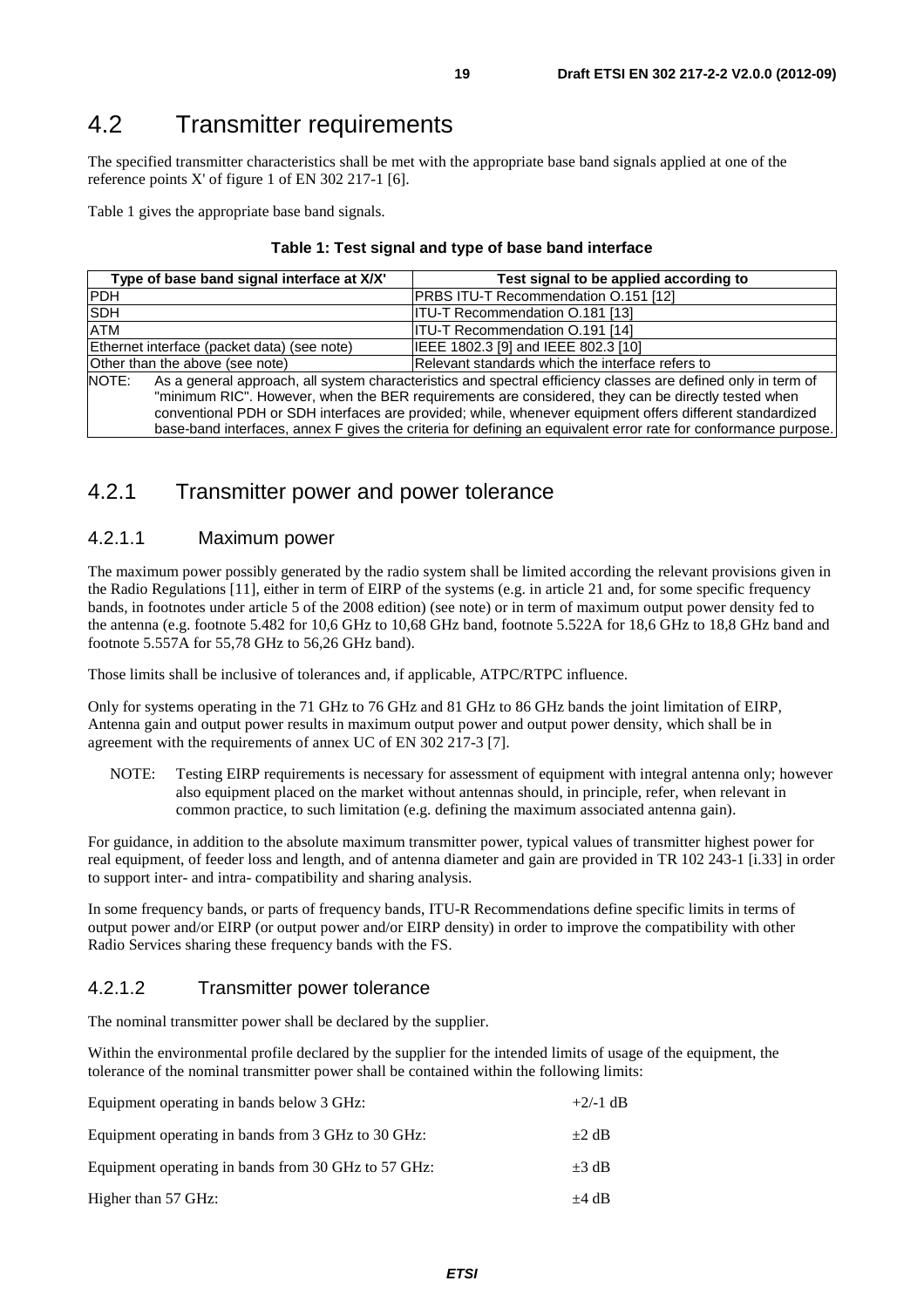The test methods and conditions of transmitter power tolerance are specified in clause 5.2.1.

## 4.2.2 Transmitter power and frequency control

### 4.2.2.1 Transmitter Power Control (ATPC and RTPC)

*Automatic Transmit Power Control* (ATPC) and *Remote Transmit Power Control* (RTPC) are commonly optional features.

ATPC and RTPC functions are usually implemented through an attenuator inserted along the transmitting chain (e.g. at IF or at RF level or at both levels) and can be realized in a mixed configuration, e.g.:

- ATPC only is implemented;
- RTPC only is implemented;
- ATPC + RTPC are implemented with separate attenuator functions;
- $ATPC + RTPC$  are implemented with a single attenuator supplying both functions.

#### 4.2.2.1.1 Automatic Transmit Power Control (ATPC)

ATPC is an optional feature. Equipment with ATPC will be subject to a supplier's declaration of ATPC ranges (see note) and related tolerances. The supplier shall also declare if the equipment is designed with ATPC as a fixed permanent feature.

The equipment shall comply with the requirements of spectrum masks in clause 4.2.4 with ATPC operating in the range between maximum nominal power and maximum available power (see note) including the attenuation introduced by RTPC function (if any).

NOTE: For the relevant power level definitions of ATPC operation see EN 302 217-1 [6] while for additional clarification on ATPC and RTPC requirements see annex I and TR 103 103 [i.35]. General background for ATPC operation may also be found in annex G of EN 302 217-2-1 [i.27].

#### 4.2.2.1.2 Remote Transmit Power Control (RTPC)

Equipment with RTPC will be subject to a supplier's declaration with respect to RTPC ranges and related tolerances.

The equipment shall comply with the requirements of spectrum masks in clause 4.2.4 throughout the RTPC range.

NOTE: For additional clarification on ATPC and RTPC requirements see annex I and TR 103 103 [i.35].

### 4.2.2.2 Remote Frequency Control (RFC)

*Remote Frequency Control* (RFC) functionality is an optional feature.

Equipment with RFC will be subject to a supplier's declaration of RFC ranges and related change frequency procedure.

RFC setting procedure shall not produce emissions outside of the previous and the final centre frequency spectrum masks required in clause 4.2.4.

### 4.2.3 Void

## 4.2.4 Radio Frequency (RF) spectrum mask

### 4.2.4.1 Limits background

The spectrum masks limits are necessary for a number of intra-system and inter-system regulatory and performance requirements.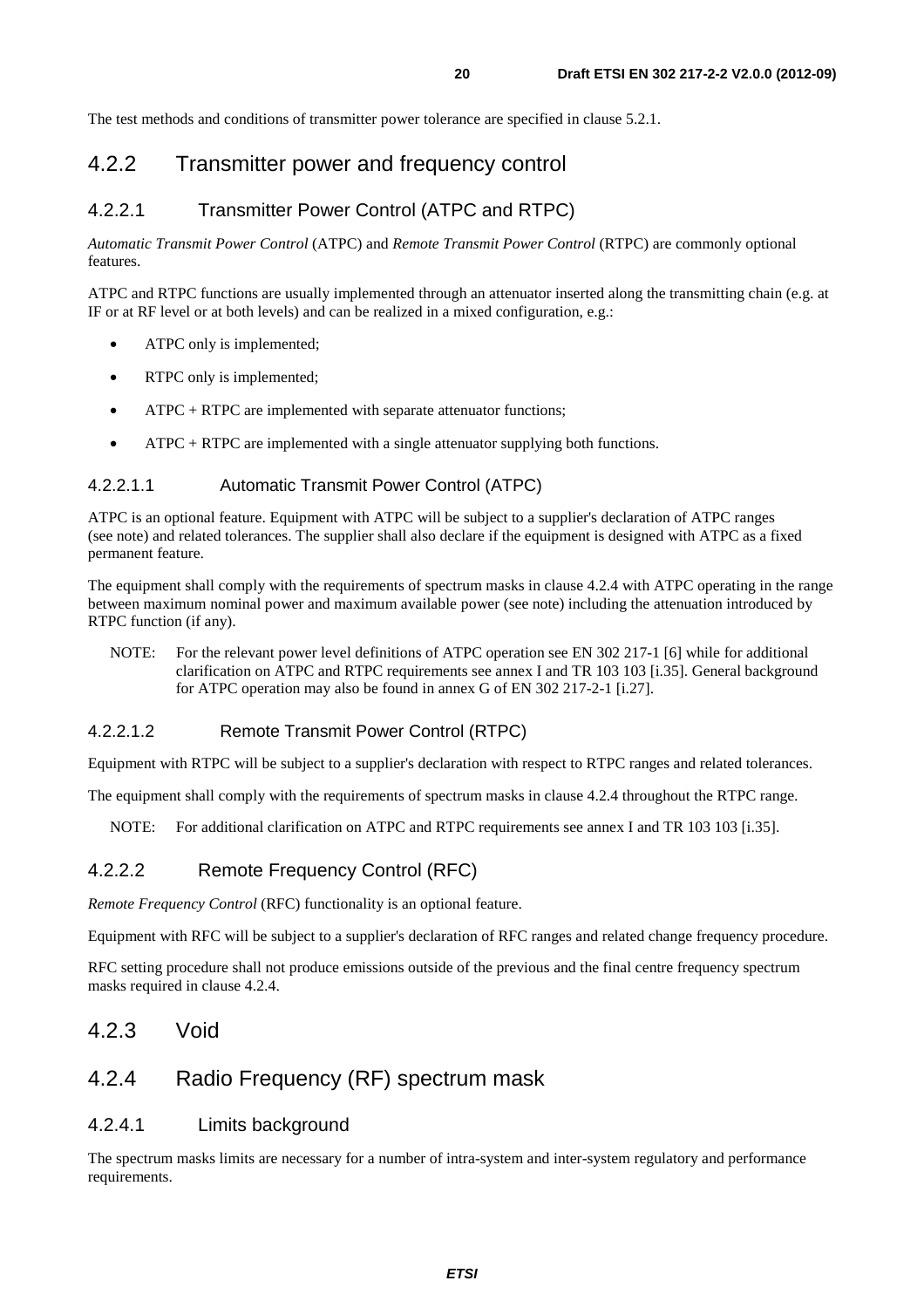The 0 dB level shown on the spectrum masks relates to the spectral power density at the carrier centre frequency, disregarding the level of the possible residual of the carrier (see note). The actual carrier frequency is identified with the f0 corner point; spectrum masks are shown in frequencies relative to f0; the spectrum mask is assumed to be symmetrical with respect to the centre frequency f0.

When "*multi-carrier*" systems are concerned (see definition in EN 302 217-1 [6]) the 0 dB level is relative to the maximum of the modulated spectrum of the sub-carrier with the lowest spectral density, disregarding the level of the possible residual of the carriers (see note ). When applying the spectrum mask, the spectral density of all sub-carriers shall be within 0 dB to  $+K_1$  dB of the reference level as shown in the generic example in figure 2b.

NOTE: This is intended for avoid uncertainty due to the unmodulated spectral line that, due to modulation imperfection, might become visible at the carrier (or sub-carriers) centre frequency; its relative level, with respect to the 0 dB reference, variable with the reference bandwidth, is not relevant for the test itself.





Radio frequency spectrum mask limits have been reduced to a set of curves and a set of discreet points (i.e. fx MHz / Kx dB) identifying the frequency offset from f0 and the related attenuation; each curve is divided into a number of segments; each spectrum mask is then represented by values located at discrete points on the relevant graph; the number of discreet points is dependent on the number of segments on the actual mask.

It is also assumed that the value associated with the final discreet point on the graph extends to a point equal to 2.5 times the channel separation (i.e.  $2.5 \times CS$ ) or, for emissions bandwidth  $> 500$  MHz, to a reduced extension according recommendation ITU-R Recommendation SM.1539-1 [i.62] (i.e.  $1.5 \times CS + 500$  MHz) on each side of the centre frequency.

The following figures give the typical curves and their respective spectrum mask table representation. For all spectrum masks, the upper limit for frequencies is  $2.5 \times CS$  where CS is the channel separation.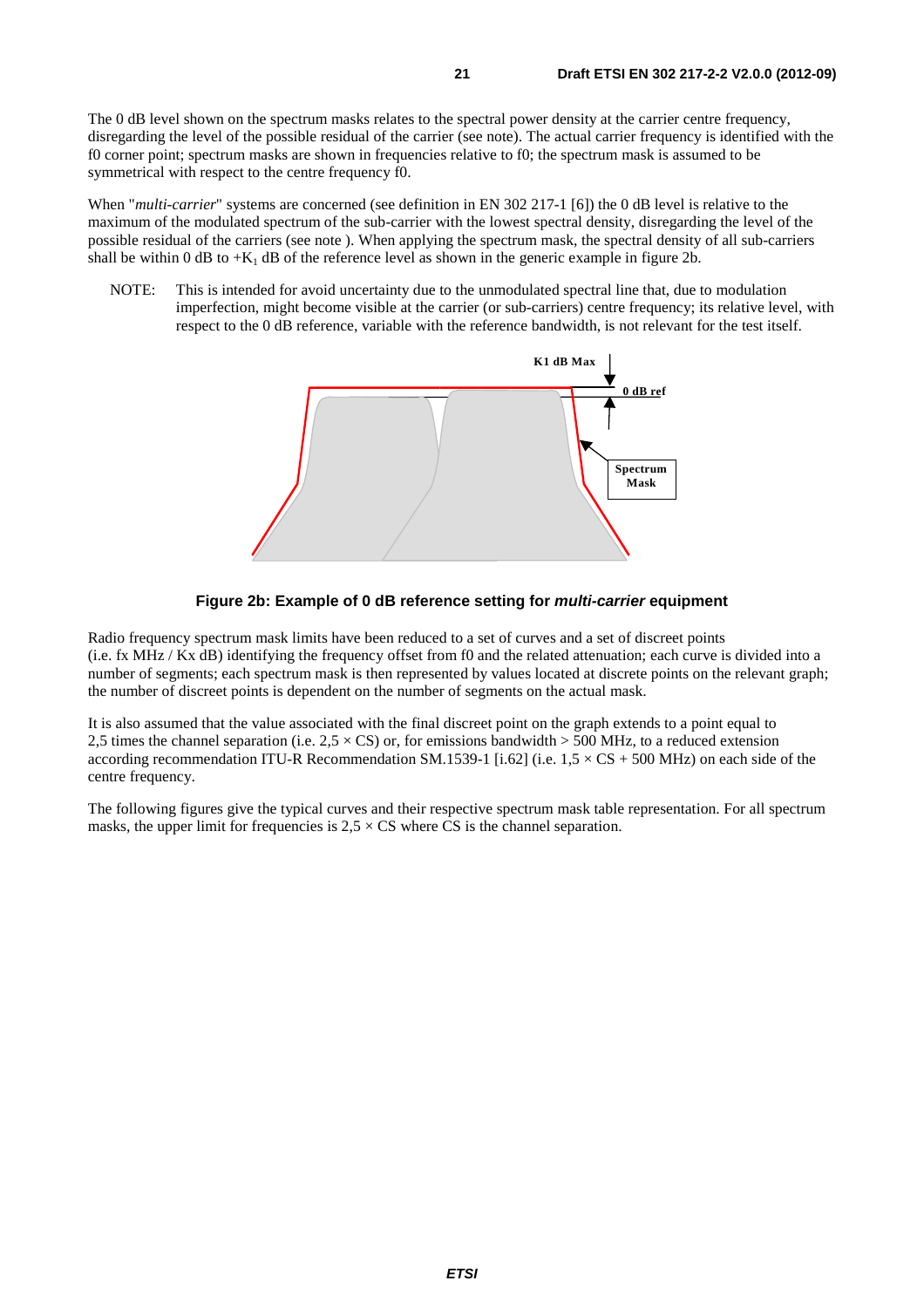

**Figure 3: Four segment spectrum mask** 



**Figure 4: Five segment spectrum mask**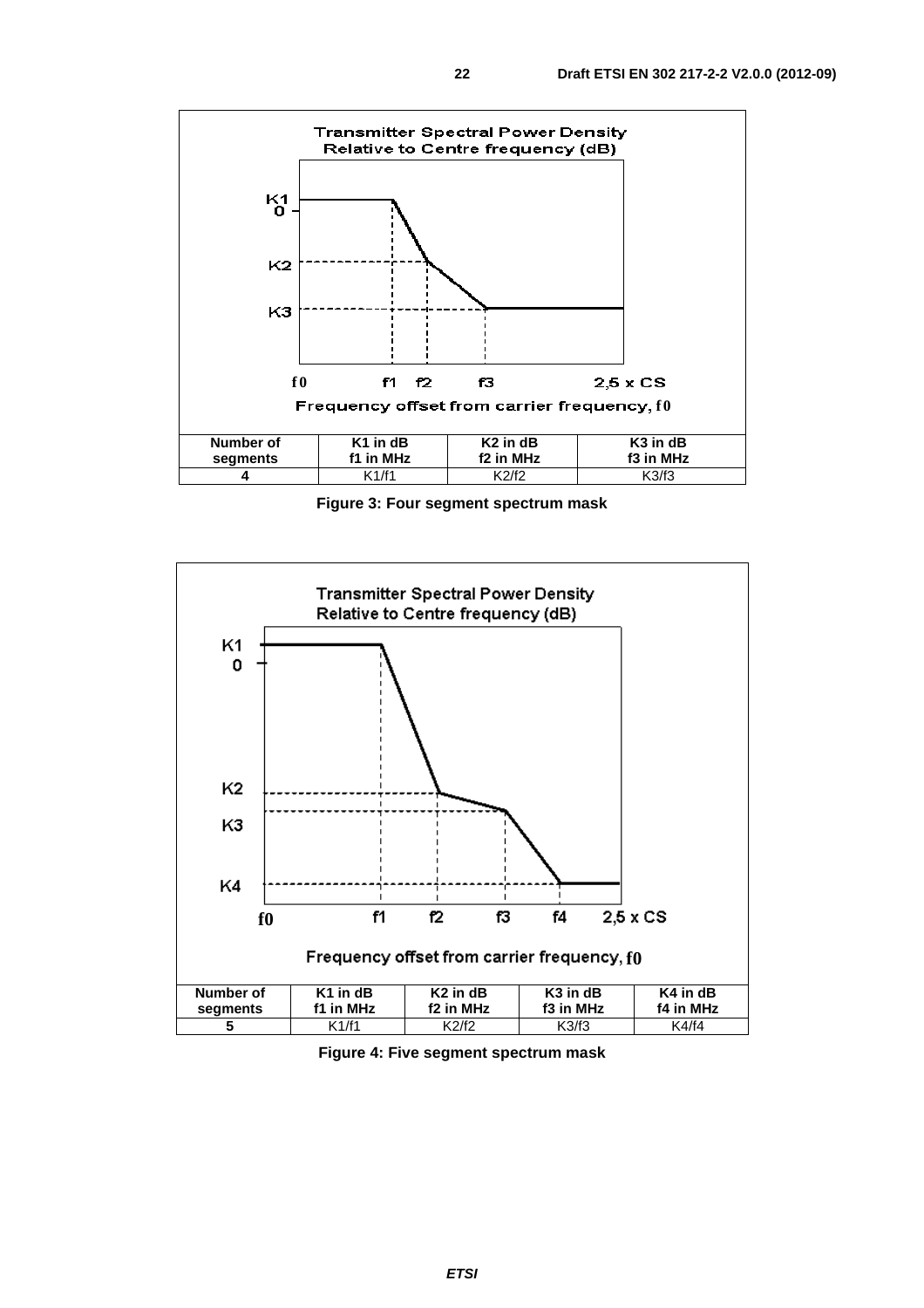

**Figure 5: Six segment spectrum mask** 



**Figure 6: Seven segment spectrum mask**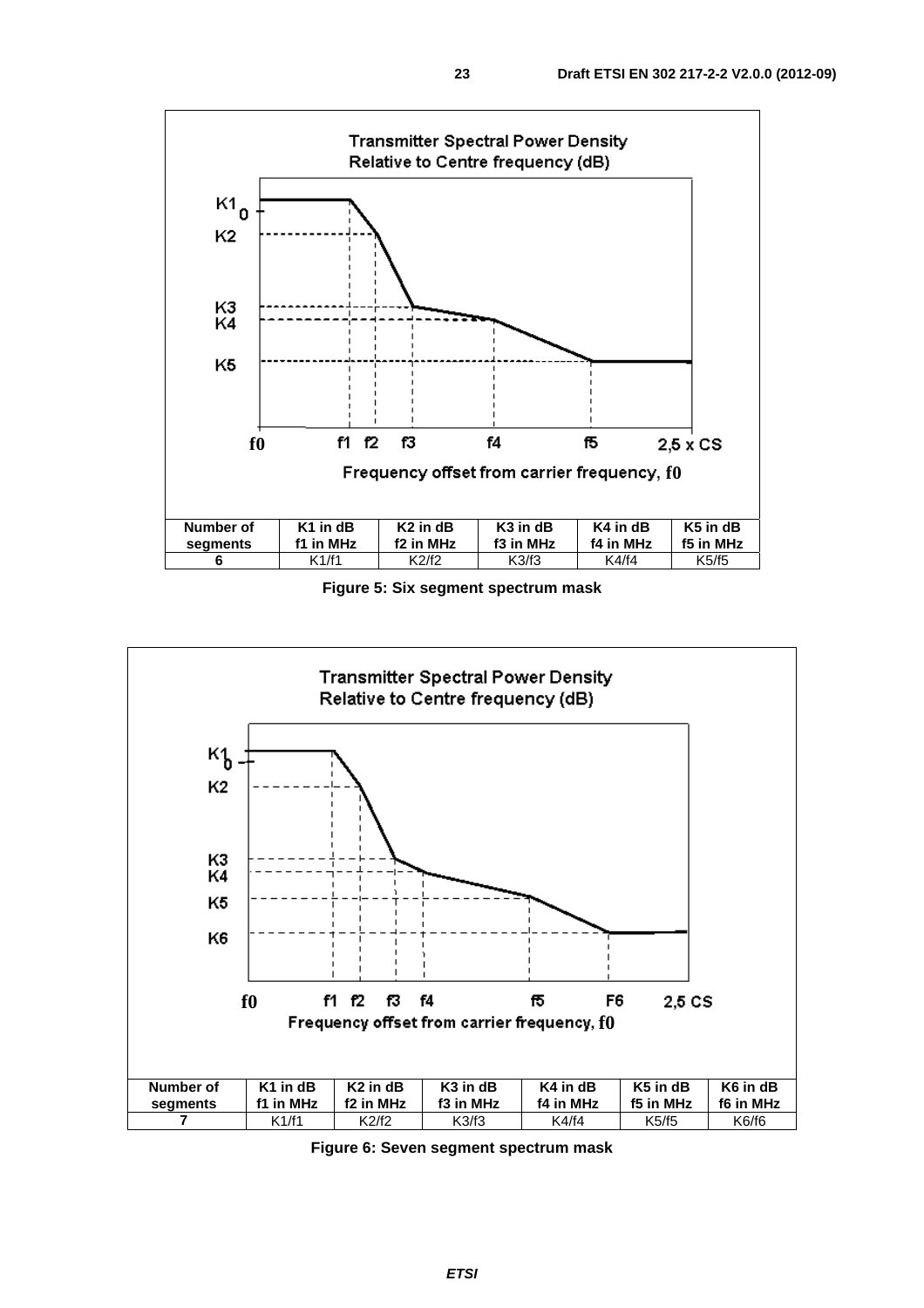### 4.2.4.2 Limits

The spectral emission shall comply with spectral power density of either the "unified" masks or the "alternative and system specific" masks provided in next two clauses 4.2.4.2.1 or 4.2.4.2.2.

The masks do not include frequency tolerance. Only systems specified in annex A are an exception to this general rule; in that case f0 identifies the nominal carrier frequency and the spectrum mask includes an allowance for the frequency tolerance.

For *preset-mode* systems, the manufacturer shall declare which spectral efficiency classes the equipment offers, within each CS. For each spectral efficiency class the equipment shall be compliant with the relevant mask. The output power of the different classes shall be the nominal transmitted output power declared by the manufacturer for each class.

For *mixed-mode* systems, the manufacturer shall declare which *Reference Modes* can be supported by the equipment, within each CS (see example). For each *Reference Mode* the equipment shall demonstrate the capability of being compliant with the RF spectrum mask associated with the corresponding system parameters and spectral efficiency class (see note). Compliance with the RF spectrum mask can be jointly verified with the "dynamic change of modulation" requirement in clause 4.2.7.

Other modes, not considered, in the manufacturer declaration, valid as *Reference Mode*, may be activated during dynamic operation (see example), but are not subject to any requirement besides being also enabled for the "dynamic change of modulation" requirement in clause 4.2.7.

- EXAMPLE: More than one *Reference Mode* may be declared; e.g. for a CS = 28 MHz three *Reference Mode* are declared: Class 2 (e.g. 4QAM, 32 Mbit/s min RIC), Class 4L (e.g. 16QAM, 64 Mbit/s min RIC) and Class 5HB (e.g. 128QAM, 137 Mbit/s min RIC). In this case three relevant set of tests for spectrum mask (and all other relevant parameters) should be provided. The license conditions will reference only to one of the possible *Reference mode* according the operator and/or the national authority needs. When the dynamic operation is enabled, modulation formats, other than the three related to the *Reference Modes*, can be operated, intermediate to them (e.g. 8PSK, 32QAM and 64QAM), higher (e.g. 256QAM, 1024QAM) or lower (e.g. PSK).
- NOTE: For *mixed-mode* systems, these requirements apply only for the assessment of essential requirements under article 3.2 of the R&TTE Directive [1]. It is assumed that, when operational, the system should be subject to different considerations, related to the unique actual *Reference Mode* used for co-ordination purpose; see clause I.2.

Only for equipment in the band 71 GHz to 86 GHz, *mixed-mode* operation may include also *bandwidth-adaptive* operations (see definition in EN 302 217-1 [6]). In this case, the spectrum mask for compliance shall be the one relevant to the maximum CS used by the equipment during dynamic operation, declared by the manufacturer; consequently, the "reduced bandwidth" mode of operation, cannot be used as *Reference Mode*.

#### 4.2.4.2.1 Unified masks

Figure 6a shows the "up to scale" unified set of spectral power density masks for spectral efficiency classes 1, 2, 3, 4L, 4H, 5L, 5H, 6L, 6H, 7, 8, valid for all frequency bands up to 57 GHz.

Figure 6b shows the "up to scale" unified set of spectral power density masks for spectral efficiency classes 1, 2, 3, 4L, 4H, 5L, 5H and 6L, valid for frequency bands 71 GHz to 76 GHz and 81 GHz to 86 GHz.

NOTE 1: Each mask has corner points with constant attenuation while offset frequencies vary with CS.

Tables 2a through 2h give all the corner points, graphically shown in figure 6a, for the foreseen channel separations, spectral efficiency classes and minimum RIC capacity for all frequency bands up to 57 GHz.

Table 2k gives all the corner points, graphically shown in figure 6b, for the foreseen channel separations, spectral efficiency classes and minimum RIC capacity for frequency bands 71 GHz to 76 GHz and 81 GHz to 86 GHz.

In principle, these unified masks are valid for each combination of equipment class, nominal capacity, CS and frequency band; however, not all combinations are actually possible and fully defined in the present document. Depending on the channel arrangement and the expected usage, only a subset of combinations is fully defined in each band (see note 2); these subsets are summarised in tables A.2, B.2, C.2, D.2 and E.2 in the relevant annexes.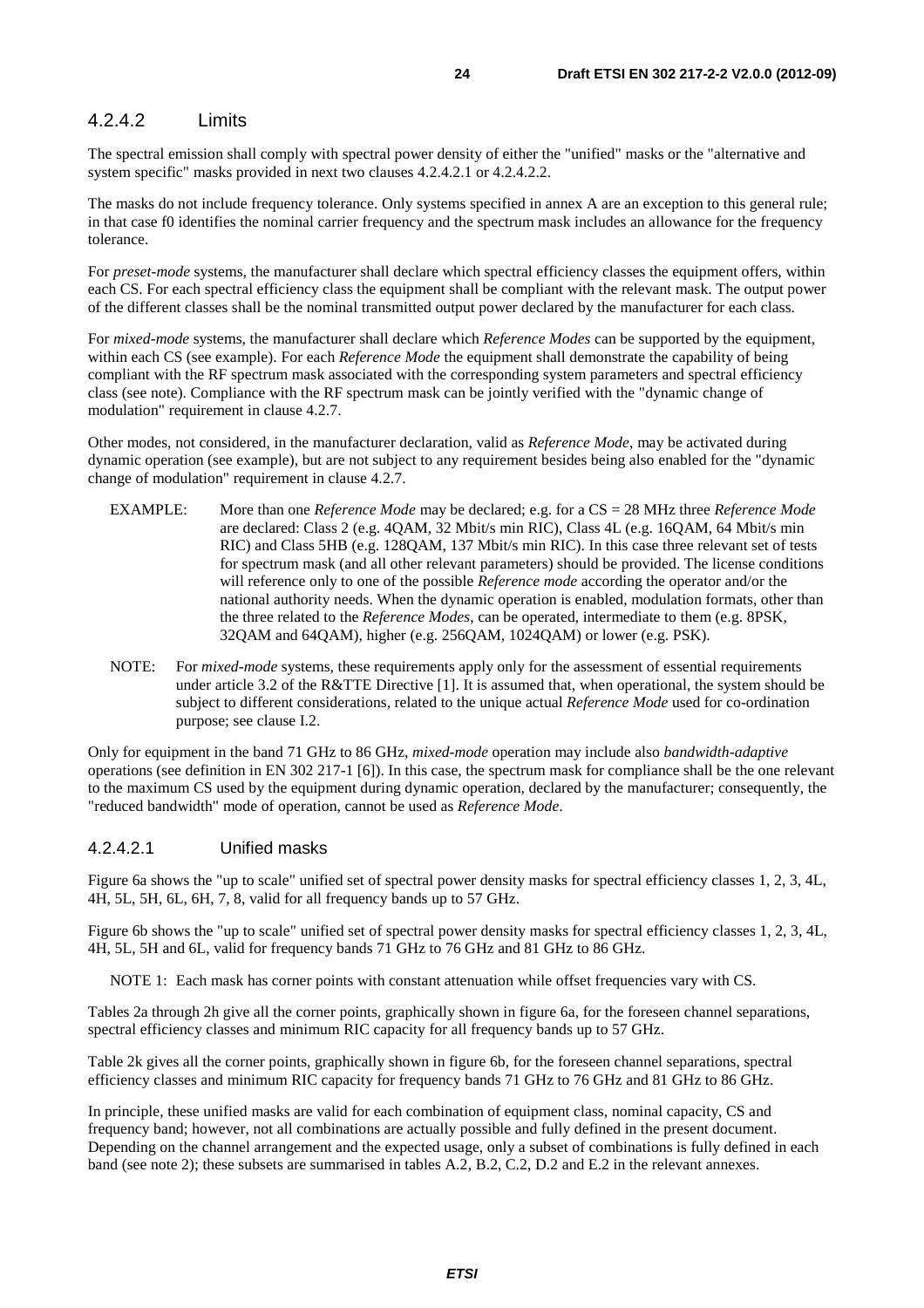NOTE 2: In particular:

- some class 1 systems are defined only for bands from 1,4 GHz to 2,7 GHz and for 50 GHz and above;
- systems for  $CS = 1.75$  MHz are defined only for classes up to 4L and bands up to 18 GHz;
- systems for  $CS = 3.5$  MHz are not defined for classes higher than 4L and in 42 GHz band;
- classes 6H, 7 and 8 systems are defined only for  $CS \ge 13,75$  MHz;
- systems for  $CS = 40$  MHz are defined only for classes 5L and higher;
- subdivision of systems into sub-classes A (ACAP) and B (ACCP) are defined only for class 5L and higher classes and for  $CS \ge 27,5$  MHz.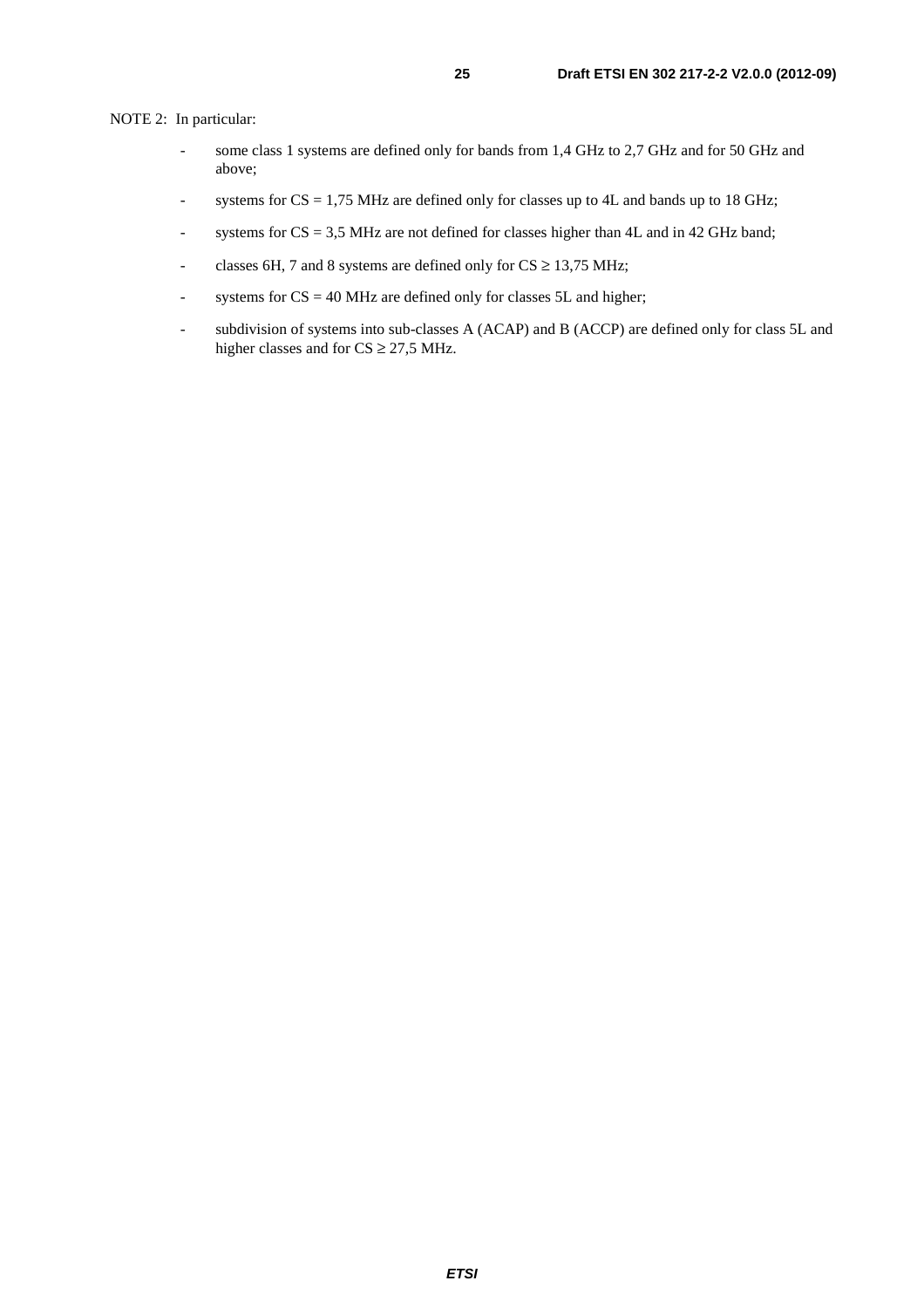



NOTE 1: See note (1) in tables 2a through 2g.

NOTE 2: For classes 8, 8A and 8B the limit for bands within the range 17 GHz to 30 GHz is valid also above 30 GHz; see notes (2) and (3) in tables 2d through 2f and notes (1) and (2) in table 2g.

**Figure 6a: Unified spectrum masks (frequency bands in the range below 57 GHz)**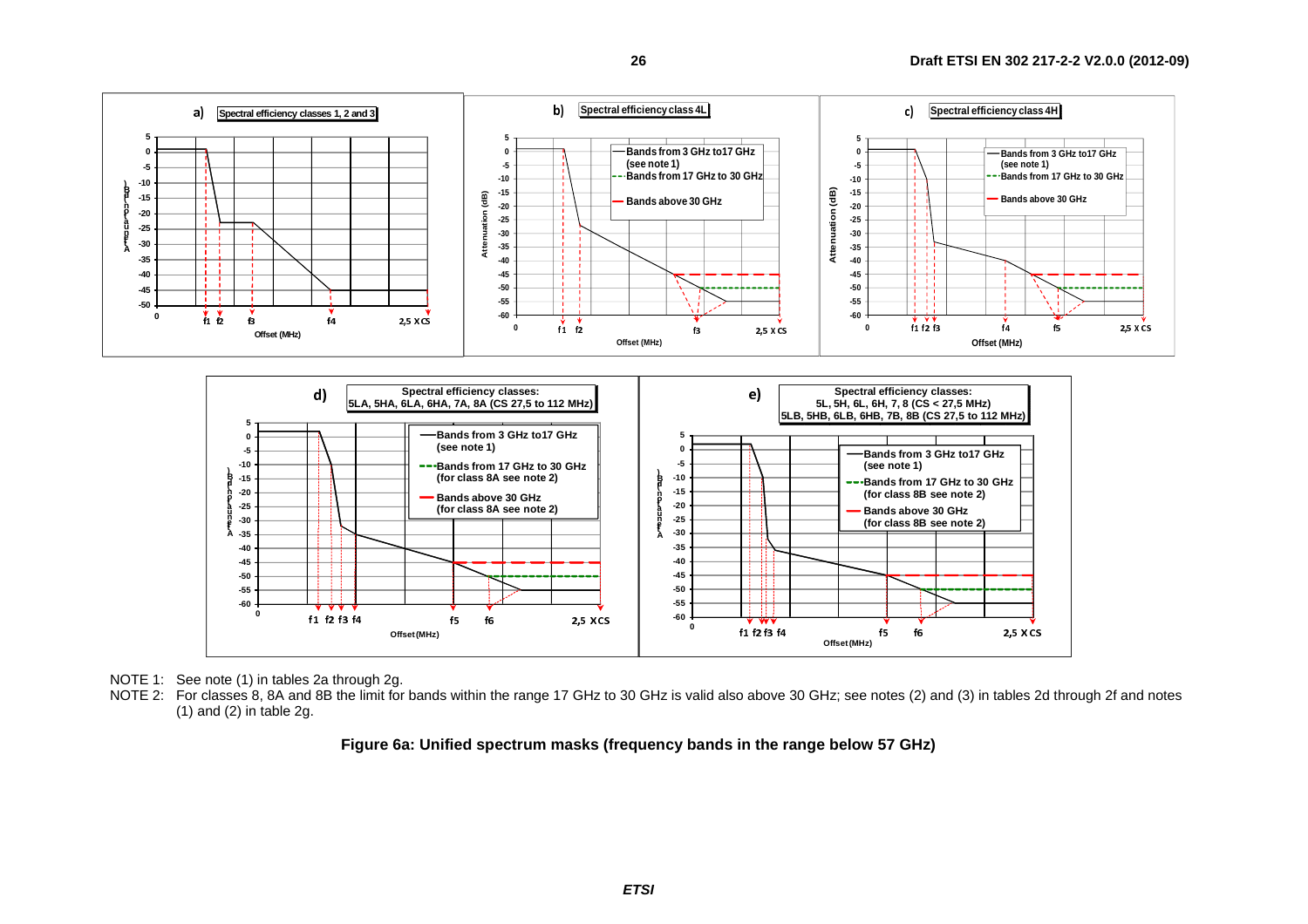

NOTE: The noise floor attenuation depends on the CS; see table 2k for details.

**Figure 6b: Unified spectrum masks (frequency bands 71 GHz to 76 GHz and 81 GHz to 86 GHz)**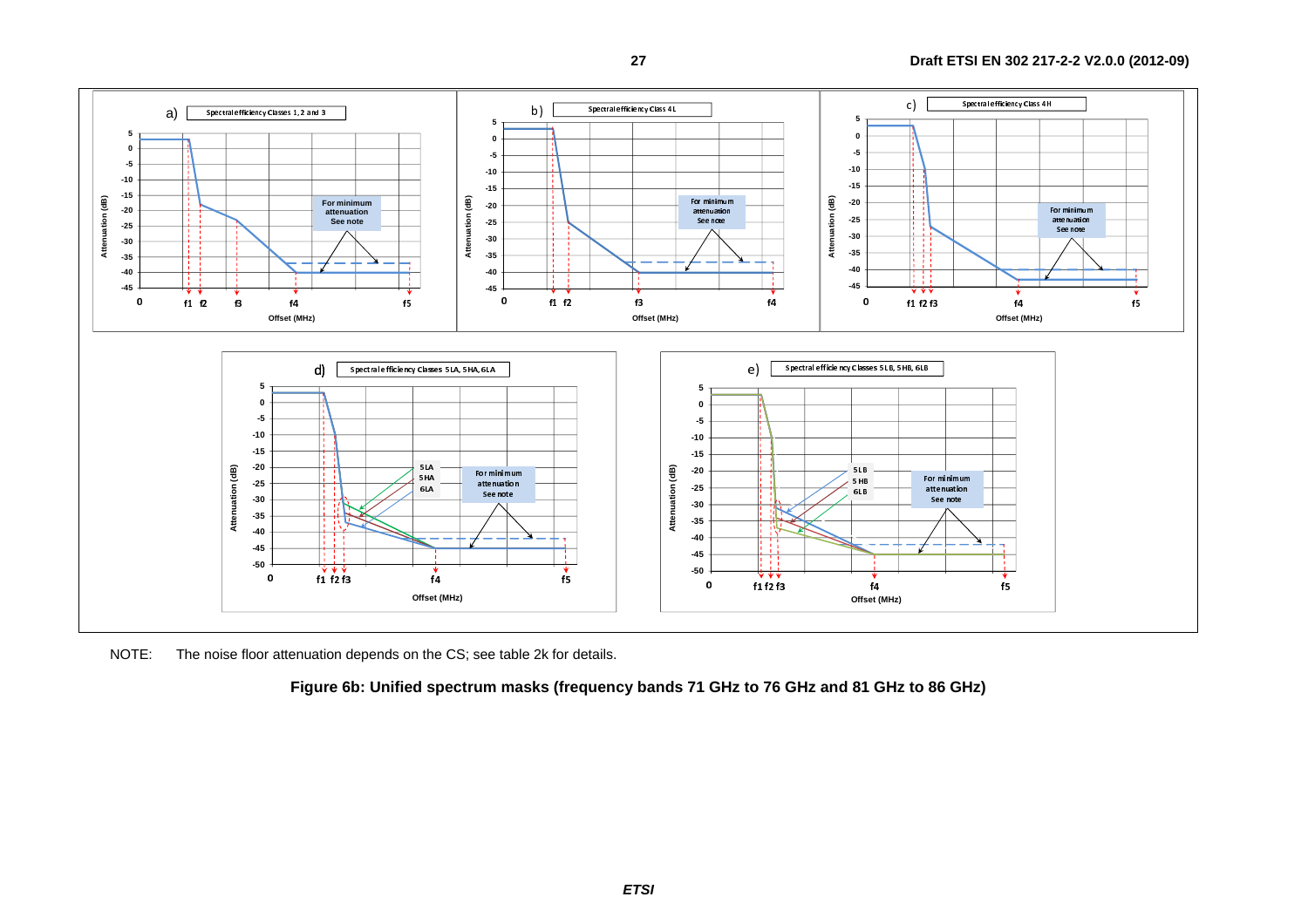| <b>Spectral efficiency</b>                                                                                                                                                                                                                                                                                                                                                                                                                                                                                                                                                                                                                                                                                                                                                                                                                                                                                                                                                                                                                                                                                               |                                                                                                                                                                                                                                  | Min. RIC rate  | shape<br>Mask   | (MHz)<br>$\mathbf{a}$ | $\mathbf{d}$ B) | (MHz)                   |                                           | (MHz)                                     |         | (MHz)                  | (dB) |                 |         |              |
|--------------------------------------------------------------------------------------------------------------------------------------------------------------------------------------------------------------------------------------------------------------------------------------------------------------------------------------------------------------------------------------------------------------------------------------------------------------------------------------------------------------------------------------------------------------------------------------------------------------------------------------------------------------------------------------------------------------------------------------------------------------------------------------------------------------------------------------------------------------------------------------------------------------------------------------------------------------------------------------------------------------------------------------------------------------------------------------------------------------------------|----------------------------------------------------------------------------------------------------------------------------------------------------------------------------------------------------------------------------------|----------------|-----------------|-----------------------|-----------------|-------------------------|-------------------------------------------|-------------------------------------------|---------|------------------------|------|-----------------|---------|--------------|
| Reference<br><b>Index</b>                                                                                                                                                                                                                                                                                                                                                                                                                                                                                                                                                                                                                                                                                                                                                                                                                                                                                                                                                                                                                                                                                                | <b>Class</b>                                                                                                                                                                                                                     | (Mbit/s)       | reference       | Σ<br>E                | Σ,              | $\overline{\mathbf{c}}$ | K3 (dB)                                   | ო                                         | K4 (dB) | 4                      | Κ5   | <b>(5 (MHz)</b> | K6 (dB) | <b>(MHz)</b> |
|                                                                                                                                                                                                                                                                                                                                                                                                                                                                                                                                                                                                                                                                                                                                                                                                                                                                                                                                                                                                                                                                                                                          |                                                                                                                                                                                                                                  |                |                 |                       |                 |                         |                                           |                                           |         |                        |      |                 |         |              |
| $\overline{2}$                                                                                                                                                                                                                                                                                                                                                                                                                                                                                                                                                                                                                                                                                                                                                                                                                                                                                                                                                                                                                                                                                                           | $\overline{c}$                                                                                                                                                                                                                   | $\overline{c}$ | Figure<br>6a(a) | 1<br>0,85             | $-23$           | 1,05                    | $-23$                                     | 1,7                                       | $-45$   | 3                      |      |                 |         |              |
| 3                                                                                                                                                                                                                                                                                                                                                                                                                                                                                                                                                                                                                                                                                                                                                                                                                                                                                                                                                                                                                                                                                                                        | 3                                                                                                                                                                                                                                | 3              |                 |                       |                 |                         |                                           |                                           |         |                        |      |                 |         |              |
| 4                                                                                                                                                                                                                                                                                                                                                                                                                                                                                                                                                                                                                                                                                                                                                                                                                                                                                                                                                                                                                                                                                                                        | 4L                                                                                                                                                                                                                               | 4              | Figure<br>6a(b) | 0,8                   | $-28$           | 1,1                     | $-55^{(1)}$<br>$-50^{(2)}$<br>$-45^{(3)}$ | $3,5^{(1)}$<br>$3,1^{(2)}$<br>$2,6^{(3)}$ |         |                        |      |                 |         |              |
| (1)<br>For systems in frequency bands within the range from 3 GHz to 17 GHz. In addition, for frequency bands below<br>10 GHz, a second equipment option with spectrum masks floor extended at -60 dB is also here below provided;<br>this frequency corner of the mask shall be derived by linear interpolation from the values in the table. For clarity<br>these values, affecting this corner point, are reported below in this table. Rationale for that is that cases of very<br>congested nodal areas are not infrequent. Regulatory bodies, for the links converging in those nodal points, on<br>a case by case basis, might limit the licensing only to equipment that fulfils the more stringent figure of -60 dB.<br>Administrations, requiring for those special cases also the more tightening option, will mention it in the Interface<br>Notification under article 4.1 of R&TTE Directive [1].<br>For fulfilling one or both requirements, equipment suppliers may choose to produce and assess different<br>products.<br>(2)<br>For systems in frequency bands within the range from 17 GHz to 30 GHz. |                                                                                                                                                                                                                                  |                |                 |                       |                 |                         |                                           |                                           |         |                        |      |                 |         |              |
| (3)<br>Reference<br><b>Index</b>                                                                                                                                                                                                                                                                                                                                                                                                                                                                                                                                                                                                                                                                                                                                                                                                                                                                                                                                                                                                                                                                                         | For systems in frequency bands in the range above 30 GHz.<br><b>Spectral efficiency</b><br>Min. RIC rate<br><b>Frequency corner variation</b><br>Mask reference shape<br><b>Class</b><br>(Mbit/s)<br>for the -60 dB floor option |                |                 |                       |                 |                         |                                           |                                           |         |                        |      |                 |         |              |
| 4                                                                                                                                                                                                                                                                                                                                                                                                                                                                                                                                                                                                                                                                                                                                                                                                                                                                                                                                                                                                                                                                                                                        | 4L                                                                                                                                                                                                                               | 4              |                 |                       |                 | Figure 6a(b)            |                                           |                                           |         | $K3/f3 = -60$ dB/4 MHz |      |                 |         |              |

## **Table 2a: Unified spectrum masks: Corner points for CS = 1,75 MHz**

### **Table 2b: Unified spectrum masks: Corner points for CS = 3,5 MHz**

| <b>Spectral efficiency</b>                                              |                                                                                                                                                                                                                                                                                                                                                                                                                                                                                                                                                                                                                                                                                                                                                                                                                                                                                                                                                                                                                                                                                                                                                                                | Min.                        | Φ                         | (dB) | (MHz) | (dB)  | (MHz)                | (dB)                                      |                                                                  | (dB)  |          | $\mathbf{a}$ | (MHz) |                        |                 |
|-------------------------------------------------------------------------|--------------------------------------------------------------------------------------------------------------------------------------------------------------------------------------------------------------------------------------------------------------------------------------------------------------------------------------------------------------------------------------------------------------------------------------------------------------------------------------------------------------------------------------------------------------------------------------------------------------------------------------------------------------------------------------------------------------------------------------------------------------------------------------------------------------------------------------------------------------------------------------------------------------------------------------------------------------------------------------------------------------------------------------------------------------------------------------------------------------------------------------------------------------------------------|-----------------------------|---------------------------|------|-------|-------|----------------------|-------------------------------------------|------------------------------------------------------------------|-------|----------|--------------|-------|------------------------|-----------------|
| Reference<br><b>Index</b>                                               | <b>Class</b>                                                                                                                                                                                                                                                                                                                                                                                                                                                                                                                                                                                                                                                                                                                                                                                                                                                                                                                                                                                                                                                                                                                                                                   | <b>RIC</b> rate<br>(Mbit/s) | referenc<br>shape<br>Mask | Σ    | Z,    | Σ,    | 5                    | Š,                                        | <b>[3 (MHz)</b>                                                  | ξ4    | 14 (MHz) | Κ5           | 53    | K6 (dB)                | <b>16 (MHz)</b> |
|                                                                         | 1                                                                                                                                                                                                                                                                                                                                                                                                                                                                                                                                                                                                                                                                                                                                                                                                                                                                                                                                                                                                                                                                                                                                                                              | 2                           | Figure                    |      |       |       |                      |                                           |                                                                  |       |          |              |       |                        |                 |
| $\overline{\mathbf{c}}$                                                 | $\overline{c}$                                                                                                                                                                                                                                                                                                                                                                                                                                                                                                                                                                                                                                                                                                                                                                                                                                                                                                                                                                                                                                                                                                                                                                 | 4                           | 6a(a)                     | 1    | 1,7   | $-23$ | 2,1                  | $-23$                                     | 3,4                                                              | $-45$ | 6        |              |       |                        |                 |
| $\overline{3}$                                                          | 3                                                                                                                                                                                                                                                                                                                                                                                                                                                                                                                                                                                                                                                                                                                                                                                                                                                                                                                                                                                                                                                                                                                                                                              | 6                           |                           |      |       |       |                      |                                           |                                                                  |       |          |              |       |                        |                 |
| 4                                                                       | 4L                                                                                                                                                                                                                                                                                                                                                                                                                                                                                                                                                                                                                                                                                                                                                                                                                                                                                                                                                                                                                                                                                                                                                                             | 8                           | Figure<br>6a(b)           | 1    | 1,6   | -28   | 2,2                  | $-55^{(1)}$<br>$-50^{(2)}$<br>$-45^{(3)}$ | $7^{(1)}$<br>$6,2^{(2)}$<br>$5,2^{(3)}$                          |       |          |              |       |                        |                 |
| (2)<br>(3)                                                              | (1)<br>For systems in frequency bands within the range from 3 GHz to 17 GHz. In addition, for frequency bands below<br>10 GHz, a second equipment option with spectrum masks floor extended at -60 dB is also here below provided;<br>this frequency corner of the mask shall be derived by linear interpolation from the values in the table. For clarity<br>these values, affecting this corner point, are reported below in this table. Rationale for that is that cases of very<br>congested nodal areas are not infrequent. Regulatory bodies, for the links converging in those nodal points, on<br>a case by case basis, might limit the licensing only to equipment that fulfils the more stringent figure of -60 dB.<br>Administrations, requiring for those special cases also the more tightening option, will mention it in the Interface<br>Notification under article 4.1 of R&TTE Directive [1].<br>For fulfilling one or both requirements, equipment suppliers may choose to produce and assess different<br>products.<br>For systems in frequency bands within the range from 17 GHz to 30 GHz.<br>For systems in frequency bands in the range above 30 GHz. |                             |                           |      |       |       |                      |                                           |                                                                  |       |          |              |       |                        |                 |
| <b>Spectral efficiency</b><br>Reference<br><b>Class</b><br><b>Index</b> |                                                                                                                                                                                                                                                                                                                                                                                                                                                                                                                                                                                                                                                                                                                                                                                                                                                                                                                                                                                                                                                                                                                                                                                | Min. RIC rate<br>(Mbit/s)   |                           |      |       |       | Mask reference shape |                                           | <b>Frequency corner variation</b><br>for the -60 dB floor option |       |          |              |       |                        |                 |
| 4                                                                       | 4L                                                                                                                                                                                                                                                                                                                                                                                                                                                                                                                                                                                                                                                                                                                                                                                                                                                                                                                                                                                                                                                                                                                                                                             | 8                           |                           |      |       |       | Figure 6a(b)         |                                           |                                                                  |       |          |              |       | $K3/f3 = -60$ dB/8 MHz |                 |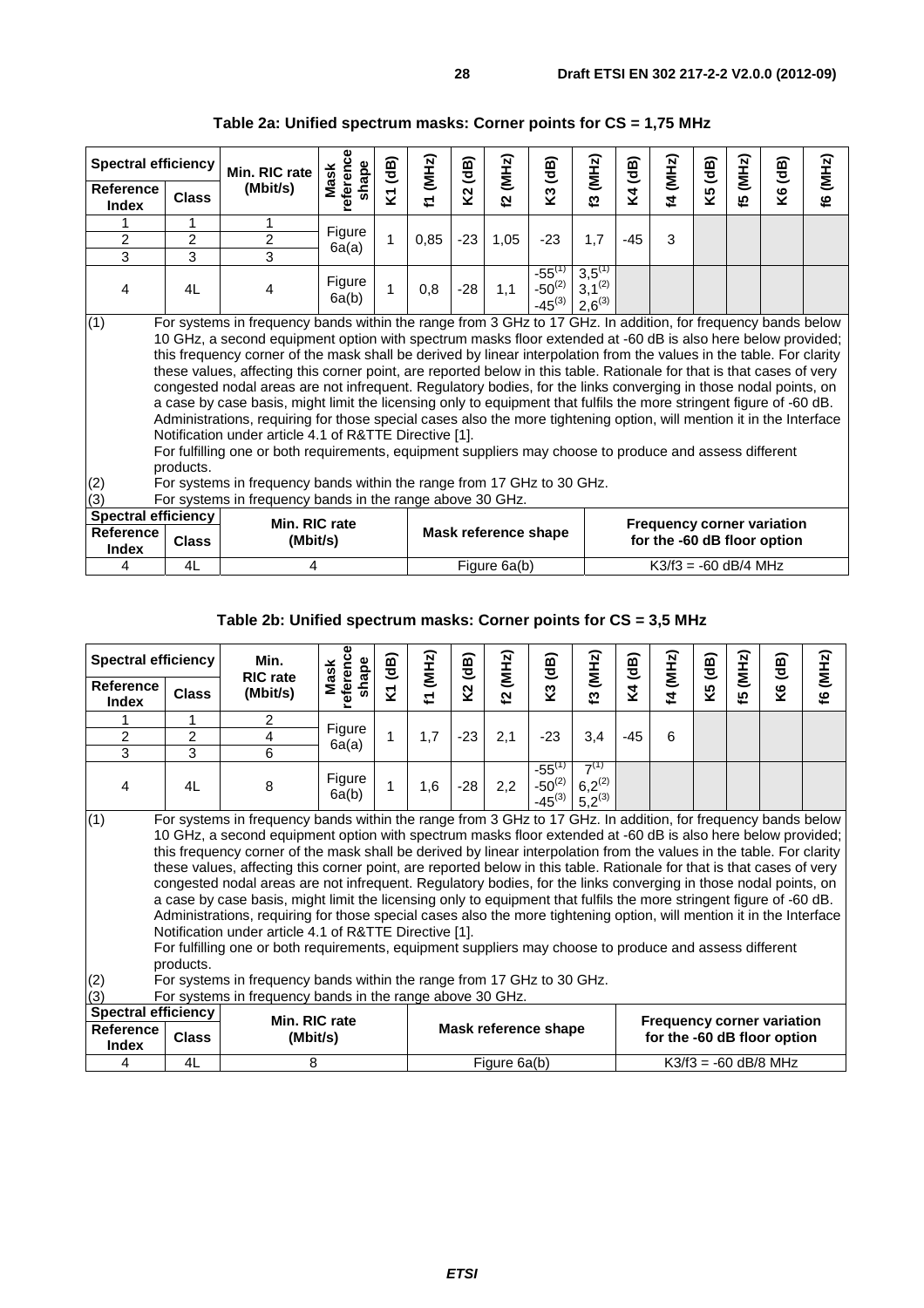| <b>Spectral</b><br>efficiency                                                                                                                                                                                                                                                                                                                                                                                                                                                                                                                                                                                                                                                                                                                                                                                                                                                                                                                                                                                                           |                | <b>Minimum</b>                                                                                  |                      | $\overline{AB}$ | (MHz) | K2 (dB) |                 | K3 (dB)                                   |                                            |         | (MHz)      | K5 (dB)                                   |                                                   | <b>K6 (dB)</b> |                 |
|-----------------------------------------------------------------------------------------------------------------------------------------------------------------------------------------------------------------------------------------------------------------------------------------------------------------------------------------------------------------------------------------------------------------------------------------------------------------------------------------------------------------------------------------------------------------------------------------------------------------------------------------------------------------------------------------------------------------------------------------------------------------------------------------------------------------------------------------------------------------------------------------------------------------------------------------------------------------------------------------------------------------------------------------|----------------|-------------------------------------------------------------------------------------------------|----------------------|-----------------|-------|---------|-----------------|-------------------------------------------|--------------------------------------------|---------|------------|-------------------------------------------|---------------------------------------------------|----------------|-----------------|
|                                                                                                                                                                                                                                                                                                                                                                                                                                                                                                                                                                                                                                                                                                                                                                                                                                                                                                                                                                                                                                         |                | <b>RIC</b> rate                                                                                 | shape<br><b>Mask</b> |                 |       |         |                 |                                           |                                            | K4 (dB) |            |                                           |                                                   |                |                 |
| <b>Reference</b><br>Index                                                                                                                                                                                                                                                                                                                                                                                                                                                                                                                                                                                                                                                                                                                                                                                                                                                                                                                                                                                                               | <b>Class</b>   | (Mbit/s)                                                                                        | reference            | Σ               |       |         | <b>f2 (MHz)</b> |                                           | [3 (MHz)                                   |         | ΣŢ         |                                           | E5 (MHz)                                          |                | <b>f6 (MHz)</b> |
|                                                                                                                                                                                                                                                                                                                                                                                                                                                                                                                                                                                                                                                                                                                                                                                                                                                                                                                                                                                                                                         |                | 4                                                                                               |                      |                 |       |         |                 |                                           |                                            |         |            |                                           |                                                   |                |                 |
| $\overline{2}$                                                                                                                                                                                                                                                                                                                                                                                                                                                                                                                                                                                                                                                                                                                                                                                                                                                                                                                                                                                                                          | $\overline{2}$ | $\overline{8}$                                                                                  | Figure<br>6a(a)      | 1               | 3,4   | $-23$   | 4,2             | $-23$                                     | 6,8                                        | $-45$   | 12         |                                           |                                                   |                |                 |
| $\overline{3}$                                                                                                                                                                                                                                                                                                                                                                                                                                                                                                                                                                                                                                                                                                                                                                                                                                                                                                                                                                                                                          | 3              | 12                                                                                              |                      |                 |       |         |                 |                                           |                                            |         |            |                                           |                                                   |                |                 |
| 4                                                                                                                                                                                                                                                                                                                                                                                                                                                                                                                                                                                                                                                                                                                                                                                                                                                                                                                                                                                                                                       | 4L             | 16                                                                                              | Figure<br>6a(b)      | 1               | 3,2   | $-28$   | 4,4             | $-55^{(1)}$<br>$-50^{(2)}$<br>$-45^{(3)}$ | $14^{(1)}$<br>$12,4^{(2)}$<br>$10,4^{(3)}$ |         |            |                                           |                                                   |                |                 |
| 5                                                                                                                                                                                                                                                                                                                                                                                                                                                                                                                                                                                                                                                                                                                                                                                                                                                                                                                                                                                                                                       | 4H             | 24                                                                                              | Figure<br>6a(c)      | 1               | 3     | $-10$   | 3,75            | $-33$                                     | 4,2                                        |         | $-40$ 8,75 | $-55^{(1)}$<br>$-50^{(2)}$<br>$-45^{(3)}$ | $13,75^{(1)}$<br>$12,075^{(2)}$<br>$10,425^{(3)}$ |                |                 |
| 6                                                                                                                                                                                                                                                                                                                                                                                                                                                                                                                                                                                                                                                                                                                                                                                                                                                                                                                                                                                                                                       | 5L             | 29 (ACCP)                                                                                       |                      |                 |       |         |                 |                                           |                                            |         |            |                                           |                                                   | $-55^{(1)}$    | $13,5^{(1)}$    |
| $\overline{7}$                                                                                                                                                                                                                                                                                                                                                                                                                                                                                                                                                                                                                                                                                                                                                                                                                                                                                                                                                                                                                          | 5H             | 34 (ACCP)                                                                                       | Figure               | 1               | 3     | $-10$   | 3,625           | $-32$                                     | 3,875                                      |         | $-36$ 4,25 | $-45$                                     | 10                                                | $-50^{(2)}$    | $11,75^{(2)}$   |
| 8                                                                                                                                                                                                                                                                                                                                                                                                                                                                                                                                                                                                                                                                                                                                                                                                                                                                                                                                                                                                                                       | 6L             | 39 (ACCP)                                                                                       | 6a(e)                |                 |       |         |                 |                                           |                                            |         |            |                                           |                                                   | $-45^{(3)(4)}$ | $10^{(3)(4)}$   |
| (1)<br>For systems in frequency bands within the range from 3 GHz to 17 GHz. In addition, for frequency bands below<br>10 GHz, a second equipment option with spectrum masks floor extended at -60 dB is also here below provided;<br>this frequency corner of the mask shall be derived by linear interpolation from the values in the table. For clarity<br>these values, affecting this corner point, are reported below in this table. Rationale for that is that cases of very<br>congested nodal areas are not infrequent. Regulatory bodies, for the links converging in those nodal points, on<br>a case by case basis, might limit the licensing only to equipment that fulfils the more stringent figure of -60 dB.<br>Administrations, requiring for those special cases also the more tightening option, will mention it in the Interface<br>Notification under article 4.1 of R&TTE Directive [1].<br>For fulfilling one or both requirements, equipment suppliers may choose to produce and assess different<br>products. |                |                                                                                                 |                      |                 |       |         |                 |                                           |                                            |         |            |                                           |                                                   |                |                 |
| $(2)$<br>$(3)$                                                                                                                                                                                                                                                                                                                                                                                                                                                                                                                                                                                                                                                                                                                                                                                                                                                                                                                                                                                                                          |                | For systems in frequency bands within the range from 17 GHz to 30 GHz.                          |                      |                 |       |         |                 |                                           |                                            |         |            |                                           |                                                   |                |                 |
|                                                                                                                                                                                                                                                                                                                                                                                                                                                                                                                                                                                                                                                                                                                                                                                                                                                                                                                                                                                                                                         |                | For systems in frequency bands in the range above 30 GHz.                                       |                      |                 |       |         |                 |                                           |                                            |         |            |                                           |                                                   |                |                 |
| (4)                                                                                                                                                                                                                                                                                                                                                                                                                                                                                                                                                                                                                                                                                                                                                                                                                                                                                                                                                                                                                                     |                | For systems in frequency bands in the range above 30 GHz; corner points 5 and 6 are coincident. |                      |                 |       |         |                 |                                           |                                            |         |            |                                           |                                                   |                |                 |

| Table 2c: Unified spectrum masks: Corner points for CS = 7 MHz |  |
|----------------------------------------------------------------|--|
|----------------------------------------------------------------|--|

|                                  | <b>Spectral efficiency</b> | Min. RIC rate             |                      | <b>Frequency corner variation</b> |  |  |  |  |
|----------------------------------|----------------------------|---------------------------|----------------------|-----------------------------------|--|--|--|--|
| <b>Reference</b><br><b>Index</b> | <b>Class</b>               | (Mbit/s)                  | Mask reference shape | for the -60 dB floor option       |  |  |  |  |
|                                  | 4L                         | 16                        | Figure 6a(b)         | $K3/f3 = -60$ dB/16 MHz           |  |  |  |  |
|                                  | 4H                         | 24                        | Figure 6a(c)         | $K5/f5 = -60$ dB/15.425 MHz       |  |  |  |  |
| 6.7.8                            | 5L. 5H. 6L                 | 29, 34, and 39 (all ACCP) | Figure 6a(e)         | $K6/f6 = -60$ dB/15.25 MHz        |  |  |  |  |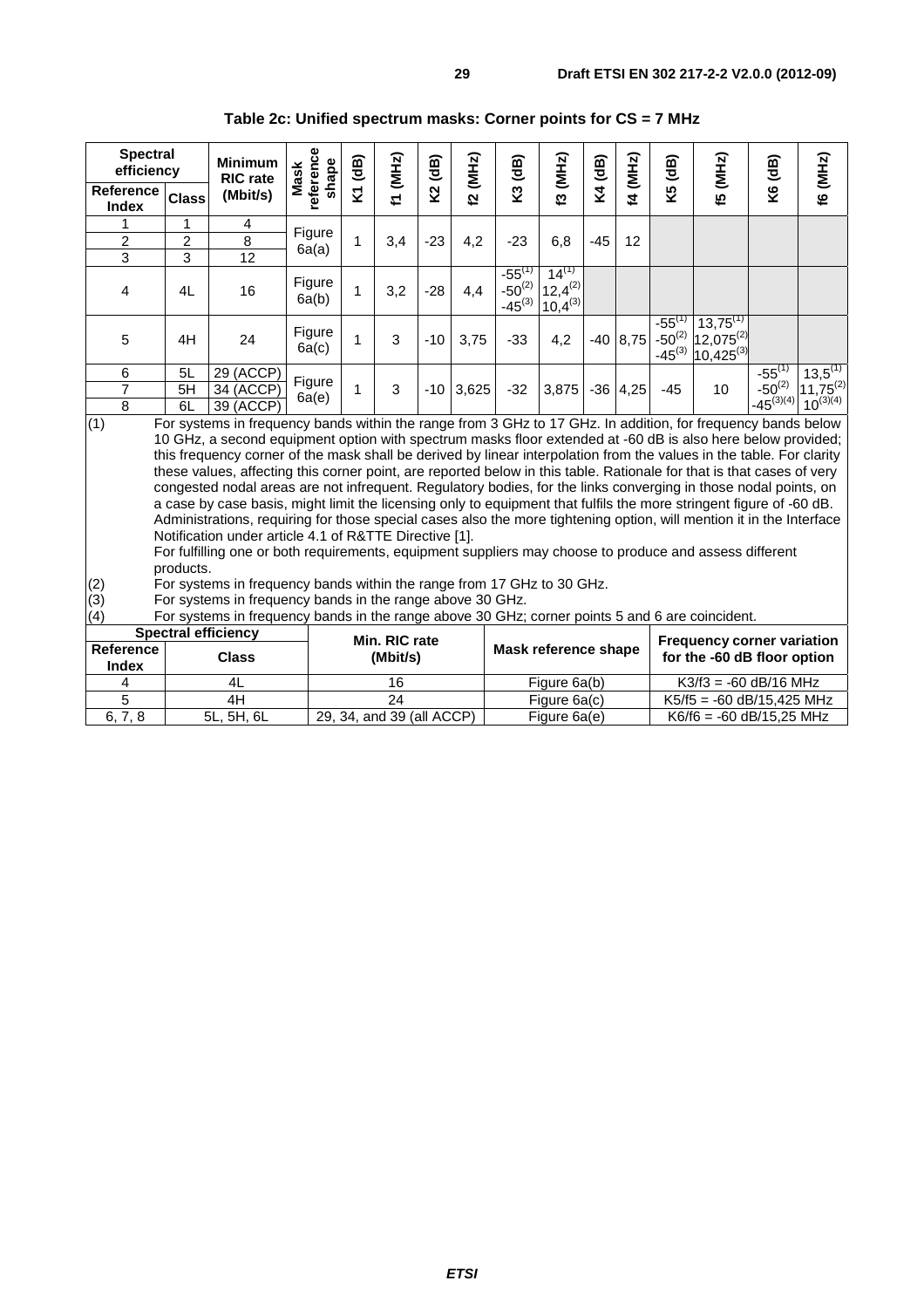| <b>Spectral efficiency</b>                                                                                                                                                                                                             |                |                                                                                                                      |                            |         |             |         |            |                                                    |                                            |         |          |                                                     |                                                |                |                 |
|----------------------------------------------------------------------------------------------------------------------------------------------------------------------------------------------------------------------------------------|----------------|----------------------------------------------------------------------------------------------------------------------|----------------------------|---------|-------------|---------|------------|----------------------------------------------------|--------------------------------------------|---------|----------|-----------------------------------------------------|------------------------------------------------|----------------|-----------------|
| Reference<br>Index                                                                                                                                                                                                                     | <b>Class</b>   | Min.<br><b>RIC</b> rate<br>(Mbit/s)                                                                                  | Mask<br>reference<br>shape | K1 (dB) | (MHz)<br>Ż, | K2 (dB) | (MHz)<br>5 | K3 (dB)                                            | <b>[3 (MHz)</b>                            | K4 (dB) | 14 (MHz) | K5 (dB)                                             | (ZHM) GJ                                       | K6 (dB)        | <b>f6 (MHz)</b> |
| 1                                                                                                                                                                                                                                      | 1              | 8                                                                                                                    |                            |         |             |         |            |                                                    |                                            |         |          |                                                     |                                                |                |                 |
| $\overline{c}$                                                                                                                                                                                                                         | 2              | 16                                                                                                                   | Figure<br>6a(a)            | 1       | 6,8         | $-23$   | 8,4        | $-23$                                              | 13,6                                       | $-45$   | 24       |                                                     |                                                |                |                 |
| 3                                                                                                                                                                                                                                      | 3              | 24                                                                                                                   |                            |         |             |         |            |                                                    |                                            |         |          |                                                     |                                                |                |                 |
| 4                                                                                                                                                                                                                                      | 4L             | 32                                                                                                                   | Figure<br>6a(b)            | 1       | 6,4         | $-28$   | 8,8        | $-55$ <sup>(1)</sup><br>$-50^{(2)}$<br>$-45^{(3)}$ | $28^{(1)}$<br>$24,8^{(2)}$<br>$20,8^{(3)}$ |         |          |                                                     |                                                |                |                 |
| 5                                                                                                                                                                                                                                      | 4H             | 49                                                                                                                   | Figure<br>6a(c)            |         | 6           | $-10$   | 7,5        | $-33$                                              | 8,4                                        | $-40$   | 17,5     | $-55$ <sup>(1</sup> )<br>$-50^{(2)}$<br>$-45^{(3)}$ | $27,5^{(1)}$<br>$24,15^{(2)}$<br>$20,85^{(3)}$ |                |                 |
| 6                                                                                                                                                                                                                                      | 5L             | 58 (ACCP)                                                                                                            |                            |         |             |         |            |                                                    |                                            |         |          |                                                     |                                                |                |                 |
| $\overline{7}$                                                                                                                                                                                                                         | 5H             | 68 (ACCP)                                                                                                            |                            |         |             |         |            |                                                    |                                            |         |          |                                                     |                                                | $-55^{(1)}$    | $27^{(1)}$      |
| 8                                                                                                                                                                                                                                      | 6L             | 78 (ACCP)                                                                                                            | Figure                     | 1       | $\,6$       | $-10$   | 7,25       | $-32$                                              | 7,75                                       | $-36$   | 8,5      | $-45$                                               | 20                                             | $-50^{(2)}$    | $23,5^{(2)}$    |
| 9                                                                                                                                                                                                                                      | 6H             | 88 (ACCP)                                                                                                            | 6a(e)                      |         |             |         |            |                                                    |                                            |         |          |                                                     |                                                | $-45^{(3)(4)}$ | $20^{(3)(4)}$   |
| 10                                                                                                                                                                                                                                     | $\overline{7}$ | 98 (ACCP)                                                                                                            |                            |         |             |         |            |                                                    |                                            |         |          |                                                     |                                                |                |                 |
| 11                                                                                                                                                                                                                                     | 8              | 107 (ACCP)                                                                                                           |                            |         |             |         |            |                                                    |                                            |         |          |                                                     |                                                |                |                 |
| (1)                                                                                                                                                                                                                                    |                | For systems in frequency bands within the range from 3 GHz to 17 GHz. In addition, for frequency bands below         |                            |         |             |         |            |                                                    |                                            |         |          |                                                     |                                                |                |                 |
|                                                                                                                                                                                                                                        |                | 10 GHz, a second equipment option with spectrum masks floor extended at -60 dB is also here below provided;          |                            |         |             |         |            |                                                    |                                            |         |          |                                                     |                                                |                |                 |
|                                                                                                                                                                                                                                        |                | this frequency corner of the mask shall be derived by linear interpolation from the values in the table. For clarity |                            |         |             |         |            |                                                    |                                            |         |          |                                                     |                                                |                |                 |
| these values, affecting this corner point, are reported below in this table. Rationale for that is that cases of very                                                                                                                  |                |                                                                                                                      |                            |         |             |         |            |                                                    |                                            |         |          |                                                     |                                                |                |                 |
| congested nodal areas are not infrequent. Regulatory bodies, for the links converging in those nodal points, on<br>a case by case basis, might limit the licensing only to equipment that fulfils the more stringent figure of -60 dB. |                |                                                                                                                      |                            |         |             |         |            |                                                    |                                            |         |          |                                                     |                                                |                |                 |
|                                                                                                                                                                                                                                        |                |                                                                                                                      |                            |         |             |         |            |                                                    |                                            |         |          |                                                     |                                                |                |                 |
|                                                                                                                                                                                                                                        |                | Administrations, requiring for those special cases also the more tightening option, will mention it in the Interface |                            |         |             |         |            |                                                    |                                            |         |          |                                                     |                                                |                |                 |
|                                                                                                                                                                                                                                        |                | Notification under article 4.1 of R&TTE Directive [1].                                                               |                            |         |             |         |            |                                                    |                                            |         |          |                                                     |                                                |                |                 |

#### **Table 2d: Unified spectrum masks: Corner points for CS = 13,75 MHz** ≤ **CS** ≤ **15 MHz (Nominal 14 MHz)**

For fulfilling one or both requirements, equipment suppliers may choose to produce and assess different products.

```
(3) For all but class 8B systems in frequency bands in the range above 30 GHz.<br>(4) For all but class 8B systems in frequency bands in the range above 30 GHz;
  For all but class 8B systems in frequency bands in the range above 30 GHz; corner points 5 and 6 are
  coincident.
```

|                    | <b>Spectral efficiency</b>                          | Min. RIC rate                            |              |                                                                          |  |  |  |
|--------------------|-----------------------------------------------------|------------------------------------------|--------------|--------------------------------------------------------------------------|--|--|--|
| Reference<br>Index | <b>Class</b>                                        | (Mbit/s)                                 |              | <b>Frequency corner variation</b><br>Mask reference shape   ' vywwwy you |  |  |  |
|                    |                                                     | 32                                       | Figure 6a(b) | $K3/f3 = -60$ dB/32 MHz                                                  |  |  |  |
|                    | 4H                                                  | 49                                       | Figure 6a(c) | $K5/f5 = -60$ dB/30,85 MHz                                               |  |  |  |
|                    | $^1$ 6, 7, 8, 9, 10, 11 $ $ 5L 5H, 6L, 6H, 7, 8 $ $ | 58, 68, 78, 88, 98 and 107<br>(all ACCP) | Figure 6a(e) | $K6/f6 = -60$ dB/30.5 MHz                                                |  |  |  |

 $(2)$  For systems in frequency bands within the range from 17 GHz to 30 GHz and for class 8B from 17 GHz to 43,5 GHz.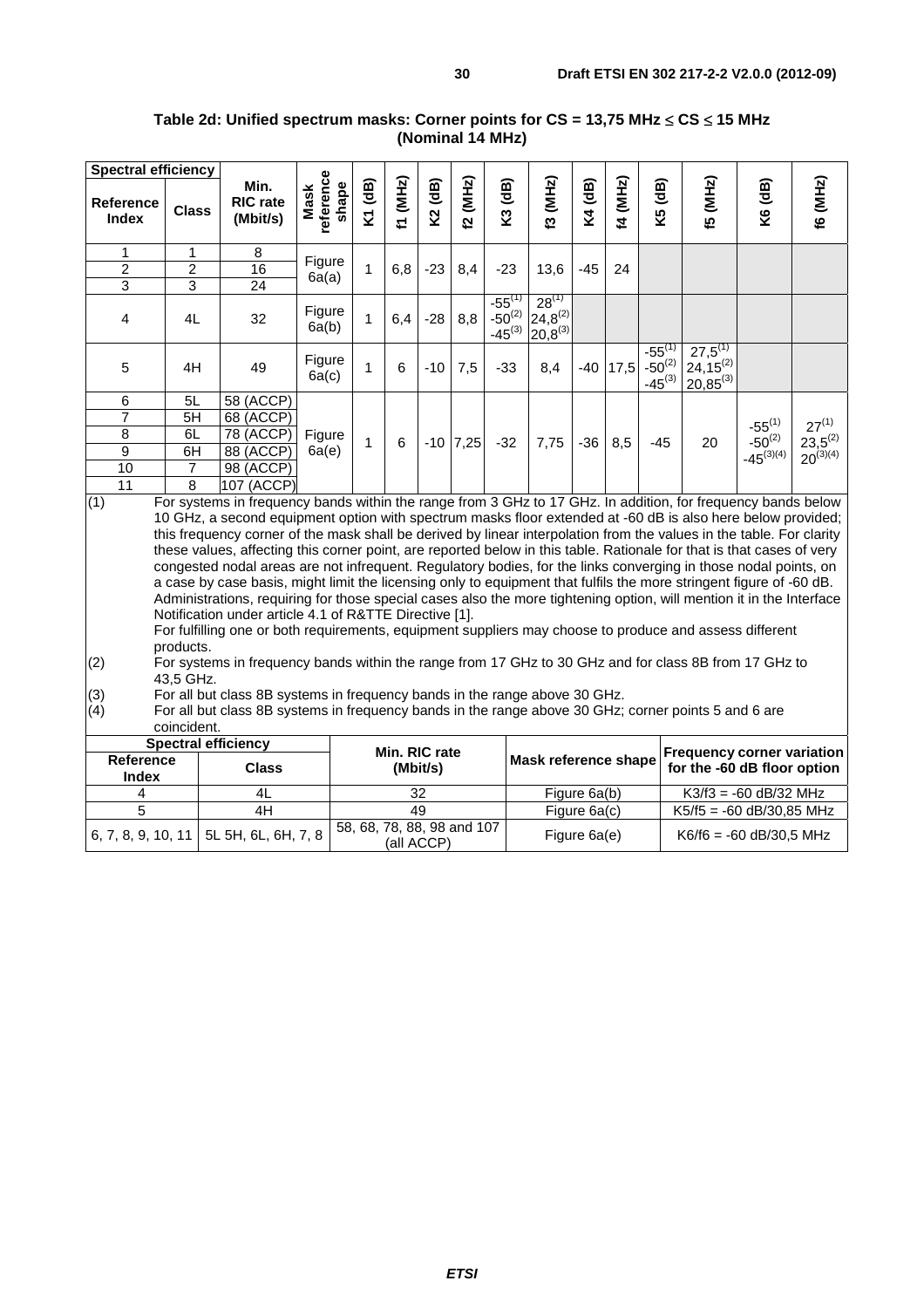| <b>Spectral efficiency</b>                                                                                                                                                                                                                                                                                                                                                                                                                                                                                                                                                                                                                                                                                                                                                                                                                                                                                                                                                                                                                                                                                                                                                                                                                                                                                                                                                                      |                 | Min.                          |                                                                                       | $\mathbf{d}$ B) | (MHz)         |         |              |                                           |                                        |         |          |                                           |                                            |               |                                   |
|-------------------------------------------------------------------------------------------------------------------------------------------------------------------------------------------------------------------------------------------------------------------------------------------------------------------------------------------------------------------------------------------------------------------------------------------------------------------------------------------------------------------------------------------------------------------------------------------------------------------------------------------------------------------------------------------------------------------------------------------------------------------------------------------------------------------------------------------------------------------------------------------------------------------------------------------------------------------------------------------------------------------------------------------------------------------------------------------------------------------------------------------------------------------------------------------------------------------------------------------------------------------------------------------------------------------------------------------------------------------------------------------------|-----------------|-------------------------------|---------------------------------------------------------------------------------------|-----------------|---------------|---------|--------------|-------------------------------------------|----------------------------------------|---------|----------|-------------------------------------------|--------------------------------------------|---------------|-----------------------------------|
| <b>Reference</b><br><b>Index</b>                                                                                                                                                                                                                                                                                                                                                                                                                                                                                                                                                                                                                                                                                                                                                                                                                                                                                                                                                                                                                                                                                                                                                                                                                                                                                                                                                                | <b>Class</b>    | <b>RIC</b> rate<br>(Mbit/s)   | eference<br>shape<br>Mask                                                             | Σ,              | $\mathcal{I}$ | K2 (dB) | f2 (MHz)     | K3 (dB)                                   | [3 (MHz)                               | K4 (dB) | f4 (MHz) | K5 (dB)                                   | E5 (MHz)                                   | K6 (dB)       | <b>f6 (MHz)</b>                   |
| 1                                                                                                                                                                                                                                                                                                                                                                                                                                                                                                                                                                                                                                                                                                                                                                                                                                                                                                                                                                                                                                                                                                                                                                                                                                                                                                                                                                                               | 1               | 16                            |                                                                                       |                 |               |         |              |                                           |                                        |         |          |                                           |                                            |               |                                   |
| $\overline{2}$                                                                                                                                                                                                                                                                                                                                                                                                                                                                                                                                                                                                                                                                                                                                                                                                                                                                                                                                                                                                                                                                                                                                                                                                                                                                                                                                                                                  | 2               | 32                            | Figure                                                                                | 2               | 12,8          | -23     | 16,4         | $-23$                                     | 25                                     | $-45$   | 45       |                                           |                                            |               |                                   |
| 3                                                                                                                                                                                                                                                                                                                                                                                                                                                                                                                                                                                                                                                                                                                                                                                                                                                                                                                                                                                                                                                                                                                                                                                                                                                                                                                                                                                               | 3               | 48                            | 6a(a)                                                                                 |                 |               |         |              |                                           |                                        |         |          |                                           |                                            |               |                                   |
| 4                                                                                                                                                                                                                                                                                                                                                                                                                                                                                                                                                                                                                                                                                                                                                                                                                                                                                                                                                                                                                                                                                                                                                                                                                                                                                                                                                                                               | 4L              | 64                            | Figure<br>6a(b)                                                                       | $\overline{2}$  | 12,8          | $-27$   | 17           | $-55^{(1)}$<br>$-50^{(2)}$<br>$-45^{(3)}$ | $56^{(1)}$<br>$49^{(2)}$<br>$42^{(3)}$ |         |          |                                           |                                            |               |                                   |
| 5                                                                                                                                                                                                                                                                                                                                                                                                                                                                                                                                                                                                                                                                                                                                                                                                                                                                                                                                                                                                                                                                                                                                                                                                                                                                                                                                                                                               | 4H              | 98                            | Figure<br>6a(c)                                                                       | $\overline{2}$  | 12            | $-10$   | 15           | $-33$                                     | 16,8                                   | $-40$   | 35       | $-55^{(1)}$<br>$-50^{(2)}$<br>$-45^{(3)}$ | $55^{(1)}$<br>$48,3^{(2)}$<br>$41,7^{(3)}$ |               |                                   |
| 6                                                                                                                                                                                                                                                                                                                                                                                                                                                                                                                                                                                                                                                                                                                                                                                                                                                                                                                                                                                                                                                                                                                                                                                                                                                                                                                                                                                               | 5LA             | 117 (ACAP)                    |                                                                                       |                 |               |         |              |                                           |                                        |         |          |                                           |                                            |               |                                   |
| $\overline{7}$                                                                                                                                                                                                                                                                                                                                                                                                                                                                                                                                                                                                                                                                                                                                                                                                                                                                                                                                                                                                                                                                                                                                                                                                                                                                                                                                                                                  | 5HA             | 137 (ACAP)                    |                                                                                       |                 |               |         |              |                                           |                                        |         |          |                                           |                                            |               |                                   |
| 8                                                                                                                                                                                                                                                                                                                                                                                                                                                                                                                                                                                                                                                                                                                                                                                                                                                                                                                                                                                                                                                                                                                                                                                                                                                                                                                                                                                               | 6LA             | 156 (ACAP)                    | Figure                                                                                | 2               | 12,5          | $-10$   | 15           | $-32$                                     | 17                                     | $-35$   | 20       | $-45$                                     | 40                                         |               |                                   |
| $\overline{9}$                                                                                                                                                                                                                                                                                                                                                                                                                                                                                                                                                                                                                                                                                                                                                                                                                                                                                                                                                                                                                                                                                                                                                                                                                                                                                                                                                                                  | 6HA             | 176 (ACAP)                    | 6a(d)                                                                                 |                 |               |         |              |                                           |                                        |         |          |                                           |                                            |               |                                   |
| 10                                                                                                                                                                                                                                                                                                                                                                                                                                                                                                                                                                                                                                                                                                                                                                                                                                                                                                                                                                                                                                                                                                                                                                                                                                                                                                                                                                                              | 7Α              | 196 (ACAP)                    |                                                                                       |                 |               |         |              |                                           |                                        |         |          |                                           |                                            | $-55^{(1)}$   | $54^{(1)}$                        |
| 11                                                                                                                                                                                                                                                                                                                                                                                                                                                                                                                                                                                                                                                                                                                                                                                                                                                                                                                                                                                                                                                                                                                                                                                                                                                                                                                                                                                              | 8A              | 215 (ACAP)                    |                                                                                       |                 |               |         |              |                                           |                                        |         |          |                                           |                                            | $-50^{(2)}$   | $47^{(2)}$                        |
| 6                                                                                                                                                                                                                                                                                                                                                                                                                                                                                                                                                                                                                                                                                                                                                                                                                                                                                                                                                                                                                                                                                                                                                                                                                                                                                                                                                                                               | 5LB             | <b>117 (ACCP)</b>             |                                                                                       |                 |               |         |              |                                           |                                        |         |          |                                           |                                            | $45^{(3)(4)}$ | $40^{(3)(4)}$                     |
| 7                                                                                                                                                                                                                                                                                                                                                                                                                                                                                                                                                                                                                                                                                                                                                                                                                                                                                                                                                                                                                                                                                                                                                                                                                                                                                                                                                                                               | 5HB             | 137 (ACCP)                    |                                                                                       |                 |               |         |              |                                           |                                        |         |          |                                           |                                            |               |                                   |
| 8                                                                                                                                                                                                                                                                                                                                                                                                                                                                                                                                                                                                                                                                                                                                                                                                                                                                                                                                                                                                                                                                                                                                                                                                                                                                                                                                                                                               | 6LB             | 156 (ACCP)                    | Figure                                                                                | $\overline{2}$  | 12            |         | $-10$   14,5 | $-32$                                     | 15,5                                   | $-36$   | 17       | $-45$                                     | 40                                         |               |                                   |
| 9                                                                                                                                                                                                                                                                                                                                                                                                                                                                                                                                                                                                                                                                                                                                                                                                                                                                                                                                                                                                                                                                                                                                                                                                                                                                                                                                                                                               | 6HB             | 176 (ACCP)                    | 6a(e)                                                                                 |                 |               |         |              |                                           |                                        |         |          |                                           |                                            |               |                                   |
| 10                                                                                                                                                                                                                                                                                                                                                                                                                                                                                                                                                                                                                                                                                                                                                                                                                                                                                                                                                                                                                                                                                                                                                                                                                                                                                                                                                                                              | 7B              | 196 (ACCP)                    |                                                                                       |                 |               |         |              |                                           |                                        |         |          |                                           |                                            |               |                                   |
| 11                                                                                                                                                                                                                                                                                                                                                                                                                                                                                                                                                                                                                                                                                                                                                                                                                                                                                                                                                                                                                                                                                                                                                                                                                                                                                                                                                                                              | 8B              | 215 (ACCP)                    |                                                                                       |                 |               |         |              |                                           |                                        |         |          |                                           |                                            |               |                                   |
| (1)<br>For systems in frequency bands within the range from 3 GHz to 17 GHz. In addition, for frequency bands below<br>10 GHz, a second equipment option with spectrum masks floor extended at -60 dB is also here below provided;<br>this frequency corner of the mask shall be derived by linear interpolation from the values in the table. For clarity<br>these values, affecting this corner point, are reported below in this table. Rationale for that is that cases of very<br>congested nodal areas are not infrequent. Regulatory bodies, for the links converging in those nodal points, on<br>a case by case basis, might limit the licensing only to equipment that fulfils the more stringent figure of -60 dB.<br>Administrations, requiring for those special cases also the more tightening option, will mention it in the Interface<br>Notification under article 4.1 of R&TTE Directive [1].<br>For fulfilling one or both requirements, equipment suppliers may choose to produce and assess different<br>products.<br>(2)<br>For systems in frequency bands within the range from 17 GHz to 30 GHz and for classes 8A and 8B from<br>17 GHz to 43,5 GHz.<br>(3)<br>For all but classes 8A and 8B systems in frequency bands in the range above 30 GHz.<br>(4)<br>For all but classes 8A and 8B systems in frequency bands in the range above 30 GHz; corner points 5 and 6 |                 |                               |                                                                                       |                 |               |         |              |                                           |                                        |         |          |                                           |                                            |               |                                   |
|                                                                                                                                                                                                                                                                                                                                                                                                                                                                                                                                                                                                                                                                                                                                                                                                                                                                                                                                                                                                                                                                                                                                                                                                                                                                                                                                                                                                 | are coincident. |                               |                                                                                       |                 |               |         |              |                                           |                                        |         |          |                                           |                                            |               |                                   |
|                                                                                                                                                                                                                                                                                                                                                                                                                                                                                                                                                                                                                                                                                                                                                                                                                                                                                                                                                                                                                                                                                                                                                                                                                                                                                                                                                                                                 |                 | <b>Spectral efficiency</b>    |                                                                                       |                 | Min. RIC rate |         |              |                                           | <b>Mask reference</b>                  |         |          |                                           |                                            |               | <b>Frequency corner variation</b> |
| <b>Reference</b><br>Index                                                                                                                                                                                                                                                                                                                                                                                                                                                                                                                                                                                                                                                                                                                                                                                                                                                                                                                                                                                                                                                                                                                                                                                                                                                                                                                                                                       |                 | <b>Class</b>                  |                                                                                       |                 | (Mbit/s)      |         |              |                                           | shape                                  |         |          |                                           | for the -60 dB floor option                |               |                                   |
| 4                                                                                                                                                                                                                                                                                                                                                                                                                                                                                                                                                                                                                                                                                                                                                                                                                                                                                                                                                                                                                                                                                                                                                                                                                                                                                                                                                                                               |                 | 4L                            |                                                                                       |                 | 64            |         |              |                                           | Figure 6a(b)                           |         |          |                                           | $K3/f3 = -60$ dB/63 MHz                    |               |                                   |
| 5                                                                                                                                                                                                                                                                                                                                                                                                                                                                                                                                                                                                                                                                                                                                                                                                                                                                                                                                                                                                                                                                                                                                                                                                                                                                                                                                                                                               |                 | 4H                            |                                                                                       |                 | 98            |         |              |                                           | Figure 6a(c)                           |         |          |                                           | $K5/f5 = -60 dB/61,7 MHz$                  |               |                                   |
| 6, 7, 8, 9, 10, 11                                                                                                                                                                                                                                                                                                                                                                                                                                                                                                                                                                                                                                                                                                                                                                                                                                                                                                                                                                                                                                                                                                                                                                                                                                                                                                                                                                              |                 | 5LA, 5HA, 6LA,<br>6HA, 7A, 8A | 117, 137, 156, 176, 196, 215                                                          |                 | (all ACAP)    |         |              |                                           | Figure 6a(d)                           |         |          |                                           | $K6/f6 = -60$ dB/61 MHz                    |               |                                   |
| 6, 7, 8, 9, 10, 11                                                                                                                                                                                                                                                                                                                                                                                                                                                                                                                                                                                                                                                                                                                                                                                                                                                                                                                                                                                                                                                                                                                                                                                                                                                                                                                                                                              |                 | 5LB, 5HB, 6LB<br>6HB, 7B, 8B  | 117, 137, 156, 176, 196, 215<br>Figure 6a(e)<br>$K6/f6 = -60$ dB/61 MHz<br>(all ACCP) |                 |               |         |              |                                           |                                        |         |          |                                           |                                            |               |                                   |

**Table 2e: Unified spectrum masks: Corner points for CS = 27,5 MHz** ≤ **CS** ≤ **30 MHz (Nominal 28 MHz)**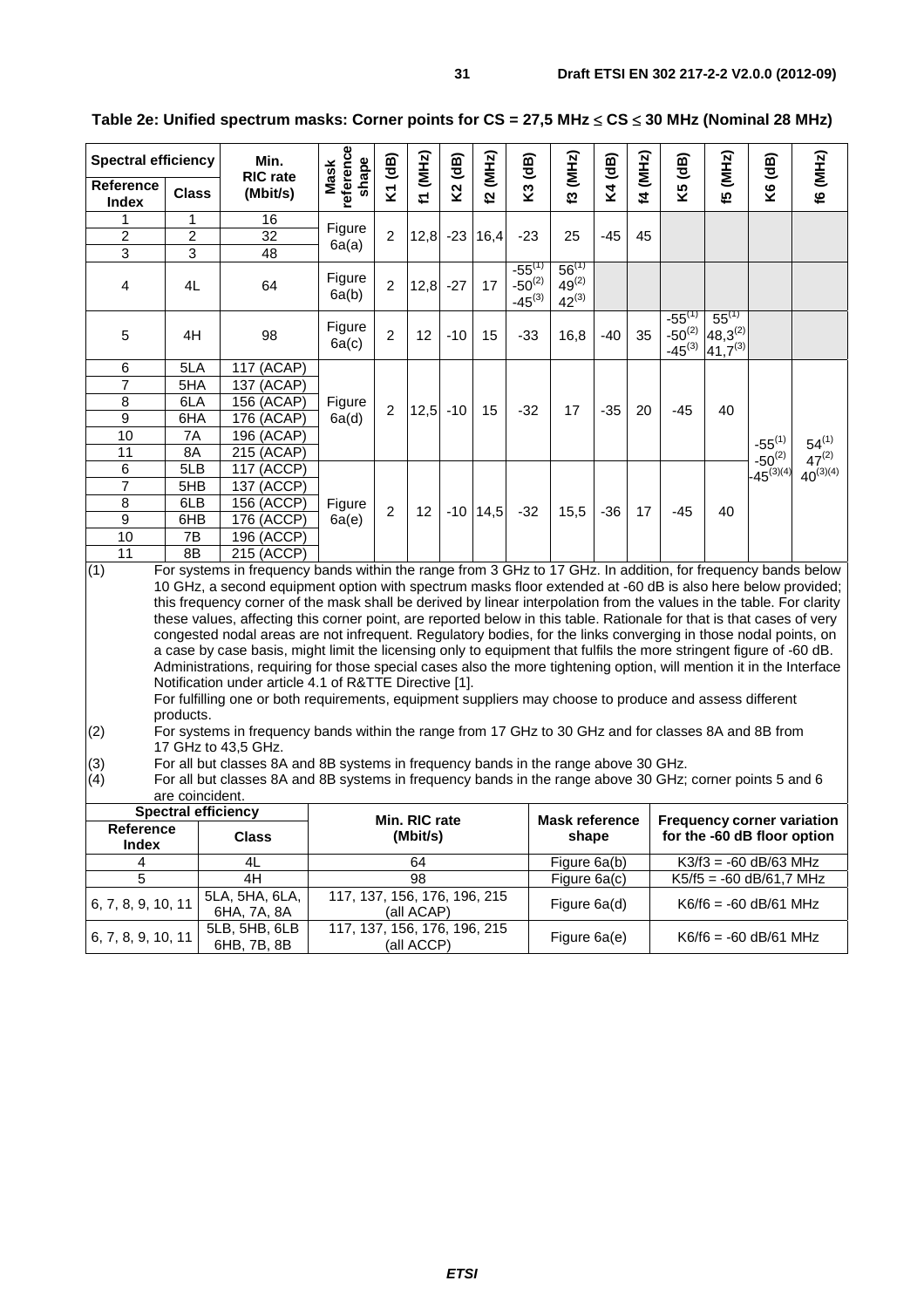| <b>Spectral efficiency</b>       |                 | Min.                                                                                                                                                                                                                        |                                                                                                                                     |                |               |          |                 |                                           |                                         |              |                       |                                           |                                             |                                   |                 |
|----------------------------------|-----------------|-----------------------------------------------------------------------------------------------------------------------------------------------------------------------------------------------------------------------------|-------------------------------------------------------------------------------------------------------------------------------------|----------------|---------------|----------|-----------------|-------------------------------------------|-----------------------------------------|--------------|-----------------------|-------------------------------------------|---------------------------------------------|-----------------------------------|-----------------|
| <b>Reference</b><br><b>Index</b> | <b>Class</b>    | <b>RIC</b> rate<br>(Mbit/s)                                                                                                                                                                                                 | eference<br>shape<br>Mask                                                                                                           | K1 (dB)        | M(MHz)        | K2 (dB)  | <b>E2 (MHz)</b> | K3 (dB)                                   | [3 (MHz)                                | K4 (dB)      | 14 (MHz)              | K5 (dB)                                   | f5 (MHz)                                    | K6 (dB)                           | <b>f6 (MHz)</b> |
| 1                                | 1               | 32                                                                                                                                                                                                                          | Figure                                                                                                                              |                |               |          |                 |                                           |                                         |              |                       |                                           |                                             |                                   |                 |
| $\overline{2}$                   | $\overline{2}$  | 64                                                                                                                                                                                                                          | 6a(a)                                                                                                                               | 2              | 25,6          | $-23$    | 32,8            | $-23$                                     | 50                                      | $-45$        | 90                    |                                           |                                             |                                   |                 |
| $\overline{3}$                   | 3               | 96                                                                                                                                                                                                                          |                                                                                                                                     |                |               |          |                 |                                           |                                         |              |                       |                                           |                                             |                                   |                 |
| 4                                | 4L              | 128                                                                                                                                                                                                                         | Figure<br>6a(b)                                                                                                                     | $\overline{2}$ | 25,6          | $-27$    | 34              | $-55^{(1)}$<br>$-50^{(2)}$<br>$-45^{(3)}$ | $112^{(1)}$<br>$98^{(2)}$<br>$84^{(3)}$ |              |                       |                                           |                                             |                                   |                 |
| 5                                | 4H              | 196                                                                                                                                                                                                                         | Figure<br>6a(c)                                                                                                                     | $\overline{2}$ | 24            | $-10$    | 30              | $-33$                                     | 33,6                                    | $-40$        | 70                    | $-55^{(1)}$<br>$-50^{(2)}$<br>$-45^{(3)}$ | $110^{(1)}$<br>$96,6^{(2)}$<br>$83,4^{(3)}$ |                                   |                 |
| 6                                | 5LA             | 235 (ACAP)                                                                                                                                                                                                                  |                                                                                                                                     |                |               |          |                 |                                           |                                         |              |                       |                                           |                                             |                                   |                 |
| 7                                | 5HA             | 274 (ACAP)                                                                                                                                                                                                                  |                                                                                                                                     |                |               |          |                 |                                           |                                         |              |                       |                                           |                                             |                                   |                 |
| 8                                | 6LA             | 313 (ACAP)                                                                                                                                                                                                                  | Figure                                                                                                                              | $\overline{2}$ | 25            | $-10$    | 30              | $-32$                                     | 34                                      | $-35$        | 40                    | $-45$                                     | 80                                          |                                   |                 |
| 9                                | 6HA             | 352 (ACAP)                                                                                                                                                                                                                  | 6a(d)                                                                                                                               |                |               |          |                 |                                           |                                         |              |                       |                                           |                                             |                                   |                 |
| 10                               | 7A              | 392 (ACAP)                                                                                                                                                                                                                  |                                                                                                                                     |                |               |          |                 |                                           |                                         |              |                       |                                           |                                             | $-55^{(1)}$                       | $108^{(1)}$     |
| 11                               | 8A              | 431 (ACAP)                                                                                                                                                                                                                  |                                                                                                                                     |                |               |          |                 |                                           |                                         |              |                       |                                           |                                             | $-50^{(2)}$                       | $94^{(2)}$      |
| $\overline{6}$                   | 5LB             | 235 (ACCP)                                                                                                                                                                                                                  |                                                                                                                                     |                |               |          |                 |                                           |                                         |              |                       |                                           |                                             | $-45^{(3)(4)}$                    | $80^{(3)(4)}$   |
| $\overline{7}$                   | 5HB             | 274 (ACCP)                                                                                                                                                                                                                  |                                                                                                                                     |                |               |          |                 |                                           |                                         |              |                       |                                           |                                             |                                   |                 |
| 8                                | 6LB             | 313 (ACCP)                                                                                                                                                                                                                  | Figure                                                                                                                              | $\overline{2}$ | 24            | -10      | 29              | -32                                       | 31                                      | -36          | 34                    | -45                                       | 80                                          |                                   |                 |
| 9                                | 6HB             | 352 (ACCP)                                                                                                                                                                                                                  | 6a(e)                                                                                                                               |                |               |          |                 |                                           |                                         |              |                       |                                           |                                             |                                   |                 |
| $\overline{10}$                  | 7B              | 392 (ACCP)                                                                                                                                                                                                                  |                                                                                                                                     |                |               |          |                 |                                           |                                         |              |                       |                                           |                                             |                                   |                 |
| 11                               | 8B              | 431 (ACCP)                                                                                                                                                                                                                  |                                                                                                                                     |                |               |          |                 |                                           |                                         |              |                       |                                           |                                             |                                   |                 |
| (1)                              |                 | For systems in frequency bands within the range from 3 GHz to 17 GHz. In addition, for frequency bands below<br>10 GHz, a second equipment option with spectrum masks floor extended at -60 dB is also here below provided; |                                                                                                                                     |                |               |          |                 |                                           |                                         |              |                       |                                           |                                             |                                   |                 |
|                                  |                 | this frequency corner of the mask shall be derived by linear interpolation from the values in the table. For clarity                                                                                                        |                                                                                                                                     |                |               |          |                 |                                           |                                         |              |                       |                                           |                                             |                                   |                 |
|                                  |                 | these values, affecting this corner point, are reported below in this table. Rationale for that is that cases of very                                                                                                       |                                                                                                                                     |                |               |          |                 |                                           |                                         |              |                       |                                           |                                             |                                   |                 |
|                                  |                 | congested nodal areas are not infrequent. Regulatory bodies, for the links converging in those nodal points, on                                                                                                             |                                                                                                                                     |                |               |          |                 |                                           |                                         |              |                       |                                           |                                             |                                   |                 |
|                                  |                 | a case by case basis, might limit the licensing only to equipment that fulfils the more stringent figure of -60 dB.                                                                                                         |                                                                                                                                     |                |               |          |                 |                                           |                                         |              |                       |                                           |                                             |                                   |                 |
|                                  |                 | Administrations, requiring for those special cases also the more tightening option, will mention it in the Interface                                                                                                        |                                                                                                                                     |                |               |          |                 |                                           |                                         |              |                       |                                           |                                             |                                   |                 |
|                                  |                 | Notification under article 4.1 of R&TTE Directive [1].                                                                                                                                                                      |                                                                                                                                     |                |               |          |                 |                                           |                                         |              |                       |                                           |                                             |                                   |                 |
|                                  |                 | For fulfilling one or both requirements, equipment suppliers may choose to produce and assess different                                                                                                                     |                                                                                                                                     |                |               |          |                 |                                           |                                         |              |                       |                                           |                                             |                                   |                 |
|                                  | products.       |                                                                                                                                                                                                                             |                                                                                                                                     |                |               |          |                 |                                           |                                         |              |                       |                                           |                                             |                                   |                 |
| (2)                              |                 | For systems in frequency bands within the range from 17 GHz to 30 GHz and for classes 8A and 8B from<br>17 GHz to 43,5 GHz.                                                                                                 |                                                                                                                                     |                |               |          |                 |                                           |                                         |              |                       |                                           |                                             |                                   |                 |
| (3)                              |                 | For all but classes 8A and 8B systems in frequency bands in the range above 30 GHz.                                                                                                                                         |                                                                                                                                     |                |               |          |                 |                                           |                                         |              |                       |                                           |                                             |                                   |                 |
| (4)                              |                 | For all but classes 8A and 8B systems in frequency bands in the range above 30 GHz; corner points 5 and 6                                                                                                                   |                                                                                                                                     |                |               |          |                 |                                           |                                         |              |                       |                                           |                                             |                                   |                 |
|                                  | are coincident. |                                                                                                                                                                                                                             |                                                                                                                                     |                |               |          |                 |                                           |                                         |              |                       |                                           |                                             |                                   |                 |
|                                  |                 | <b>Spectral efficiency class</b>                                                                                                                                                                                            |                                                                                                                                     |                | Min. RIC rate |          |                 |                                           |                                         |              | <b>Mask reference</b> |                                           |                                             | <b>Frequency corner variation</b> |                 |
| <b>Reference</b><br><b>Index</b> |                 | <b>Class</b>                                                                                                                                                                                                                |                                                                                                                                     |                |               | (Mbit/s) |                 |                                           |                                         | shape        |                       |                                           |                                             | for the -60 dB floor option       |                 |
| 4                                |                 | 4L                                                                                                                                                                                                                          |                                                                                                                                     |                |               | 128      |                 |                                           |                                         | Figure 6a(b) |                       |                                           |                                             | $K3/13 = -60$ dB/126,0 MHz        |                 |
| 5                                |                 | 4H                                                                                                                                                                                                                          |                                                                                                                                     |                |               | 196      |                 |                                           |                                         |              |                       |                                           |                                             |                                   |                 |
| 6, 7, 8, 9, 10, 11               |                 | 5LA, 5HA, 6LA,<br>6HA, 7A, 8A                                                                                                                                                                                               | Figure 6a(c)<br>$K5/f5 = -60$ dB/123,4 MHz<br>235, 274, 313, 352, 392 431<br>Figure 6a(d)<br>$K6/f6 = -60$ dB/122 MHz<br>(all ACAP) |                |               |          |                 |                                           |                                         |              |                       |                                           |                                             |                                   |                 |

**Table 2f: Unified spectrum masks: Corner points for CS = 55 MHz** ≤ **CS** ≤ **60 MHz (Nominal 56 MHz)** 

235, 274, 313, 352, 392 431 (all ACCP) Figure 6a(e) K6/f6 = -60 dB/122 MHz

6, 7, 8, 9, 10, 11

6HB, 7B, 8B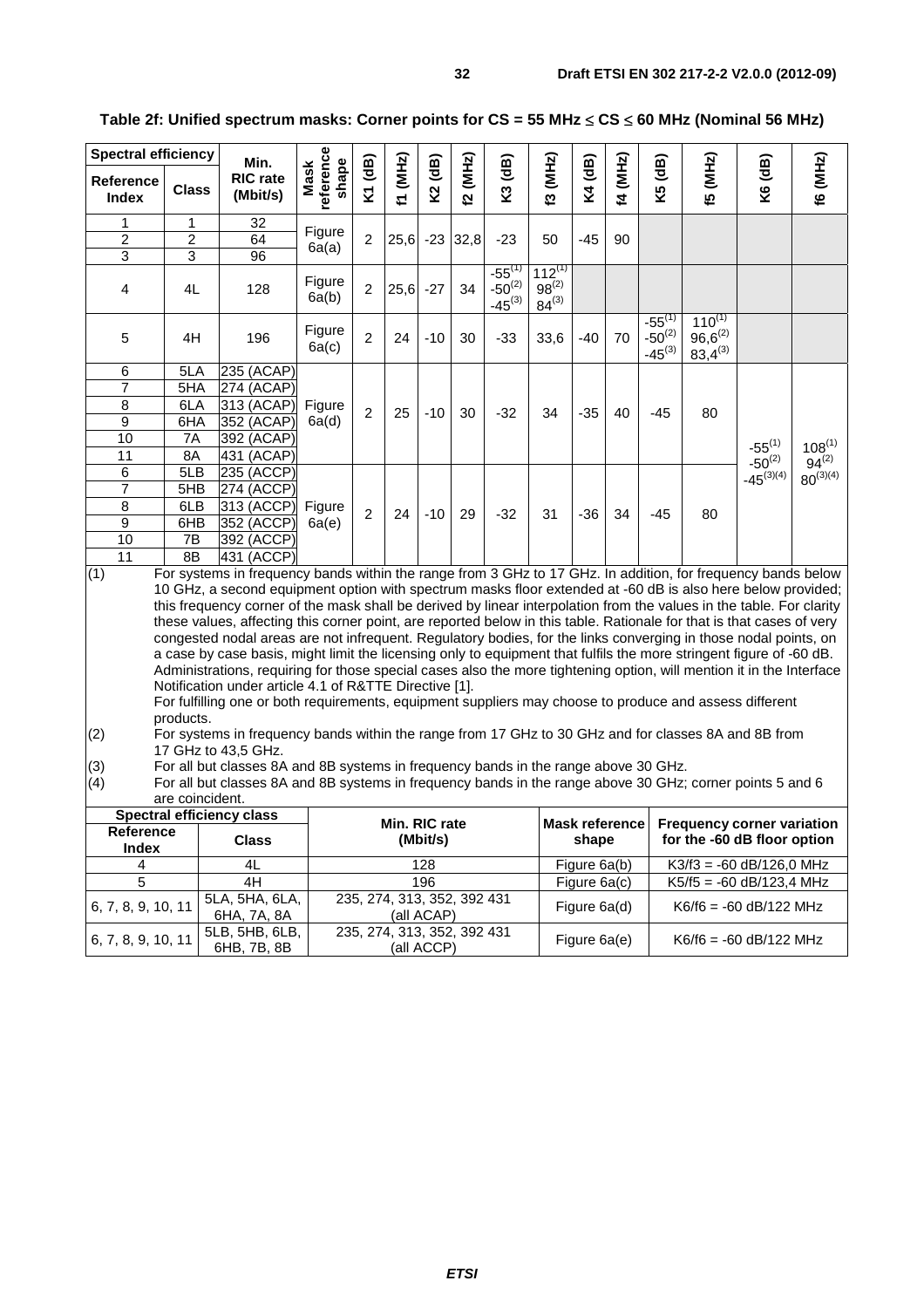| <b>Spectral</b><br>efficiency   |                 | Min.                                                                                                      | <b>Mask</b>        | $\mathbf{a}$   | (MHz) |         | (MHz) | $\overline{AB}$            | (MHz)                      |         |          |                            |                                |                |                |
|---------------------------------|-----------------|-----------------------------------------------------------------------------------------------------------|--------------------|----------------|-------|---------|-------|----------------------------|----------------------------|---------|----------|----------------------------|--------------------------------|----------------|----------------|
| Reference Class<br><b>Index</b> |                 | <b>RIC</b> rate<br>(Mbit/s)                                                                               | reference<br>shape | Σ              | ΣĪ,   | K2 (dB) | 2     | S.                         | ల్ల                        | K4 (dB) | 14 (MHz) | K5 (dB)                    | (5 (MHz)                       | K6 (dB)        | f6 (MHz)       |
| 1                               | 1               | 64                                                                                                        | Figure             |                |       |         |       |                            |                            |         |          |                            |                                |                |                |
| $\overline{c}$                  | 2               | 128                                                                                                       | 6a(a)              | $\overline{2}$ | 51,2  | $-23$   | 65,6  | $-23$                      | 100                        | -45     | 180      |                            |                                |                |                |
| 3                               | 3               | 191                                                                                                       |                    |                |       |         |       |                            |                            |         |          |                            |                                |                |                |
| 4                               | 4L              | 256                                                                                                       | Figure<br>6a(b)    | $\overline{c}$ | 51,2  | $-27$   | 68    | $-50^{(1)}$<br>$-45^{(2)}$ | $196^{(1)}$<br>$168^{(2)}$ |         |          |                            |                                |                |                |
| 5                               | 4H              | 392                                                                                                       | Figure<br>6a(c)    | 2              | 48    | $-10$   | 60    | $-33$                      | 67,2                       | $-40$   | 140      | $-50^{(1)}$<br>$-45^{(2)}$ | $193,2^{(1)}$<br>$166,8^{(2)}$ |                |                |
| 6                               | 5LA             | 470 (ACAP)                                                                                                |                    |                |       |         |       |                            |                            |         |          |                            |                                |                |                |
| 7                               | 5HA             | 548 (ACAP)                                                                                                |                    |                |       |         |       |                            |                            |         |          |                            |                                |                |                |
| 8                               | 6LA             | 627 (ACAP)                                                                                                | Figure             | 2              | 50    | $-10$   | 60    | $-32$                      | 68                         | $-35$   | 80       | $-45$                      | 160                            |                |                |
| 9                               | 6HA             | 705 (ACAP)                                                                                                | 6a(d)              |                |       |         |       |                            |                            |         |          |                            |                                |                |                |
| 10                              | 7A              | 784 (ACAP)                                                                                                |                    |                |       |         |       |                            |                            |         |          |                            |                                |                |                |
| 11                              | 8A              | 862 (ACAP)                                                                                                |                    |                |       |         |       |                            |                            |         |          |                            |                                | $-50^{(1)}$    | $188^{(1)}$    |
| 6                               | 5LB             | 470 (ACCP)                                                                                                |                    |                |       |         |       |                            |                            |         |          |                            |                                | $-45^{(2)(3)}$ | $160^{(2)(3)}$ |
| 7                               | 5HB             | 584 (ACCP)                                                                                                |                    |                |       |         |       |                            |                            |         |          |                            |                                |                |                |
| 8                               | 6LB             | 627 (ACCP)                                                                                                | Figure             | $\overline{2}$ | 48    | $-10$   | 58    | $-32$                      | 62                         | $-36$   | 68       | $-45$                      | 160                            |                |                |
| 9                               | 6HB             | 705 (ACCP)                                                                                                | 6a(e)              |                |       |         |       |                            |                            |         |          |                            |                                |                |                |
| 10                              | 7B              | 784 (ACCP)                                                                                                |                    |                |       |         |       |                            |                            |         |          |                            |                                |                |                |
| 11                              | 8B              | 862 (ACCP)                                                                                                |                    |                |       |         |       |                            |                            |         |          |                            |                                |                |                |
| (1)                             |                 | For systems in frequency bands within the range from 17 GHz to 30 GHz and for classes 8A and 8B from      |                    |                |       |         |       |                            |                            |         |          |                            |                                |                |                |
|                                 |                 | 17 GHz to 43,5 GHz.                                                                                       |                    |                |       |         |       |                            |                            |         |          |                            |                                |                |                |
| (2)                             |                 | For all but classes 8A and 8B systems in frequency bands in the range above 30 GHz.                       |                    |                |       |         |       |                            |                            |         |          |                            |                                |                |                |
| (3)                             |                 | For all but classes 8A and 8B systems in frequency bands in the range above 30 GHz; corner points 5 and 6 |                    |                |       |         |       |                            |                            |         |          |                            |                                |                |                |
|                                 | are coincident. |                                                                                                           |                    |                |       |         |       |                            |                            |         |          |                            |                                |                |                |

#### **Table 2g: Unified spectrum masks: Corner points for CS = 110 MHz to 112 MHz (Nominal 112 MHz) (for bands from 18 GHz up to 42 GHz)**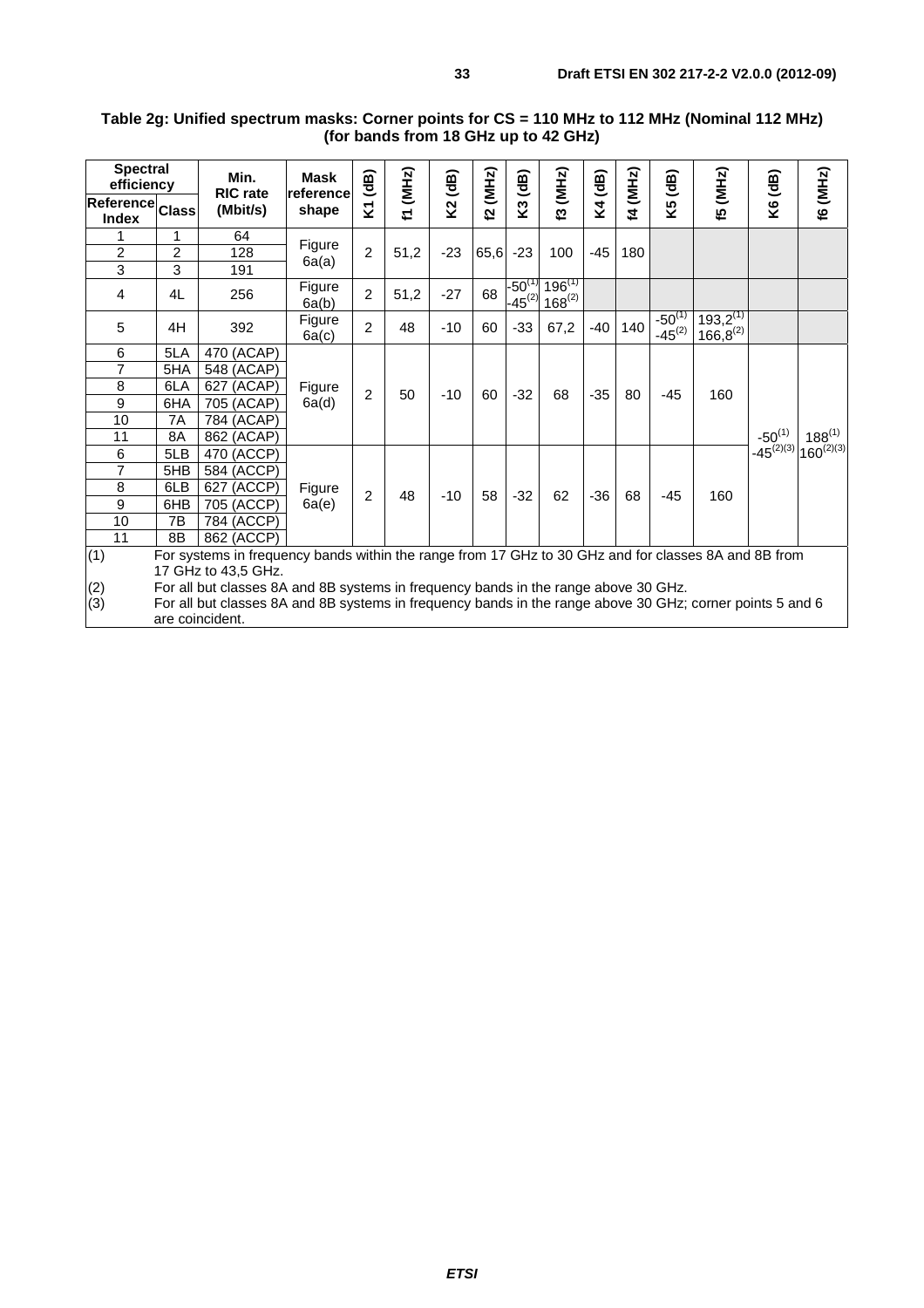| Spectral efficiency              |              | <b>Minimum</b>              | Mask               | (dB)           |            | $\overline{AB}$ |            | (dB)  |            | (dB)  |            | (dB)  |            | (dB)        |            |
|----------------------------------|--------------|-----------------------------|--------------------|----------------|------------|-----------------|------------|-------|------------|-------|------------|-------|------------|-------------|------------|
| <b>Reference</b><br><b>Index</b> | <b>Class</b> | <b>RIC</b> rate<br>(Mbit/s) | reference<br>shape | ΣĪ             | (MHz)<br>Z | δ,              | (MHz)<br>5 | Š,    | (MHz)<br>ొ | Σ4    | (MHz)<br>2 | δ     | (MHz)<br>5 | <b>SX</b>   | (MHz)<br>ڥ |
| 6                                | 5LA          | 168 (ACAP)                  |                    |                |            |                 |            |       |            |       |            |       |            |             |            |
|                                  | 5HA          | 196 (ACAP)                  |                    |                |            |                 |            |       |            |       |            |       |            |             |            |
| 8                                | 6LA          | 224 (ACAP)                  | Figure             | $\overline{2}$ | 18         | $-10$           | 21,5       | $-32$ | 24,5       | $-35$ | 29         | -45   | 57         |             |            |
| 9                                | 6HA          | 252 (ACAP)                  | 6a(d)              |                |            |                 |            |       |            |       |            |       |            |             |            |
| 10                               | 7A           | 280 (ACAP)                  |                    |                |            |                 |            |       |            |       |            |       |            |             |            |
| 11                               | 8A           | 308 (ACAP)                  |                    |                |            |                 |            |       |            |       |            |       |            | $-55^{(1)}$ | $77^{(1)}$ |
| 6                                | 5LB          | 168 (ACCP)                  |                    |                |            |                 |            |       |            |       |            |       |            |             |            |
| $\overline{7}$                   | 5HB          | 196 (ACCP)                  |                    |                |            |                 |            |       |            |       |            |       |            |             |            |
| 8                                | 6LB          | 224 (ACCP)                  | Figure             | 2              |            | $-10$           |            | $-32$ |            | $-36$ |            | $-45$ | 57         |             |            |
| 9                                | 6HB          | 252 (ACCP)                  | 6a(e)              |                | 17,2       |                 | 20,8       |       | 22,2,      |       | 24,5       |       |            |             |            |
| 10                               | 7B           | 280 (ACCP)                  |                    |                |            |                 |            |       |            |       |            |       |            |             |            |
| 11                               | 8B           | 308 (ACCP)                  |                    |                |            |                 |            |       |            |       |            |       |            |             |            |

**Table 2h: Unified spectrum masks: Corner points for CS = 40 MHz** 

(1) In addition, for frequency bands in the range below 10 GHz, a second equipment option with spectrum masks floor extended at -60 dB is also here below provided; this frequency corner of the mask shall be derived by linear interpolation from the values in the table. For clarity these values, affecting this corner point, are reported below in this table. Rationale for that is that cases of very congested nodal areas are not infrequent. Regulatory bodies, for the links converging in those nodal points, on a case by case basis, might limit the licensing only to equipment that fulfils the more stringent figure of -60 dB. Administrations, requiring for those special cases also the more tightening option, will mention it in the Interface Notification under article 4.1 of R&TTE Directive [1]. For fulfilling one or both requirements, equipment suppliers may choose to produce and assess different products.

#### NOTE: Frequency bands with 40 MHz CS are generally intended for high capacity connections. Classes lower than 5L are not considered in the present document.

|                           | <b>Spectral efficiency</b>    | Min. RIC rate                          | <b>Mask reference</b> | <b>Frequency corner variation</b> |  |  |  |  |
|---------------------------|-------------------------------|----------------------------------------|-----------------------|-----------------------------------|--|--|--|--|
| <b>Reference</b><br>Index | <b>Class</b>                  | (Mbit/s)                               | shape                 | for the -60 dB floor option       |  |  |  |  |
| 6, 7, 8, 9, 10, 11        | 5LA. 5HA. 6LA.<br>6HA, 7A, 8A | 168, 196, 224, 252, 280, 308<br>(ACAP) | Figure 6a(d)          | $K6/f6 = -60$ dB/87 MHz           |  |  |  |  |
| 6, 7, 8, 9, 10, 11        | 5LB, 5HB, 6LB.<br>6HB, 7B, 8B | 168, 196, 224, 252, 280, 308<br>(ACCP) | Figure 6a(e)          | $K6/f6 = -60$ dB/87 MHz           |  |  |  |  |

**Tables 2i, 2j: Void**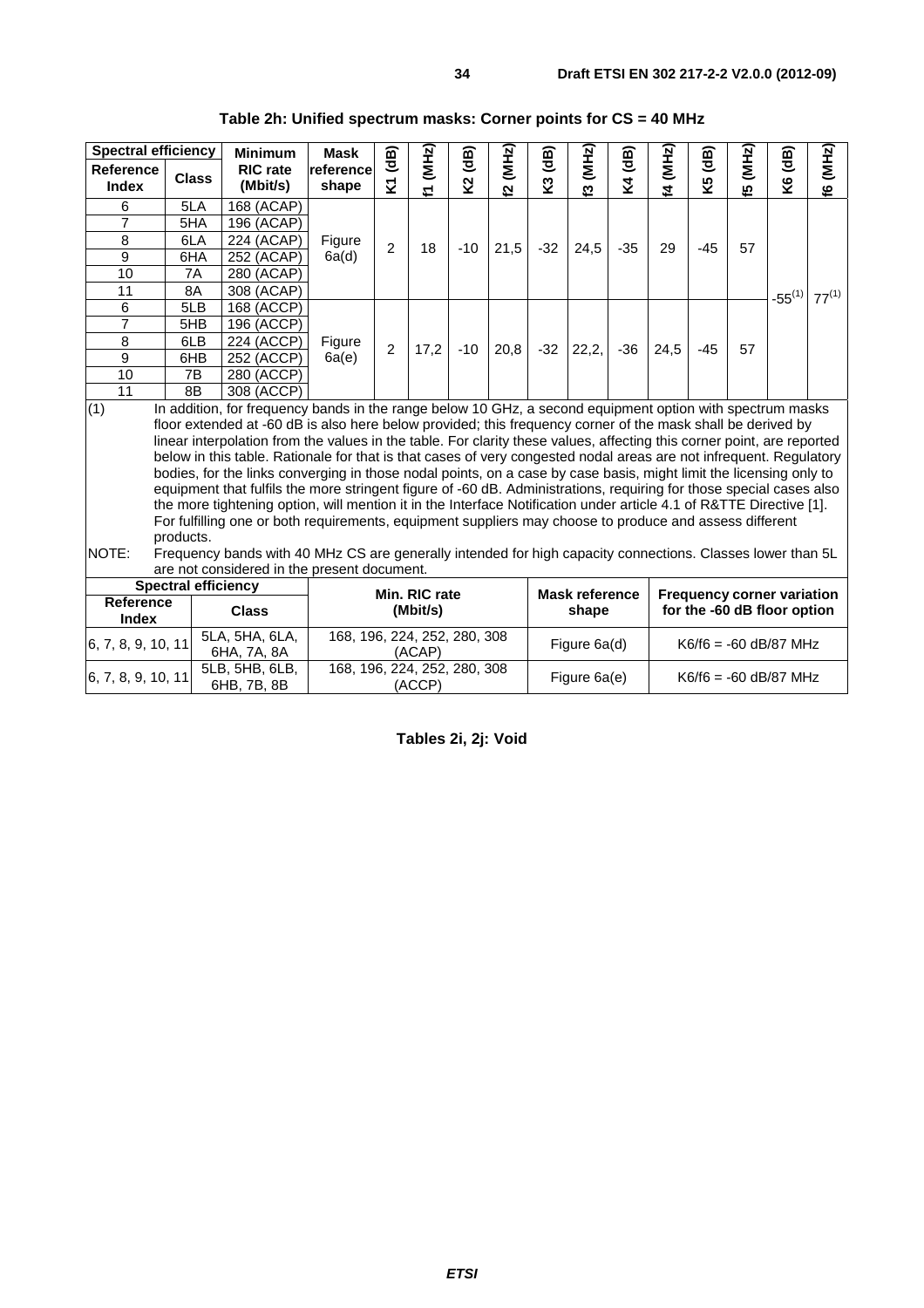| <b>Spectral</b><br>efficiency |       | Min.                          | <b>Mask</b>          | $\mathbf{d}$ |                  | (dB)           |                      | $\mathbf{d}$ |                                                      | $\mathbf{d}$ |                                                           | (dB)        | (MHz) |
|-------------------------------|-------|-------------------------------|----------------------|--------------|------------------|----------------|----------------------|--------------|------------------------------------------------------|--------------|-----------------------------------------------------------|-------------|-------|
| Reference<br>Index            | Class | <b>RIC</b> rate<br>(Mbit/s)   | Ireferencel<br>shape | Σ            | (ZHM) LJ         | K <sub>2</sub> | f2 (MHz)             | K3           | <b>(3 (MHz)</b>                                      | Κ4           | 14 (MHz)                                                  | K5          | 49    |
| 1                             | 1     | $N \times 142$                |                      |              |                  |                |                      |              |                                                      |              |                                                           |             |       |
| $\overline{2}$                | 2     | N $\times$ 285 $^{(7)}$       | Figure<br>6b(a)      | 3            | $N \times 114,5$ | $-18$          | $N \times 140$       | $-23$        |                                                      |              | $N \times 224$ -40 $^{(2)}$ N $\times$ 362,5 -40 $^{(2)}$ |             | (1)   |
| $\mathbf{3}$                  | 3     | N $\times$ 425 <sup>(7)</sup> |                      |              |                  |                |                      |              |                                                      |              |                                                           |             |       |
| $\overline{4}$                | 4L    | $N \times 570^{(7)}$          | Figure<br>6b(b)      | 3            | $N \times 114,5$ |                | $-25$ N $\times$ 149 |              | -40 <sup>(2)</sup> N $\times$ 314 -40 <sup>(2)</sup> |              | (1)                                                       |             |       |
| 5                             | 4H    | N x 875                       | Figure<br>6b(c)      | 3            | $N \times 110$   | $-10$          | $N \times 134$       | -28          | $N \times 149$ -43 <sup>(3)</sup>                    |              | $N \times 348$                                            | $-43^{(3)}$ | (1)   |
| 6                             |       | 5LA N x 1050 <sup>(7)</sup>   |                      |              |                  |                |                      | -31          | $N \times 151$                                       | $-45^{(4)}$  |                                                           | $-45^{(4)}$ |       |
| $\overline{7}$                | 5HA   | N x 1225                      | Figure<br>6b(d)      | 3            | $N \times 110$   | $-10$          | $N \times 134$       | -34          | $N \times 154$                                       | $-45^{(5)}$  | $N \times 348$                                            | $-45^{(5)}$ | (1)   |
| 8                             | 6LA   | N x 1400                      |                      |              |                  |                |                      | $-37$        | $N \times 156$                                       | $-45^{(6)}$  |                                                           | $-45^{(6)}$ |       |
| 6                             |       | 5LB N x 1050 <sup>(7)</sup>   |                      |              |                  |                |                      | $-31$        | $N \times 138 - 45^{(4)}$                            |              |                                                           | $-45^{(4)}$ |       |
| $\overline{7}$                | 5HB   | N x 1225                      | Figure               | 3            | $N \times 107$   | $-10$          | $N \times 129,5$     | -34          | $N \times 139$ -45 <sup>(5)</sup>                    |              | $N \times 348$                                            | $-45^{(5)}$ | (1)   |
| 8                             | 6LB   | N x 1400                      | 6b(e)                |              |                  |                |                      | $-37$        | $N \times 140$ -45 <sup>(6)</sup>                    |              |                                                           | $-45^{(6)}$ |       |

#### **Table 2k: Unified spectrum masks: Corner points for CS = N** × **250 MHz (see note 1)**

(1) For  $CS \le 500$  MHz this value is  $CS \times 2.5$ .

For CS  $>$  500 MHz, this value is variable with CS (MHz) according the formula CS  $\times$  1.5 + 500

(2) Attenuation less than  $-40 + 10\log(N)$  is not required.<br>(3) Attenuation less than  $-43 + 10\log(N)$  is not required.

Attenuation less than -43 + 10log(N) is not required.

(4) For N ≥ 2, attenuation less than -46 + 10log(N) is not required.<br>(5) For N ≥ 3, attenuation less than -49 + 10log(N) is not required.

(5) For N ≥ 3, attenuation less than -49 + 10log(N) is not required.<br>(6) For N ≥ 6, attenuation less than -52 + 10log(N) is not required

(6) For N ≥ 6, attenuation less than -52 + 10log(N) is not required.<br>(7) For class 2 (N=4), class 3 (N=5), class 4 (N=2 and N=4), class

For class 2 (N=4), class 3 (N=5), class 4 (N=2 and N=4), classes 5LA and 5LB (N=1, 2, 3) a minimum RIC rounded down to closest multiple of 1 Gbit/s rate shall also be considered valid. See table Ea.2 in annex Ea for details.

NOTE 1: N can vary from 1 to 8; however, equipment characteristics are not presented for all cases. See table Ea.2 in annex Ea for details.

NOTE 2: The 10log(N) value is intended truncated to the first decimal place.

#### 4.2.4.2.2 Other alternative and system specific masks options

For some specific cases, if any, other optional masks are reported in the tables of the relevant annexes for the bands concerned.

- NOTE 1: Taking into account the large commonality in the design of software programmable DFRS, the unified masks presented in clause 4.2.4.2.1 has been produced through a later stage action of overall rationalisation and unification among the various bands, channel separation and spectral efficiency classes. However, in the past, systems were also designed according more band-specific situation and standardised in different times resulting in slightly different masks shapes; they are still considered in this clause 4.2.4.2.2 as equivalent to the "unified" above; this clause also maintains very special cases of CS (e.g. 20 MHz) or spectral classes (e.g. class 1 standardised only in few cases of bands and/or CS). Future maintenance process might further reduce the amount of these optional masks.
- NOTE 2: In previous superseded ENs, historically dealing with the same systems (see cross-reference in annex C of EN 302 217-1 [6]), there were masks with more stringent noise floor in relation to intra-system or local antenna system sharing compatibility requirements. The portion of mask exceeding the minimum requirement in clause 4.2.4.2.1 or those in annexes A through E, has not been considered relevant to article 3.2 of R&TTE Directive [1] and is maintained, when their application is appropriate, only as "additional ETSI voluntary characteristic" in EN 302 217-2-1 [i.27].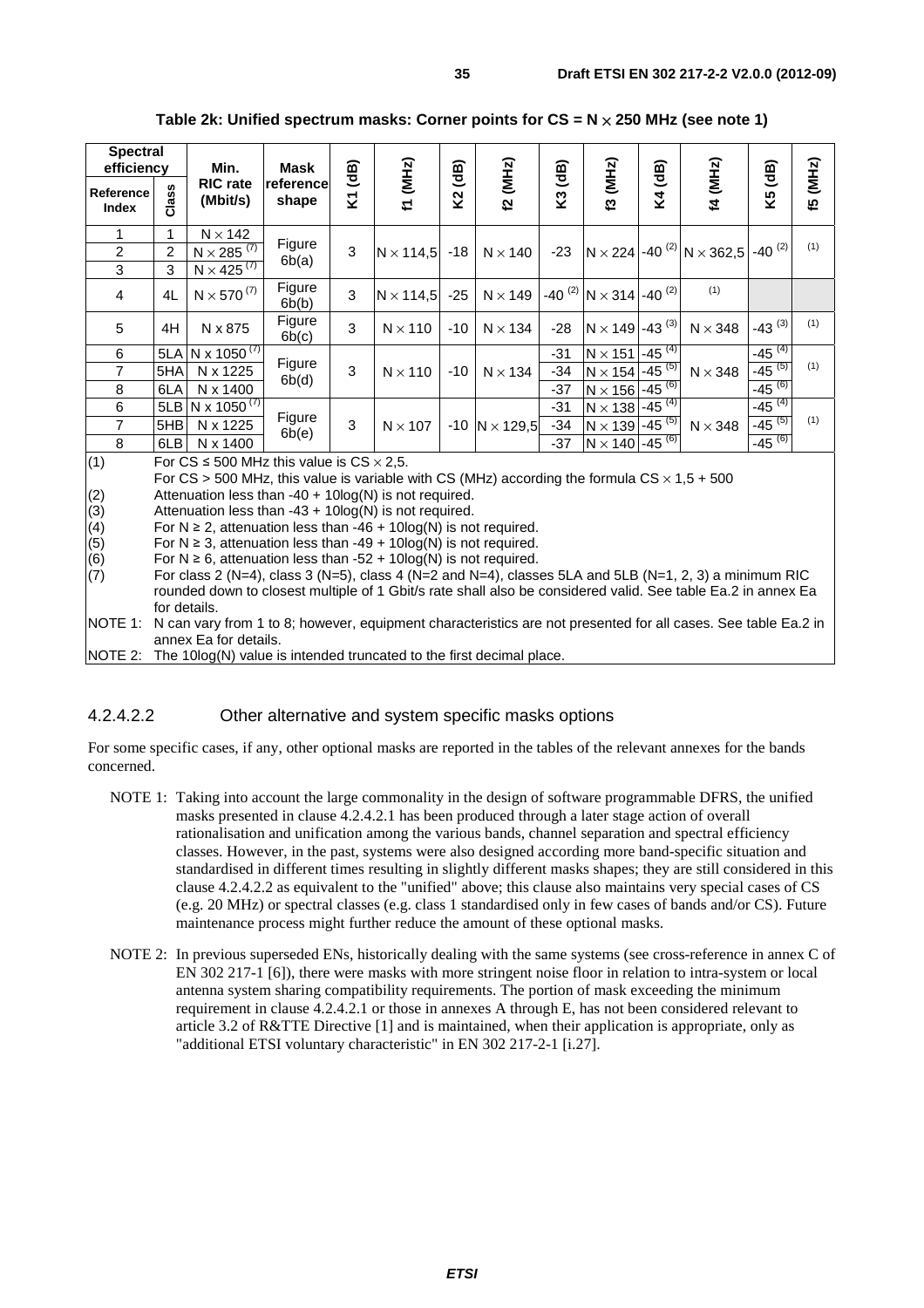## 4.2.5 Discrete CW components exceeding the spectrum mask limit

### 4.2.5.1 Discrete CW components at the symbol rate

In case they exceed the spectrum mask, the power level (at reference point C' or at point B' if C' is not available) of spectral lines at a distance from the carrier (sub-carriers) centre frequency equal to the symbol rate shall be below the mean power level of the carrier by more than:

- 23 dB for classes  $0, 1, 2$
- 29 dB for class 3
- 37 dB for classes 4L, 4H, 5LA, 5HA, 6LA, 6HA, 7A, 8A
- 43 dB for classes 5L, 5LB, 5H, 5HB
- 49 dB for classes 6L, 6LB, 6H, 6HB
- 55 dB for classes 7, 7B, 8, 8B

### 4.2.5.2 Other discrete CW components exceeding the spectrum mask limit

Should CW components, other than the residual of the unmodulated carrier (sub-carriers), exceed the spectrum mask given in the relevant annexes, an additional allowance is given.

Those lines shall not:

- exceed the mask by a factor more than  $\{10 \log (CSmin/IFbandwidth) 10\}$  dB (see note);
- be separated in frequency by less than CSmin.

where CSmin is dependent on the frequency band and the system under consideration and is given in table 3.

IF bandwidth is the recommended resolution bandwidth set out in table 6.

NOTE: In case the calculation of the allowance factor will result in a negative value, no additional allowance is then permitted.

#### **Table 3: CSmin values for relevant bands**

| <b>Frequency band/Channel separation</b>                     | <b>CSmin (MHz)</b> |
|--------------------------------------------------------------|--------------------|
| 1,4 GHz / All channel separations                            | 0,025              |
| 2,4 GHz / All channel separations                            | 0.5                |
| 3,4 GHz to 3,8 GHz / Channel separations $\leq$ 14 MHz       | 0.5                |
| 3,6 GHz to 4,2 GHz / Channel separations > 14 MHz            | 10                 |
| U4 GHz / All channel separations                             | 10                 |
| L6 GHz / All channel separations                             | 14,825             |
| U6 GHz / All channel separations                             | 10                 |
| 7 GHz and 8 GHz / All channel separations                    |                    |
| 10 GHz / All channel separations                             | 1,5                |
| 11 GHz / All channel separations                             | 10                 |
| 13 GHz, 15 GHz and 18 GHz / All channel separations          | 1,75               |
| 23 GHz to 55 GHz (42 GHz excluded) / All channel separations | 3,5                |
| 42 GHz / All channel separations                             |                    |
| 71 GHz to 86 GHz                                             | 250                |

Figure 7 shows a typical example of this requirement.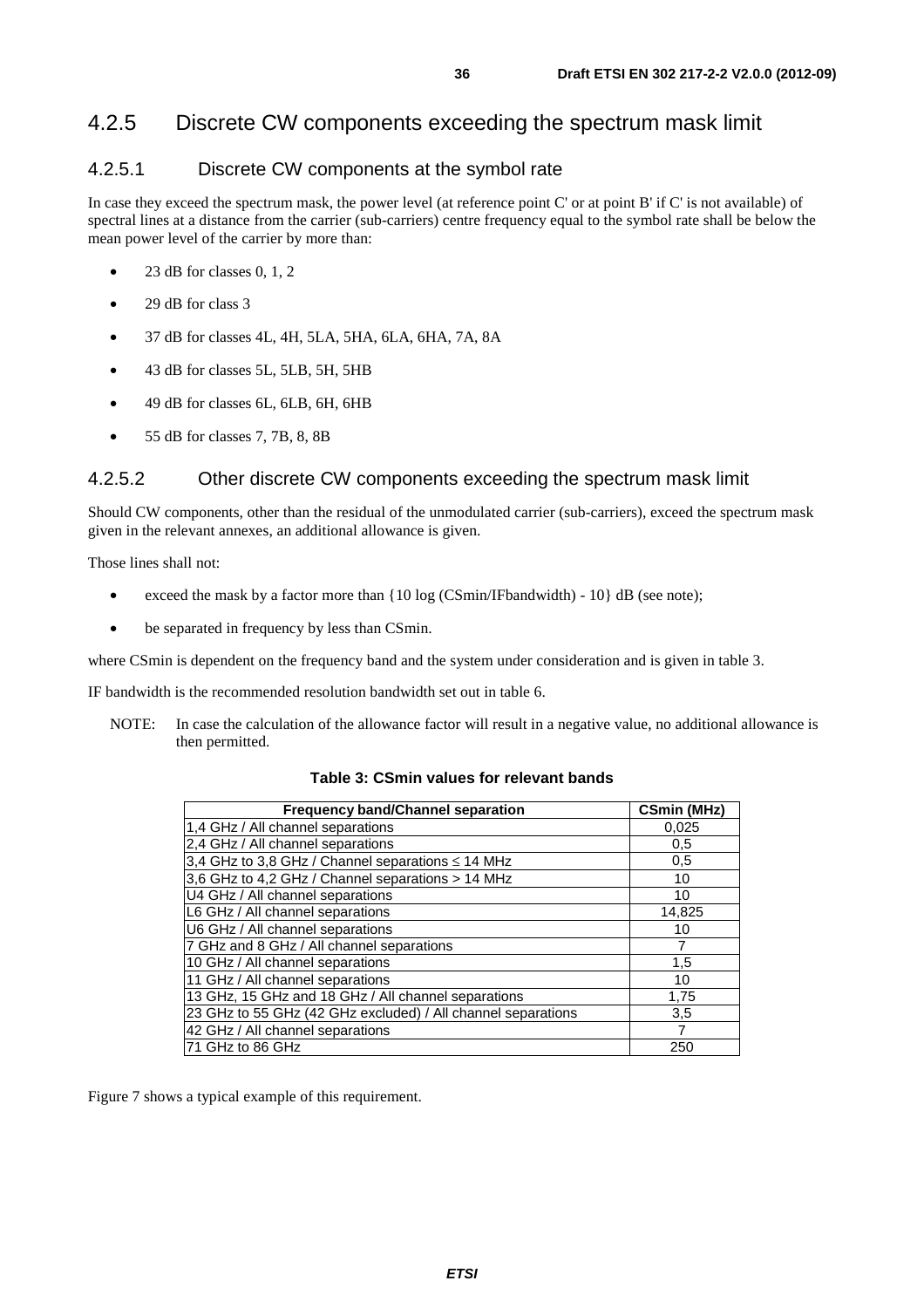

**X1 , X 2 , X 3 [dB]** ≤ **10log( CSmin/ IFbw) -10**

**D1 , D 2** ≥ **CSmin**

#### **Figure 7: CW lines exceeding the spectrum mask (typical example)**

### 4.2.6 Spurious emissions - external

It is necessary to define spurious emissions (or more precisely, according latest ITU-R definitions, unwanted emissions in the spurious domain) from transmitters in order to limit interference into other systems operating wholly externally to the system under consideration (external emissions). Limits are set out by EN 301 390 [5].

The equipment shall comply with the requirements of clause 4.1 of EN 301 390 [5] for any setting of ATPC and RTPC (if any).

NOTE 1: ERC/REC 74-01 [2] based on ITU-R Recommendations SM.329-11 [i.61] and ITU-R Recommendation F.1191-3 [i.53] give the applicable definitions.

NOTE 2: EN 301 390 [5] includes, for P-P systems, the same limits of ERC/REC 74-01 [2].

The limits are applicable at reference point C' or at point B' if C' is not available.

### 4.2.7 Dynamic Change of Modulation Order

For *mixed-mode* systems (including *bandwidth adaptive* operation, if any), the transient behaviour of the transmitter, when a transition from any dynamically activated modulation format (and/or any *bandwidth adaptive* operation), to any other occurs, shall meet the specification of the declared *Reference mode* (i.e. reference spectral efficiency class and, when *bandwidth adaptive* system are concerned, widest operating bandwidth) applicable for each relevant CS for:

- the spectral power density mask (see clause 4.2.4.2) with the flat in-band level (i.e. the "K1" mask values) raised to  $+3$  dB for all systems;
- its associated CW spectral lines allowance (see clause 4.2.5).

In this case, the 0 dB reference of the spectral power density mask, shall be kept fixed as the one obtained with the *Reference mode* in static conditions, except for the case of *bandwidth adaptive* modulation in which the 0 dB reference level can be exceeded by a factor of 10log(BWmax/BWmin), but not more than 6 dB (i.e. 4 times band reduction).

The supplier shall declare, for each CS, among the number of possible equipment operational modes, the possible *Reference mode(s)* (among which to select the one used for licensing procedures), which the system is capable to fulfil.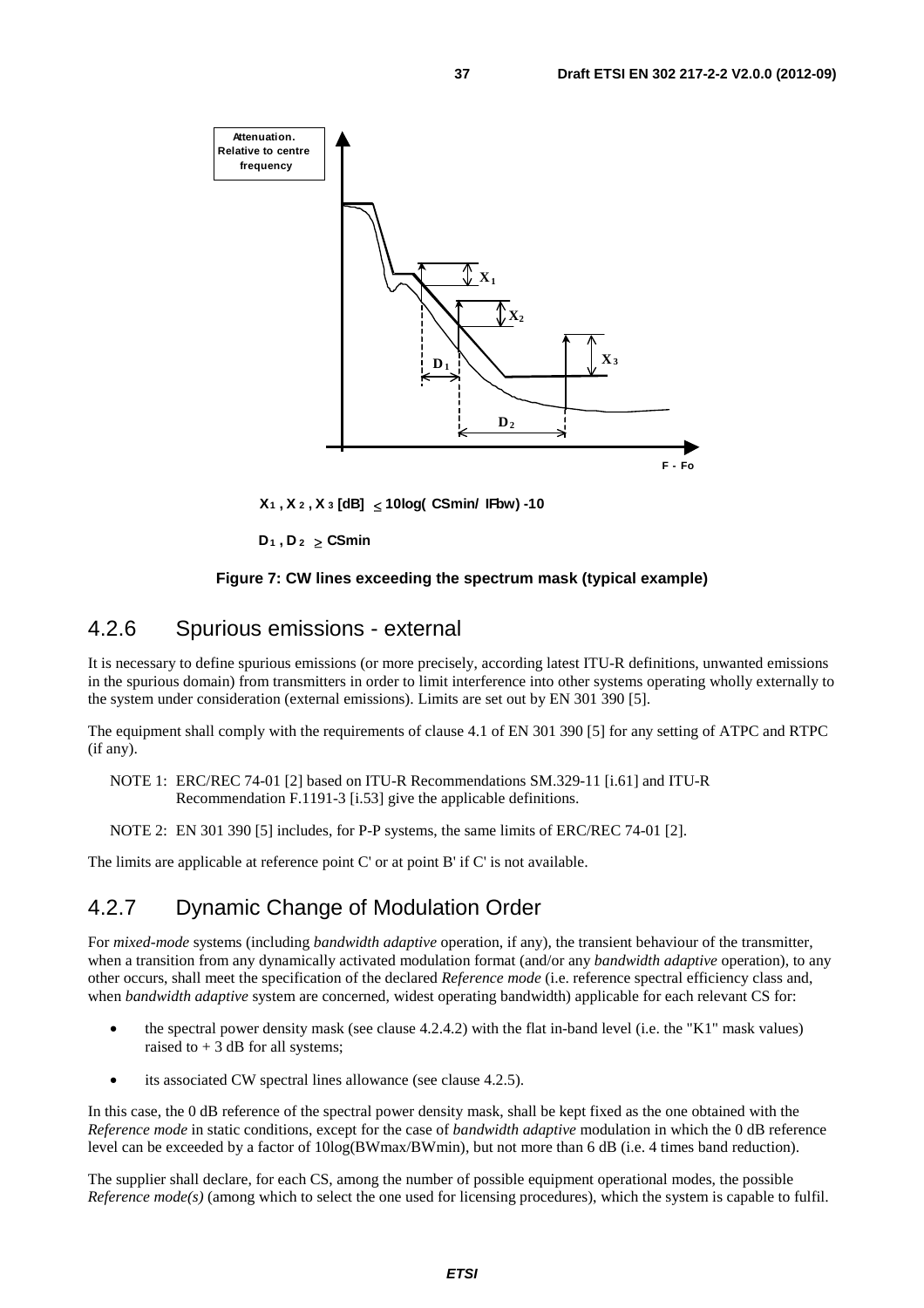For each *Reference mode*, the supplier shall define the corresponding equipment settings (e.g. the output power) for meeting the requirements (e.g. spectrum mask) of that *Reference mode*. See also clause I.2.

Such dynamic transitions shall also not cause the specifications for spurious emissions (see clause 4.2.6) to be exceeded.

### 4.2.8 Radio frequency tolerance

For the purpose of the present document the frequency tolerance is as defined in Art 1.151 of the Radio Regulations [11] as "*The maximum permissible departure by the centre frequency of the frequency band occupied by an emission from the assigned frequency*".

When operating in the environmental profile declared by the supplier, the maximum allowable RF frequency tolerance shall not exceed, by any reason, the following limits:

| Equipment operating in bands below 3 GHz:         | No requirement, the frequency tolerance shall be included in<br>the applicable spectral density masks. |  |  |  |
|---------------------------------------------------|--------------------------------------------------------------------------------------------------------|--|--|--|
| Equipment operating in the band 71 GHz to 86 GHz: | $\pm 50$ ppm                                                                                           |  |  |  |
| All other cases:                                  | $\pm 15$ ppm                                                                                           |  |  |  |

For conformity test purpose the supplier shall state the guaranteed short-term part and the expected ageing part.

## 4.3 Receiver requirements

All measurements, when applicable, shall be carried out with the transmitters loaded with test signals defined in clause 4.2.

#### 4.3.1 Spurious emissions - external

It is necessary to define spurious emissions (or more precisely, according latest ITU-R definitions, unwanted emissions in the spurious domain) from receivers in order to limit interference into other systems operating wholly externally to the system under consideration (external emissions); those limits are set out in EN 301 390 [5]. Those limits are applicable at reference point C or at point B if C is not available.

NOTE 1: ERC/REC 74-01 [2] based on ITU-R Recommendations SM.329-11 [i.61] and ITU-R Recommendation F.1191-3 [i.53] gives the applicable definitions.

NOTE 2: EN 301 390 [5] includes, for P-P systems, the same limits as ERC/REC 74-01 [2].

### 4.3.2 BER as a function of receiver input signal level RSL

All parameters are referred to reference point C (for systems with a simple duplexer) or B (for systems with a multi-channel branching system). Losses in RF couplers (possibly used for protected systems) are not taken into account in the limits specified below.

When packet data transmission is considered, any BER requirements shall be transformed into FER requirements according to the rules given in clause F.3.

The supplier shall declare the RSL threshold(s) (dBm) for the relevant BER values (i.e.  $10^{-6}$  and  $10^{-8}$  or  $10^{-10}$ ), which shall not be worse than the corresponding RSL upper bound values indicated in the tables of the relevant annex(es).

When *multi-carrier* systems are concerned, the RSL is intended as the total power integrated for all sub-carriers and, when multiple payload interfaces are also provided (at reference points X', X), the BER shall be evaluated on the worst case interface.

EXAMPLE: In case of two equal sub-carriers, the RSL of each sub-carrier is intended to be 3 dB less than the total RSL power specified in the present document.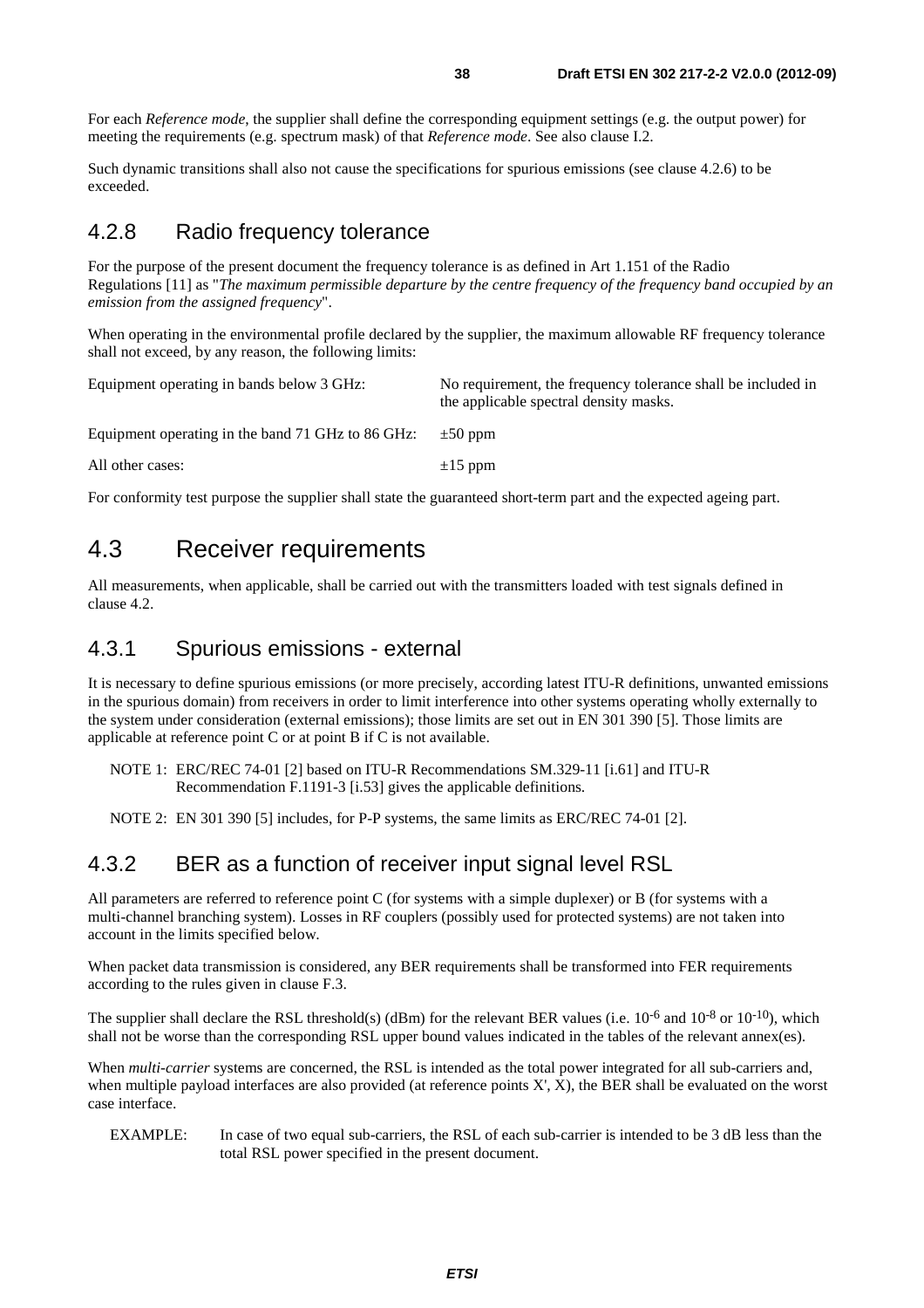Equipment working at the relevant declared RSL thresholds shall produce a BER equal to or less than the corresponding values (i.e.  $10^{-6}$  and  $10^{-8}$  for systems with minimum RIC  $\leq 100$  Mbit/s, or  $10^{-6}$  and  $10^{-10}$  for systems with minimum  $RIC > 100$  Mbit/s).

- NOTE 1: For *mixed-mode* systems, these requirements apply only for the assessment of essential requirements under article 3.2 of the R&TTE Directive [1]. It is assumed that, when operational in the field, the switchover among different modes (or different bandwidth for *bandwidth adaptive* systems in 71 GHz to 86 GHz) will happen at suitable RSL thresholds defined by the manufacturer or the operator. See clause I.2.
- NOTE 2: Actual RSL threshold for link budget definition may be defined by the supplier, generally set to a BER between  $10^{-6}$  and  $10^{-3}$ , according to the type of traffic and quality of service to be provided.
- NOTE 3: When planning very short links, where propagation would require fade margins limited to few dB for fulfilling the availability and the SES error performance objectives, a minimum link budget should nevertheless be defined for fulfilling also the "background block error ratio" (BBER) error performance objective. The required RSL for the reaching the RBER (established in EN 302 217-2-1 [i.27]) should be considered.

### 4.3.3 Co-channel "external" and adjacent channel interference sensitivity

The co-channel "external" interference is considered to be that given by a like signal completely uncorrelated with the one under test. There are different requirements for "internal" interference given by the cross polar transmitters in systems implementing XPIC for CCDP operation; however, the latter requirements are not considered relevant to essential requirements under article 3.2 of R&TTE Directive [1] and are set out in EN 302 217-2-1 [i.27].

All Carrier to Interference ratio (C/I) measurements are referred to reference point C (for systems for single channel applications) or B (for systems with multi-channel branching system).

When *multi-carrier* systems are concerned, the C/I is intended as the ratio of the total power integrated for all subcarriers of the wanted and interferer systems, respectively. When multiple payload interfaces are also provided (at reference points X', X), the BER shall be evaluated on the worst case interface.

The limits of Carrier to Interference ratio (C/I) in case of co-channel and adjacent channel interference shall be as specified in the relevant tables of annexes A to E and Ea, giving maximum C/I values for 1 dB and 3 dB degradation of the RSL limits declared by the supplier for a BER  $\leq 10^{-6}$  in clause 4.3.2.

The format of such tables is given in table 4.

NOTE: For equipment in annex A only 1 dB degradation is required. In some cases a requirement for second adjacent channel interference is also given.

For adjacent channel interference, the requirement shall be met independently on upper and lower adjacent interference.

|  | Table 4: Co-channel and 1 <sup>st</sup> adjacent channel interference sensitivity table format |  |
|--|------------------------------------------------------------------------------------------------|--|
|--|------------------------------------------------------------------------------------------------|--|

| Spectral efficiency |                                                                     |                                        | <b>Channel</b>      | C/I for BER $\leq 10^{-6}$ RSL degradation of 1 dB or 3 dB |      |                                  |      |  |  |  |
|---------------------|---------------------------------------------------------------------|----------------------------------------|---------------------|------------------------------------------------------------|------|----------------------------------|------|--|--|--|
| Reference<br>Index  | Class                                                               | <b>Minimum RIC</b><br>rate<br>(Mbit/s) | separation<br>(MHz) | <b>Co-channel</b><br>Interference                          |      | adjacent channel<br>interference |      |  |  |  |
|                     |                                                                     |                                        |                     | 1 dB                                                       | 3 dB | 1 dB                             | 3 dB |  |  |  |
|                     |                                                                     |                                        |                     |                                                            |      |                                  |      |  |  |  |
|                     |                                                                     |                                        |                     |                                                            |      |                                  |      |  |  |  |
|                     |                                                                     |                                        |                     |                                                            |      |                                  |      |  |  |  |
| NOTE:               | Actual values for this template are found in annexes A to E and Ea. |                                        |                     |                                                            |      |                                  |      |  |  |  |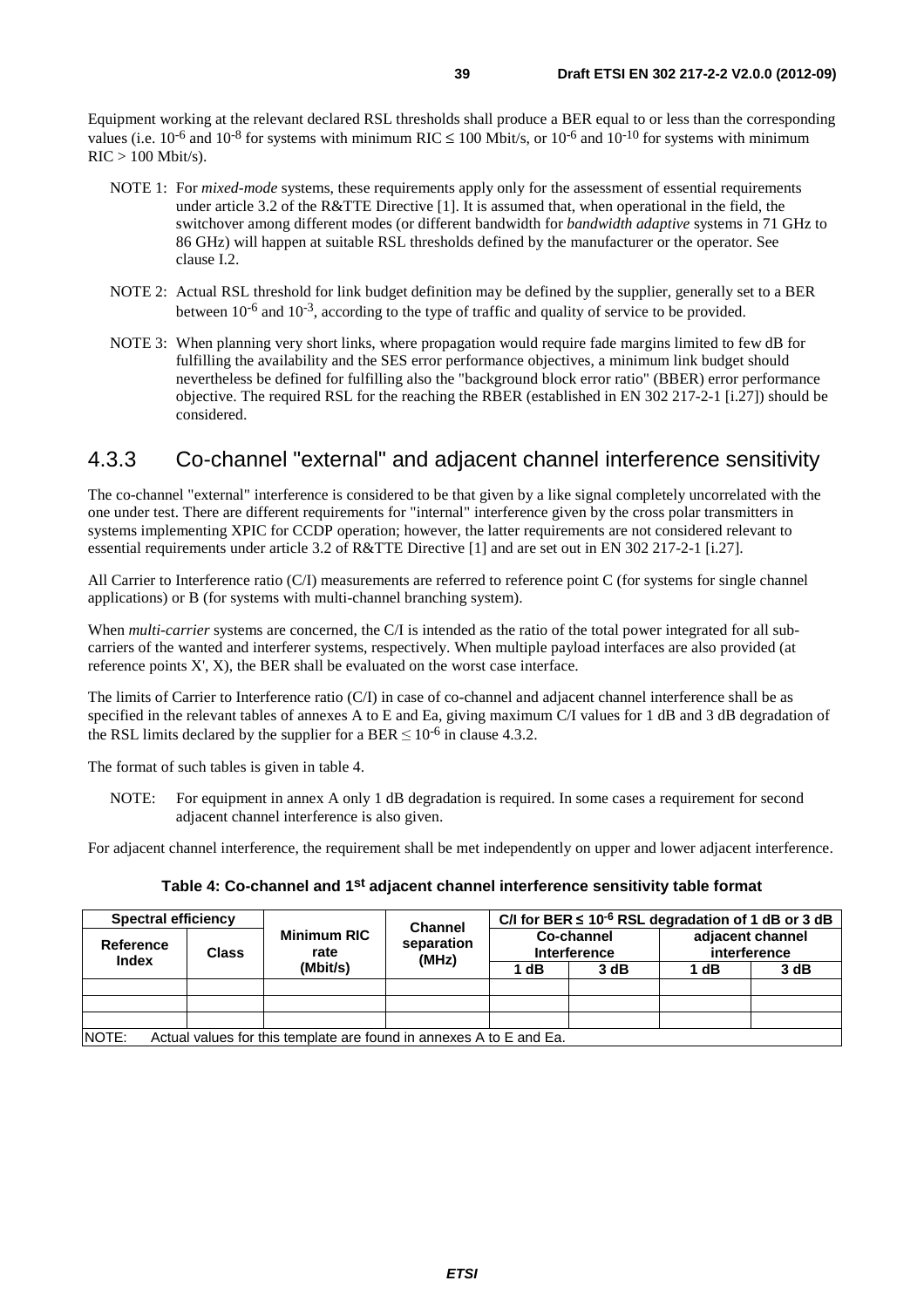### 4.3.4 CW spurious interference

For a receiver operating at the RSL declared by the supplier in clause 4.3.2 for a BER  $\leq 10^{-6}$  threshold, the introduction of a CW interferer at a level specified by EN 301 390 [5], but not exceeding the maximum upper RSL limit for BER =  $10^{-6}$  defined in EN 302 217-2-1 [i.27] clause 6.4.1, with respect to the wanted signal and at any frequency up to the relevant upper and lower frequency limits derived from the table set out in clause 7.1 of EN 301 390 [5], but excluding frequencies either side of the wanted frequency by up to 250 % of the separation between channels using the same polarization, shall not result in a BER greater than  $10^{-5}$ .

When *multi-carrier* systems are concerned, the wanted signal level is intended as the total power integrated for all subcarriers and, when multiple payload interfaces are also provided (at reference points X', X), the BER shall be evaluated on the worst case interface.

This test is designed to identify specific frequencies at which the receiver may have a spurious response; e.g. image frequency, harmonics of the receive filter, etc.. The test is not intended to imply a relaxed specification at all out of band frequencies elsewhere specified in EN 302 217 series (e.g. image(s) rejection specified in EN 302 217-2-1 [i.27]).

## 4.4 Antenna directional requirements

This clause is relevant for all equipment specified in annexes A to F when an integral antenna is provided. Stand alone antenna products are covered, for the relevant frequency band and antenna class, by EN 302 217-4-2 [8].

However, with integral antennas, it may be possible to test the antenna separately from the equipment (see note); in this case the declaration of conformity may be composed of a declaration of conformity for the equipment and a declaration of conformity for the antenna, done separately by the actual supplier(s), according to EN 302 217-4-2 [8].

NOTE: Using special tool supplied by the supplier.

RPE, gain (including tolerances around the nominal declared value) and XPD of antennas are essential requirements for equipment with integral antennas, but not only for the transmitter side. Since receiver parameters are essential for the Fixed Service, in the case of receive only antenna (e.g. in space diversity applications) antenna parameters are as essential on the receive side as they are on the transmitter side. Antenna essential requirements are then described without any reference to transmit or receive side.

### 4.4.1 Radiation Pattern Envelope (Off-axis EIRP density)

In the case of radio equipment with an integral antenna and where applicable, the Radiation Pattern Envelope (off-axis EIRP density) is essential under article 3.2 of the R&TTE Directive [1]; limits are set out in clause 4.2 of EN 302 217-4-2 [8].

### 4.4.2 Antenna gain

In the case of radio equipment with an integral antenna and where applicable, the antenna gain is essential under article 3.2 of the R&TTE Directive [1]; limits are set out in clause 4.4 of EN 302 217-4-2 [8].

### 4.4.3 Antenna Cross-Polar Discrimination (XPD)

In the case of radio equipment with an integral antenna and where applicable, the antenna cross-polar discrimination (XPD) is essential under article 3.2 of the R&TTE Directive [1]; limits are set out in clause 4.3 of EN 302 217-4-2 [8].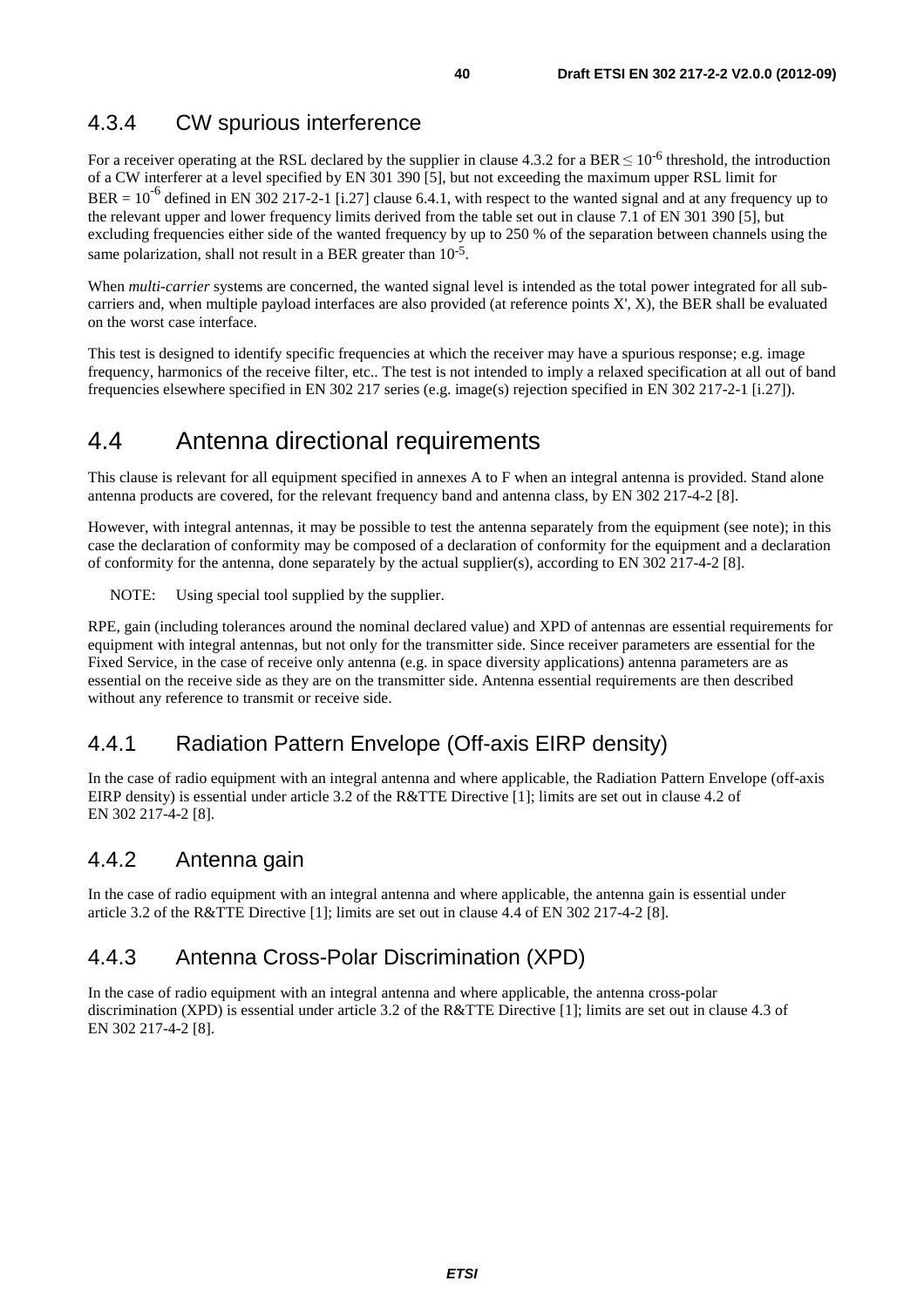# 5 Testing for compliance with technical requirements

## 5.1 Environmental and other conditions for testing

### 5.1.1 Environmental conditions

The equipment shall comply with all the requirements of the present document at all times when operating within the boundary limits of the operational environmental profile declared by the supplier, including the limits of any primary/secondary power supply external to the equipment under assessment.

Boundary limits of environmental climatic conditions, which are part of the environmental profile, may be determined by the environmental class of the equipment according to the guidance given in clause 4.4 of EN 301 126-1 [3].

Tests defined in the present document shall be carried out at representative points within the boundary limits of the declared operational environmental profile.

Any test, requested to generate the test report and/or declaration of conformity in order to fulfil any Conformity assessment procedure with respect to the R&TTE Directive [1] shall be carried out:

- a) For radio equipment, with respect to the same principles and procedures, for reference and extreme conditions, set out in clause 4.4 of EN 301 126-1 [3] for climatic conditions and in table 1 of EN 301 126-1 [3] and clauses 5.2 and 5.3 of the present document for power supply conditions. The requirement to test at reference or extreme conditions is set out in clauses 5.2 and 5.3 of the present document according to the principles for similar requirements set out in EN 301 126-1 [3].
- b) For integral DFRS antennas (directional phenomena of clause 4.4 of the present document), at reference environmental conditions of the test field according to clause 4.1 of EN 301 126-3-1 [4].

### 5.1.2 Test interpretation and measurement uncertainty

The test report shall be produced according to the procedure set out in article 10 of the R&TTE Directive [1].

Interpretation of the results recorded in a test report (of the measurements described in the present document) shall be as follows:

- For the purposes of test, the limits in the present document are based on the "shared risk" of measurement uncertainty, e.g. if a measurement meets the requirements of the standard, even if it is within the calculated measurement uncertainties, it shall be deemed compliant with the measurement parameter.
- If it fails to meet the requirements of a standard, even within measurement uncertainty, it is deemed to be not compliant with the measurement parameter.

Measurement uncertainty calculations should be based on the latest available ETSI guidelines (e.g. TR 100 028 [i.29] and, when radiated measurements are concerned, TR 102 215 [i.32]).

In conclusion:

- the measured value related to the corresponding limit will be used to decide whether an equipment meets the requirements of the present document;
- the value of the measurement uncertainty for the measurement of each parameter shall be included in the test report.

### 5.1.3 Other basic conditions

The supplier shall identify the chosen system profile, selected from tables A.2, B.2, C.2, D.2, E.2 and Ea.2.

The system shall be loaded with a continuous data stream at the declared RIC rate (user's interfaces shall be loaded accordingly) and no loss of data shall be experienced (see note).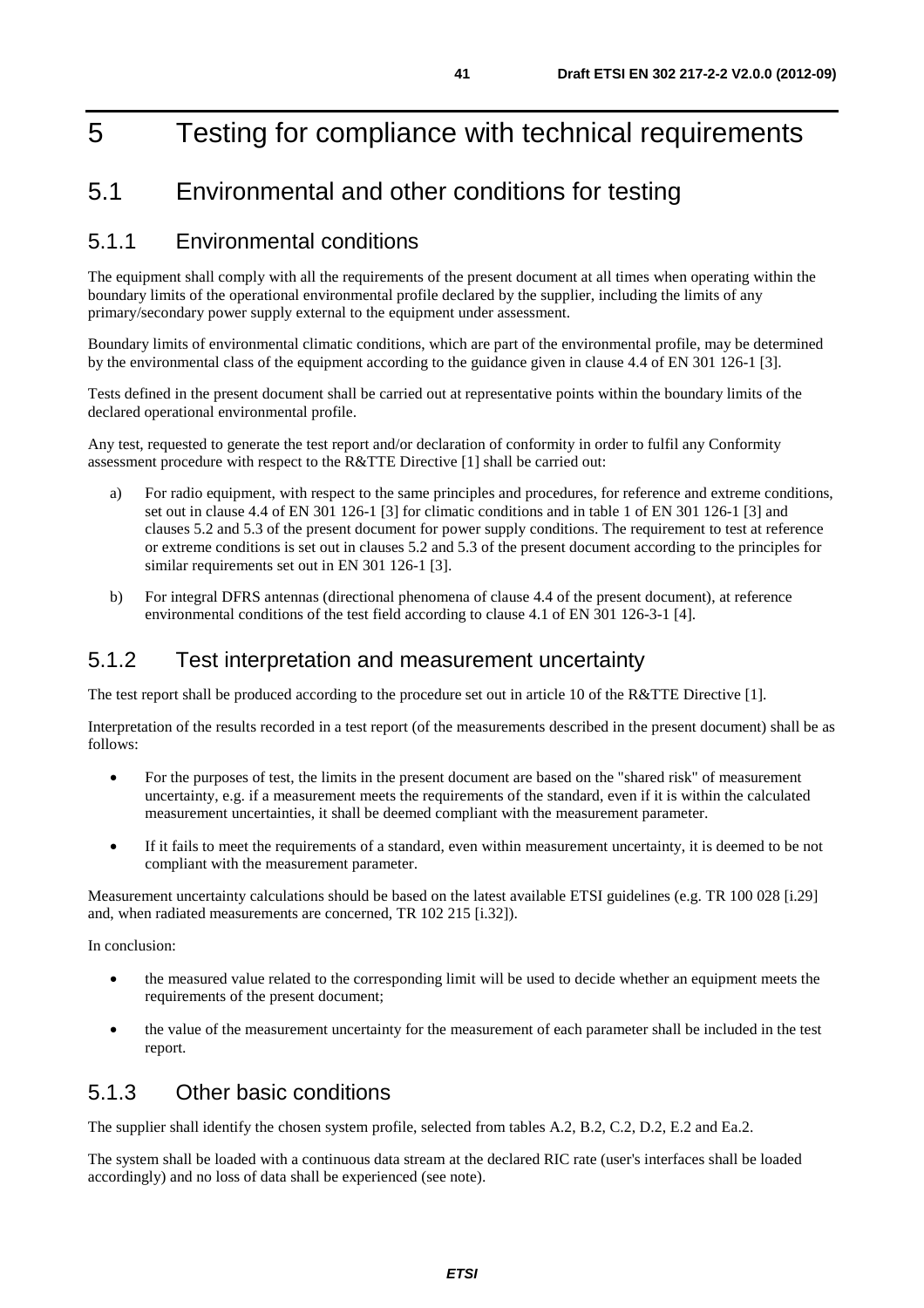NOTE: As further guidance, TR 102 565 [i.34] states that the accumulated data rate of all interfaces at X/X' reference point(s) should not be the limiting bottleneck, but the capacity of the radio link. In case that the portion between X/X' and Z/Z' is able to provide control mechanisms for the data stream at X/X', these mechanisms should be configured such that the radio link capacity determines the accepted data rate at X/X'. Figure 1 of EN 302 217-1 [6] defines X/X' and Z/Z' reference interfaces on the generic system block diagram; further guidance can be found in figure 2 of TR 102 565 [i.34].

Systems can, in principle, be fully loaded only in the direction under test; however, when bidirectional systems are assessed, the idle TX co-located to the RX under test, shall transmit its modulated carrier at maximum possible power suitably terminated at the antenna port (reference points C' defined in figure 1 of EN 302 217-1 [6]); however, it may be muted when RX spurious emissions are tested.

When equipment operate with intermittent emissions (i.e. time periods when no net user capacity is transmitted, either for internal system purpose or real transmitter shut down) care should be taken that the tests are not affected by those system shut down periods.

## 5.2 Essential radio test suites for the transmitter

The tests, carried out to generate the test report and/or declaration of conformity in order to fulfil any conformity assessment procedure with respect to the R&TTE Directive [1], shall be carried out at climatic conditions referred to in table 5 and, when applicable for equipment with integral antenna, in table 8.

Table 5 indicates the different clauses applicable, for a given parameter, to the requirement, the test clause in the present document and the corresponding test method in the base test document EN 301 126-1 [3].

| <b>Clause</b> | <b>Parameter</b>                                                              | EN 301 126-1<br>[3] reference  | <b>Climatic</b><br>conditions<br>(see note 1) |                | <b>Channels to</b><br>be tested<br>(see note 4) |                                                                                                                                                                                                                 |
|---------------|-------------------------------------------------------------------------------|--------------------------------|-----------------------------------------------|----------------|-------------------------------------------------|-----------------------------------------------------------------------------------------------------------------------------------------------------------------------------------------------------------------|
| (see note 2)  | (see note 2)                                                                  | clause for the<br>test methods | Ref                                           | <b>Extreme</b> | $B = Bottom$<br>$M = Middle$<br>$T = Top$       | Other specific conditions                                                                                                                                                                                       |
| 5.2.1         | <b>Transmitter</b><br>power and<br>power tolerance                            | 5.2.1                          | X                                             | X              | <b>BMT</b>                                      | See note 3                                                                                                                                                                                                      |
| 5.2.2         | <b>Transmitter</b><br>power and<br>frequency<br>control                       |                                |                                               |                |                                                 |                                                                                                                                                                                                                 |
| 5.2.2.1.1     | <b>Automatic</b><br><b>Transmit Power</b><br><b>Control (ATPC)</b>            | 5.2.3<br>and 5.2.6             | X                                             |                | м                                               |                                                                                                                                                                                                                 |
| 5.2.2.1.2     | Remote<br><b>Transmit Power</b><br><b>Control (RTPC)</b>                      | 5.2.4<br>and 5.2.6             | X                                             |                | <b>BMT</b>                                      | Shall be carried out at three operating<br>conditions (lowest, medium, and<br>highest delivered power) of the RTPC<br>power range and with ATPC (if any)<br>set to maximum nominal power                        |
| 5.2.2.2       | Remote<br><b>Frequency</b><br><b>Control (RFC)</b>                            | 5.2.7<br>and 5.2.6             | X                                             |                | <b>BMT</b>                                      | Tests shall be carried for RFC setting<br>procedure for three frequencies<br>(i.e. frequency settings from lower to<br>centre, centre to higher and back to<br>the lower frequency within the<br>covered range) |
| 5.2.4         | <b>RF Spectrum</b><br><b>Mask</b>                                             | 5.2.6                          | X                                             | X              | <b>BMT</b>                                      | See note 3                                                                                                                                                                                                      |
| 5.2.5         | <b>Discrete CW</b><br>components<br>exceeding the<br>spectrum masks<br>limits | 5.2.8                          | X                                             | X              | <b>BMT</b>                                      | See note 3                                                                                                                                                                                                      |

#### **Table 5: Transmitter parameters, test clauses and conditions**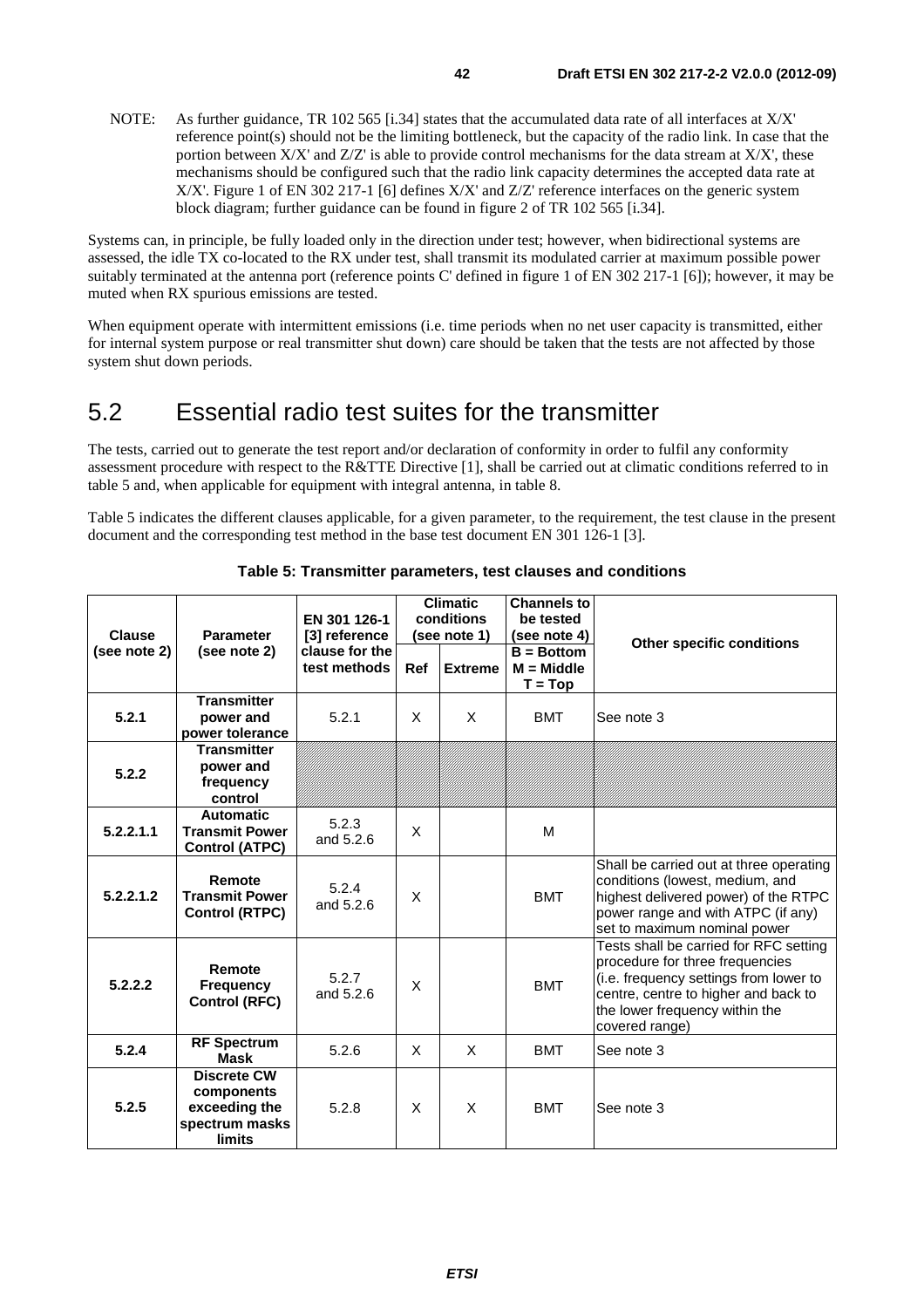| <b>Clause</b> | <b>Parameter</b><br>(see note 2)                                 | EN 301 126-1<br>[3] reference  | <b>Climatic</b><br>conditions<br>(see note 1) |                | <b>Channels to</b><br>be tested<br>(see note 4) |                                                                                                                                                                                                                                                          |
|---------------|------------------------------------------------------------------|--------------------------------|-----------------------------------------------|----------------|-------------------------------------------------|----------------------------------------------------------------------------------------------------------------------------------------------------------------------------------------------------------------------------------------------------------|
| (see note 2)  |                                                                  | clause for the<br>test methods | Ref                                           | <b>Extreme</b> | $B = Bottom$<br>$M = Middle$<br>$T = Top$       | Other specific conditions                                                                                                                                                                                                                                |
| 5.2.6         | <b>Spurious</b><br>emissions-<br>external                        | 5.2.9                          | X                                             |                | <b>BMT</b>                                      | The tests shall be carried out with<br>ATPC, if any, set to maximum<br>available power and RTPC, if any, set<br>at minimum attenuation.<br>Actual test shall be limited to the<br>practical frequency range set out by<br>clause A.1 of EN 301 390 [5]   |
| 5.2.7         | <b>Dynamic</b><br><b>Change of</b><br><b>Modulation</b><br>Order |                                | X                                             | X              | <b>BMT</b>                                      | see note 3<br>Required for <i>mixed-mode</i> systems<br>only (including bandwidth adaptive<br>systems), according clause 5.2.7 of<br>the present document<br>Test at extremes of temperature<br>limited to spectrum mask and CW<br>components assessment |
| 5.2.8         | <b>Radio frequency</b><br>tolerance                              | 5.2.5                          | X                                             | X              | <b>BMT</b>                                      | see note 3                                                                                                                                                                                                                                               |

NOTE 1: This refers to climatic conditions only; for other environmental and power supply conditions, please refer to EN 301 126-1 [3], which provides, for testing some parameters, combined variations also of the power supply source, see table 1 of EN 301 126-1 [3]; however, DC regulators on all the DC sources actually used for carrier generation are commonly integral to the radio equipment. When this is the case, such additional tests are considered redundant and not necessary to assess the compliance to the essential requirements of article 3.2 of the R&TTE Directive [1]. This will not imply any reduction to the supplier responsibility related to the conformance declaration, which, in any case, shall be valid for the whole declared environmental profile. NOTE 2: For equipment with integral antennas, the essential transmitter test suite clauses include the antenna parameters, test clauses and conditions contained in table 8, clause 5.4.

NOTE 3: This clause requires, besides extremes of temperature, testing also at extremes of voltage (see note 1). NOTE 4: Annex G provides more detailed information on channels to be tested, depending on the type of equipment and on possible reduction of amount of tests for preset/mixed-mode systems.

### 5.2.1 Transmitter power and power tolerance

Test methods for the transmitter power and transmitter power tolerance shall be in accordance with clause 5.2.1 of EN 301 126-1 [3].

### 5.2.2 Transmitter power and frequency control

#### 5.2.2.1 Transmitter Power Control (ATPC and RTPC)

#### 5.2.2.1.1 ATPC

The correct operation of the ATPC function (according to the supplier's declaration) shall be tested according to the test method described in clause 5.2.3 of EN 301 126-1 [3]. The test shall be carried out at reference climatic conditions.

Other TX and RX Testing shall be carried out with transmitter power level corresponding to:

- ATPC set manually to a fixed value for receiver requirements;
- ATPC set at maximum available power for transmitter requirements.

#### 5.2.2.1.2 RTPC

The tests, carried out to generate the test report and/or declaration of conformity, required in order to fulfil any Conformity assessment procedure with respect to the R&TTE Directive [1], shall be carried out at three operating conditions (lowest, medium, and highest delivered power) of the RTPC power range and with ATPC (if any) set to maximum nominal power.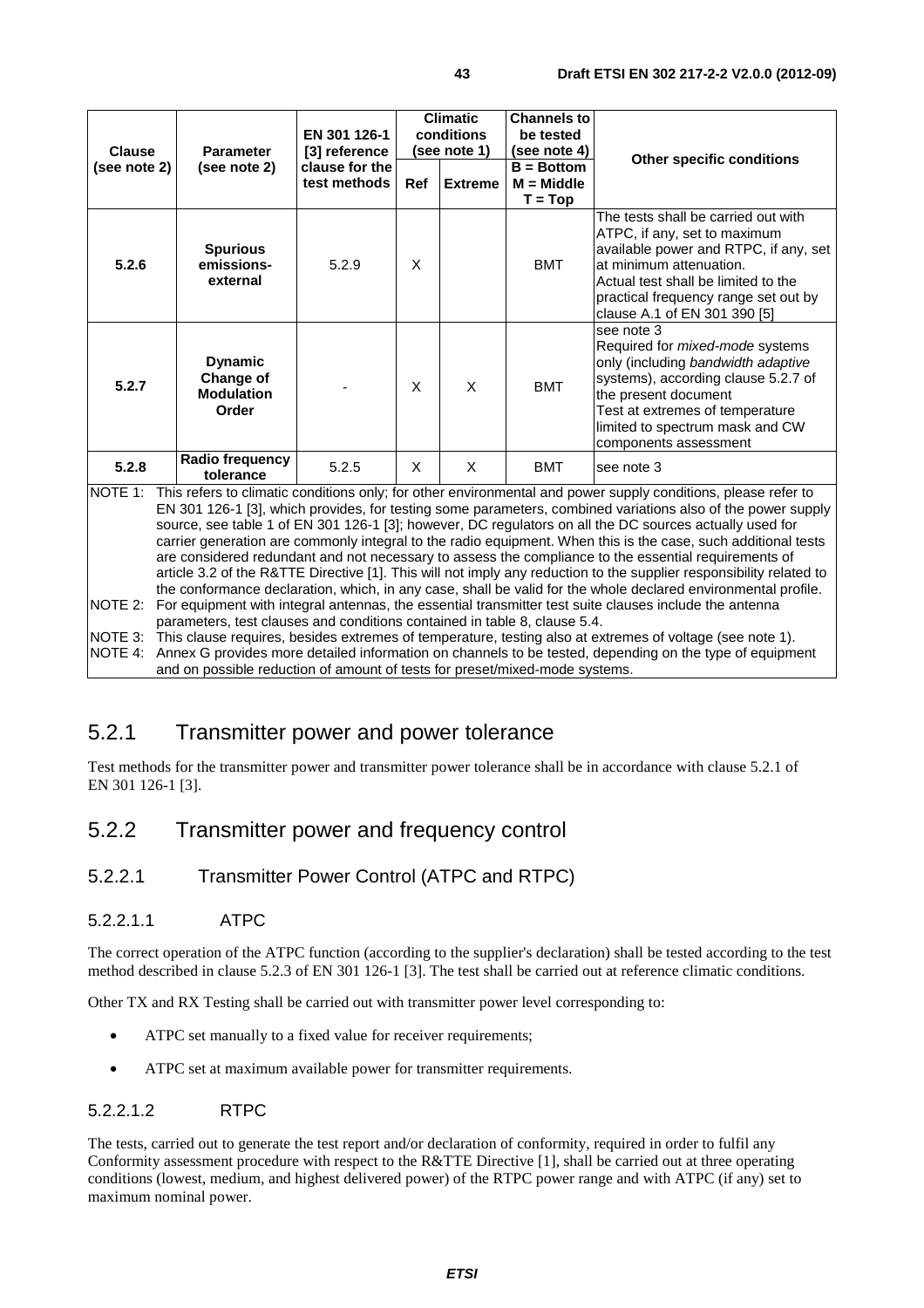Even if all the procedures set out in clause 5.2.6 of EN 301 126-1 [3] are followed, the actual tests, at the lower RTPC power levels, may fall outside of the available sensitivity of test instruments currently available on the market. In this event the supplier shall produce an attachment to the test report containing:

- calculated evidence that the noise floor of the actual test bed is higher than the mask requirement;
- calculated evidence that the actual noise floor, generated by the transmitter with respect to the noise figure and implemented amplification/attenuation chain, is lower than the mask requirement.

Tests for other transmit and receive requirements shall be made with RTPC set at highest delivered power.

#### 5.2.2.1.3 Remote Frequency Control (RFC)

Test methods for the *remote frequency control* shall be in accordance with clause 5.2.7 of EN 301 126-1 [3].

### 5.2.3 Void

### 5.2.4 RF spectrum mask

Test methods for the RF spectrum masks shall be in accordance with clause 5.2.6 of EN 301 126-1 [3].

The required values may be evaluated by adding a measured filter characteristic to the spectrum measured at reference point A' of figure 1 of EN 302 217-1 [6]. Due to the limitations of some spectrum analysers, difficulties may be experienced when testing high frequency, high capacity/wideband systems. In this event, the following options are to be considered: measurement using a high performance spectrum analyser; use of a notch filter for improving the dynamic range; two step measurement techniques (e.g. separate tests of spectrum density at power amplifier output and of RF filter(s) subsequent attenuation). When sensitivity difficulties are still experienced for reaching the required spectrum mask floor, the supplier shall produce an attachment to the test report with calculated evidence (see similar requirement in clause 5.2.2.1.2 (RTPC test procedure).

Table 6 shows the recommended spectrum analyser settings.

| <b>Channel separation (CS)</b><br>(MHz)                                                                                                                                                                                                                                                                                                                                     | 0,03<br>Ν<br>ပ္ပိ<br>v<br>0,003                                    | $\mathbf{c}^{\mathbf{c}}$<br>VI<br>ပ္ပိ<br>v<br>0,03 | $\mathbf{0.9}$<br>$\vee$<br>ပ္ပိ<br>$\mathbf v$<br>0,3 | N<br>VI<br>ပ္ပ<br>0,9 | 36<br>vı<br>ပ္ပိ<br>v<br>$\frac{2}{3}$ | 150<br>VI<br>ပ္ပိ<br>v<br>36                                                 | 50<br>$\lambda$<br>ທ<br>ပ |
|-----------------------------------------------------------------------------------------------------------------------------------------------------------------------------------------------------------------------------------------------------------------------------------------------------------------------------------------------------------------------------|--------------------------------------------------------------------|------------------------------------------------------|--------------------------------------------------------|-----------------------|----------------------------------------|------------------------------------------------------------------------------|---------------------------|
| <b>Centre frequency</b>                                                                                                                                                                                                                                                                                                                                                     | fo (see note 1)                                                    |                                                      |                                                        |                       |                                        |                                                                              |                           |
| Sweep width (MHz)                                                                                                                                                                                                                                                                                                                                                           | $\geq 5 \times CS$                                                 |                                                      |                                                        |                       |                                        | $\geq$ 5 x CS (for CS < 500)<br>$\geq$ 3 x CS + 1000<br>(for $CS \geq 500$ ) |                           |
| <b>Scan time</b>                                                                                                                                                                                                                                                                                                                                                            |                                                                    |                                                      |                                                        | Auto                  |                                        |                                                                              |                           |
| IF bandwidth (kHz)                                                                                                                                                                                                                                                                                                                                                          |                                                                    | 3                                                    | 10                                                     | 30                    | 100                                    | 300                                                                          | 2 000                     |
| Video bandwidth (kHz)                                                                                                                                                                                                                                                                                                                                                       | $0.003$ or<br>0,03 (note 2) 0,1 (note 2) 0,1 (note 2) 0,3 (note 2) | $0,01$ or                                            | $0.03$ or                                              | $0.1$ or              | 0,3                                    | 0,3                                                                          | 3                         |
| NOTE 1: fo represents either the nominal channel centre frequency (for systems in annex A) or the actual carrier<br>frequency (for systems in all annexes B to E).<br>NOTE 2:<br>Second values are valid only, as alternative, for equipment assessed before the date of publication of the<br>present document version into the OJEU as harmonised EN R&TTE Directive [1]. |                                                                    |                                                      |                                                        |                       |                                        |                                                                              |                           |

#### **Table 6: Spectrum analyser settings for RF power spectrum measurement**

### 5.2.5 Discrete CW components exceeding the spectrum mask limit

Test methods for the discrete CW lines exceeding the spectrum mask shall be in accordance with clause 5.2.8 of EN 301 126-1 [3].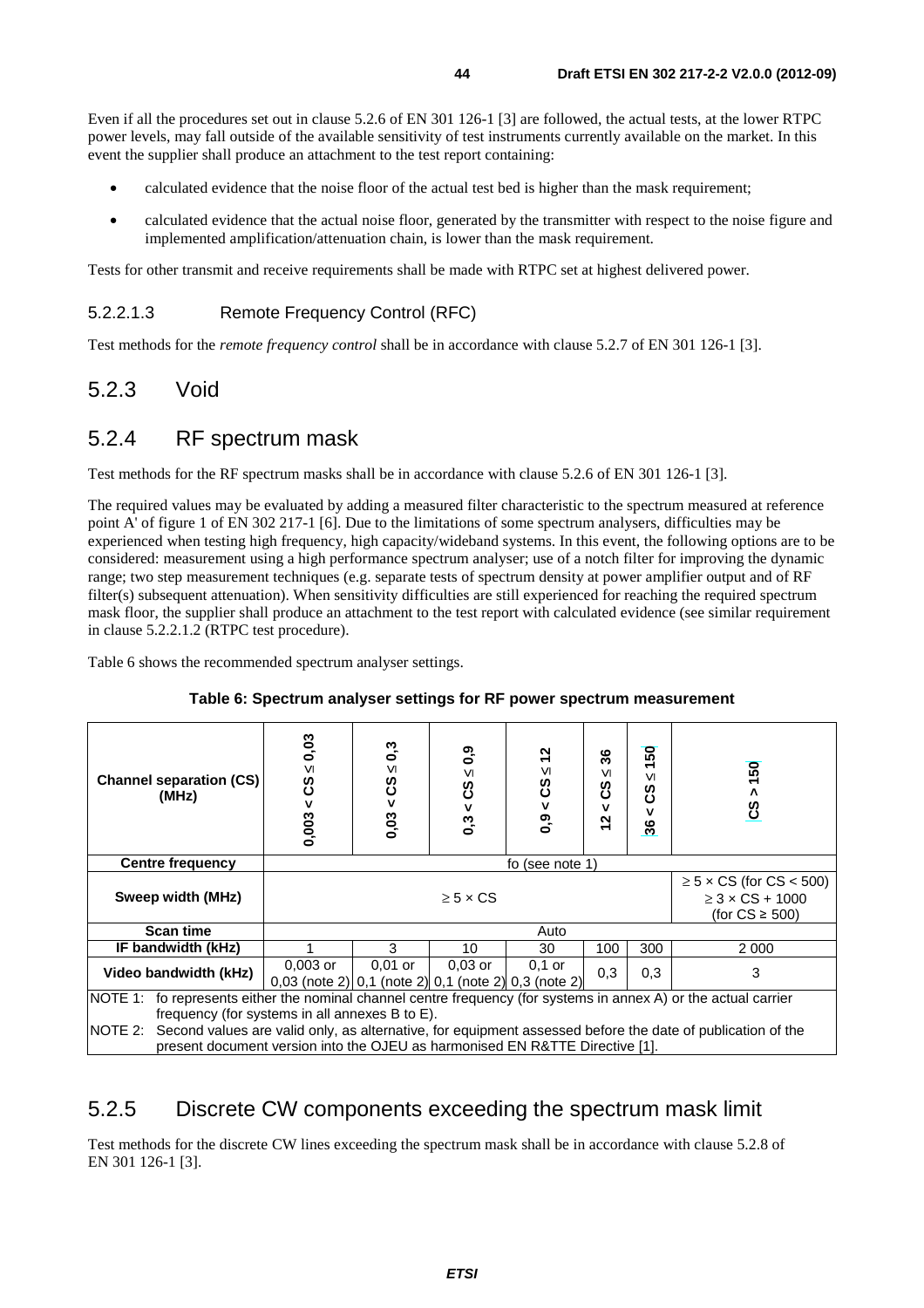## 5.2.6 Spurious emissions - external

Test methods for spurious emissions shall be in accordance with clause 5.2.9 of EN 301 126-1 [3]. The test shall be limited to the practical frequency ranges specified in clause A.1 of EN 301 390 [5]. The test shall be carried out at reference climatic conditions.

### 5.2.7 Dynamic Change of Modulation Order

For *mixed-mode* systems only (and *bandwidth adaptive* systems in 71 GHz to 86 GHz); this test shall be carried out for transient behaviour with the spectrum analyser in "max hold" mode. The equipment shall be configured to operate with continuous sequence of modulation mode (and/or bandwidth, if applicable) switching at the maximum switching speed permitted by the system (see note), the duty cycle for all modulation orders should be kept as equal as possible; each modulation format shall automatically change its maximum rated power for not exceeding the *Reference mode* emission limitations.

NOTE: The change of modulation format (and/or bandwidth, if applicable) could be produced through suitable stimulation of the transmitter or of the corresponding receiver (return link needed).

In this case, the 0 dB reference of the spectral power density mask shall be kept fixed as the one obtained with the *Reference mode* in static conditions. The spectrum mask shall be modified taking into account also the possible in-band additional allowance described in clause 4.2.7 ( $k1 = +3$  dB).

The maximum spectral density in the "max-hold" condition, disregarding, if any, residual of the carrier due to modulation imperfection, shall not exceed, the spectral power density mask of the *Reference mode*, set as described above.

### 5.2.8 Radio frequency tolerance

Test methods for the radio frequency tolerance shall be in accordance with clause 5.2.5 of EN 301 126-1 [3].

## 5.3 Essential radio test suites for the receiver

The tests, carried out to generate the test report and/or declaration of conformity in order to fulfil any conformity assessment procedure with respect to the R&TTE Directive [1], shall be carried out at reference and extreme climatic conditions according to the provisions for each test summarized in table 7; these tests will be carried out at nominal power supply conditions only. For each parameter table 7 gives the applicable clauses for the requirement, for the test clause in the present document, for the corresponding clause in EN 301 126-1 [3] and comments on climatic and other specific conditions.

Receiving phenomena tests are considered without the option of space diversity. However, in the case of diversity applications, they do apply separately to any receiver.

For receiving phenomena, the tests, required to generate the test report and/or declaration of conformity in order to fulfil any conformity assessment procedure with respect to the R&TTE Directive [1], shall be carried out with ATPC, if any, set to either automatic or maximum nominal power operation and RTPC, if any, set to an arbitrary value chosen by the supplier. The supplier will select the appropriate condition according to the actual implementation on the equipment.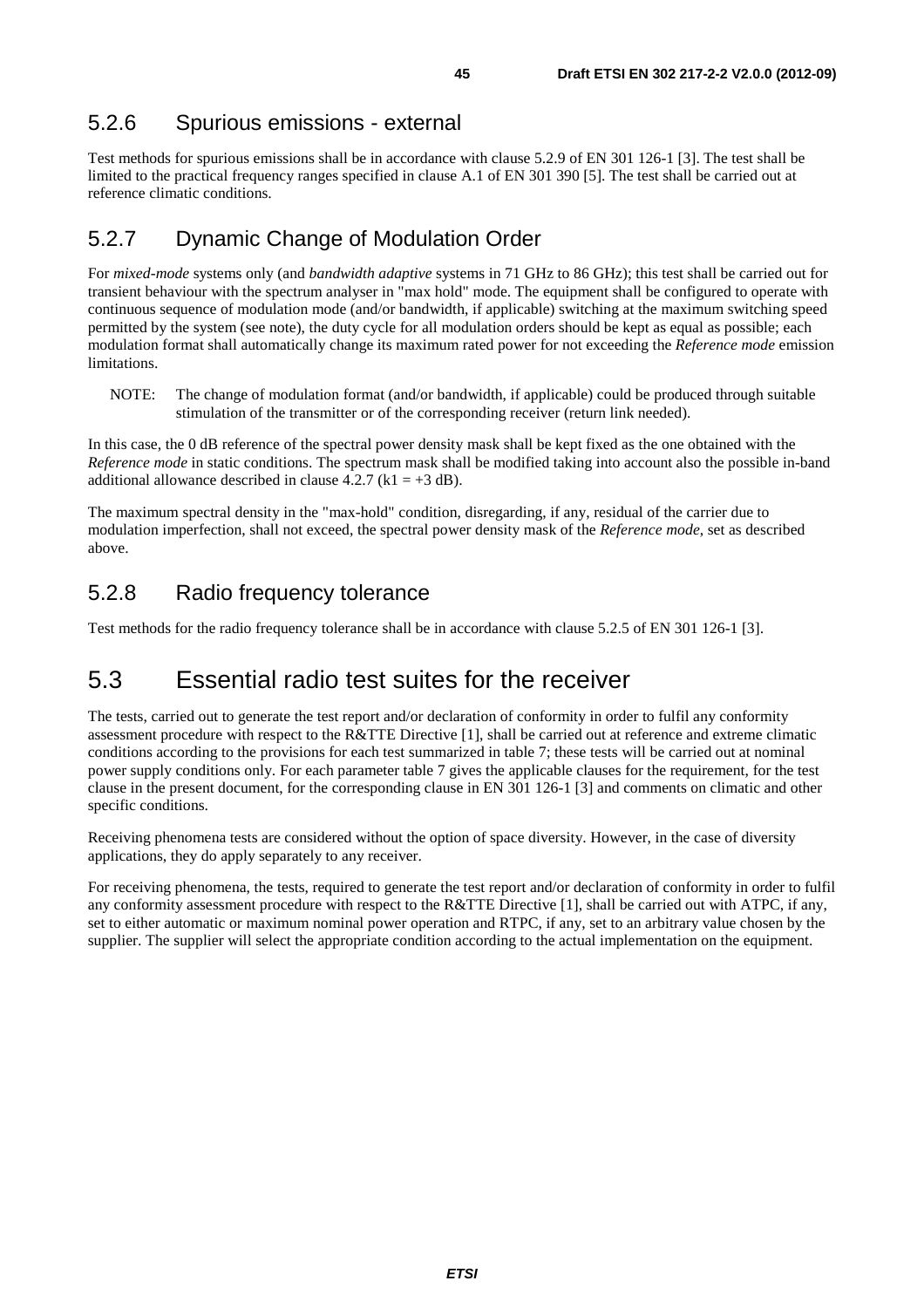|               |                                                              |                                                                           |            | <b>Climatic conditions</b> | <b>Channels to be</b>                                                                                         | <b>Other specific</b>                                                                                                  |
|---------------|--------------------------------------------------------------|---------------------------------------------------------------------------|------------|----------------------------|---------------------------------------------------------------------------------------------------------------|------------------------------------------------------------------------------------------------------------------------|
| <b>Clause</b> | <b>Parameter</b>                                             | EN 301 126-1 [3]                                                          |            | (see note 1)               | tested (see note 4)                                                                                           | conditions                                                                                                             |
| (see note 2)  | (see note 2)                                                 | reference clause<br>for test methods                                      | <b>Ref</b> | <b>Extreme</b>             | $B = Bottom$<br>$M = Middle$<br>$T = Top$                                                                     | (see note 3)                                                                                                           |
| 5.3.1         | Spurious<br>emissions<br>- external                          | 5.3.2                                                                     | X          |                            | <b>BMT</b>                                                                                                    | Actual test shall be<br>limited to the practical<br>frequency range<br>specified by clause A.1<br>of EN 301 390 [5]    |
| 5.3.2         | BER as a function<br>of receiver input<br>signal level (RSL) | 5.3.3.1                                                                   | X          | X                          | <b>BMT</b> at Nominal<br>M at Extreme                                                                         |                                                                                                                        |
| 5.3.3         | Co-channel<br>"external"<br>interference<br>sensitivity      | 5.3.3.2                                                                   | X          |                            | M                                                                                                             |                                                                                                                        |
| 5.3.4         | Adjacent channel<br>interference<br>sensitivity              | 5.3.3.3                                                                   | X          |                            | M                                                                                                             | To be produced for the<br>lower or for the upper<br>frequency adjacent<br>channel, arbitrarily<br>selected by supplier |
| 5.3.5         | CW spurious<br>interference                                  | 5.3.3.4                                                                   | X          |                            | M                                                                                                             | Actual test shall be<br>limited to the practical<br>frequency range<br>specified by clause 7.1<br>of EN 301 390 [5]    |
| NOTE 1:       | EN 301 126-1 [3].                                            |                                                                           |            |                            | This refers to climatic conditions only; for other environmental and power supply conditions, please refer to |                                                                                                                        |
| NOTE 2:       |                                                              | parameters, test clauses and conditions contained in table 8, clause 5.4. |            |                            |                                                                                                               | For receiving equipment with integral antennas, the essential receiver test suite clauses include the antenna          |
| INOTE 3:      |                                                              | All receiver test suite clauses are performed at nominal voltage only.    |            |                            |                                                                                                               |                                                                                                                        |

#### **Table 7: Essential receiver test suite clauses**

NOTE 4: Annex G provides more detailed information on channels to be tested, depending on the type of equipment and on possible reduction of amount of tests for *preset/mixed-mode* systems.

### 5.3.1 Spurious emissions - external

The test shall be limited to the practical frequency ranges specified by clause A.1 of EN 301 390 [5]. The test shall be carried out at reference climatic conditions. Test methods shall be in accordance with clause 5.3.2 of EN 301 126-1 [3].

### 5.3.2 BER as a function of receiver input signal level (RSL)

Test methods of the BER as a function of receiver input signal level RSL shall be in accordance with clause 5.3.3.1 of EN 301 126-1 [3].

In the case of a multi-interface, *multi-channel* system, clause G.3 shall apply.

### 5.3.3 Co-channel "external" and adjacent channel interference sensitivity

Test methods for co-channel interference sensitivity shall be in accordance with clause 5.3.3.2 of EN 301 126-1 [3].

Test methods for adjacent channel interference sensitivity shall be in accordance with clause 5.3.3.3 of EN 301 126-1 [3].

The tests shall be carried out at reference climatic conditions. The test will be produced for the lower or for the upper frequency adjacent channel, arbitrarily selected by the supplier.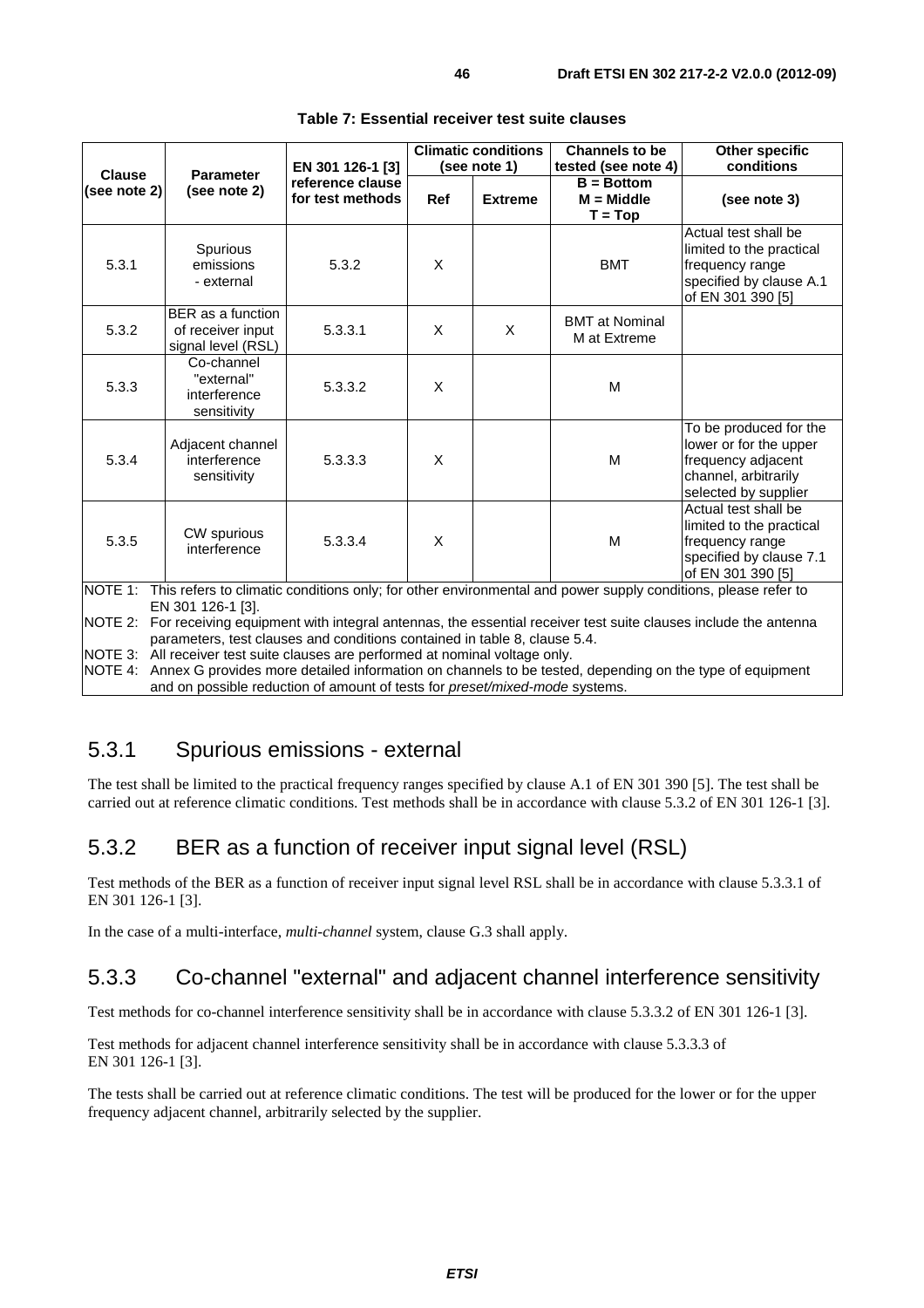### 5.3.4 CW spurious interference

Test methods for CW spurious interference shall be in accordance with clause 5.3.3.4 of EN 301 126-1 [3]. The test shall be limited to the practical frequency ranges specified in clause 7.1 of EN 301 390 [5]. The test shall be carried out at reference climatic conditions.

## 5.4 Additional essential antenna test suites for systems with integral antenna

| <b>Clause</b> | <b>Parameter</b>                                                                                                                                                                                                                            | EN 301 126-3-1 [4]<br>reference clause | <b>Climatic conditions</b><br>(see note 1) |                | <b>Frequency to</b><br>be tested<br>(see note 2) | Other<br>specific |  |
|---------------|---------------------------------------------------------------------------------------------------------------------------------------------------------------------------------------------------------------------------------------------|----------------------------------------|--------------------------------------------|----------------|--------------------------------------------------|-------------------|--|
|               |                                                                                                                                                                                                                                             | for test methods                       | Reference                                  | <b>Extreme</b> | $B = Bottom$<br>$T = Top$                        | conditions        |  |
| 5.4           | Antenna directional requirements                                                                                                                                                                                                            |                                        |                                            |                |                                                  |                   |  |
| 5.4.1         | Radiation Pattern Envelope (RPE)<br>(Off-axis EIRP density)                                                                                                                                                                                 | 6.1                                    | х                                          |                | BT                                               |                   |  |
| 5.4.2         | Antenna gain                                                                                                                                                                                                                                | 6.3                                    |                                            |                | ВT                                               |                   |  |
| 5.4.3         | Antenna Cross-Polar<br>Discrimination (XPD)                                                                                                                                                                                                 | 6.2                                    | х                                          |                | BT                                               |                   |  |
|               | NOTE 1: This refers to climatic conditions only; for other environmental conditions, please refer to EN 301 126-3-1 [4].<br>[NOTE 2: For more detailed information on frequency to be tested for wideband antennas, see EN 302 217-4-2 [8]. |                                        |                                            |                |                                                  |                   |  |

### 5.4.1 Radiation Pattern Envelope (Off-axis EIRP density)

Test methods for the Radiation Pattern Envelope (RPE) shall be in accordance with clause 6.1 of EN 301 126-3-1 [4].

### 5.4.2 Antenna gain

Test methods for the antenna gain shall be in accordance with clause 6.3 of EN 301 126-3-1 [4].

### 5.4.3 Antenna Cross-Polar Discrimination (XPD)

Test methods for the Antenna Cross-Polar Discrimination shall be in accordance with clause 6.2 of EN 301 126-3-1 [4].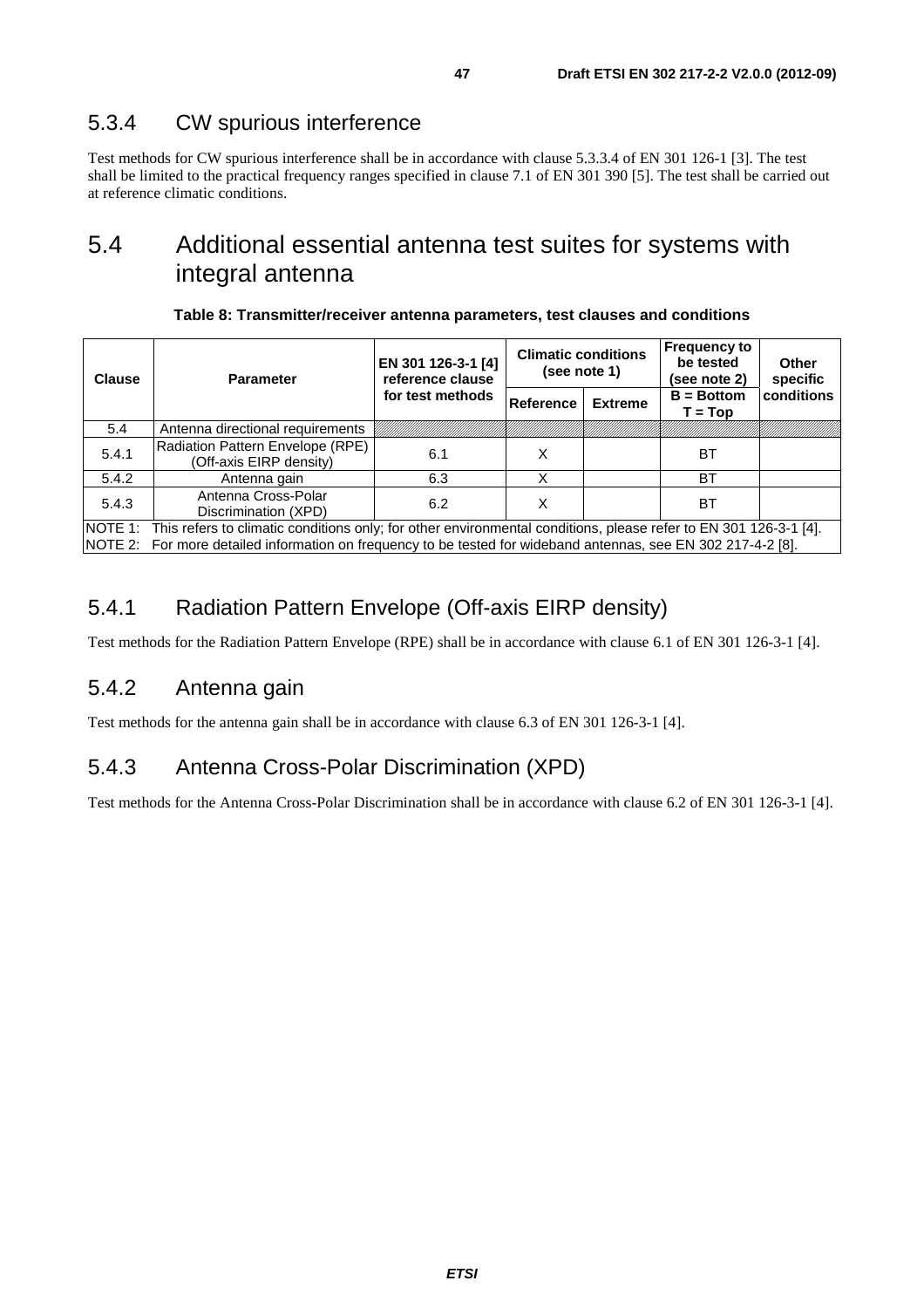# Annex A (normative): Frequency bands from 1,4 GHz to 2,7 GHz

# A.1 Introduction

This annex contains requirements for a variety of equipment that, depending on the channel arrangements adopted by the local administrations (according clause A.2.1 and table A.1), can offer various transmission capacities within given channel separations using the necessary spectral efficiency class (according clause A.2.2 and table A.2).

# A.2 General characteristics

## A.2.1 Frequency characteristics and channel arrangements

In the following table, ITU-R and ECC (formerly CEPT/ERC) recommended frequency channel arrangements, known at the date of publication of the present document, are set out for reference only. The channel arrangement in itself is not relevant with respect to article 3.2 requirements; only the frequency band and actual channel separation is relevant for defining the set of parameters and test suites for each system mainly designed for that channel separation.

Other national or future ITU-R or ECC recommendations set around the rough boundary of present ITU-R or ECC recommendations are considered applicable to systems assessed against the present document, provided that they use the same channel separation.

For assessment of wide-band coverage systems see annex G.

| <b>Band</b> | <b>Frequency range</b> | <b>Channel separation</b> | <b>Recommendations for</b><br>radio frequency channel arrangements                                   |                         |  |
|-------------|------------------------|---------------------------|------------------------------------------------------------------------------------------------------|-------------------------|--|
| (GHz)       | (MHz)                  | (MHz)                     | <b>ECC (CEPT/ERC)</b>                                                                                | <b>ITU-R</b>            |  |
|             | 1 350 to 1 375         |                           |                                                                                                      |                         |  |
| 1,4         | paired with            | $0.025$ to $3.5$          | T/R 13-01 annex A [i.17]                                                                             | F.1242-0 [i.54]         |  |
|             | 1492 to 1517           |                           |                                                                                                      |                         |  |
|             | 1 375 to 1 400         |                           |                                                                                                      |                         |  |
| 1,4         | paired with            | $0.025$ to $3.5$          | T/R 13-01 annex B [i.17]                                                                             | F.1242-0 [i.54]         |  |
|             | 1 427 to 1 452         |                           |                                                                                                      |                         |  |
|             | 2 025 to 2 110         |                           |                                                                                                      |                         |  |
| 2,1         | paired with            | 1,75 to 14                | T/R 13-01 annex C [i.17]                                                                             | F.1098-1 [i.51]         |  |
|             | 2 200 to 2 290         |                           |                                                                                                      |                         |  |
|             | 2 520 to 2 593         |                           |                                                                                                      |                         |  |
| 2,6         | paired with            | 1,75 to 14                | See note                                                                                             | F.1243-0 [i.55]         |  |
|             | 2 597 to 2 670         |                           |                                                                                                      |                         |  |
| 2,4         | 2 300 to 2 500         | 1 and 2                   |                                                                                                      | F.746-10 annex 1 [i.47] |  |
| NOTE:       |                        |                           | This band was also considered, with the same arrangement of ITU-R Recommendation F.1243-0 [i.55], in |                         |  |
|             |                        |                           | annex D of T/R 13-01 [i.17] but it was removed from the 2010 revision.                               |                         |  |

#### **Table A.1: Frequency characteristics**

A.2.2 Transmission capacities

Digital systems covered by this annex are intended to be used for point-to-point connections in local and regional networks.

Only relatively low capacity systems are considered in these bands; therefore, minimum RIC have been specified only for the channel separations which are multiples of 1,75 MHz. For other channel sizes only indicative channel capacity, in term of gross bit rate, is mentioned for guidance.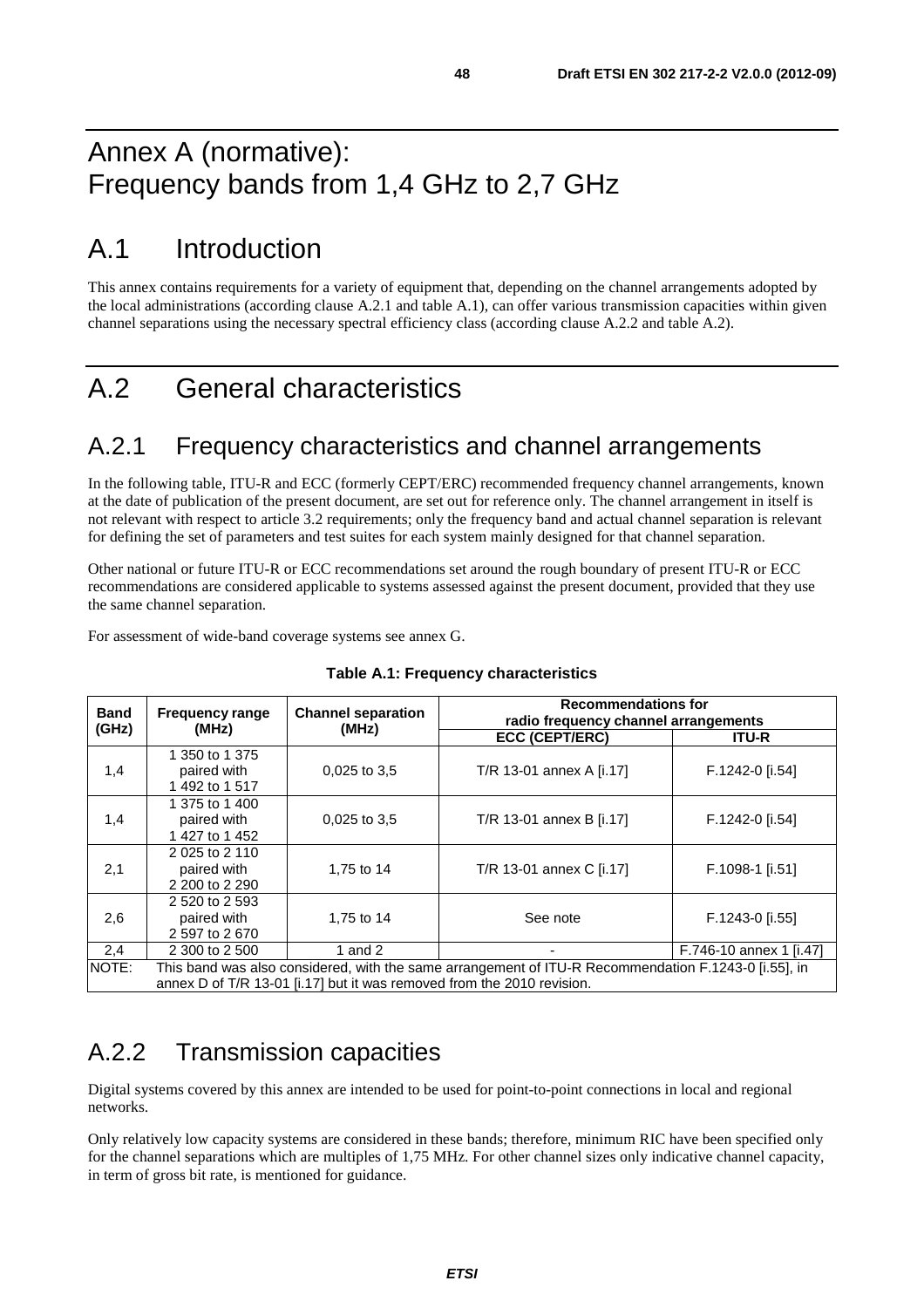| $\bullet$ | Systems in bands 1,4 GHz and 2,4 GHz | Typical base band data rates are between 9,6 kbit/s and<br>$4 \times 2$ Mbit/s.                                  |
|-----------|--------------------------------------|------------------------------------------------------------------------------------------------------------------|
| $\bullet$ | Systems in bands 2,1 GHz and 2,6 GHz | Typical base band data rates are $N \times 2$ Mbit/s<br>$(N = 1, 2, 4, 8, 16), 2 \times 8$ Mbit/s and 34 Mbit/s. |

The indicative channel capacities (gross bit rate), shown in table A.2 for the three classes of equipment, are based on the maximum gross bit rate for the minimum modulation level in each class. It is possible to improve on the gross bit rate by using higher modulation schemes within each class. The use of higher modulation levels within each class is permitted so long as the limits of the relevant spectral power density mask are not exceeded.

**Table A.2: Indicative channel capacities (***gross bit rate***) and minimum RIC, for ACCP operation** 

| <b>Frequency band</b><br>(GHz) | <b>Channel</b> | <b>Spectral efficiency</b><br><b>Class 1 equipment</b><br>(reference index 1) |                | <b>Spectral efficiency</b><br><b>Class 2 equipment</b><br>(reference index 2) |                | <b>Spectral efficiency</b><br><b>Class 4L equipment</b><br>(reference index 4) |                |
|--------------------------------|----------------|-------------------------------------------------------------------------------|----------------|-------------------------------------------------------------------------------|----------------|--------------------------------------------------------------------------------|----------------|
|                                | separation     | <b>Indicative</b><br>capacity                                                 | <b>Min RIC</b> | <b>Indicative</b><br>capacity                                                 | <b>Min RIC</b> | <b>Indicative</b><br>capacity                                                  | <b>Min RIC</b> |
| 1,4                            | 25 kHz         | 20 kbit/s                                                                     |                | 32 kbit/s                                                                     |                | 64 kbit/s                                                                      |                |
| 1,4                            | 75 kHz         | 60 kbit/s                                                                     |                | 95 kbit/s                                                                     |                | 190 kbit/s                                                                     |                |
| 1,4                            | 250 kHz        | 200 kbit/s                                                                    |                | 325 kbit/s                                                                    |                | 650 kbit/s                                                                     |                |
| 1.4                            | 500 kHz        | 400 kbit/s                                                                    |                | 650 kbit/s                                                                    |                | 1 300 kbit/s                                                                   |                |
| 1,4 and 2,4                    | 1 MHz          | 800 kbit/s                                                                    |                | 300 kbit/s                                                                    |                | 2 600 kbit/s                                                                   | 2 Mbit/s       |
| 2.1 and 2.6                    | 1,75 MHz       | 1 400 kbit/s                                                                  |                | 2 275 kbit/s                                                                  | 2 Mbit/s       | 4 550 kbit/s                                                                   | 4 Mbit/s       |
| 1,4 and 2,4                    | 2 MHz          | 1 600 kbit/s                                                                  |                | 2 600 kbit/s                                                                  |                | 5 200 kbit/s                                                                   |                |
| $1,4; 2,1$ and $2,6$           | 3.5 MHz        | 2 800 kbit/s                                                                  | 2 Mbit/s       | 4 500 kbit/s                                                                  | 4 Mbit/s       | 9 100 kbit/s                                                                   | 8 Mbit/s       |
| 2,1 and 2,6                    | 7 MHz          | Not applicable                                                                |                | 9 000 kbit/s                                                                  | 8 Mbit/s       | 18 200 kbit/s                                                                  | 16 Mbit/s      |
| 2,1 and 2,6                    | 14 MHz         | Not applicable                                                                |                | 18 000 kbit/s                                                                 | 16 Mbit/s      | 38 000 kbit/s                                                                  | 32 Mbit/s      |

# A.3 Transmitter

## A.3.1 General requirements

#### **Table A.3: Transmitter requirements**

| <b>Requirements</b>                                                                                                                                                                                           | Limits                                                                                                                                                                                                              |  |  |  |  |  |
|---------------------------------------------------------------------------------------------------------------------------------------------------------------------------------------------------------------|---------------------------------------------------------------------------------------------------------------------------------------------------------------------------------------------------------------------|--|--|--|--|--|
| <b>Maximum transmitter power</b>                                                                                                                                                                              | Clause 4.2.1                                                                                                                                                                                                        |  |  |  |  |  |
| Nominal transmitter power tolerance                                                                                                                                                                           | Clause 4.2.3                                                                                                                                                                                                        |  |  |  |  |  |
| Transmitter power and<br>frequency control                                                                                                                                                                    | Clause 4.2.2                                                                                                                                                                                                        |  |  |  |  |  |
| <b>RF</b> spectrum power density mask                                                                                                                                                                         | Clause 4.2.4.2.1 (preferred for CS 1,75 MHz or multiple thereof)<br>or in clause A.3.2                                                                                                                              |  |  |  |  |  |
| Discrete CW components exceeding<br>the spectrum mask limit                                                                                                                                                   | Clause 4.2.5                                                                                                                                                                                                        |  |  |  |  |  |
| Spurious emissions - external                                                                                                                                                                                 | Clause 4.2.6                                                                                                                                                                                                        |  |  |  |  |  |
| Radio frequency tolerance                                                                                                                                                                                     | No specific value is requested, however, Radio frequency tolerances shall be<br>included within the spectrum mask. They include tuning accuracy and<br>environmental effects as well as long term ageing (see note) |  |  |  |  |  |
| NOTE:<br>For conformance procedure, the supplier should state the portion of frequency tolerance to be taken into<br>account for the long term ageing; the mask frequency points will be reduced accordingly. |                                                                                                                                                                                                                     |  |  |  |  |  |

## A.3.2 RF spectrum masks options

The "unified masks" option in clause 4.2.4.2.1, are valid only for those specific combinations of CS, nominal capacity and spectral efficiency class, that are also included among those foreseen in table A.2.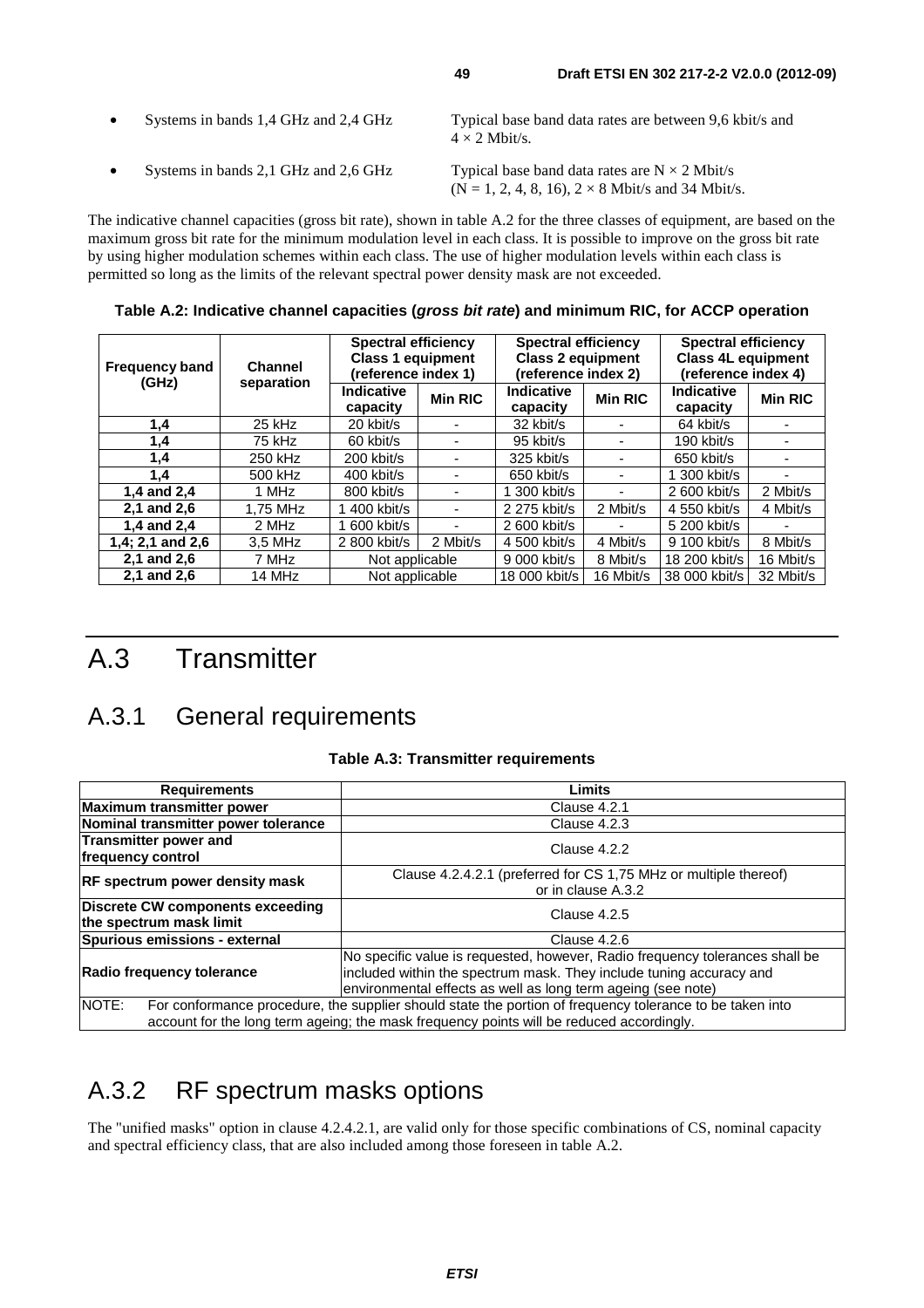In addition, with reference to the relevant generic mask shape specified in clause 4.2.4.2.1, table A.4 shows the offset frequency from f0 and attenuation of corner points of "alternative and special spectrum masks", which may also be used for compliance.

Spectrum masks are inclusive of an allowance for radio frequency tolerance (note). Centre frequency f0 identifies the nominal carrier frequency; the mask shall be extended up to 2,5 times the relevant CS of each system.

NOTE: It is reminded that for bands included in this annex A, also unified masks in clause 4.2.4.2.1, exceptionally, do include the frequency tolerance.

| <b>Spectral efficiency</b> |              |                                                                 | <b>Channel</b>      | K1   | f1      | K2    | f2      | K <sub>3</sub> | f3      | K4    | f4      |
|----------------------------|--------------|-----------------------------------------------------------------|---------------------|------|---------|-------|---------|----------------|---------|-------|---------|
| Reference<br>index         | <b>Class</b> | <b>Frequency band</b><br>(GHz)                                  | separation<br>(MHz) | (dB) | (kHz)   | (dB)  | (kHz)   | (dB)           | (kHz)   | (dB)  | (kHz)   |
|                            |              |                                                                 | 0,025               |      | 12      |       | 18      |                | 25      |       | 40      |
|                            |              | 1,4                                                             | 0,075               |      | 36      |       | 54      |                | 75      |       | 120     |
|                            |              |                                                                 | 0,250               |      | 110     |       | 170     |                | 230     |       | 400     |
|                            |              |                                                                 | 0,500               |      | 210     |       | 325     |                | 450     |       | 800     |
| 1 and $2$<br>1 and $2$     |              | 1,4 and 2,4                                                     |                     | $+3$ | 420     | $-25$ | 650     | $-25$          | 900     | $-45$ | 1 600   |
|                            |              |                                                                 | $\overline{2}$      |      | 840     |       | 1 300   |                | 1800    |       | 3 2 0 0 |
|                            |              | 1,4; 2,1 and 2,6                                                | 3,5 (note 2)        |      | 1 500   |       | 2 4 0 0 |                | 3500    |       | 6 0 0 0 |
|                            |              | 2,1 and 2,6                                                     | 1,75 (note 2)       |      | 750     |       | 1 150   |                | 1 600   |       | 2 800   |
|                            |              |                                                                 | 7 (note 2)          |      | 3 0 0 0 |       | 4 8 0 0 |                | 7 0 0 0 |       | 12 000  |
|                            |              |                                                                 | 14 (note 2)         |      | 6 0 0 0 |       | 9600    |                | 14 000  |       | 24 000  |
|                            |              | 1,4                                                             | 0,025               |      | 12      |       | 18      |                | 25      |       | 40      |
|                            |              |                                                                 | 0,075               |      | 36      |       | 54      |                | 75      |       | 120     |
|                            |              |                                                                 | 0,250               |      | 110     |       | 170     |                | 230     |       | 400     |
|                            |              |                                                                 | 0,500               |      | 210     |       | 325     |                | 450     |       | 800     |
| 4                          | 4L           | 1,4 and 2,4                                                     |                     | $+1$ | 420     | $-32$ | 650     | $-32$          | 900     | $-55$ | 1 600   |
|                            |              |                                                                 | $\mathcal{P}$       |      | 840     |       | 1 300   |                | 1800    |       | 3 200   |
|                            |              | 1,4; 2,1 and 2,6                                                | $3,5$ (note 2)      |      | 1 500   |       | 2 4 0 0 |                | 3500    |       | 6 0 0 0 |
|                            |              |                                                                 | 1,75 (note 2)       |      | 750     |       | 1 1 5 0 |                | 1 600   |       | 2 800   |
|                            |              | 2,1 and 2,6                                                     | 7 (note 2)          |      | 3 0 0 0 |       | 4 8 0 0 |                | 7 0 0 0 |       | 12 000  |
|                            |              |                                                                 | 14 (note 2)         |      | 6 0 0 0 |       | 9600    |                | 14 000  |       | 24 000  |
| <b>NOTE 1:</b>             |              | For mask reference shape see figure 4.                          |                     |      |         |       |         |                |         |       |         |
| NOTE 2:                    |              | Refer also to the "unified" masks versions in clause 4.2.4.2.1. |                     |      |         |       |         |                |         |       |         |

**Table A.4: Alternative and special limits of transmitter spectral power density** 

# A.4 Receiver

## A.4.1 General requirements

#### **Table A.5: Receiver requirements**

| <b>Requirements</b>                                         | Limits       |
|-------------------------------------------------------------|--------------|
| Spurious emissions (External)                               | Clause 4.3.1 |
| <b>BER</b> as a function of RSL                             | Table A.6    |
| Co-channel "external" and adjacent interference sensitivity | Table A.7    |
| <b>CW spurious response</b>                                 | Clause 4.3.4 |

## A.4.2 BER as a function of receiver input signal level (RSL)

The supplier shall declare the RSL threshold(s) (dBm) for BER  $\leq 10^{-6}$ , which shall not be worse than the corresponding RSL upper bound values indicated in table A.6. The declared Receiver Signal Levels (RSL) shall produce a  $BER < 10^{-6}$ .

NOTE: RSL for guaranteeing RBER performance may be found in EN 302 217-2-1 [i.27].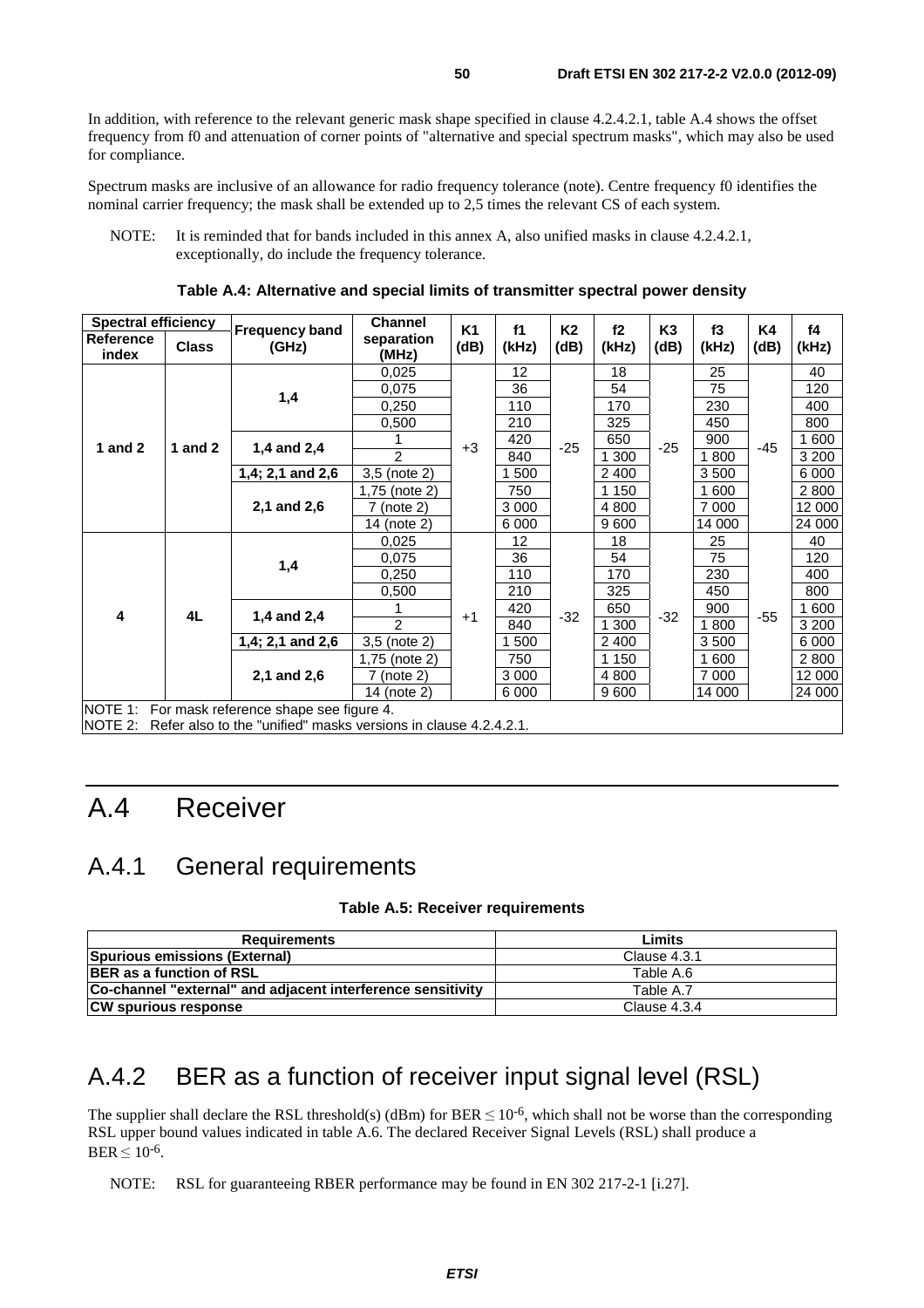| <b>Spectral efficiency</b>                                                                                                                                                                                                                                                                                                                                                                                                                                                                                    |              | <b>Frequency band</b> | Co-polar channel | RSL for BER $\leq 10^{-6}$                                                                        | RSL for BER $\leq 10^{-8}$ |  |  |
|---------------------------------------------------------------------------------------------------------------------------------------------------------------------------------------------------------------------------------------------------------------------------------------------------------------------------------------------------------------------------------------------------------------------------------------------------------------------------------------------------------------|--------------|-----------------------|------------------|---------------------------------------------------------------------------------------------------|----------------------------|--|--|
| Reference<br>index                                                                                                                                                                                                                                                                                                                                                                                                                                                                                            | <b>Class</b> | (GHz)                 | separation       | (dBm) (see note 1)                                                                                | (dBm)                      |  |  |
|                                                                                                                                                                                                                                                                                                                                                                                                                                                                                                               |              | 1,4                   | 25 kHz           | $-105$                                                                                            |                            |  |  |
|                                                                                                                                                                                                                                                                                                                                                                                                                                                                                                               |              | $\overline{1,4}$      | 75 kHz           | $-100$                                                                                            |                            |  |  |
|                                                                                                                                                                                                                                                                                                                                                                                                                                                                                                               |              | 1,4                   | 250 kHz          | $-94$                                                                                             | $\overline{\phantom{0}}$   |  |  |
| 1                                                                                                                                                                                                                                                                                                                                                                                                                                                                                                             |              | 1,4                   | 500 kHz          | $-92$                                                                                             |                            |  |  |
|                                                                                                                                                                                                                                                                                                                                                                                                                                                                                                               | (see note 2) | 1,4 and 2,4           | 1 MHz            | $-89$                                                                                             |                            |  |  |
|                                                                                                                                                                                                                                                                                                                                                                                                                                                                                                               |              | 2,1 and 2,6           | 1,75 MHz         | $-87$                                                                                             | $-85,5$                    |  |  |
|                                                                                                                                                                                                                                                                                                                                                                                                                                                                                                               |              | 1,4 and 2,4           | 2 MHz            | $-86$                                                                                             | $-84,5$                    |  |  |
|                                                                                                                                                                                                                                                                                                                                                                                                                                                                                                               |              | 1,4; 2,1 and 2,6      | 3,5 MHz          | $-83$                                                                                             | $-81,5$                    |  |  |
|                                                                                                                                                                                                                                                                                                                                                                                                                                                                                                               |              | 1,4                   | 25 kHz           | $-108$                                                                                            | $\overline{\phantom{m}}$   |  |  |
|                                                                                                                                                                                                                                                                                                                                                                                                                                                                                                               |              | 1,4                   | 75 kHz           | $-103$                                                                                            | -                          |  |  |
|                                                                                                                                                                                                                                                                                                                                                                                                                                                                                                               |              | 1,4                   | 250 kHz          | -97                                                                                               | $\overline{\phantom{a}}$   |  |  |
|                                                                                                                                                                                                                                                                                                                                                                                                                                                                                                               |              | 1,4                   | 500 kHz          | $-95$                                                                                             | $\overline{\phantom{0}}$   |  |  |
| $\mathbf{2}$                                                                                                                                                                                                                                                                                                                                                                                                                                                                                                  | $\mathbf{2}$ | 1,4 and 2,4           | 1 MHz            | $-92$                                                                                             |                            |  |  |
|                                                                                                                                                                                                                                                                                                                                                                                                                                                                                                               |              | 2,1 and 2,6           | 1,75 MHz         | $-94$                                                                                             | $-92,5$                    |  |  |
|                                                                                                                                                                                                                                                                                                                                                                                                                                                                                                               |              | 1,4 and 2,4           | 2 MHz            | $-93$                                                                                             | $-91,5$                    |  |  |
|                                                                                                                                                                                                                                                                                                                                                                                                                                                                                                               |              | 1,4; 2,1 and 2,6      | 3.5 MHz          | $-91$                                                                                             | $-89.5$                    |  |  |
|                                                                                                                                                                                                                                                                                                                                                                                                                                                                                                               |              | 2,1 and 2,6           | 7 MHz            | -88                                                                                               | $-86,5$                    |  |  |
|                                                                                                                                                                                                                                                                                                                                                                                                                                                                                                               |              | 2,1 and 2,6           | 14 MHz           | $-85$                                                                                             | $-83,5$                    |  |  |
|                                                                                                                                                                                                                                                                                                                                                                                                                                                                                                               |              | 1,4                   | 25 kHz           | $-101$                                                                                            |                            |  |  |
|                                                                                                                                                                                                                                                                                                                                                                                                                                                                                                               |              | 1,4                   | 75 kHz           | $-97$                                                                                             | $\blacksquare$             |  |  |
|                                                                                                                                                                                                                                                                                                                                                                                                                                                                                                               |              | 1,4                   | 250 kHz          | $-91$                                                                                             | $\blacksquare$             |  |  |
|                                                                                                                                                                                                                                                                                                                                                                                                                                                                                                               |              | 1,4                   | 500 kHz          | -89                                                                                               | $\overline{\phantom{m}}$   |  |  |
| 4                                                                                                                                                                                                                                                                                                                                                                                                                                                                                                             | 4L           | 1,4 and 2,4           | 1 MHz            | $-86$                                                                                             |                            |  |  |
|                                                                                                                                                                                                                                                                                                                                                                                                                                                                                                               |              | 2,1 and 2,6           | 1,75 MHz         | $-87$                                                                                             | $-85,5$                    |  |  |
|                                                                                                                                                                                                                                                                                                                                                                                                                                                                                                               |              | 1,4 and 2,4           | 2 MHz            | $-86$                                                                                             | $-84,5$                    |  |  |
|                                                                                                                                                                                                                                                                                                                                                                                                                                                                                                               |              | $1,4; 2,1$ and $2,6$  | 3,5 MHz          | -84                                                                                               | $-82,5$                    |  |  |
|                                                                                                                                                                                                                                                                                                                                                                                                                                                                                                               |              | 2,1 and 2,6           | 7 MHz            | $-81$                                                                                             | $-79,5$                    |  |  |
|                                                                                                                                                                                                                                                                                                                                                                                                                                                                                                               |              | 2,1 and 2,6           | 14 MHz           | $-78$                                                                                             | $-76,5$                    |  |  |
|                                                                                                                                                                                                                                                                                                                                                                                                                                                                                                               |              |                       |                  |                                                                                                   |                            |  |  |
| NOTE 1: For systems operating on CS < 1,75 MHz, only RSL for BER $\leq 10^{-6}$ is standardized; however, in<br>previously published ENs these systems were also required to meet a specific RSL for BER $\leq 10^{-3}$ , which<br>were set 4 dB lower than the RSL for BER $\leq 10^{-6}$ . This figure, given here for information only, may be<br>used for deriving a typical RSL versus BER curve.<br>NOTE 2: Class 1 equipment performances are based on simpler receiver/demodulator implementation and |              |                       |                  |                                                                                                   |                            |  |  |
|                                                                                                                                                                                                                                                                                                                                                                                                                                                                                                               |              |                       |                  | modulation formats (e.g. FSK); this justifies their limits worse than those of class 2 equipment. |                            |  |  |

#### **Table A.6: Receiver BER as a function of receiver input signal level RSL (upper bound)**

## A.4.3 Co-channel "external" and adjacent channels interference sensitivity

The limits of Carrier to Interference ratio (C/I), in case of co-channel, first and second adjacent channel interference, shall be as set out in table A.7, giving maximum C/I values for 1 dB degradation of the RSL limits declared for BER  $\leq 10^{-6}$  in clause A.4.2.

| <b>Spectral efficiency</b> |              |                                 | C/I (dB) for BER $\leq 10^{-6}$ RSL degradation of 1 dB |                                     |                                                                            |  |  |  |  |
|----------------------------|--------------|---------------------------------|---------------------------------------------------------|-------------------------------------|----------------------------------------------------------------------------|--|--|--|--|
| <b>Reference</b><br>index  | <b>Class</b> | <b>Channel separation (MHz)</b> | Co-channel<br>interference<br>$C/I$ ( $dB$ )            | <b>First adjacent</b><br>$C/I$ (dB) | Second adjacent<br>channel interference channel interference<br>$C/I$ (dB) |  |  |  |  |
|                            |              | 0.025 to 14                     | 23                                                      |                                     | $-25$                                                                      |  |  |  |  |
|                            |              | 0,025 to 14                     | 23                                                      |                                     | $-25$                                                                      |  |  |  |  |
|                            | -4L          | 0.025 to 14                     | 30                                                      |                                     | $-25$                                                                      |  |  |  |  |

|  | Table A.7: Co-channel and adjacent channels interference sensitivity |
|--|----------------------------------------------------------------------|
|--|----------------------------------------------------------------------|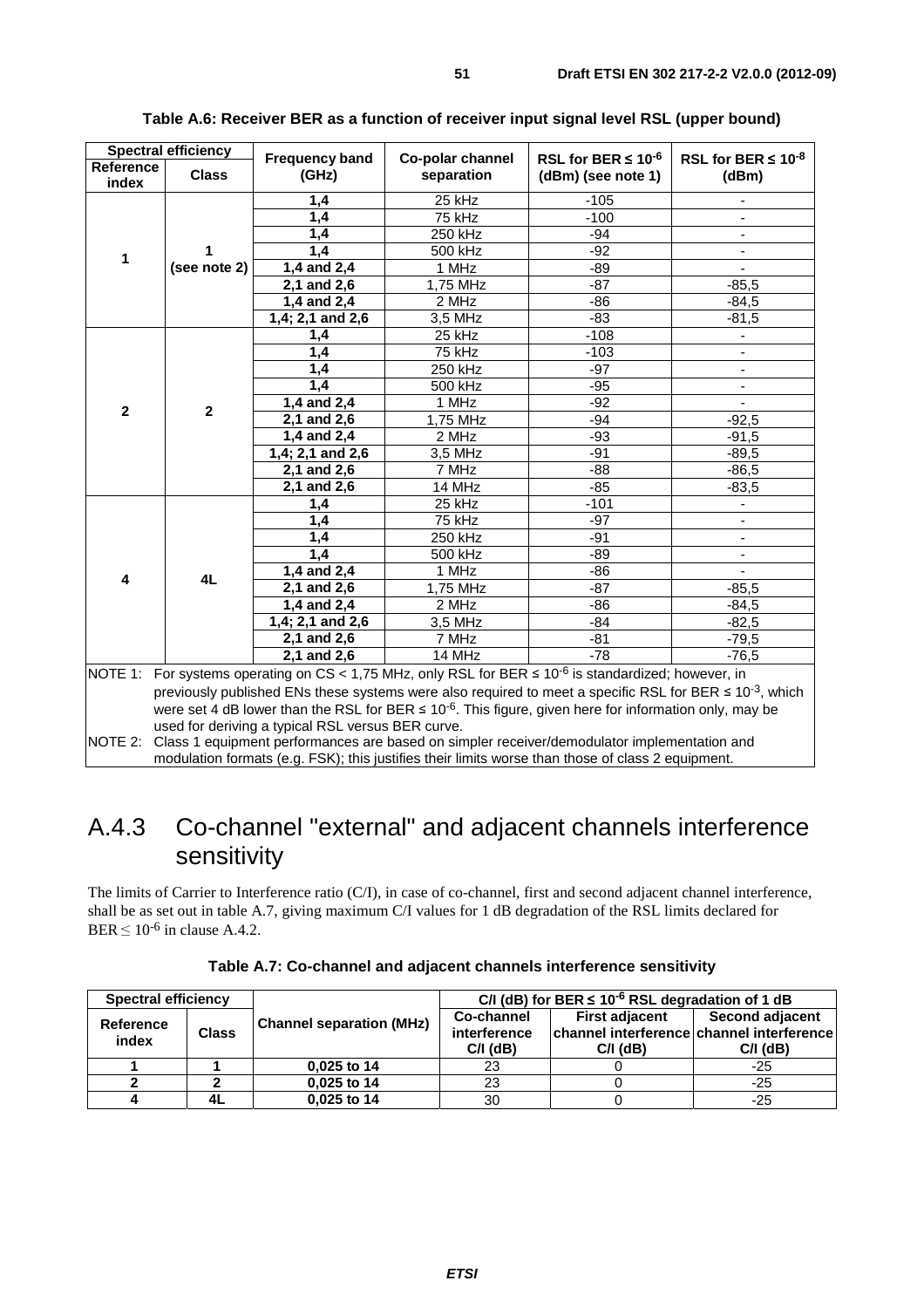# Annex B (normative): Frequency bands from 3 GHz to 11 GHz (channel separation up to 30 MHz and 56/60 MHz)

# B.1 Introduction

This annex contains requirements for a variety of equipment that, depending on the channel arrangements adopted by the local administrations (according clause B.2.1 and table B.1), can offer various transmission capacities within given channel separations using the necessary spectral efficiency class (according clause B.2.2 and table B.2).

# B.2 General characteristics

## B.2.1 Frequency characteristics and channel arrangements

In table B.1, ITU-R and ECC (formerly CEPT/ERC) recommended frequency channel arrangements, known at the date of publication of the present document, are specified for reference only. The channel arrangement is not relevant to article 3.2 requirements; only the frequency band and actual channel separation are relevant for defining the set of parameters and test suites relevant to each system mainly designed for that channel separation and that frequency band.

Other national or future ITU-R or CEPT/ECC recommendations set around the rough boundary of present ITU-R or CEPT/ECC recommendations are considered applicable to systems assessed against the present document, provided that they use the same channel separation.

For assessment of wide-band coverage systems see annex G.

| <b>Band</b>    | <b>Frequency range</b> | <b>Channel</b>      | Recommendations for radio frequency channel arrangements       |                         |  |  |  |  |
|----------------|------------------------|---------------------|----------------------------------------------------------------|-------------------------|--|--|--|--|
| (GHz)          | (GHz)                  | separation<br>(MHz) | <b>ECC (CEPT/ERC)</b>                                          | <b>ITU-R</b>            |  |  |  |  |
| 3,5            | 3,410 to 3,600         | 1,75 to 14          | 14-03 [i.15]                                                   |                         |  |  |  |  |
|                | 3,600 to 3,800         | 1,75 to 14          | 12-08 annex B part 2 [i.9]                                     |                         |  |  |  |  |
|                | 3,600 to 4,200         | 30                  | 12-08 annex A part 2 [i.9]                                     | F.635-6 [i.44]          |  |  |  |  |
| 4              | 3,600 to 4,200         | 60 (see note)       |                                                                |                         |  |  |  |  |
|                | 3,800 to 4,200         | 29                  | 12-08 annex B part 1 [i.9]                                     | F.382-8 [i.36]          |  |  |  |  |
|                | 3,800 to 4,200         | 58 (see note)       |                                                                |                         |  |  |  |  |
| U <sub>4</sub> | 4,400 to 5,000         | 28 and 56           |                                                                | F.1099-4 annex 3 [i.52] |  |  |  |  |
|                |                        | 60                  |                                                                | F.1099-4 annex 1 [i.52] |  |  |  |  |
| L6             | 5,925 to 6,425         | 29,65 and 59,3      | 14-01 [i.13]                                                   | F.383-8 [i.37]          |  |  |  |  |
|                | 6,425 to 7,100         | 20                  | 14-02 [i.14]                                                   | F.384-11 [i.38]         |  |  |  |  |
| U6             | 6,425 to 7,100         | 30 and 60           | 14-02 [i.14]                                                   | F.384-11 [i.38]         |  |  |  |  |
|                |                        | 3,5, 7, 14          | 14-02 annex 1 [i.14]                                           | F.384-11 annex 2 [i.38] |  |  |  |  |
|                | 7,125 to 7,425         |                     |                                                                | F.385-10 [i.39]         |  |  |  |  |
|                | 7,425 to 7,725         | 7 to 28 and 56      |                                                                | F.385-10                |  |  |  |  |
|                | 7,250 to 7,550         |                     |                                                                | F.385-10 [i.39]         |  |  |  |  |
|                | 7,550 to 7,850         |                     |                                                                | F.385-10 [i.39]         |  |  |  |  |
| $\overline{7}$ | 7,110 to 7,750         | 28 and 56           |                                                                | F.385-10 annex 3 [i.39] |  |  |  |  |
|                | 7,425 to 7,900         | 7 to 28 and 56      | (02)06 annex 2.2 and annex 3 [i.22]                            | F.385-10 annex 4 [i.39] |  |  |  |  |
|                | 7,250 to 7,550         | 3,5 to 28 and 56    |                                                                | F.385-10 annex 5 [i.39] |  |  |  |  |
|                | 7,125 to 7,425         |                     | 1,75 to 28 and 56 $(02)06$ annexes 1.1, 2.1 and annex 3 [i.22] | F.385-10 annex 1 [i.39] |  |  |  |  |
|                | 7,425 to 7,725         |                     | (02)06 annex 1.1 and annex 3 [i.22]                            | F.385-10 annex 1 [i.39] |  |  |  |  |

#### **Table B.1: Frequency characteristics**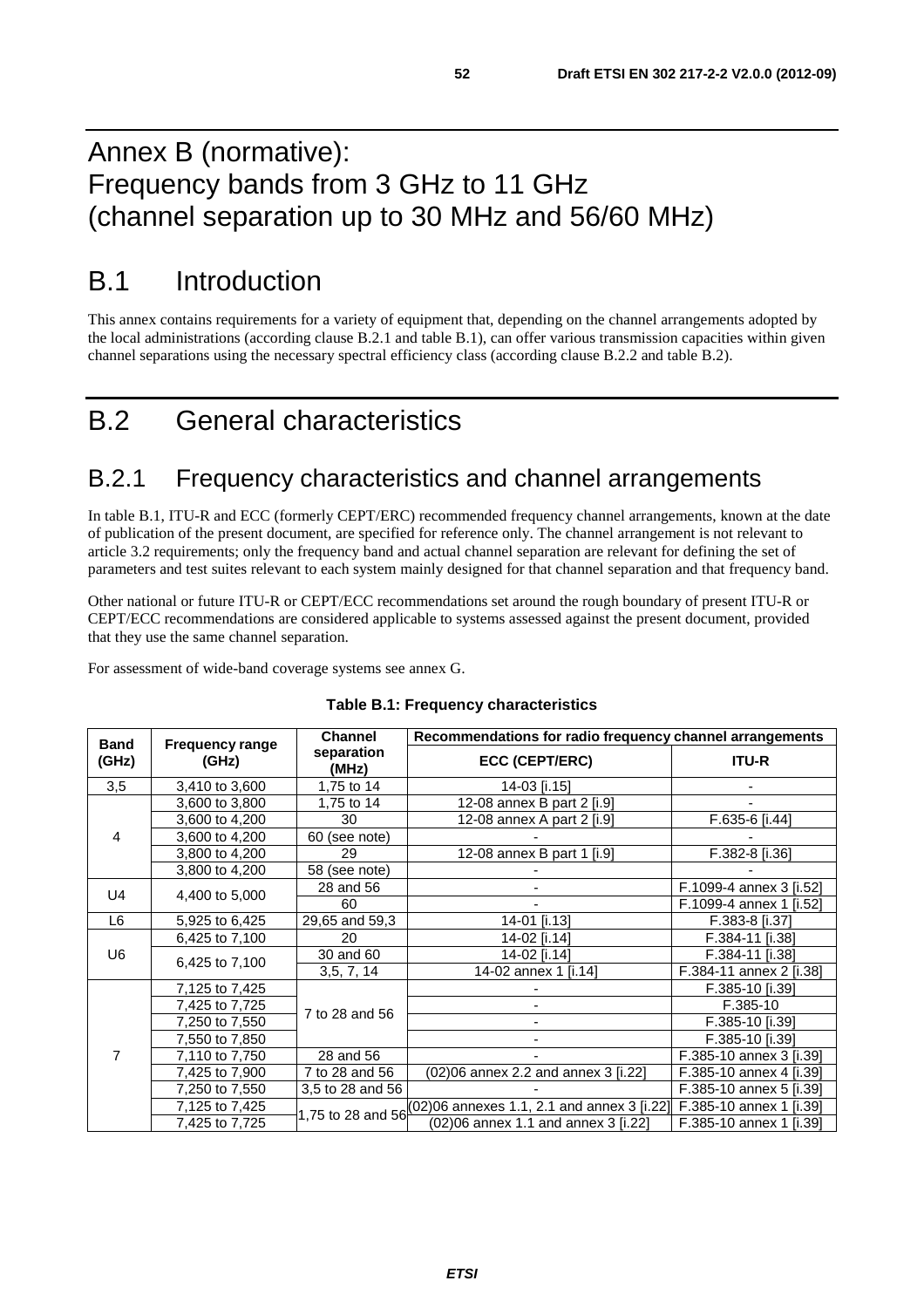|                      |                                              | <b>Channel</b>      | Recommendations for radio frequency channel arrangements                                                                                                                                                                                                                                                                                                                                                                                                                                                                                                                                |                         |  |  |  |  |  |
|----------------------|----------------------------------------------|---------------------|-----------------------------------------------------------------------------------------------------------------------------------------------------------------------------------------------------------------------------------------------------------------------------------------------------------------------------------------------------------------------------------------------------------------------------------------------------------------------------------------------------------------------------------------------------------------------------------------|-------------------------|--|--|--|--|--|
| <b>Band</b><br>(GHz) | <b>Frequency range</b><br>(GHz)              | separation<br>(MHz) | <b>ECC (CEPT/ERC)</b>                                                                                                                                                                                                                                                                                                                                                                                                                                                                                                                                                                   | <b>ITU-R</b>            |  |  |  |  |  |
|                      |                                              | 7, 14, 28 and 56    | (02)06 annex 1.2.1 and annex 3 [i.22]                                                                                                                                                                                                                                                                                                                                                                                                                                                                                                                                                   |                         |  |  |  |  |  |
|                      | 7,725 to 8,275                               | 29,65 and 59,3      | (02)06 annex 1.2.2 and annex 3 [i.22]                                                                                                                                                                                                                                                                                                                                                                                                                                                                                                                                                   | F.386-8 annex 6 [i.40]  |  |  |  |  |  |
|                      | 7,725 to 8,275                               | 30 and 60           |                                                                                                                                                                                                                                                                                                                                                                                                                                                                                                                                                                                         | F.386-8 annex 1 [i.40]  |  |  |  |  |  |
| 8                    | 8,025 to 8,500                               | 7 to 28 and 56      |                                                                                                                                                                                                                                                                                                                                                                                                                                                                                                                                                                                         | F.386-8 annex 5 [i.40]  |  |  |  |  |  |
|                      | 8,275 to 8,500                               | 7 to 28 and 56      | (02)06 annex 1.3 and annex 3 [i.22]                                                                                                                                                                                                                                                                                                                                                                                                                                                                                                                                                     | F.386-8 annex 2 [i.40]  |  |  |  |  |  |
|                      | 7,900 to 8,400                               | 7 to 28 and 56      |                                                                                                                                                                                                                                                                                                                                                                                                                                                                                                                                                                                         | F.386-8 annex 3 [i.40]  |  |  |  |  |  |
|                      | 7,900 to 8,500                               | 1,75 to 28 and 56   | (02)06 annex 2.3 and annex 3 [i.22]                                                                                                                                                                                                                                                                                                                                                                                                                                                                                                                                                     |                         |  |  |  |  |  |
|                      | 10,000 to 10,680                             | 3.5 to 28           |                                                                                                                                                                                                                                                                                                                                                                                                                                                                                                                                                                                         | F.747-1 annex 4 [i.48]  |  |  |  |  |  |
| 10,5                 | 10,500 to 10,680                             |                     |                                                                                                                                                                                                                                                                                                                                                                                                                                                                                                                                                                                         | F.747-1 annex 1 [i.48]  |  |  |  |  |  |
|                      | 10,150 to 10,3 paired<br>with 10,5 to 10,650 | 3,5 to 28 and 56    | 12-05 [i.6]                                                                                                                                                                                                                                                                                                                                                                                                                                                                                                                                                                             | F.747-1 annex 3 [i.48]  |  |  |  |  |  |
| 11                   | 10.700 to 11.700                             | 7, 14, 28 and 56    | 12-06 [i.7]                                                                                                                                                                                                                                                                                                                                                                                                                                                                                                                                                                             | F.387-12 annex 4 [i.41] |  |  |  |  |  |
| NOTE:                |                                              |                     | In bands from 3,6 GHz to 4,2 GHz, systems with 58/60 MHz CS do not rely on any Recommended CEPT or<br>ITU-R radio frequency channel arrangements providing channel separation up to 56 MHz to 60 MHz;<br>however, in bands that provide 28 MHz to 30 MHz CS, it is assumed that aggregation of two half sized<br>channels might be permitted on national basis. Also in higher bands the CEPT and ITU-R<br>Recommendations provide the about 60 MHz CS only in term of aggregation of about 2 x 30 MHz CS,<br>subject to their availability and possible national license restrictions. |                         |  |  |  |  |  |

# B.2.2 Transmission capacities

#### **Table B.2: Minimum RIC transmission capacity and system classes for various channel separation**

|                      | Channel arrangement $\rightarrow$                                                                                                                                                                       |                         |                          |                          | Cross-polar<br>(ACAP) |                          |                          |                          |                          |                |                          |
|----------------------|---------------------------------------------------------------------------------------------------------------------------------------------------------------------------------------------------------|-------------------------|--------------------------|--------------------------|-----------------------|--------------------------|--------------------------|--------------------------|--------------------------|----------------|--------------------------|
|                      | Channel separation (MHz) $\rightarrow$                                                                                                                                                                  |                         | 1,75                     | 3,5                      | 7                     | 14 to 15                 | 20                       | 28 to 30                 | 56 to 60                 | 28 to 30       | 56 to 60                 |
|                      | Spectral efficiency $\psi$                                                                                                                                                                              |                         |                          |                          |                       |                          |                          |                          |                          |                |                          |
|                      | <b>Reference</b><br><b>Index</b>                                                                                                                                                                        | <b>Class</b>            | ⊕                        | ⊕                        | ⊕                     | ⊕                        | ⊕                        | ⊕                        | ⊕                        | ⊕              | ⊕                        |
|                      | 2                                                                                                                                                                                                       | $\mathbf{2}$            | 2                        | 4                        | 8                     | 16                       | $\overline{\phantom{0}}$ | 32                       | 64                       | ٠              | -                        |
|                      | 3                                                                                                                                                                                                       | $\overline{\mathbf{3}}$ | 3                        | 6                        | 12                    | 24                       | $\blacksquare$           | 48                       | 96                       | ٠              | $\overline{\phantom{a}}$ |
| rate Mbit/s (note 1) | 4                                                                                                                                                                                                       | 4L                      | 4                        | 8                        | 16                    | 32                       | 45                       | 64                       | 128                      | ٠              | ä,                       |
|                      | 5                                                                                                                                                                                                       | 4H                      | $\frac{1}{2}$            |                          | 24                    | 49                       | $\blacksquare$           | 98                       | 196                      | $\blacksquare$ | -                        |
|                      | 6                                                                                                                                                                                                       | 5L                      | $\overline{\phantom{a}}$ |                          | 29                    | 58                       | $\overline{\phantom{a}}$ | $\overline{\phantom{a}}$ | $\overline{\phantom{a}}$ | $\blacksquare$ | ۰.                       |
|                      |                                                                                                                                                                                                         | <b>5LB, 5LA</b>         | ä,                       | ٠                        |                       | $\blacksquare$           | -                        | 117                      | 235                      | 117            | 235                      |
|                      |                                                                                                                                                                                                         | 5H                      | -                        | $\overline{\phantom{0}}$ | 34                    | 68                       | $\overline{\phantom{0}}$ | $\overline{\phantom{a}}$ | $\blacksquare$           |                | $\blacksquare$           |
| Min. payload RIC     | 7                                                                                                                                                                                                       | <b>5HB, 5HA</b>         |                          |                          |                       |                          |                          | 137                      | 274<br>(note 2)          | 137            | 274<br>(note 2)          |
|                      | 8                                                                                                                                                                                                       | 6L                      | $\blacksquare$           | ٠                        | 39                    | 78                       | $\overline{\phantom{a}}$ | $\blacksquare$           | $\blacksquare$           | ÷.             |                          |
|                      |                                                                                                                                                                                                         | 6LB, 6LA                | $\overline{\phantom{0}}$ |                          | ٠                     | $\overline{\phantom{a}}$ | $\blacksquare$           | 156                      | 313                      | 156            | 313                      |
|                      | 9                                                                                                                                                                                                       | 6H                      | $\blacksquare$           |                          | $\overline{a}$        | 88                       | $\overline{\phantom{a}}$ | ٠                        | $\overline{\phantom{a}}$ |                | $\blacksquare$           |
|                      |                                                                                                                                                                                                         | $6HB, 6H\overline{A}$   | $\overline{\phantom{0}}$ |                          | ä,                    | $\overline{\phantom{a}}$ | -                        | 176                      | 352                      | 176            | 352                      |
|                      | 10                                                                                                                                                                                                      |                         | $\blacksquare$           |                          |                       | 98                       | -                        |                          | ٠                        |                | $\blacksquare$           |
|                      |                                                                                                                                                                                                         | 7B, 7A                  | $\frac{1}{2}$            |                          | ä,                    | $\blacksquare$           | -                        | 196                      | 392                      | 196            | 392                      |
|                      | 11                                                                                                                                                                                                      | 8                       | -                        |                          |                       | 107                      | $\overline{\phantom{a}}$ |                          |                          |                |                          |
|                      |                                                                                                                                                                                                         | 8B, 8A                  |                          |                          |                       |                          |                          | 215                      | 431                      | 215            | 431                      |
| <b>INOTE 1:</b>      | For equipment assessment with different base band interfaces see annex F.<br>NOTE 2: Equipment requirements are set only on the basis of the RIC rate on one polarisation. However, $4 \times$ STM-1 or |                         |                          |                          |                       |                          |                          |                          |                          |                |                          |

STM-4 capacity can be possible by doubling 2 x STM-1 equipment either in CCDP operation or through operation of two 2 × STM-1 systems in two 55/56 MHz channels, which, due to spectrum availability, may also not be adjacent. For the assessment of such cases, refer to clause G.3.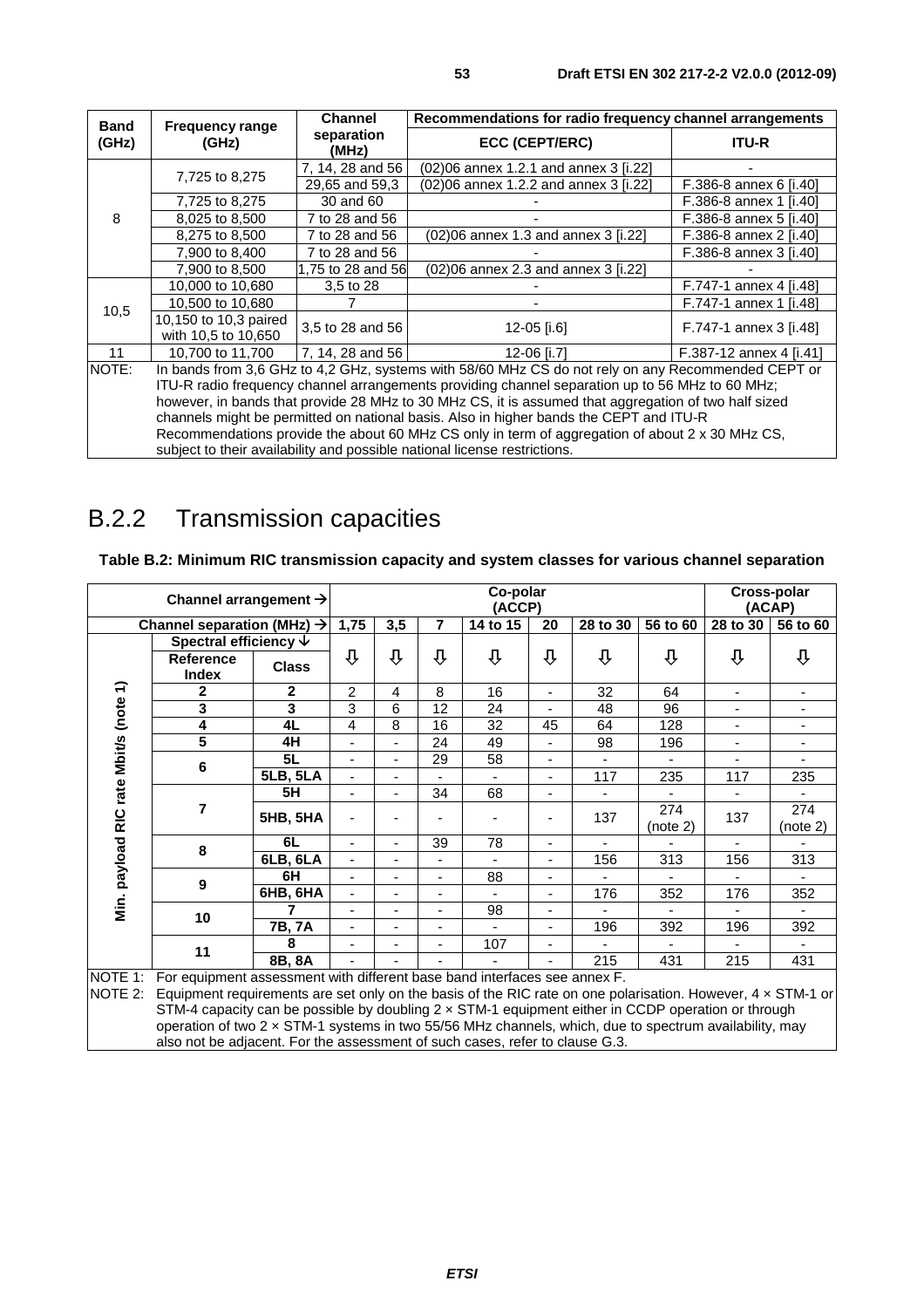# B.3 Transmitter

## B.3.1 General requirements

#### **Table B.3: Transmitter requirements**

| <b>Requirements</b>                                      | Limits                                |
|----------------------------------------------------------|---------------------------------------|
| <b>Maximum transmitter power</b>                         | Clause 4.2.1                          |
| Nominal transmitter power tolerance                      | Clause 4.2.3                          |
| Transmitter power and frequency control                  | Clause 4.2.2                          |
| <b>RF Spectrum power density mask</b>                    | Masks in clause 4.2.4.2.1 (preferred) |
|                                                          | or in clause B.3.2                    |
| Discrete CW components exceeding the spectrum mask limit | Clause 4.2.5                          |
| Spurious emissions-external                              | Clause 4.2.6                          |
| Radio frequency tolerance                                | Clause 4.2.8                          |

# B.3.2 RF spectrum masks options

The "unified masks" option in clause 4.2.4.2.1, are valid only for those specific combinations of CS, nominal capacity and spectral efficiency class, that are also included among those foreseen in table B.2.

In addition, with reference to the relevant generic mask shape specified in clause 4.2.4.1, table B.4 shows the offset frequency from f0 and attenuation of corner points of "alternative and special spectrum masks" (see note), which may also be used for compliance.

NOTE: Newly assessed equipment are supposed to use the "unified masks" in clause 4.2.4.2.1; masks in table B.4 are supposed, in medium term, to be discontinued.

Spectrum masks are not inclusive of an allowance for radio frequency tolerance. Centre frequency f0 identifies the actual carrier frequency; the masks shall be extended up to 2,5 times the relevant CS of each system.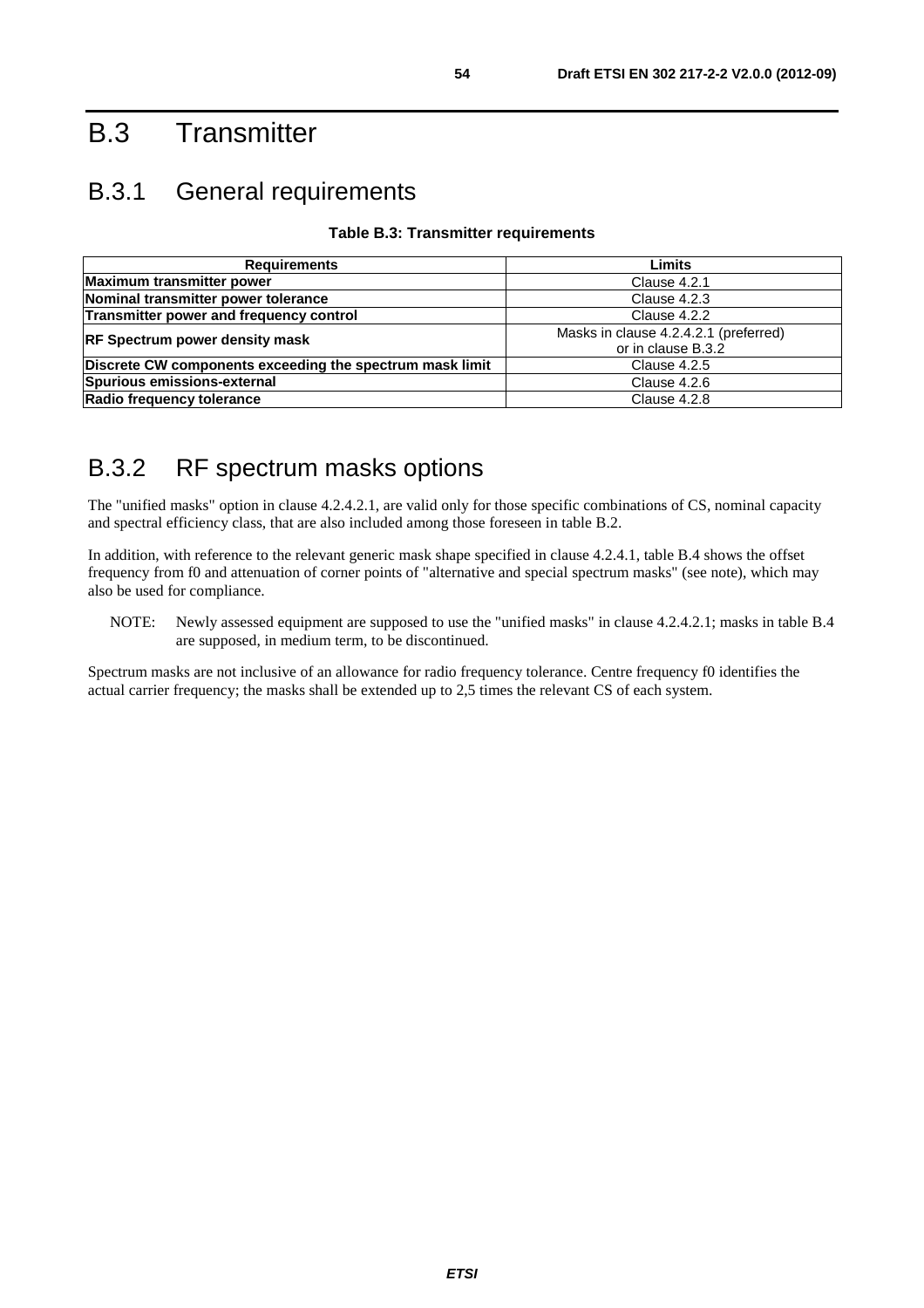| <b>Spectral</b><br>efficiency                              |                                                                                                                                                                                                                                                                                                                                                                                                                                                                                                                                                                                                                                                                                                                                                                                                                                                                                                                                                                                                                                                                                                                                     | rate                               |                                           |                            |                            |                       |         |                |                   |                         |                      |                          |                          |                 |
|------------------------------------------------------------|-------------------------------------------------------------------------------------------------------------------------------------------------------------------------------------------------------------------------------------------------------------------------------------------------------------------------------------------------------------------------------------------------------------------------------------------------------------------------------------------------------------------------------------------------------------------------------------------------------------------------------------------------------------------------------------------------------------------------------------------------------------------------------------------------------------------------------------------------------------------------------------------------------------------------------------------------------------------------------------------------------------------------------------------------------------------------------------------------------------------------------------|------------------------------------|-------------------------------------------|----------------------------|----------------------------|-----------------------|---------|----------------|-------------------|-------------------------|----------------------|--------------------------|--------------------------|-----------------|
| <b>Reference</b><br>index                                  | <b>Class</b>                                                                                                                                                                                                                                                                                                                                                                                                                                                                                                                                                                                                                                                                                                                                                                                                                                                                                                                                                                                                                                                                                                                        | Minimum<br>(Mbit/s)<br>RIC         | separation<br>Channel<br>(MHz)            | reference<br>shape<br>Mask | K1 (dB)                    | (MHz)<br>$\mathbf{r}$ | K2 (dB) | f2 (MHz)       | K3 (dB)           | f3 (MHz)                | K4 (dB)              | 14 (MHz)                 | K5 (dB)                  | <b>f5 (MHz)</b> |
|                                                            |                                                                                                                                                                                                                                                                                                                                                                                                                                                                                                                                                                                                                                                                                                                                                                                                                                                                                                                                                                                                                                                                                                                                     | $\overline{c}$                     | 1,75                                      |                            |                            | 0,7                   |         | 1,4            |                   | 1,75                    |                      | 3,5                      |                          |                 |
|                                                            |                                                                                                                                                                                                                                                                                                                                                                                                                                                                                                                                                                                                                                                                                                                                                                                                                                                                                                                                                                                                                                                                                                                                     | $\overline{4}$                     | 3,5                                       |                            |                            | 1,4                   |         | 2,8            |                   | 3,5                     |                      | 7,0                      |                          |                 |
| $\mathbf{2}$                                               | $\boldsymbol{2}$                                                                                                                                                                                                                                                                                                                                                                                                                                                                                                                                                                                                                                                                                                                                                                                                                                                                                                                                                                                                                                                                                                                    | $\overline{8}$                     | $\overline{7}$                            | Figure 4                   | $+1$                       | 2,7                   | $-23$   | 5,6            | $-23$             | 6,5                     | $-45$                | $\overline{13}$          |                          |                 |
|                                                            |                                                                                                                                                                                                                                                                                                                                                                                                                                                                                                                                                                                                                                                                                                                                                                                                                                                                                                                                                                                                                                                                                                                                     | 16<br>32                           | 14 to 15<br>28 to 30                      |                            |                            | 5,4<br>11,0           |         | 11,2<br>19     |                   | 13<br>$\overline{25}$   |                      | 26<br>45                 |                          |                 |
|                                                            |                                                                                                                                                                                                                                                                                                                                                                                                                                                                                                                                                                                                                                                                                                                                                                                                                                                                                                                                                                                                                                                                                                                                     | $\overline{4}$                     | 1,75                                      |                            |                            | 0,7                   |         | 1,4            |                   | 1,75                    |                      | 3,5<br>(note1)           |                          |                 |
|                                                            |                                                                                                                                                                                                                                                                                                                                                                                                                                                                                                                                                                                                                                                                                                                                                                                                                                                                                                                                                                                                                                                                                                                                     | 8                                  | 3,5                                       |                            |                            | 1,4                   |         | 2,8            |                   | 3,5                     |                      | $7$ (note1)              |                          |                 |
|                                                            |                                                                                                                                                                                                                                                                                                                                                                                                                                                                                                                                                                                                                                                                                                                                                                                                                                                                                                                                                                                                                                                                                                                                     | 16                                 | $\overline{7}$                            | Figure 4                   | $+1$                       | 2,8                   | $-32$   | 5,6            | $-37$             | $\overline{7}$          | $-55$                | 14<br>(note1)            |                          |                 |
| 4                                                          | 4L                                                                                                                                                                                                                                                                                                                                                                                                                                                                                                                                                                                                                                                                                                                                                                                                                                                                                                                                                                                                                                                                                                                                  | 32                                 | 14 to 15                                  |                            |                            | 5,6                   |         | 11,2           |                   | 14                      | (note 1)             | 28<br>(note1)            |                          |                 |
|                                                            |                                                                                                                                                                                                                                                                                                                                                                                                                                                                                                                                                                                                                                                                                                                                                                                                                                                                                                                                                                                                                                                                                                                                     | 264                                | 28 to 30                                  |                            |                            | 11,2                  |         | 22,4           |                   | 28                      |                      | 56<br>(note1)            |                          |                 |
|                                                            |                                                                                                                                                                                                                                                                                                                                                                                                                                                                                                                                                                                                                                                                                                                                                                                                                                                                                                                                                                                                                                                                                                                                     | 45                                 | 20                                        | Figure 5                   | $+1$                       | 7,5                   | $-10$   | 9,5            | $-33$             | 12,5                    | $-40$                | 15                       | $-55$<br>(note1) (note1) | 30              |
| $\overline{\mathbf{r}}$                                    | 5HB                                                                                                                                                                                                                                                                                                                                                                                                                                                                                                                                                                                                                                                                                                                                                                                                                                                                                                                                                                                                                                                                                                                                 | 34                                 | $\overline{7}$                            | Figure 4                   | $+1$                       | 3                     | $-10$   | 3,5            | $-30$             | 4                       | $-55$                | 12,35<br>(note1)         |                          |                 |
|                                                            |                                                                                                                                                                                                                                                                                                                                                                                                                                                                                                                                                                                                                                                                                                                                                                                                                                                                                                                                                                                                                                                                                                                                     | 68                                 | 14 to 15                                  |                            |                            | 6                     |         | $\overline{7}$ |                   | 8                       | (note1)              | 24,7<br>(note1)          |                          |                 |
|                                                            | For frequency bands below 10 GHz, a second equipment option with spectrum masks floor extended at<br>NOTE 1:<br>-60 dB is also here below provided; the corresponding frequency corner on the mask shall be derived by<br>linear interpolation from the values in the table. For clarity these values, affecting corner points 4 or 5 or<br>6 only, are reported in the second part of table below. Rationale for that is that cases of very congested nodal<br>areas are not infrequent. Regulatory bodies, for the links converging in those nodal points, on a case by case<br>basis, might limit the licensing only to equipment that fulfils the more stringent figure of -60 dB.<br>Administrations, requiring for those special cases also the more tightening option, will mention it in the<br>Interface Notification under article 4.1 of R&TTE Directive [1].<br>For fulfilling one or both requirements, equipment suppliers may choose to produce and assess different<br>products.<br>NOTE 2: For spectrum masks of classes not mentioned in this table, refer only to the "unified" versions in<br>clause 4.2.4.2.1. |                                    |                                           |                            |                            |                       |         |                |                   |                         |                      |                          |                          |                 |
| <b>Spectral</b><br>efficiency<br><b>Reference</b><br>index | <b>Class</b>                                                                                                                                                                                                                                                                                                                                                                                                                                                                                                                                                                                                                                                                                                                                                                                                                                                                                                                                                                                                                                                                                                                        | Minimum<br>rate<br>(Mbit/s)<br>RIC | separation<br>Channel<br>(MHz)            |                            | K1/f1 to K3/f3<br>(dB/MHz) |                       |         |                | <b>K4</b><br>(dB) | f <sub>4</sub><br>(MHz) | <b>K5</b><br>(dB)    | f5<br>(MHz)              |                          |                 |
| 4                                                          | 4L                                                                                                                                                                                                                                                                                                                                                                                                                                                                                                                                                                                                                                                                                                                                                                                                                                                                                                                                                                                                                                                                                                                                  | 4<br>8<br>16<br>32                 | 1,75<br>3,5<br>$\overline{7}$<br>14 to 15 |                            | n.c.                       |                       |         |                |                   | $-60$                   | 4<br>8<br>16<br>31,9 |                          |                          |                 |
| $\overline{7}$                                             | 5HB                                                                                                                                                                                                                                                                                                                                                                                                                                                                                                                                                                                                                                                                                                                                                                                                                                                                                                                                                                                                                                                                                                                                 | 64<br>45<br>34<br>68               | 28 to 30<br>20<br>7<br>14 to 15           |                            |                            |                       |         |                |                   |                         | n.c.<br>$-60$        | 63,8<br>n.c.<br>14<br>28 | $-60$                    | 35              |
| $n.c.$ :                                                   | No change with respect to first part of table B.4.                                                                                                                                                                                                                                                                                                                                                                                                                                                                                                                                                                                                                                                                                                                                                                                                                                                                                                                                                                                                                                                                                  |                                    |                                           |                            |                            |                       |         |                |                   |                         |                      |                          |                          |                 |

### **Table B.4: Alternative and special limits of spectral power density**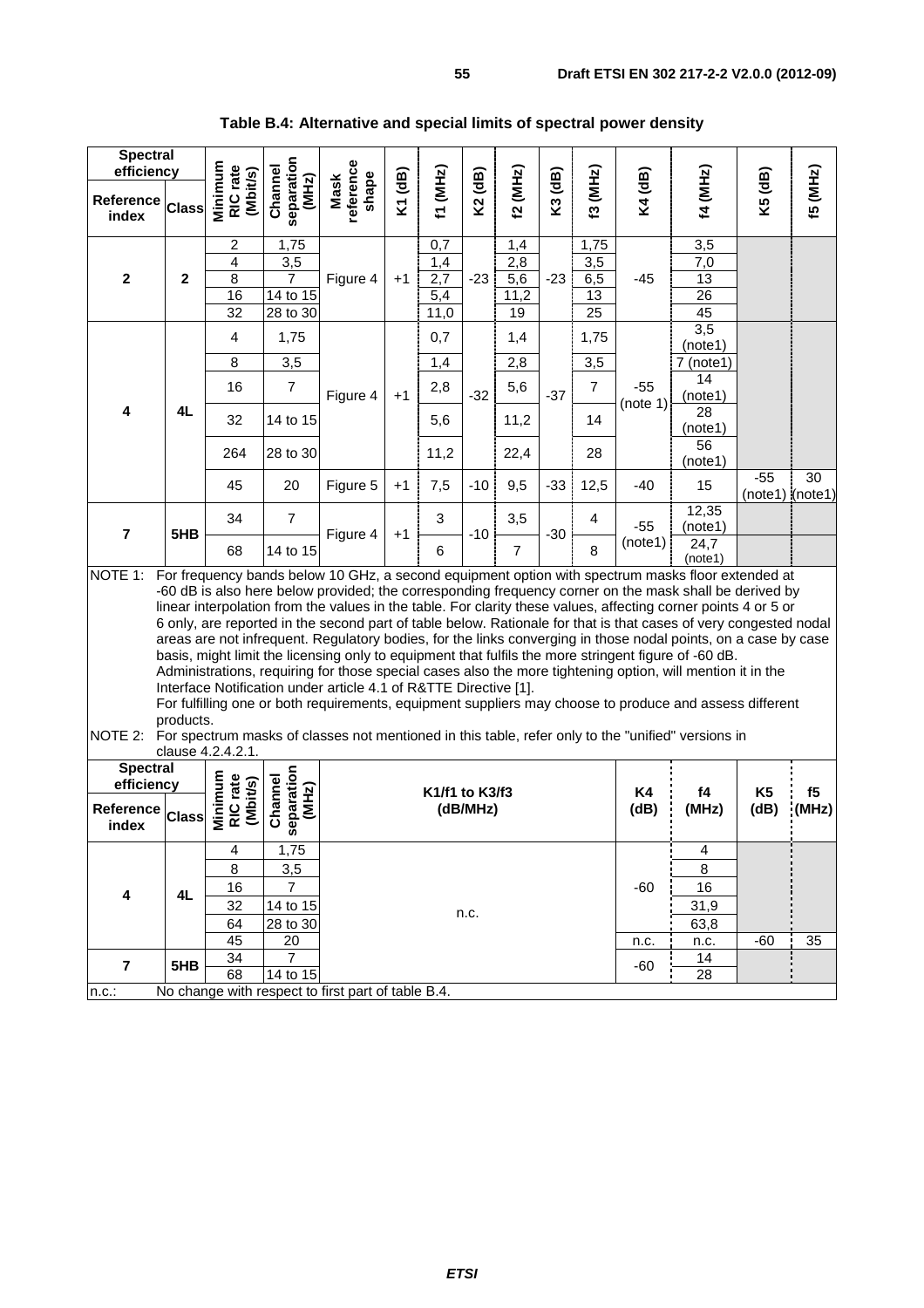# B.4 Receiver

## B.4.1 General requirements

**Table B.5: Receiver requirements** 

| Requirements                                                      | Limits       |
|-------------------------------------------------------------------|--------------|
| Spurious emission (External)                                      | Clause 4.3.1 |
| <b>BER</b> as a function of RSL                                   | Table B.6    |
| Co-channel external and adjacent channel interference sensitivity | Table B.7    |
| <b>CW spurious response</b>                                       | Clause 4.3.4 |

## B.4.2 BER as a function of Receiver input Signal Level (RSL)

The supplier shall declare the RSL threshold(s) (dBm) for the relevant BER values (i.e.  $10^{-6}$  and  $10^{-8}$  or  $10^{-10}$ ), which shall not be worse than the corresponding RSL upper bound values indicated in the table B.6. The declared Receiver Signal Levels (RSL) shall produce a BER  $\leq 10^{-6}$  and either  $\leq 10^{-8}$  or  $\leq 10^{-10}$ .

NOTE: RSL values, evaluated for typical implementation practice, may be found in TR 101 854 [i.31] and RSL for guaranteeing RBER performance may be found in EN 302 217-2-1 [i.27].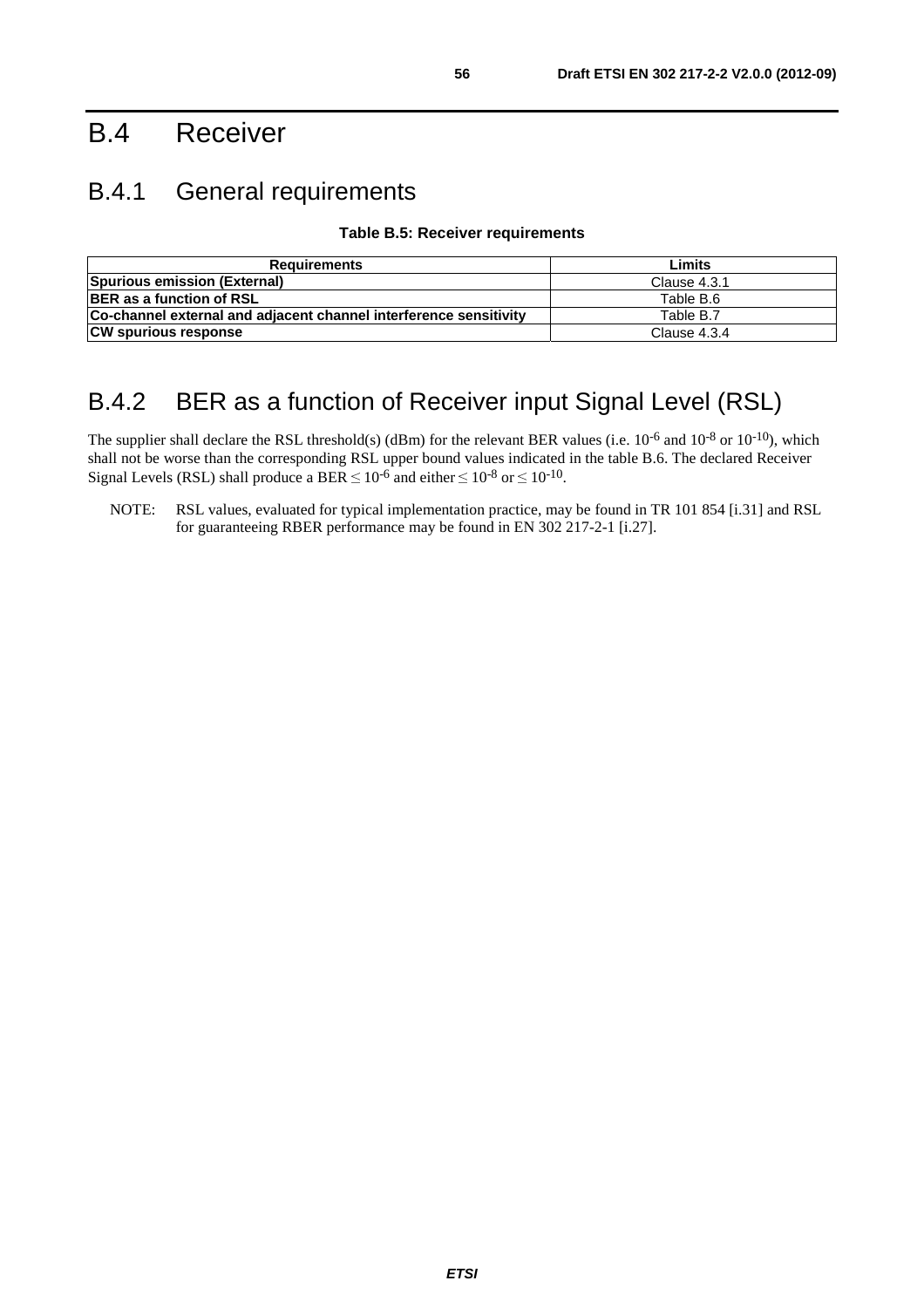| <b>Spectral efficiency</b> |                  | <b>Minimum RIC rate</b> | Co-polar channel                                                                                                                                                                                                     |                             | <b>RSL for</b><br>BER $\leq 10^{-8}$ | <b>RSL for</b><br><b>BER <math>\leq 10^{-10}</math></b> |
|----------------------------|------------------|-------------------------|----------------------------------------------------------------------------------------------------------------------------------------------------------------------------------------------------------------------|-----------------------------|--------------------------------------|---------------------------------------------------------|
| <b>Reference</b><br>index  | <b>Class</b>     | (Mbit/s)                | separation (MHz)                                                                                                                                                                                                     | BER $\leq 10^{-6}$<br>(dBm) | (dBm)                                | (dBm)                                                   |
|                            |                  | $\overline{\mathbf{c}}$ | 1,75                                                                                                                                                                                                                 | $-93$                       | $-91,5$                              |                                                         |
|                            |                  | $\overline{\mathbf{4}}$ | 3,5                                                                                                                                                                                                                  | $-90$                       | $-88,5$                              |                                                         |
|                            |                  | $\overline{8}$          | $\overline{7}$                                                                                                                                                                                                       | $-87$                       | $-85,5$                              |                                                         |
| $\mathbf{2}$               | $\mathbf 2$      | $\overline{16}$         | 14 to 15                                                                                                                                                                                                             | $-84$                       | $-82,5$                              |                                                         |
|                            |                  | 32                      | 28 to 30                                                                                                                                                                                                             | $-81$                       | $-79,5$                              |                                                         |
|                            |                  | 64                      | 56 to 60                                                                                                                                                                                                             | $-78$                       | $-76,5$                              |                                                         |
|                            |                  | 3                       | 1,75                                                                                                                                                                                                                 | -88                         | $-86,5$                              |                                                         |
|                            |                  | $\overline{6}$          | 3,5                                                                                                                                                                                                                  | $-85$                       | $-83,5$                              |                                                         |
|                            |                  | 12                      | $\overline{7}$                                                                                                                                                                                                       | $-82$                       | $-80,5$                              |                                                         |
| 3                          | $\mathbf{3}$     | 24                      | 14 to 15                                                                                                                                                                                                             | $-79$                       | $-77,5$                              |                                                         |
|                            |                  | 48                      | 28 to 30                                                                                                                                                                                                             | $-76$                       | $-74,5$                              |                                                         |
|                            |                  | 96                      | 56 to 60                                                                                                                                                                                                             | $-73$                       | $-71,5$                              |                                                         |
|                            |                  | 4                       | 1,75                                                                                                                                                                                                                 | $-86$                       | $-84,5$                              |                                                         |
|                            |                  | $\overline{8}$          | 3,5                                                                                                                                                                                                                  | $-83$                       | $-81,5$                              |                                                         |
|                            |                  | $\overline{16}$         | $\overline{7}$                                                                                                                                                                                                       | $-80$                       | $-78,5$                              |                                                         |
| 4                          | 4L               | 32                      | 14 to 15                                                                                                                                                                                                             | $-77$                       | $-75,5$                              |                                                         |
|                            |                  | 45                      | 20                                                                                                                                                                                                                   | -76                         | $-74,5$                              |                                                         |
|                            |                  | 64                      | 28 to 30                                                                                                                                                                                                             | $-74$                       | $-72,5$                              |                                                         |
|                            |                  | $\overline{128}$        | 56 to 60                                                                                                                                                                                                             | $-71$                       |                                      | -68                                                     |
|                            |                  | 24                      | $\overline{7}$                                                                                                                                                                                                       | $-77$                       | $-75,5$                              |                                                         |
|                            |                  | 49                      | 14 to 15                                                                                                                                                                                                             | $-74$                       | $-72,5$                              | $\blacksquare$                                          |
| 5                          | 4H               | 98                      | 28 to 30                                                                                                                                                                                                             | $-71$                       | $-69,5$                              | $\overline{\phantom{a}}$                                |
|                            |                  | 196                     | 56 to 60                                                                                                                                                                                                             | $-68$                       | $\blacksquare$                       | $-65$                                                   |
|                            |                  | 29                      | 7                                                                                                                                                                                                                    | $-74$                       | $-72,5$                              |                                                         |
|                            | 5L               | $\overline{58}$         | $\overline{14}$ to $\overline{15}$                                                                                                                                                                                   | $-71$                       | $-69,5$                              |                                                         |
| 6                          | <b>5LA/5LB</b>   | 117                     | 28 to 30 (ACAP/ACCP)                                                                                                                                                                                                 | $-68$                       | $\blacksquare$                       | $-65$                                                   |
|                            | (note)           | 235                     | 56 to 60 (ACAP/ACCP)                                                                                                                                                                                                 | $-65$                       | $\overline{\phantom{a}}$             | $-62$                                                   |
|                            |                  | 34                      | 7                                                                                                                                                                                                                    | $-72,5$                     | $-71$                                | $\blacksquare$                                          |
|                            | 5H               | 68                      | 14 to 15                                                                                                                                                                                                             | $-69,5$                     | $-68$                                | $\blacksquare$                                          |
| 7                          | <b>5HA/5HB</b>   | 137                     | 28 to 30 (ACAP/ACCP)                                                                                                                                                                                                 | $-67$                       |                                      | -64                                                     |
|                            | (note)           | 274                     | 56 to 60 (ACAP/ACCP)                                                                                                                                                                                                 | $-64$                       | $\blacksquare$                       | $-61$                                                   |
|                            |                  | 39                      | 7                                                                                                                                                                                                                    | $-68$                       | $-66.5$                              | $\sim$                                                  |
|                            | 6L               | 78                      | 14 to 15                                                                                                                                                                                                             | $-65$                       | $-63,5$                              |                                                         |
| 8                          | 6LA/6LB          | 156                     | 28 to 30 (ACAP/ACCP)                                                                                                                                                                                                 | $-63$                       | $\overline{\phantom{a}}$             | -60                                                     |
|                            | (note)           | $\overline{313}$        | 56 to 60 (ACAP/ACCP)                                                                                                                                                                                                 | $-60$                       |                                      | $-57$                                                   |
|                            | 6H               | 88                      | 14 to 15                                                                                                                                                                                                             | $-61$                       | $-59,5$                              |                                                         |
| 9                          | <b>6HA / 6HB</b> | 176                     | 28 to 30 (ACAP/ACCP)                                                                                                                                                                                                 | $-58,5$                     | $\blacksquare$                       | $-55,5$                                                 |
|                            | (note)           | 352                     | 56 to 60 (ACAP/ACCP)                                                                                                                                                                                                 | $-56$                       | ۰                                    | $-53$                                                   |
|                            | 7                | 98                      | 14 to 15                                                                                                                                                                                                             | $-57,5$                     | $-56$                                | $\blacksquare$                                          |
| 10                         | 7A/7B            | 196                     | 28 to 30 (ACAP/ACCP)                                                                                                                                                                                                 | $-55$                       |                                      | $-52$                                                   |
|                            | (note)           | 392                     | 56 to 60 (ACAP/ACCP)                                                                                                                                                                                                 | $-52,5$                     |                                      | $-49,5$                                                 |
|                            | 8                | 107                     | 14 to 15                                                                                                                                                                                                             | $-54,5$                     | $\overline{\phantom{a}}$             | $-51,5$                                                 |
| 11                         | 8A/8B            | 215                     | 28 to 30 (ACAP/ACCP)                                                                                                                                                                                                 | $-51,5$                     | ۰                                    | $-48,5$                                                 |
|                            | (note)           | 431                     | 56 to 60 (ACAP/ACCP)                                                                                                                                                                                                 | $-49$                       |                                      | -46                                                     |
| NOTE:                      |                  |                         | For CS 28 MHz to 30 MHz or 56 MHz to 60 MHZ, systems of classes 5LB, 5HB, 6LB, 6HB, 7B and 8B, the                                                                                                                   |                             |                                      |                                                         |
|                            |                  |                         | limits are required when the connection to the same antenna port of even and odd channels, spaced about<br>30 MHz or about 60 MHz, respectively, apart on the same polarization, is made with the use of an external |                             |                                      |                                                         |

#### **Table B.6: BER as a function of receiver input signal level RSL (upper bound)**

3 dB hybrid coupler placed at reference point C. When alternatively, for the above purpose, narrow-band branching filters solution are used, the above BER performance thresholds may be relaxed by 1,5 dB.

## B.4.3 Co-channel "external" and adjacent channel interference sensitivity

The limits of Carrier to Interference ratio (C/I) in case of co-channel and first adjacent channel interference shall be as set out in table B.7, giving maximum C/I values for 1 dB and 3 dB degradation of the RSL limits declared for BER  $\leq 10^{-6}$  in clause B.4.2.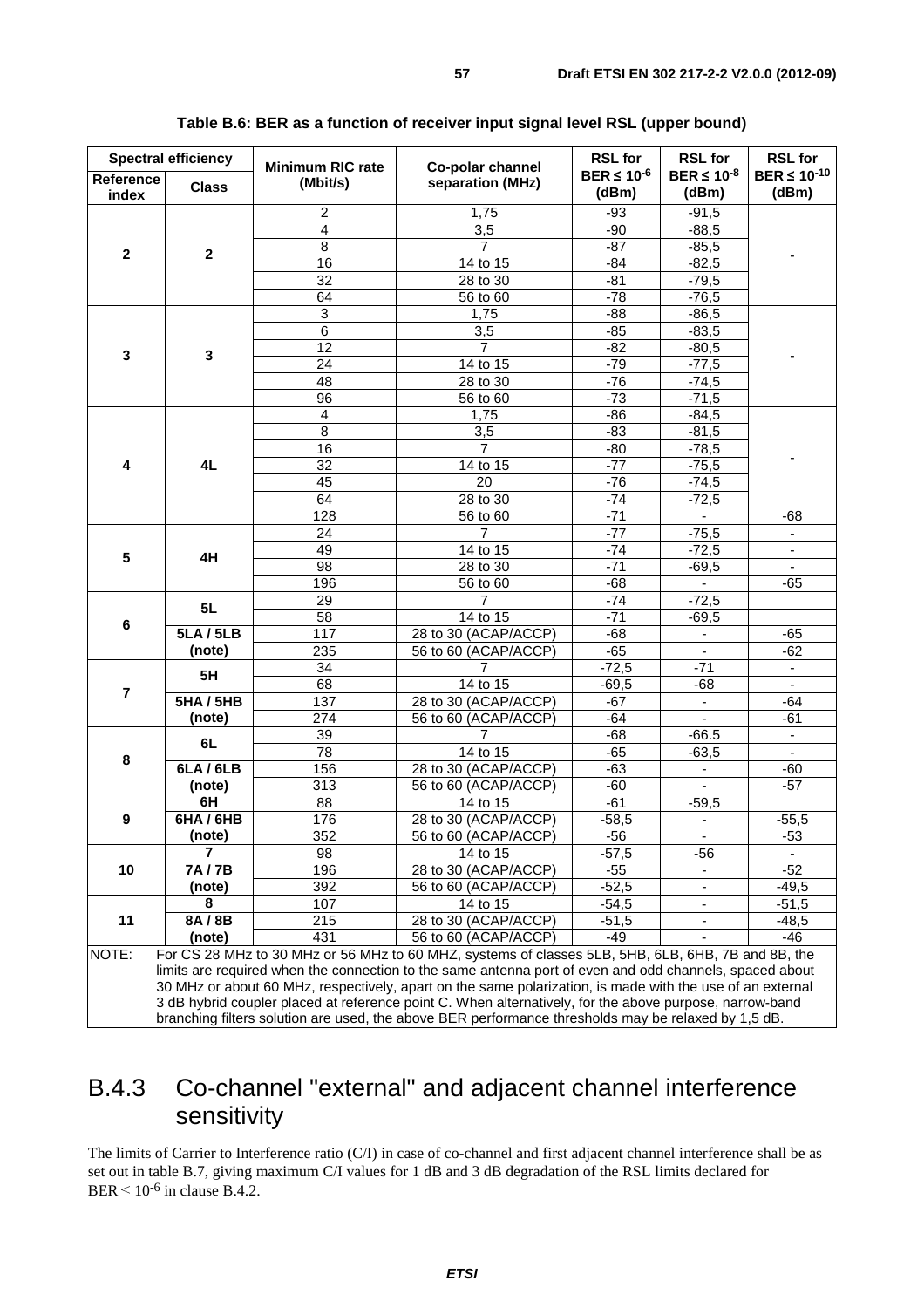NOTE: For the purpose of frequency co-ordination, intermediate co-channel or adjacent channel sensitivity values may be found in annex J.

| <b>Spectral</b><br>efficiency |                 |                                                   |                                                                                                          | C/I for BER $\leq 10^{-6}$<br>RSL degradation of 1 dB or 3 dB |      |                                               |                |  |
|-------------------------------|-----------------|---------------------------------------------------|----------------------------------------------------------------------------------------------------------|---------------------------------------------------------------|------|-----------------------------------------------|----------------|--|
|                               |                 | <b>Minimum RIC rate</b><br>(Mbit/s)<br>(see note) | <b>Channel separation</b><br>(MHz)<br>(see note)                                                         | Co-channel<br>interference                                    |      | <b>First adjacent</b><br>channel interference |                |  |
| Reference<br>index            | <b>Class</b>    |                                                   |                                                                                                          | 1 dB                                                          | 3 dB | 1 dB                                          | 3 dB           |  |
| $\mathbf{2}$                  | $\mathbf{2}$    | 2; 4; 8; 16; 32; 64                               | 1,75; 3,5; 7; 14 to 15;<br>28 to 30; 56 to 60                                                            | 23                                                            | 19   | $\mathbf 0$                                   | $-4$           |  |
| 3                             | $\mathbf{3}$    | 3; 6; 12; 24; 48; 96                              | 1,75; 3,5; 7; 14 to 15;<br>28 to 30; 56 to 60                                                            | 27                                                            | 23   | $-1$                                          | -5             |  |
| 4L<br>4                       |                 | 4; 8; 16; 32; 64; 128                             | 1,75; 3,5; 7; 14 to 15;<br>28 to 30; 56 to 60                                                            | 30                                                            | 26,5 | $-3$                                          | $-7$           |  |
|                               |                 | 45                                                | 20                                                                                                       | 30                                                            | 26,5 | -8                                            | $-12$          |  |
| 5                             | 4H              | 24; 49; 98; 196                                   | 7; 14 to 15; 28 to 30;<br>56 to 60                                                                       | 33                                                            | 29   | $-5$                                          | -9             |  |
| 5L<br>6<br>5LB                |                 | 29; 58                                            | 7; 14 to 15                                                                                              | 34                                                            | 30   | $-3$                                          | $-7$           |  |
|                               |                 | 117; 235                                          | 28 to 30; 56 to 60 (ACCP)                                                                                |                                                               |      |                                               |                |  |
|                               | 5LA<br>117; 235 |                                                   | 28 to 30; 56 to 60 (ACAP)                                                                                | 34                                                            | 30   | $\overline{4}$                                | $\mathbf{1}$   |  |
|                               | 5H              | 34;64                                             | 7; 14 to 15                                                                                              | $\overline{37}$                                               | 33   | $-2$                                          | -6             |  |
| $\overline{7}$                | 5HB             | 137                                               | 28 to 30; 56 to 60 (ACCP)                                                                                | 35                                                            | 32   | $-5$                                          | -8             |  |
|                               | 5HA             | $\overline{137}$ ; 274                            | 28 to 30; 56 to 60 (ACAP)                                                                                | 37                                                            | 33   | $\overline{3}$                                | $-1$           |  |
|                               | 6L              | 39                                                | 7                                                                                                        | 40                                                            | 36   | $\mathbf 0$                                   | -4             |  |
| 8                             |                 | 78                                                | 14 to 15                                                                                                 |                                                               |      |                                               |                |  |
|                               | 6LB             | 156; 313                                          | 28 to 30; 56 to 60 (ACCP)                                                                                | 40                                                            | 36   | $\mathbf 0$                                   | $-4$           |  |
|                               | 6LA             | 156; 313                                          | 28 to 30; 56 to 60 (ACAP)                                                                                | 40                                                            | 36   | 10                                            | $\overline{7}$ |  |
|                               | 6H              | 88                                                | 14 to 15                                                                                                 | 43                                                            | 39   | $\mathbf 0$                                   | $-4$           |  |
| 9                             | 6HB             | 176; 352                                          | 28 to 30; 56 to 60 (ACCP)                                                                                |                                                               |      |                                               |                |  |
|                               | 6HA             | 176; 352                                          | 28 to 30; 56 to 60 (ACAP)                                                                                | 43                                                            | 39   | 10                                            | 6              |  |
|                               | $\overline{7}$  | 98                                                | 14 to 15                                                                                                 |                                                               |      |                                               |                |  |
| 10                            | 7B              | 196; 392                                          | 28 to 30; 56 to 60 (ACCP)                                                                                | 46                                                            | 42   | $\mathbf 0$                                   | $-4$           |  |
|                               | 7A              | 196; 392                                          | 28 to 30; 56 to 60 (ACAP)                                                                                | 46                                                            | 42   | 13                                            | 9              |  |
|                               | 8               | 107                                               | 14 to 15                                                                                                 | 50                                                            | 46   |                                               | $-4$           |  |
| 11                            | 8B              | 215; 431                                          | 28 to 30; 56 to 60 (ACCP)                                                                                |                                                               |      | $\mathbf 0$                                   |                |  |
|                               | <b>8A</b>       | 215; 431                                          | 28 to 30; 56 to 60 (ACAP)                                                                                | 50                                                            | 46   | 17                                            | 13             |  |
| NOTE:                         |                 |                                                   | Minimum RIC and Channel separation series of values in each row are intended one to one coupled in their |                                                               |      |                                               |                |  |
|                               | orders.         |                                                   |                                                                                                          |                                                               |      |                                               |                |  |

### **Table B.7: Co-channel and adjacent channel interference sensitivity**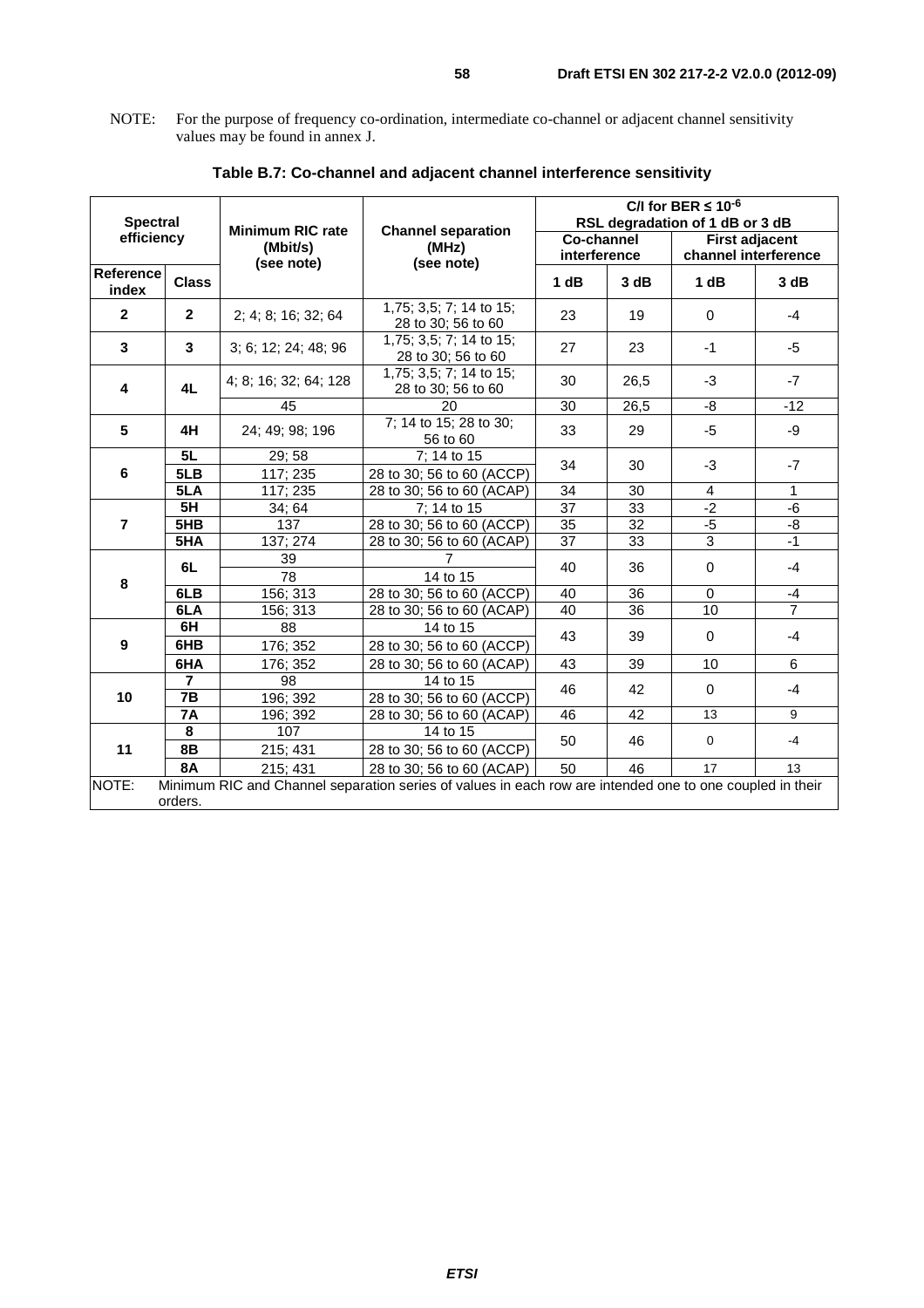# Annex C (normative): Frequency bands from 3 GHz to 11 GHz (channel separation 40 MHz)

# C.1 Introduction

This annex contains requirements for equipment that, depending on the 40 MHz channel arrangements adopted by the local administrations (according clause C.2.1 and table C.1), can offer different transmission capacities using the necessary spectral efficiency class (according clause C.2.2 and table C.2).

# C.2 General characteristics

## C.2.1 Frequency characteristics and channel arrangements

In table C.1, ITU-R and ECC (formerly CEPT/ERC) recommended frequency channel arrangements, known at the date of publication of the present document, are specified for reference only. The channel arrangement is not relevant to article 3.2 requirements; only the frequency band and actual channel separation is relevant for defining the set of parameters and test suites relevant to each system designed for that channel separation.

Other national or future ITU-R or CEPT/ECC recommendations set around the rough boundary of present ITU-R or CEPT/ECC Recommendations are considered applicable to systems assessed against the present document, provided that they use the same channel separation.

For assessment of wide-band coverage systems see annex G.

| <b>Band</b>    | <b>Frequency</b> |                            | Recommendations for radio frequency channel arrangements |  |  |
|----------------|------------------|----------------------------|----------------------------------------------------------|--|--|
| (GHz)          | range (GHz)      | <b>CEPT/ECC</b>            | <b>ITU-R</b>                                             |  |  |
| 4              | 3,600 to 4,200   | 12-08 annex A part 1 [i.9] | F.635-6 li.441                                           |  |  |
| U4             | 4,400 to 5,000   |                            | F.1099-4 annex 1 and annex 2 [i.52]                      |  |  |
| U <sub>6</sub> | 6,425 to 7,110   | 14-02 li.141               | F.384-11 [i.38]                                          |  |  |
| 8              | 7,725 to 8,275   |                            | F.386-8 annex 4 [i.40]                                   |  |  |
| 11             | 10,7 to 11,7     | 12-06 [i.7]                | F.387-12 li.411                                          |  |  |

#### **Table C.1: Frequency characteristics**

## C.2.2 Transmission capacities

NOTE: The use in CEPT countries of 40 MHz CS in the bands subject of this annex is generally limited to "high capacity" links. For this reason system with efficiency classes lower than 5L are not provided in the present document. Nevertheless, if lower classes are desired for some special cases, informative reference characteristics (not useable for R&TTE Directive [1] self declaration of conformance) may be derived from the corresponding classes and bands within 28 MHz CS in annex B as follows:

| # spectrum masks:                   | frequency corners multiplied by 40/28 |
|-------------------------------------|---------------------------------------|
| # minimum RIC:                      | multiplied by 40/28                   |
| # RSL thresholds:                   | increased by 10 $log(40/28)$          |
| # Co-channel behaviour:             | same                                  |
| #40 MHz adjacent channel behaviour: | same of that at 28 MHz.               |
|                                     |                                       |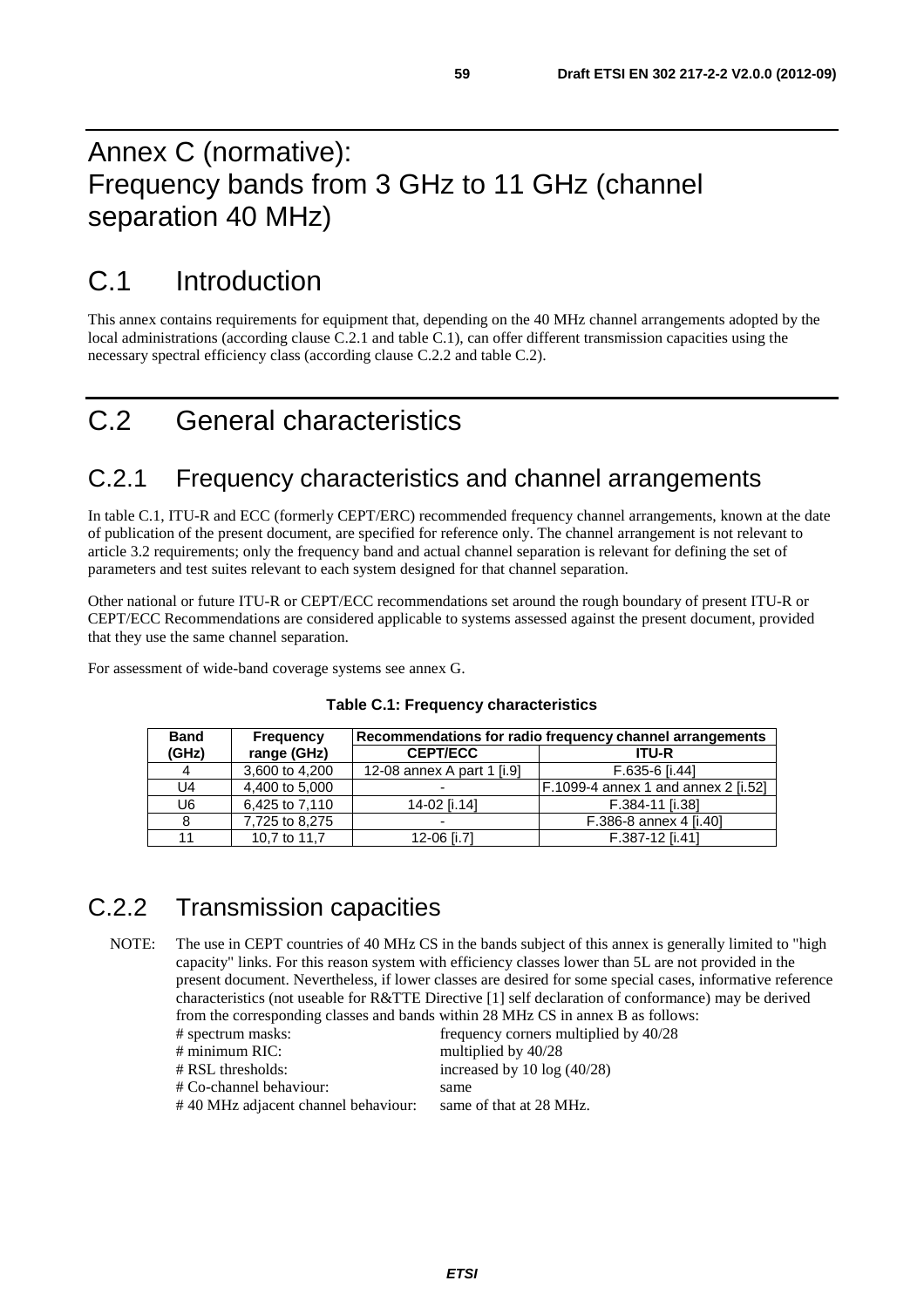|                                  |                                                                          | Channel arrangement $\rightarrow$ | Co-polar (ACCP) | <b>Cross-polar (ACAP)</b> |  |  |  |
|----------------------------------|--------------------------------------------------------------------------|-----------------------------------|-----------------|---------------------------|--|--|--|
| Channel separation $\rightarrow$ |                                                                          | 40 MHz                            | 40 MHz          |                           |  |  |  |
|                                  |                                                                          | Spectral efficiency $\downarrow$  |                 |                           |  |  |  |
| $\widehat{\mathbf{t}}$           | <b>Reference index</b>                                                   | Class                             |                 |                           |  |  |  |
| (note                            |                                                                          | 5LB                               | STM-1 or 137    |                           |  |  |  |
|                                  | 6                                                                        | 5LB                               | 168             |                           |  |  |  |
| Mbit/s                           |                                                                          | 5LA                               |                 | 168                       |  |  |  |
|                                  |                                                                          | 5HB/28 (note 2)                   | STM-1 or 137    |                           |  |  |  |
|                                  |                                                                          | 5HB                               | 196             |                           |  |  |  |
| rate                             |                                                                          | 5HA                               |                 | 196                       |  |  |  |
|                                  | 8                                                                        | 6LA                               |                 | 224                       |  |  |  |
| 2IR                              |                                                                          | 6LB                               | 224             |                           |  |  |  |
|                                  | 9                                                                        | 6HA (note 3)                      |                 | 252                       |  |  |  |
| payload                          |                                                                          | 6HB (note 3)                      | 252             |                           |  |  |  |
|                                  | 10                                                                       | <b>7A</b> (note 3)                |                 | 280                       |  |  |  |
|                                  |                                                                          | 7B (note 3)                       | 280             |                           |  |  |  |
| Min.                             | 11                                                                       | 8A                                |                 | 308                       |  |  |  |
|                                  |                                                                          | 8B                                | 308             |                           |  |  |  |
| NOTF 1.                          | For equipment assessment with different base band interfaces see annex F |                                   |                 |                           |  |  |  |

#### **Table C.2: Minimum RIC transmission capacity and system classes for various channel separation**

NOTE 1: For equipment assessment with different base band interfaces see annex F.

NOTE 2: This case provides system parameters, intended for ACCP or CCDP operation with a minimum RIC that does not fulfil the minimum RIC density established in clause 1.2. This is intended for commonality in order to cover also the 40 MHz channel arrangements with STM-1 systems used in the more popular 28 MHz arrangements.

NOTE 3: Equipment requirements are set only on the basis of the RIC rate on one polarisation per 40 MHz channel. However, 4 × STM-1 or STM-4 capacity can be possible by doubling 2 × STM-1 equipment either in CCDP operation or through operation of two  $2 \times$  STM-1 systems in two 40 MHz channels, which, due to spectrum availability, may also not be adjacent. For the assessment of such cases, refer to clause G.3.

# C.3 Transmitter

## C.3.1 General requirements

#### **Table C.3: Transmitter requirements**

| <b>Requirements</b>                                      | Limits                                |  |
|----------------------------------------------------------|---------------------------------------|--|
| Maximum transmitter power                                | Clause 4.2.1                          |  |
| Nominal transmitter power tolerance                      | Clause 4.2.3                          |  |
| Transmitter power and frequency control                  | Clause 4.2.2                          |  |
| <b>RF Spectrum power density mask</b>                    | Masks in clause 4.2.4.2.1 (preferred) |  |
|                                                          | or in clause C.3.2                    |  |
| Discrete CW components exceeding the spectrum mask limit | Clause 4.2.5                          |  |
| Spurious emissions-external                              | Clause 4.2.6                          |  |
| Radio frequency tolerance                                | Clause 4.2.8                          |  |

## C.3.2 RF spectrum masks

The "unified masks" option in clause 4.2.4.2.1, are valid only for those specific combinations of CS, nominal capacity and spectral efficiency class, that are also included among those foreseen in table C.2. Class 5HB/28 systems shall refer to the corresponding 28 MHz unified mask.

In addition, with reference to the relevant generic mask shape specified in clause 4.2.4.1, table C.4 shows the offset frequency from f0 and attenuation of corner points of "alternative and special spectrum masks" (see note), which may also be used for compliance. (see note).

NOTE: In all cases, newly assessed equipment are supposed to use the "unified masks" in clause 4.2.4.2.1; masks in table C.4 are supposed, in medium term, to be discontinued.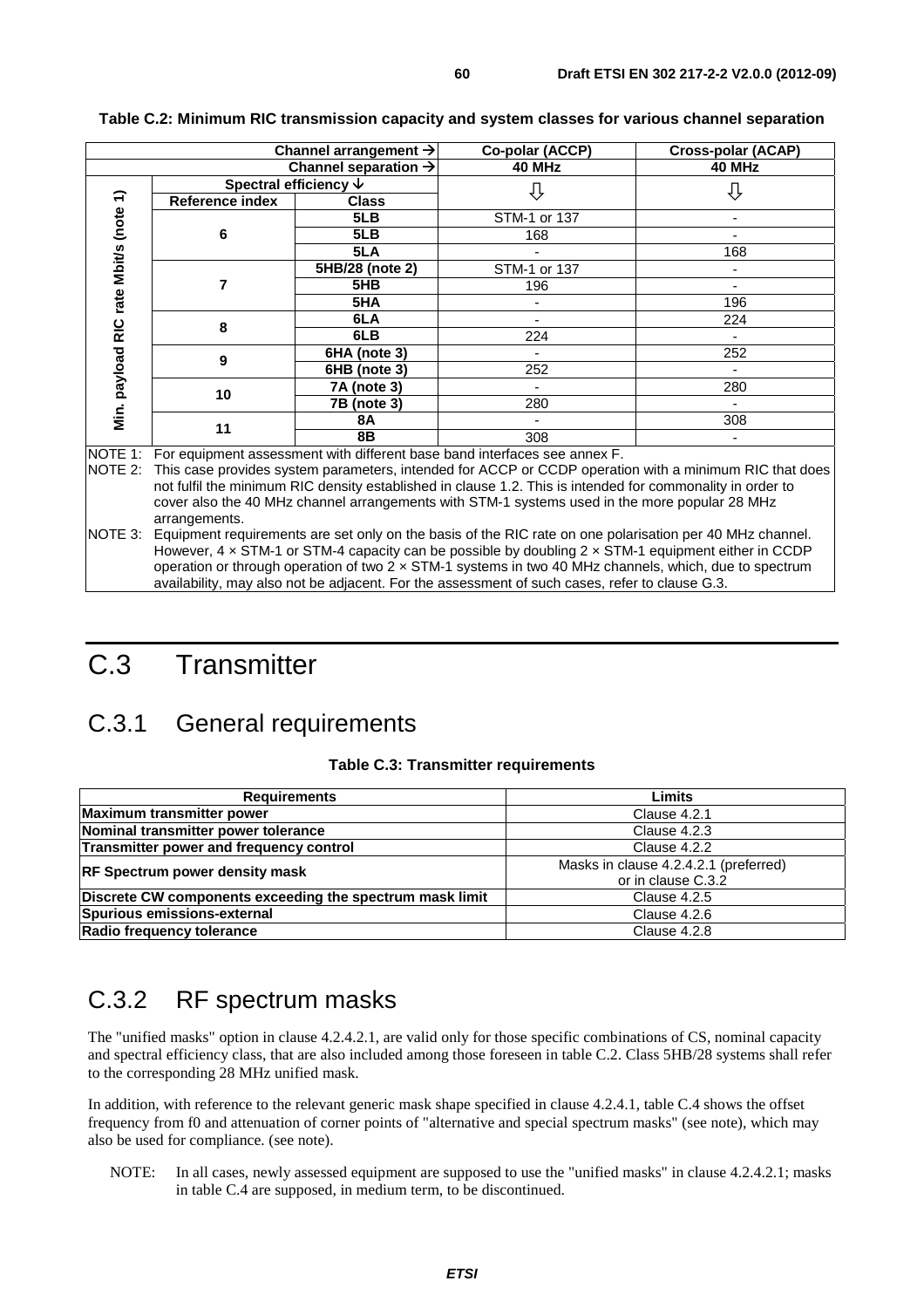Spectrum masks are not inclusive of allowance for radio frequency tolerance. Centre frequency f0 identifies the actual carrier frequency; the masks shall be extended up to 2,5 times the relevant CS of each system.

Table C.4, with reference to the relevant generic mask shape specified in clause 4.2.4.1, shows the offset frequency from f0 and attenuation of other discreet points of the spectrum mask.

Due to different implementations, systems of spectral efficiency class 6HB with  $2 \times STM-1$  minimum RIC may use, on each polarization, single-carrier or *multi-carrier* modulation formats; this results in two different spectrum masks that, however, are considered equivalent and do not impact upon any other requirement or the frequency planning procedure. Therefore the supplier may assess equipment selecting the mask that best fits the implementation.

| <b>Spectral efficiency</b>                                                                                                                                                                                                                                                                                                                                                                                                                                                                                                                                                                                                                                                                                                                                                                                                                                                                                                                                                      |              | <b>Channel</b>            | Mask               | K1   | f1               | K2    | f2                | K <sub>3</sub> | f3    | Κ4    | f4    | K5   | f5    |
|---------------------------------------------------------------------------------------------------------------------------------------------------------------------------------------------------------------------------------------------------------------------------------------------------------------------------------------------------------------------------------------------------------------------------------------------------------------------------------------------------------------------------------------------------------------------------------------------------------------------------------------------------------------------------------------------------------------------------------------------------------------------------------------------------------------------------------------------------------------------------------------------------------------------------------------------------------------------------------|--------------|---------------------------|--------------------|------|------------------|-------|-------------------|----------------|-------|-------|-------|------|-------|
| <b>Reference</b><br>index                                                                                                                                                                                                                                                                                                                                                                                                                                                                                                                                                                                                                                                                                                                                                                                                                                                                                                                                                       | <b>Class</b> | separation<br>(MHz)       | reference<br>shape | (dB) | $ (\text{MHz}) $ | (dB)  | (MHz)             | (dB)           | (MHz) | (dB)  | (MHz) | (dB) | (MHz) |
| 6                                                                                                                                                                                                                                                                                                                                                                                                                                                                                                                                                                                                                                                                                                                                                                                                                                                                                                                                                                               | 5LB          | 40 (ACCP)                 | Figure 5           | $+1$ | 17               | $-10$ | 19.5              | $-35$          | 24    | $-40$ | 54    | -55  | 67    |
| (note 1) $ $ (note 1)<br>For frequency bands below 10 GHz, a second equipment option with spectrum masks floor extended at -60 dB<br>INOTE 1:<br>is also here below provided; the corresponding frequency corner is derived by linear interpolation from the<br>values in table C.4. For clarity these values, affecting corner points 3 or 5 only, are reported in the table below.<br>Rationale for that is that cases of very congested nodal area are not infrequent. Regulatory bodies, for the<br>links converging in those nodal points, on a case by case basis, might limit the licensing only to equipment that<br>fulfils the more stringent figure of -60 dB. Administrations, requiring for those special cases also the more<br>tightening option, will mention it in the Interface Notification under article 4.1 of R&TTE Directive [1].<br>For fulfilling one or both requirements, equipment supplier may choose to produce and assess different<br>products. |              |                           |                    |      |                  |       |                   |                |       |       |       |      |       |
| INOTE 2:<br>For spectrum masks of classes not mentioned in this table, refer only to the "unified" versions in<br>clause 4.2.4.2.1                                                                                                                                                                                                                                                                                                                                                                                                                                                                                                                                                                                                                                                                                                                                                                                                                                              |              |                           |                    |      |                  |       |                   |                |       |       |       |      |       |
| <b>Spectral efficiency</b>                                                                                                                                                                                                                                                                                                                                                                                                                                                                                                                                                                                                                                                                                                                                                                                                                                                                                                                                                      |              | <b>Channel separation</b> |                    |      |                  |       | K1/f1 to,         |                |       |       |       | K5   | f5    |
| <b>Reference</b><br>index                                                                                                                                                                                                                                                                                                                                                                                                                                                                                                                                                                                                                                                                                                                                                                                                                                                                                                                                                       | <b>Class</b> | (MHz)                     |                    |      |                  |       | K4/f4<br>(dB/MHz) |                |       |       |       | (dB) | (MHz) |
| 6                                                                                                                                                                                                                                                                                                                                                                                                                                                                                                                                                                                                                                                                                                                                                                                                                                                                                                                                                                               | 5LB          | 40 (ACCP)                 |                    |      |                  |       | n.c.              |                |       |       |       | -60  | 71,3  |
| n.c.: no change with respect to table C.4                                                                                                                                                                                                                                                                                                                                                                                                                                                                                                                                                                                                                                                                                                                                                                                                                                                                                                                                       |              |                           |                    |      |                  |       |                   |                |       |       |       |      |       |

#### **Table C.4: Limits of spectral power density**

# C.4 Receiver

## C.4.1 General requirements

#### **Table C.5: Receiver requirements**

| <b>Requirements</b>                                              | Limits       |
|------------------------------------------------------------------|--------------|
| Spurious emissions (external)                                    | Clause 4.3.1 |
| <b>BER</b> as a function of RSL                                  | Table C.6    |
| <b>Co channel external and adiacent interference sensitivity</b> | Table C.7    |
| <b>CW spurious interference</b>                                  | Clause 4.3.4 |

## C.4.2 BER as a function of Receiver input Signal Level (RSL)

The supplier shall declare the RSL threshold(s) (dBm) for the relevant BER values (i.e.  $10^{-6}$  and  $10^{-10}$ ), which shall not be worse than the corresponding RSL upper bound values indicated in table C.6. The declared Receiver Signal levels shall produce a BER of either  $\leq 10^{-6}$  or  $\leq 10^{-10}$ .

NOTE: RSL values, evaluated for typical implementation practice, may be found in TR 101 854 [i.31] and RSL for guaranteeing RBER performance may be found in EN 302 217-2-1 [i.27].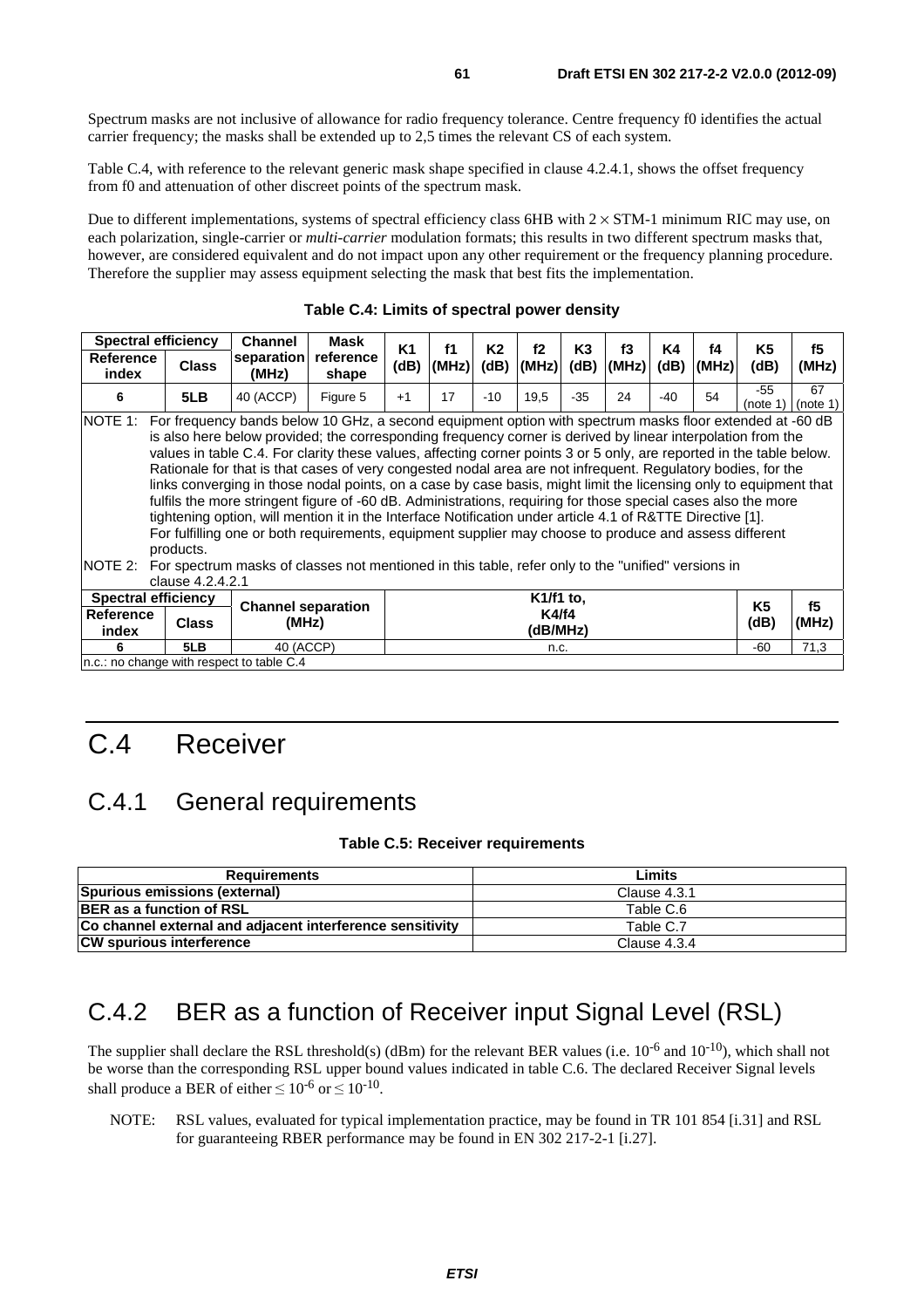| <b>Spectral efficiency</b>                                                                                                                                                                                         |                  |                                     | <b>Channel</b>      |                                   | <b>RSL for</b>              | <b>RSL for</b>               |  |
|--------------------------------------------------------------------------------------------------------------------------------------------------------------------------------------------------------------------|------------------|-------------------------------------|---------------------|-----------------------------------|-----------------------------|------------------------------|--|
| <b>Reference</b><br>index                                                                                                                                                                                          | <b>Class</b>     | <b>Minimum RIC</b><br>rate (Mbit/s) | separation<br>(MHz) | <b>Frequency</b><br>band(s) (GHz) | BER $\leq 10^{-6}$<br>(dBm) | BER $\leq 10^{-10}$<br>(dBm) |  |
|                                                                                                                                                                                                                    | 5LB              | STM-1 or 137                        |                     | 4. U4. U6. 8                      | -69                         | -66                          |  |
| 6                                                                                                                                                                                                                  |                  |                                     | 40 ACCP             | 11                                | -68                         | -65                          |  |
|                                                                                                                                                                                                                    | 5LA/5LB          | 168                                 |                     | 4, U4, U6, 8                      | -68                         | -65                          |  |
|                                                                                                                                                                                                                    |                  |                                     |                     | 11                                | -67                         | -64                          |  |
|                                                                                                                                                                                                                    | <b>5HA / 5HB</b> | 196                                 | 40 ACCP             | 4. U4. U6. 8                      | $-63.5$                     | $-60,5$                      |  |
| 7                                                                                                                                                                                                                  |                  |                                     |                     |                                   | $-63.5$                     | $-60.5$                      |  |
|                                                                                                                                                                                                                    | 5HB/28           | STM-1 or 137                        | 40 ACCP             | 4, U4, U6, 8                      | -65                         | $-62$                        |  |
|                                                                                                                                                                                                                    |                  |                                     |                     | 11                                | -64                         | -61                          |  |
| 8                                                                                                                                                                                                                  | 6LA/6LB          | 224                                 | 40 ACAP/ACCP        | 4, U4, U6, 8, 11                  | $-60.5$                     | $-57,5$                      |  |
| 9                                                                                                                                                                                                                  | 6HA/6HB          | 252                                 | 40 ACAP/ACCP        | 4, U4, U6, 8, 11                  | $-57.5$                     | $-54,5$                      |  |
| 10                                                                                                                                                                                                                 | 7A/7B            | 280                                 | 40 ACAP/ACCP        | 4, U4, U6, 8, 11                  | -54                         | $-51$                        |  |
| 11                                                                                                                                                                                                                 | 8A/8B            | 308                                 | 40 ACAP/ACCP        | 4. U4. U6. 8. 11                  | $-50.5$                     | $-47.5$                      |  |
| NOTE:<br>These limits are required when the connection to the same antenna port of even and odd channels,<br>spaced 40 MHz apart on the same polarization, is made with the use of an external 3 dB hybrid coupler |                  |                                     |                     |                                   |                             |                              |  |

**Table C.6: BER as a function of receiver input signal level RSL (upper bound)** 

spaced 40 MHz apart on the same polarization, is made with the use of an external 3 dB hybrid coupler placed at reference point C. When alternatively, for the above purpose, narrow-band branching filters solutions are used, the above BER performance thresholds may be relaxed by 1,5 dB.

## C.4.3 Co-channel "external" and adjacent channel interference sensitivity

The limits of Carrier to Interference ratio (C/I) in case of co-channel and adjacent channel interference shall be as in table C.7, giving maximum C/I values for 1 dB and 3 dB degradation of the RSL limits declared for BER  $\leq 10^{-6}$  in clause C.4.2.

| <b>Spectral efficiency</b> |              |                                     | <b>Channel</b> | C/I for BER $\leq 10^{-6}$ RSL degradation<br>of 1 dB or 3 dB |      |                                        |      |  |
|----------------------------|--------------|-------------------------------------|----------------|---------------------------------------------------------------|------|----------------------------------------|------|--|
|                            |              | <b>Minimum RIC</b><br>rate (Mbit/s) | separation     | Co-channel<br>interference                                    |      | First adjacent channel<br>interference |      |  |
| <b>Reference</b><br>index  | <b>Class</b> |                                     | (MHz)          | 1 dB                                                          | 3 dB | 1 dB                                   | 3 dB |  |
|                            | 5LA          | 168                                 | 40 (ACAP)      | 33                                                            | 29   | 3                                      | 0    |  |
| 6                          | 5LB          | STM-1 or 137                        | 40 (ACCP)      | 33                                                            | 29   | $-4$                                   | -8   |  |
|                            |              | 168                                 |                | 33                                                            | 29   | $-3$                                   | $-7$ |  |
|                            | 5HA          | 196                                 | 40 (ACCP)      | 37                                                            | 33   | 7                                      | 4    |  |
| 7                          | 5HB/28       | STM-1 or 137                        | 40 (ACCP)      | 37                                                            | 33   | $-4$                                   | -8   |  |
|                            | 5HB          | 196                                 | 40 (ACCP)      | 37                                                            | 33   | -3                                     | $-7$ |  |
| 8                          | 6LA          | 224                                 | 40 (ACAP)      | 40                                                            | 36   | 10                                     | 7    |  |
|                            | 6LB          | 224                                 | 40 (ACCP)      | 40                                                            | 36   | 0                                      | -4   |  |
| 9                          | 6HA          | 252                                 | 40 (ACAP)      | 43                                                            | 39   | 10                                     | 7    |  |
|                            | 6HB          | 252                                 | 40 (ACCP)      | 43                                                            | 39   | 0                                      | $-4$ |  |
| 10                         | 7Α           | 280                                 | 40 (ACAP)      | 46                                                            | 42   | 13                                     | 9    |  |
|                            | 7В           | 280                                 | 40 (ACCP)      | 46                                                            | 42   | 0                                      | $-4$ |  |
| 11                         | 8Α           | 308                                 | 40 (ACAP)      | 50                                                            | 46   | 17                                     | 13   |  |
|                            | 8B           | 308                                 | 40 (ACCP)      | 50                                                            | 46   | 0                                      | $-4$ |  |

**Table C.7: Co-channel and adjacent channel interference sensitivity**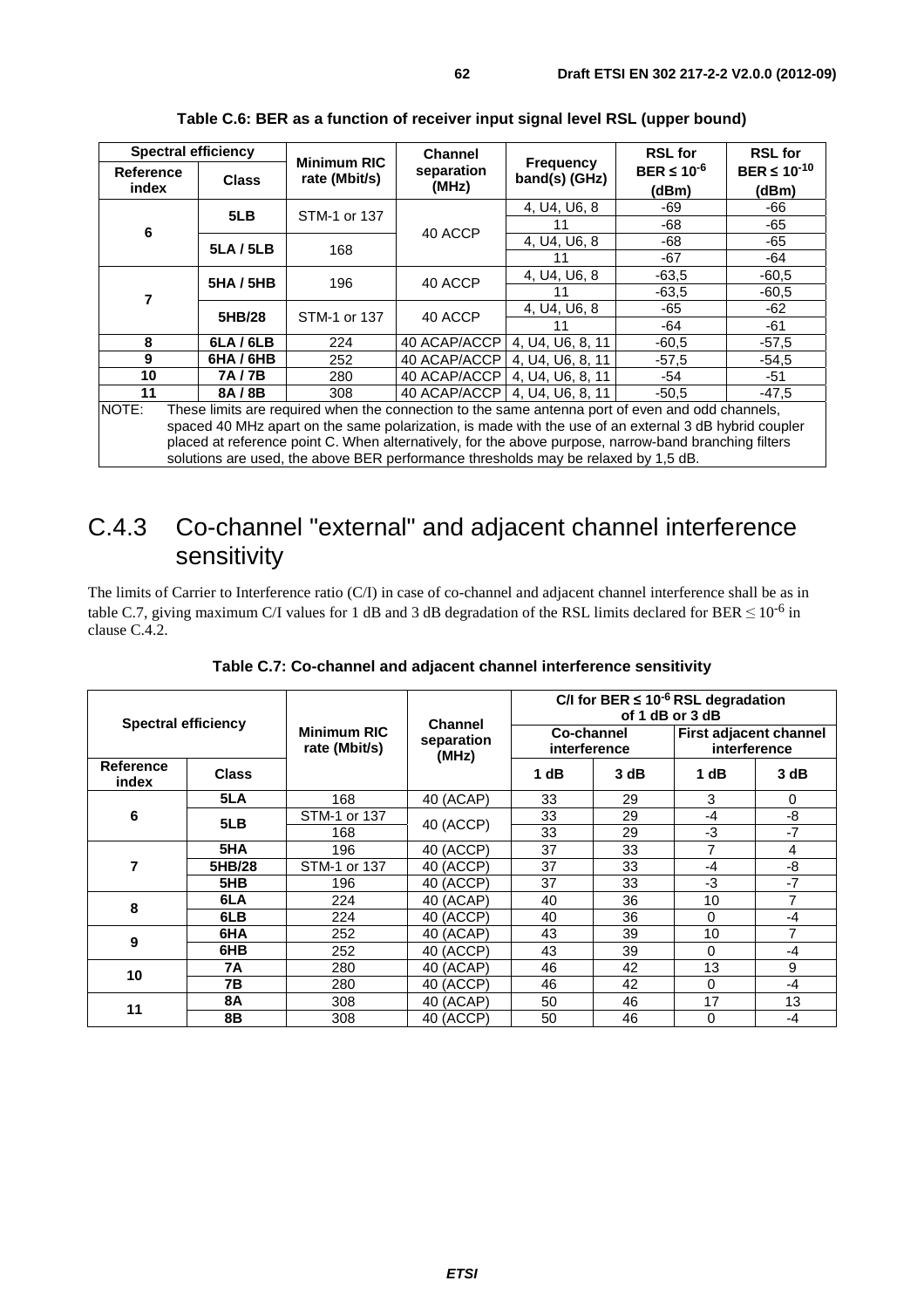# Annex D (normative): Frequency bands 13 GHz, 15 GHz and 18 GHz

# D.1 Introduction

This annex contains requirements for a variety of equipment that, depending on the channel arrangements adopted by the local administrations (according clause D.2.1 and table D.1), can offer various transmission capacities within given channel separations using the necessary spectral efficiency class (according clause D.2.2 and table D.2).

# D.2 General characteristics

## D.2.1 Frequency characteristics and channel arrangements

In table D.1, ITU-R and ECC (formerly CEPT/ERC) recommended frequency channel arrangements, known at the date of publication of the present document, are specified for reference only. The channel arrangement is not relevant to article 3.2 requirements; only the frequency band and actual channel separation are relevant for defining the set of parameters and test suites relevant to each system designed for that channel separation.

Other national or future ITU-R or CEPT/ECC recommendations set around the rough boundary of present ITU-R or CEPT/ECC recommendations are considered applicable to systems assessed against the present document, provided that they use the same channel separation.

For assessment of wide-band coverage systems, see annex G.

| <b>Band</b>                                                                                                                                                                                                                                                                                                                                          |                                                                                                                                                                                                        |                                           | <b>Recommendations for radio</b> |                             |  |  |  |
|------------------------------------------------------------------------------------------------------------------------------------------------------------------------------------------------------------------------------------------------------------------------------------------------------------------------------------------------------|--------------------------------------------------------------------------------------------------------------------------------------------------------------------------------------------------------|-------------------------------------------|----------------------------------|-----------------------------|--|--|--|
| (GHz)                                                                                                                                                                                                                                                                                                                                                | <b>Frequency range (GHz)</b>                                                                                                                                                                           | <b>Channel separation</b><br>(MHz)        | frequency channel arrangements   |                             |  |  |  |
|                                                                                                                                                                                                                                                                                                                                                      |                                                                                                                                                                                                        |                                           | <b>ECC (CEPT/ERC)</b>            | <b>ITU-R</b>                |  |  |  |
| 13                                                                                                                                                                                                                                                                                                                                                   | 12,75 to 13,25                                                                                                                                                                                         | 1,75 to 28                                | 12-02E [i.4]                     | F.497-7 [i.42]              |  |  |  |
| 13                                                                                                                                                                                                                                                                                                                                                   | 12,75 to 13,25                                                                                                                                                                                         | 56 (note 3)                               | 12-02E [i.4]                     | F.497-7 [i.42]              |  |  |  |
|                                                                                                                                                                                                                                                                                                                                                      | 14,5 to 14,62 paired with 15,23 to 15,35                                                                                                                                                               |                                           | 12-07 [i.8]                      |                             |  |  |  |
| 15                                                                                                                                                                                                                                                                                                                                                   | 14,5 to 15,35                                                                                                                                                                                          | 1,75 to 56                                |                                  | F.636-4 [i.45]              |  |  |  |
| 18                                                                                                                                                                                                                                                                                                                                                   | 17,7 to 19,700                                                                                                                                                                                         | 13,75 to 110<br>or<br>1.75 to 14 (note 2) | 12-03 [i.5]<br>(note 1)          | F.595-10 [i.43]<br>(note 1) |  |  |  |
| NOTE 1: CEPT Recommendation 12-03 [i.5] allows for low-capacity channel arrangements on a national basis.<br>ITU-R Recommendation F.595-10 [i.43] details various channel arrangements including low-capacity channel<br>arrangements.                                                                                                               |                                                                                                                                                                                                        |                                           |                                  |                             |  |  |  |
| NOTE 2: As recommended CEPT channel separation lower than 13,75 MHz are not available in the 18 GHz frequency<br>band at the date of the present document, the equipment requirements set for system in 18 GHz band for CS<br>1,75 MHz to 14 MHz are considered for the use in national frequency plans based on 1,75/3,5/7/14 MHz basic<br>pattern. |                                                                                                                                                                                                        |                                           |                                  |                             |  |  |  |
| NOTE 3:                                                                                                                                                                                                                                                                                                                                              | In the 13 GHz band the CEPT and ITU-R Recommendations provide the 56 MHz CS only in term of<br>aggregation of 2 x 28 MHz CS, subject to their availability and possible national license restrictions. |                                           |                                  |                             |  |  |  |

#### **Table D.1: Frequency characteristics**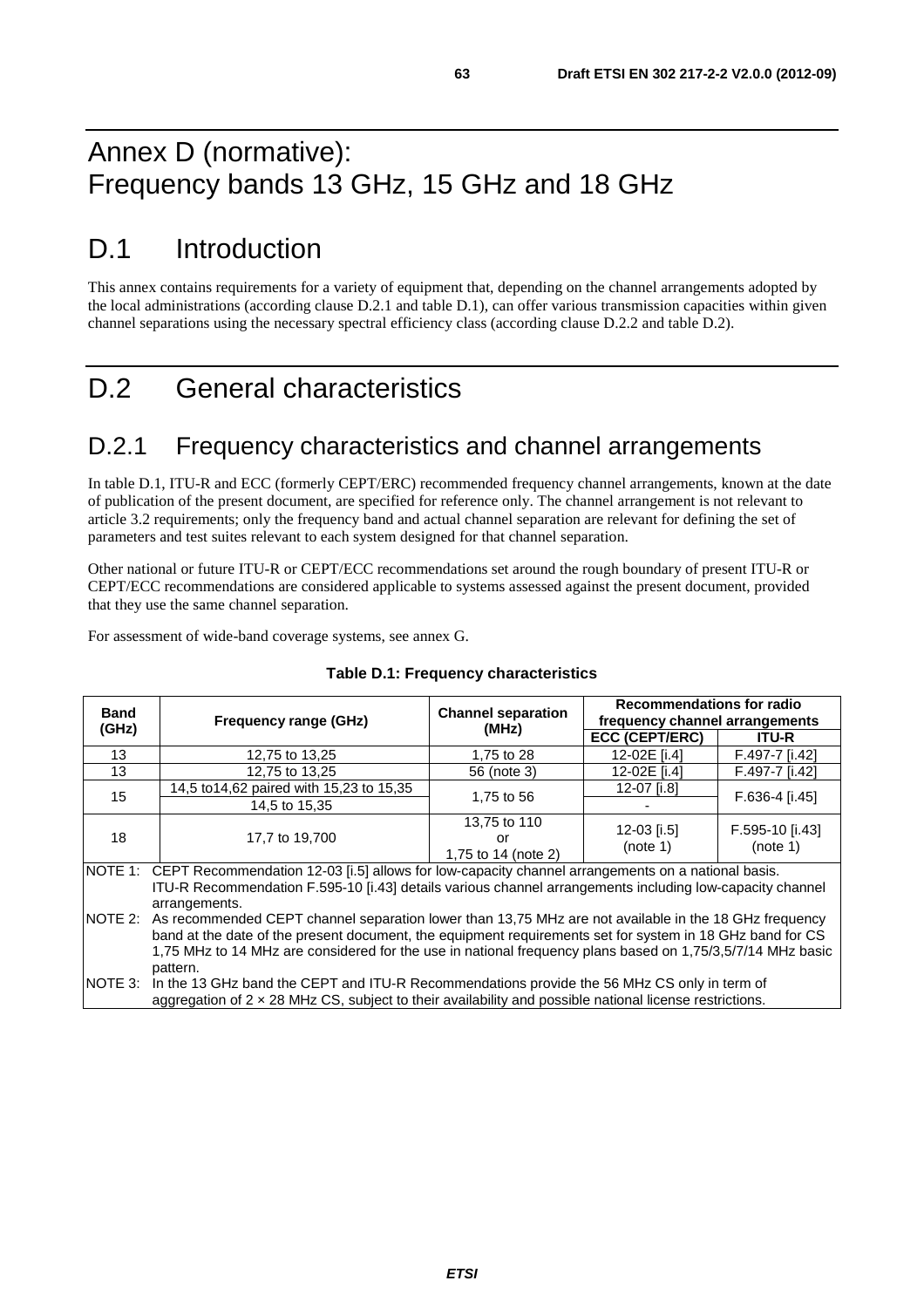# D.2.2 Transmission capacities

| Table D.2: Minimum RIC transmission capacity and system classes for various channel separation |  |  |
|------------------------------------------------------------------------------------------------|--|--|
|------------------------------------------------------------------------------------------------|--|--|

|                                       | Channel<br>arrangement $\rightarrow$                                                                                                                                                                                                                                                                                                                                                                                                                                 |                 |                              |                          |                          | Co-polar<br>(ACCP) |                            |     |                                     |                          | Cross-polar (ACAP)       |                   |
|---------------------------------------|----------------------------------------------------------------------------------------------------------------------------------------------------------------------------------------------------------------------------------------------------------------------------------------------------------------------------------------------------------------------------------------------------------------------------------------------------------------------|-----------------|------------------------------|--------------------------|--------------------------|--------------------|----------------------------|-----|-------------------------------------|--------------------------|--------------------------|-------------------|
|                                       | Channel separation (MHz) $\rightarrow$<br>Spectral Efficiency $\downarrow$                                                                                                                                                                                                                                                                                                                                                                                           |                 |                              |                          |                          | $\dot{4}$          | 28<br>∽                    | 56  | GH <sub>2</sub> )<br>$\overline{a}$ | /28                      | 56                       |                   |
|                                       | <b>Reference</b><br>index                                                                                                                                                                                                                                                                                                                                                                                                                                            | <b>Class</b>    | 1,75                         | 3,5                      | r                        | 13,75              | rů<br>27                   | 55/ | $\infty$<br>E                       | 27,5                     | 55/                      | $(18$ GHz)<br>110 |
|                                       | $\mathbf{2}$                                                                                                                                                                                                                                                                                                                                                                                                                                                         | $\mathbf{2}$    | $\overline{c}$               | 4                        | 8                        | 16                 | 32                         | 64  | 128                                 | $\overline{\phantom{a}}$ | $\overline{\phantom{a}}$ |                   |
|                                       | 3                                                                                                                                                                                                                                                                                                                                                                                                                                                                    | 3               | 3                            | 6                        | 12                       | 24                 | 48                         | 96  | 191                                 | $\overline{\phantom{a}}$ | $\overline{\phantom{m}}$ | -                 |
|                                       | 4                                                                                                                                                                                                                                                                                                                                                                                                                                                                    | 4L              | $\overline{4}$               | 8                        | 16                       | 32                 | 64                         | 128 | 256                                 | $\overline{\phantom{a}}$ | ä,                       | ٠                 |
| Min. payload RIC rate Mbit/s (note 1) | 5                                                                                                                                                                                                                                                                                                                                                                                                                                                                    | 4H              |                              | sSTM-14<br>(note 2)      | 24                       | 49                 | 98                         | 196 | 392                                 |                          |                          |                   |
|                                       | $\bf 6$                                                                                                                                                                                                                                                                                                                                                                                                                                                              | 5L              |                              |                          | 29                       | 58                 |                            |     |                                     |                          | ٠                        |                   |
|                                       |                                                                                                                                                                                                                                                                                                                                                                                                                                                                      | <b>5LB, 5LA</b> | $\blacksquare$               |                          | $\mathbf{r}$             |                    | 117                        | 235 | 470                                 | 117                      | 235                      | 470               |
|                                       | 7                                                                                                                                                                                                                                                                                                                                                                                                                                                                    | 5H              |                              | sSTM-22<br>(note 2)      | 34                       | 68                 |                            |     |                                     |                          |                          |                   |
|                                       |                                                                                                                                                                                                                                                                                                                                                                                                                                                                      | <b>5HB, 5HA</b> |                              |                          |                          |                    | 137<br>$(note 3)$ (note 3) | 274 | 548                                 | 137<br>(note 3)          | 274<br>(note 3)          | 548               |
|                                       |                                                                                                                                                                                                                                                                                                                                                                                                                                                                      | 6L              | $\overline{\phantom{a}}$     | $\overline{\phantom{a}}$ | 39                       | 78                 |                            |     |                                     |                          |                          | $\blacksquare$    |
|                                       | 8                                                                                                                                                                                                                                                                                                                                                                                                                                                                    | 6LB, 6LA        |                              |                          |                          |                    | 156<br>(note 3) (note 3)   | 313 | 627                                 | 156<br>(note 3)          | 314<br>(note 3)          | 627               |
|                                       | 9                                                                                                                                                                                                                                                                                                                                                                                                                                                                    | 6H              | $\overline{\phantom{a}}$     | $\overline{\phantom{a}}$ | $\overline{\phantom{a}}$ | 88                 |                            |     |                                     |                          |                          |                   |
|                                       |                                                                                                                                                                                                                                                                                                                                                                                                                                                                      | 6HB, 6HA        | $\qquad \qquad \blacksquare$ | $\overline{\phantom{a}}$ |                          |                    | 176                        | 352 | 705                                 | 176                      | 352                      | 705               |
|                                       | 10                                                                                                                                                                                                                                                                                                                                                                                                                                                                   | 7               | $\blacksquare$               |                          | $\overline{\phantom{a}}$ | 98                 |                            |     |                                     |                          |                          |                   |
|                                       |                                                                                                                                                                                                                                                                                                                                                                                                                                                                      | 7B, 7A          | $\blacksquare$               | $\blacksquare$           | $\blacksquare$           |                    | 196                        | 392 | 784                                 | 196                      | 392                      | 784               |
|                                       | 11                                                                                                                                                                                                                                                                                                                                                                                                                                                                   | 8               | $\overline{\phantom{0}}$     |                          |                          | 107                |                            |     |                                     |                          | ٠                        |                   |
| 8B, 8A<br>215<br>215<br>431<br>862    |                                                                                                                                                                                                                                                                                                                                                                                                                                                                      |                 |                              |                          |                          |                    | 431                        | 862 |                                     |                          |                          |                   |
|                                       | NOTE 1:<br>For equipment assessment with different base band interfaces see annex F.<br><b>NOTE 2:</b><br>These systems are standardised only for these sub-STM-0 capacity (defined in ITU-T Recommendation<br>G.708 [i.63]).<br>NOTE 3:<br>Equipment requirements are set only on the basis of the RIC rate on one polarisation. However, $4 \times STM-1$ or<br>STM-4 capacity can be possible by doubling 2 x STM-1 equipment either in CCDP operation or through |                 |                              |                          |                          |                    |                            |     |                                     |                          |                          |                   |

operation of two 2 × STM-1 systems in two separate 55/56 MHz channels, which, due to spectrum availability, may also not be adjacent. For the assessment of such cases, refer to clause G.3.

# D.3 Transmitter

## D.3.1 General requirements

#### **Table D.3: Transmitter Requirements**

| <b>Requirements</b>                                      | Limits                                |  |  |  |  |
|----------------------------------------------------------|---------------------------------------|--|--|--|--|
| Maximum transmitter power                                | Clause 4.2.1                          |  |  |  |  |
| Nominal transmitter power tolerance                      | Clause 4.2.3                          |  |  |  |  |
| Transmitter power and frequency control                  | Clause 4.2.2                          |  |  |  |  |
| <b>RF</b> spectrum power density mask                    | Masks in clause 4.2.4.2.1 (preferred) |  |  |  |  |
|                                                          | or in clause D.3.2                    |  |  |  |  |
| Discrete CW components exceeding the spectrum mask limit | Clause 4.2.5                          |  |  |  |  |
| Spurious emissions-external                              | Clause 4.2.6                          |  |  |  |  |
| Radio frequency tolerance                                | Clause 4.2.8                          |  |  |  |  |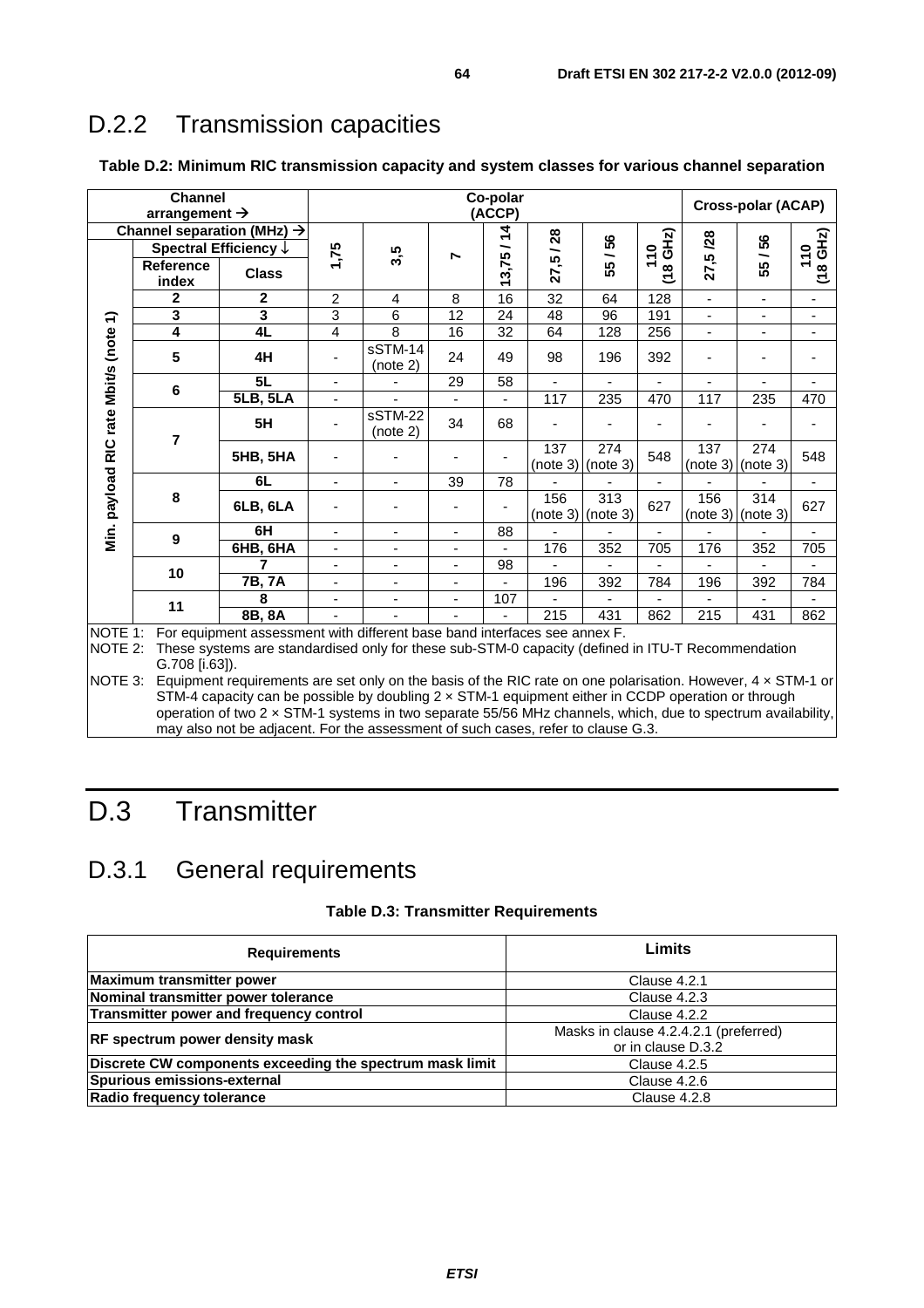## D.3.2 RF spectrum masks options

The "unified masks" option in clause 4.2.4.2.1, are valid only for those specific combinations of CS, nominal capacity and spectral efficiency class, that are also included among those foreseen in table D.2.

In addition, with reference to the relevant generic mask shape specified in clause 4.2.4.1, tables D.4a and D.4b show the offset frequency from f0 and attenuation of corner points of "alternative and special spectrum masks" (see note), which may also be used for compliance.

Spectrum masks are not inclusive of an allowance for radio frequency tolerance. Centre frequency f0 identifies the actual carrier frequency; the masks shall be extended up to 2,5 times the relevant CS of each system.

|                           | <b>Spectral efficiency</b>                                                                                              |                             | <b>Channel</b>      | Mask               | <b>K1</b> | f1    | K2    | f2                                           |                | f3   |       | f4  |
|---------------------------|-------------------------------------------------------------------------------------------------------------------------|-----------------------------|---------------------|--------------------|-----------|-------|-------|----------------------------------------------|----------------|------|-------|-----|
| <b>Reference</b><br>index | <b>Class</b>                                                                                                            | <b>RIC</b> rate<br>(Mbit/s) | separation<br>(MHz) | reference<br>shape | (dB)      | (MHz) |       | $(dB)$ $(dHz)$ $(dB)$ $(dHz)$ $(dB)$ $(dHz)$ | K <sub>3</sub> |      | K4    |     |
|                           |                                                                                                                         |                             | 1,75                |                    |           | 0,7   |       | 1,4                                          |                | 1,75 |       | 3,5 |
|                           |                                                                                                                         | 4                           | 3,5                 |                    |           | 1,4   |       | 2,8                                          |                | 3,5  |       |     |
| 3                         | $\mathbf{2}$                                                                                                            | 8                           |                     | Figure 4           | $+1$      | 2,7   | $-23$ | 5,6                                          | $-23$          | 6,5  | $-45$ | 13  |
|                           |                                                                                                                         | 16                          | 14                  |                    |           | 5,4   |       | 11,2                                         |                | 13   | 26    |     |
|                           |                                                                                                                         | 32                          | 28                  |                    |           | 11    |       | 19                                           |                | 25   |       | 45  |
|                           |                                                                                                                         | 4                           | 1,75                |                    |           | 0,7   |       | 1,4                                          |                | 1,75 |       | 3,5 |
|                           |                                                                                                                         | 8                           | 3,5                 |                    |           | 1,4   |       | 2,8                                          |                | 3,5  |       | 7   |
| 4                         | 4L                                                                                                                      | 16                          |                     | Figure 4           | $+1$      | 2,8   | $-32$ | 5,6                                          | $-37$          |      | $-55$ | 14  |
|                           |                                                                                                                         | 32                          | 14                  |                    |           | 5,6   |       | 11,2                                         |                | 14   |       | 28  |
|                           |                                                                                                                         | 64                          | 28                  |                    |           | 11,2  |       | 22.4                                         |                | 28   |       | 56  |
| NOTE:                     | For Spectrum masks of classes not mentioned in this table, refer only to the "unified" versions in<br>clause 4.2.4.2.1. |                             |                     |                    |           |       |       |                                              |                |      |       |     |

**Table D.4a: Alternative and special limits of spectral power density (13 GHz and 15 GHz only)** 

#### **Table D.4b: Alternative and special limits of spectral power density (18 GHz only)**

| <b>Spectral efficiency</b> |                                                                                                                         | <b>Minimum</b>              | <b>Channel</b>      | Mask               | <b>K1</b> | f1    | K2    | f2                                           | K <sub>3</sub> | f3   | K4    | f4   |
|----------------------------|-------------------------------------------------------------------------------------------------------------------------|-----------------------------|---------------------|--------------------|-----------|-------|-------|----------------------------------------------|----------------|------|-------|------|
| <b>Reference</b><br>index  | <b>Class</b>                                                                                                            | <b>RIC</b> rate<br>(Mbit/s) | separation<br>(MHz) | reference<br>shape | (dB)      | (MHz) |       | $(dB)$ $(dHz)$ $(dB)$ $(dHz)$ $(dB)$ $(dHz)$ |                |      |       |      |
|                            |                                                                                                                         | 2                           | 1,75                |                    |           | 0,7   |       | 1,4                                          |                | 1,75 |       | 3,5  |
|                            |                                                                                                                         | 4                           | 3,5                 |                    |           | 1,4   |       | 2,8                                          |                | 3,5  |       | 7    |
| $\overline{2}$             | $\overline{2}$                                                                                                          | 8                           | 7                   | Figure 4           | $+1$      | 2,7   | $-23$ | 5,6                                          | $-23$          | 6,5  | $-45$ | 13   |
|                            |                                                                                                                         | 16                          | 14/13,75            |                    |           | 5,4   |       | 11,2                                         |                | 13   |       | 26   |
|                            |                                                                                                                         | 32                          | 27,5                |                    |           | 11    |       | 19                                           |                | 25   |       | 45   |
|                            |                                                                                                                         | 4                           | 1,75                |                    |           | 0,7   |       | 1,4                                          |                | 1,75 |       | 3    |
|                            |                                                                                                                         | 8                           | 3,5                 |                    |           | 1,4   |       | 2,8                                          |                | 3,5  |       | 6    |
| 4                          | 4L                                                                                                                      | 16                          |                     | Figure 4           | $+1$      | 2,8   | $-32$ | 5,6                                          | $-37$          | 7    | -50   | 12   |
|                            |                                                                                                                         | 32                          | 14/13,75            |                    |           | 5,6   |       | 11,2                                         |                | 14   |       | 24   |
|                            |                                                                                                                         | 64                          | 27,5                |                    |           | 11,2  |       | 22,4                                         |                | 28   |       | 48   |
| 5                          | 4H                                                                                                                      | sSTM-14<br>$(9,792$ Mbit/s) | 3,5                 |                    | $+1$      | 1,4   | $-30$ | 2,8                                          | $-35$          | 3,5  | -50   | 5,45 |
| $\overline{7}$             | 5B                                                                                                                      | sSTM-22<br>14,4 Mbit/s)     | 3,5                 | Figure 4           |           | 1,4   |       | 2,8                                          |                | 3,5  | $-50$ | 5,45 |
| 4                          | 4L                                                                                                                      | 128                         | 55                  | Figure 4           | $+1$      | 22,5  | $-30$ | 33                                           | -40            | 70   | -50   | 80   |
| NOTE:                      | For Spectrum masks of classes not mentioned in this table, refer only to the "unified" versions in<br>clause 4.2.4.2.1. |                             |                     |                    |           |       |       |                                              |                |      |       |      |

NOTE: Newly assessed equipment are supposed to use the "unified masks" in clause 4.2.4.2.1; masks in tables D.4a and D.4b are supposed, in medium term, to be discontinued.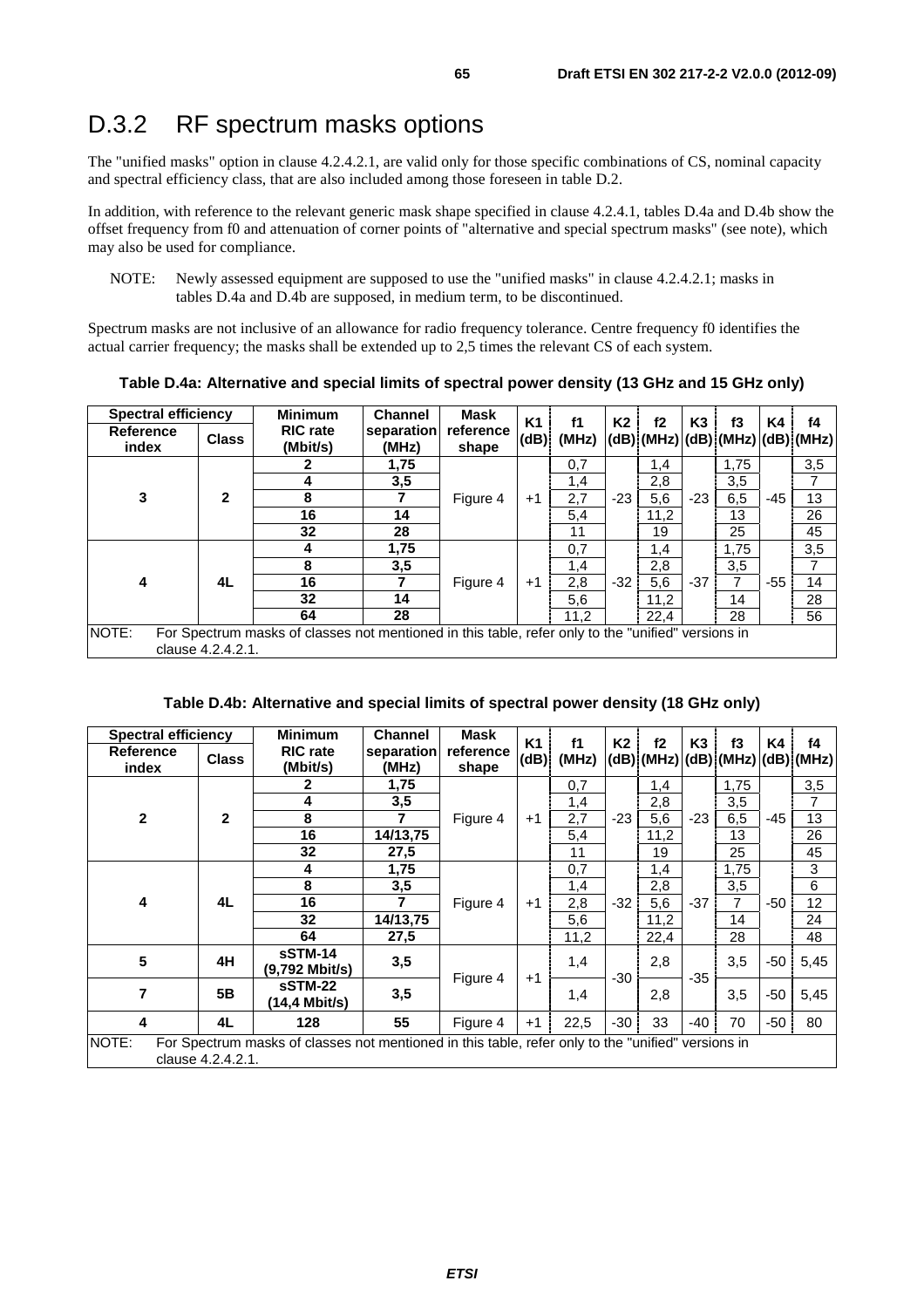# D.4 Receiver

## D.4.1 General requirements

**Table D.5: Receiver requirements** 

| Requirements                                              | Limits       |
|-----------------------------------------------------------|--------------|
| Spurious emissions (External)                             | Clause 4.3.1 |
| <b>BER</b> as a function of RSL                           | Table D.6    |
| Co channel external and adjacent interference sensitivity | Table D.7    |
| <b>CW spurious interference</b>                           | Clause 4.3.4 |

## D.4.2 BER as a function of Receiver input Signal Level (RSL)

The supplier shall declare the RSL threshold(s) (dBm) for the relevant BER values (i.e.  $10^{-6}$  and  $10^{-8}$  or  $10^{-10}$ ), which shall not be worse than the corresponding RSL upper bound values indicated in tables D.6a and D.6b. The declared Receiver Signal levels shall produce a BER of  $10^{-6}$  or either  $\leq 10^{-8}$  or  $\leq 10^{-10}$ .

NOTE: RSL values, evaluated for typical implementation practice, may be found in TR 101 854 [i.31] and RSL for guaranteeing RBER performance may be found in EN 302 217-2-1 [i.27].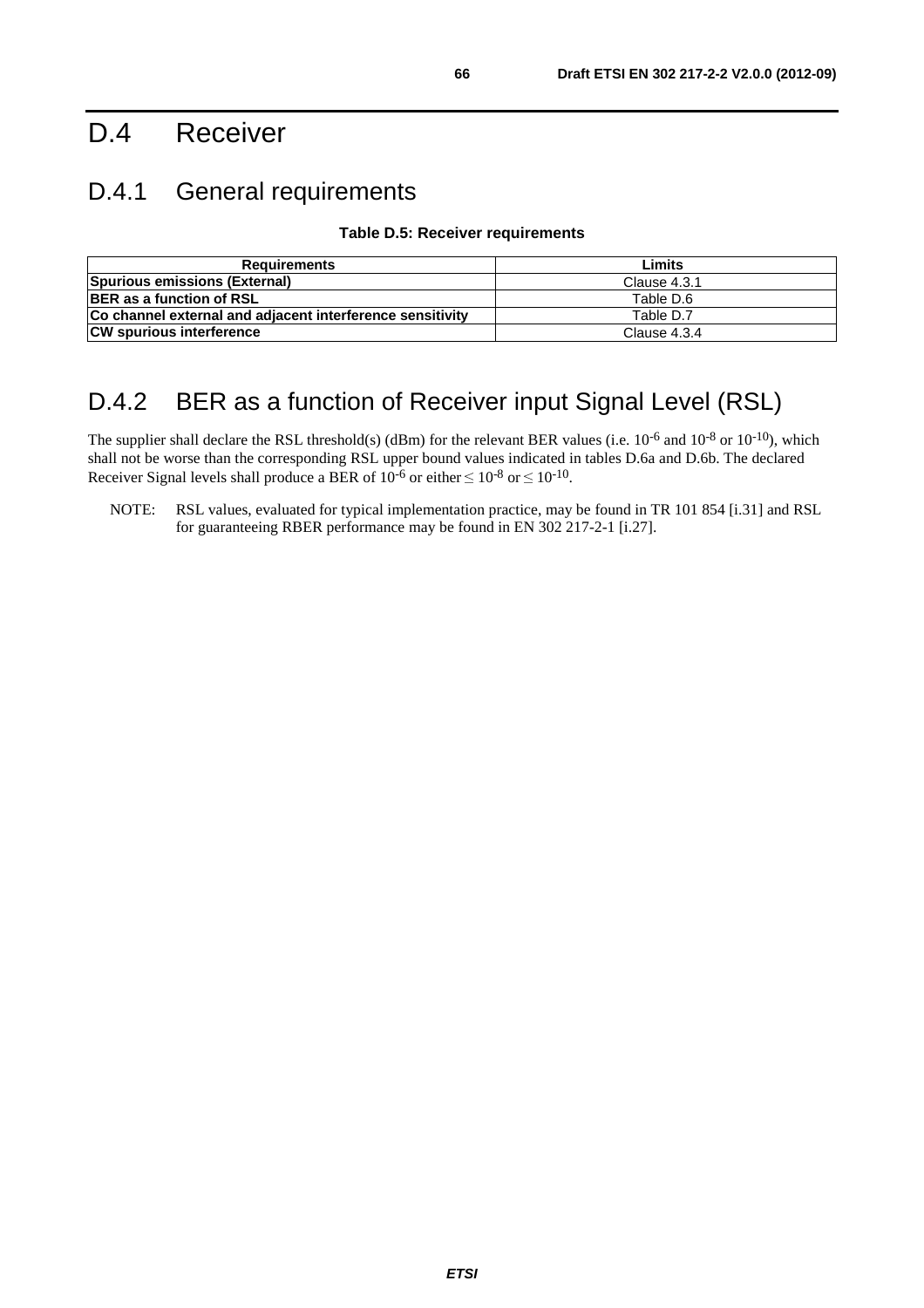| <b>Spectral efficiency</b> |                  | <b>Minimum RIC rate</b>                                                                                      | <b>Channel separation</b> | <b>RSL for</b>     | <b>RSL for</b>               | <b>RSL for</b>           |
|----------------------------|------------------|--------------------------------------------------------------------------------------------------------------|---------------------------|--------------------|------------------------------|--------------------------|
| Reference                  | <b>Class</b>     | (Mbit/s)                                                                                                     | (MHz)                     | BER $\leq 10^{-6}$ | BER $\leq 10^{-8}$           | BER $\leq 10^{-10}$      |
| index                      |                  |                                                                                                              |                           | (dBm)              | (dBm)                        | (dBm)                    |
|                            |                  | $\overline{c}$                                                                                               | 1,75                      | $-93$              | $-91,5$                      | $\blacksquare$           |
|                            |                  | 4                                                                                                            | 3,5                       | $-90$              | $-88,5$                      |                          |
| $\mathbf{2}$               | $\mathbf{2}$     | 8                                                                                                            | 7                         | $-87$              | $-85,5$                      | $\blacksquare$           |
|                            |                  | 16                                                                                                           | 14                        | $-84$              | $-82,5$                      | $\overline{\phantom{a}}$ |
|                            |                  | 32                                                                                                           | 28                        | $-81$              | $-79,5$                      | $\blacksquare$           |
|                            |                  | 64                                                                                                           | 56                        | $-78$              | $-76,5$                      | $\blacksquare$           |
|                            |                  | 3                                                                                                            | 1,75                      | $-88$              | $-86,5$                      |                          |
|                            |                  | $\,6$                                                                                                        | 3,5                       | $-85$              | $-83,5$                      |                          |
| 3                          | $\mathbf 3$      | $\overline{12}$                                                                                              | $\overline{7}$            | $-82$              | $-80,5$                      |                          |
|                            |                  | 24                                                                                                           | 14                        | $-79$              | $-77,5$                      |                          |
|                            |                  | 48                                                                                                           | 28                        | $-76$              | $-74,5$                      |                          |
|                            |                  | 96                                                                                                           | 56                        | $-73$              | $-71,5$                      |                          |
|                            |                  | $\overline{4}$                                                                                               | 1,75                      | $-86$              | $-84,5$                      | $\overline{\phantom{a}}$ |
|                            |                  | $\,8\,$                                                                                                      | 3,5                       | $-83$              | $-81,5$                      | $\overline{\phantom{a}}$ |
| 4                          | 4L               | $\overline{16}$                                                                                              | $\overline{7}$            | $-80$              | $-78,5$                      |                          |
|                            |                  | 32                                                                                                           | 14                        | $-77$              | $-75,5$                      | $\blacksquare$           |
|                            |                  | 64                                                                                                           | 28                        | $-74$              | $-72,5$                      | $\overline{\phantom{a}}$ |
|                            |                  | 128                                                                                                          | 56                        | $-71$              |                              | $-68$                    |
|                            |                  | 24                                                                                                           | $\overline{7}$            | $-77$              | $-75,5$                      | $\overline{\phantom{a}}$ |
| 5                          | 4H               | 49                                                                                                           | 14                        | $-74$              | $-72,5$                      | $\blacksquare$           |
|                            |                  | $\overline{98}$                                                                                              | $\overline{28}$           | $-71$              | $-69,5$                      | ÷,                       |
|                            |                  | 196                                                                                                          | 56                        | $-68$              | $\omega$                     | $-65$                    |
|                            | 5L               | 29                                                                                                           | 7                         | $-74$              | $-72,5$                      | $\blacksquare$           |
| 6                          |                  | 58                                                                                                           | 14                        | $-71$              | $-69,5$                      | $\blacksquare$           |
|                            | 5LA/5LB          | $\overline{117}$                                                                                             | 28 (ACAP / ACCP)          | $-68$              | $\blacksquare$               | $-65$                    |
|                            | (note)           | 235                                                                                                          | 56 (ACAP / ACCP)          | $-65$              |                              | $-62$                    |
|                            | 5H               | 34                                                                                                           | 7                         | $-71,5$            | $-70$                        | $\blacksquare$           |
| $\overline{7}$             |                  | 68                                                                                                           | 14                        | $-68,5$            | $-67$                        |                          |
|                            | <b>5HA / 5HB</b> | 137                                                                                                          | 28 (ACAP / ACCP)          | $-65,5$            | $\overline{\phantom{a}}$     | $-62,5$                  |
|                            | (note)           | 274                                                                                                          | 56 (ACAP / ACCP)          | $-62$              | $\blacksquare$               | $-59$                    |
|                            | 6L               | 39                                                                                                           | 7                         | $-67,5$            | -66                          |                          |
| 8                          |                  | 78                                                                                                           | $\overline{14}$           | $-64,5$            | $-63$                        | $\blacksquare$           |
|                            | 6LA/6LB          | 156                                                                                                          | 28 (ACAP / ACCP)          | -62                |                              | $-59$                    |
|                            | (note)           | 313                                                                                                          | 56 (ACAP / ACCP)          | $-59$              |                              | $-56$                    |
|                            | 6H               | 88                                                                                                           | 14                        | $-61$              | $-59,5$                      | $\blacksquare$           |
| 9                          | <b>6HA / 6HB</b> | 176                                                                                                          | 28 (ACAP / ACCP)          | $-58,5$            | $\overline{\phantom{a}}$     | $-55,5$                  |
|                            | (note)           | 352                                                                                                          | 56 (ACAP / ACCP)          | $-56$              | ÷.                           | $-53$                    |
|                            | $\overline{7}$   | 98                                                                                                           | 14                        | $-57,5$            | $-56$                        | $\blacksquare$           |
| 10                         | 7A/7B            | 196                                                                                                          | 28 (ACAP / ACCP)          | -55                | $\qquad \qquad \blacksquare$ | $-52$                    |
|                            | (note)           | 392                                                                                                          | 56 (ACAP / ACCP)          | $-52,5$            | $\overline{\phantom{a}}$     | $-49,5$                  |
|                            | 8                | 107                                                                                                          | 14                        | $-54,5$            | $\overline{\phantom{a}}$     | $-51,5$                  |
| 11                         | 8A/8B            | 215                                                                                                          | 28 (ACAP / ACCP)          | $-51,5$            |                              | $-48,5$                  |
|                            | (note)           | 431                                                                                                          | 56 (ACAP / ACCP)          | $-49$              |                              | $-46$                    |
| NOTE:                      |                  | For CS 28 MHz or 56 MHz, systems of classes 5HB, 6LB and 7B, the limits are required when the connection     |                           |                    |                              |                          |
|                            |                  | to the same antenna port of even and odd channels, spaced 28 MHz or 56 MHz, respectively, apart on the       |                           |                    |                              |                          |
|                            |                  | same polarization, is made with the use of an external 3 dB hybrid coupler placed at reference point C. When |                           |                    |                              |                          |
|                            |                  | alternatively, for the above purpose, narrow-band branching filters solution are used, the above BER         |                           |                    |                              |                          |

#### **Table D.6a: BER as a function of receiver input signal level RSL (upper bound) for 13 GHz and 15 GHz bands**

performance thresholds may be relaxed by 1,5 dB.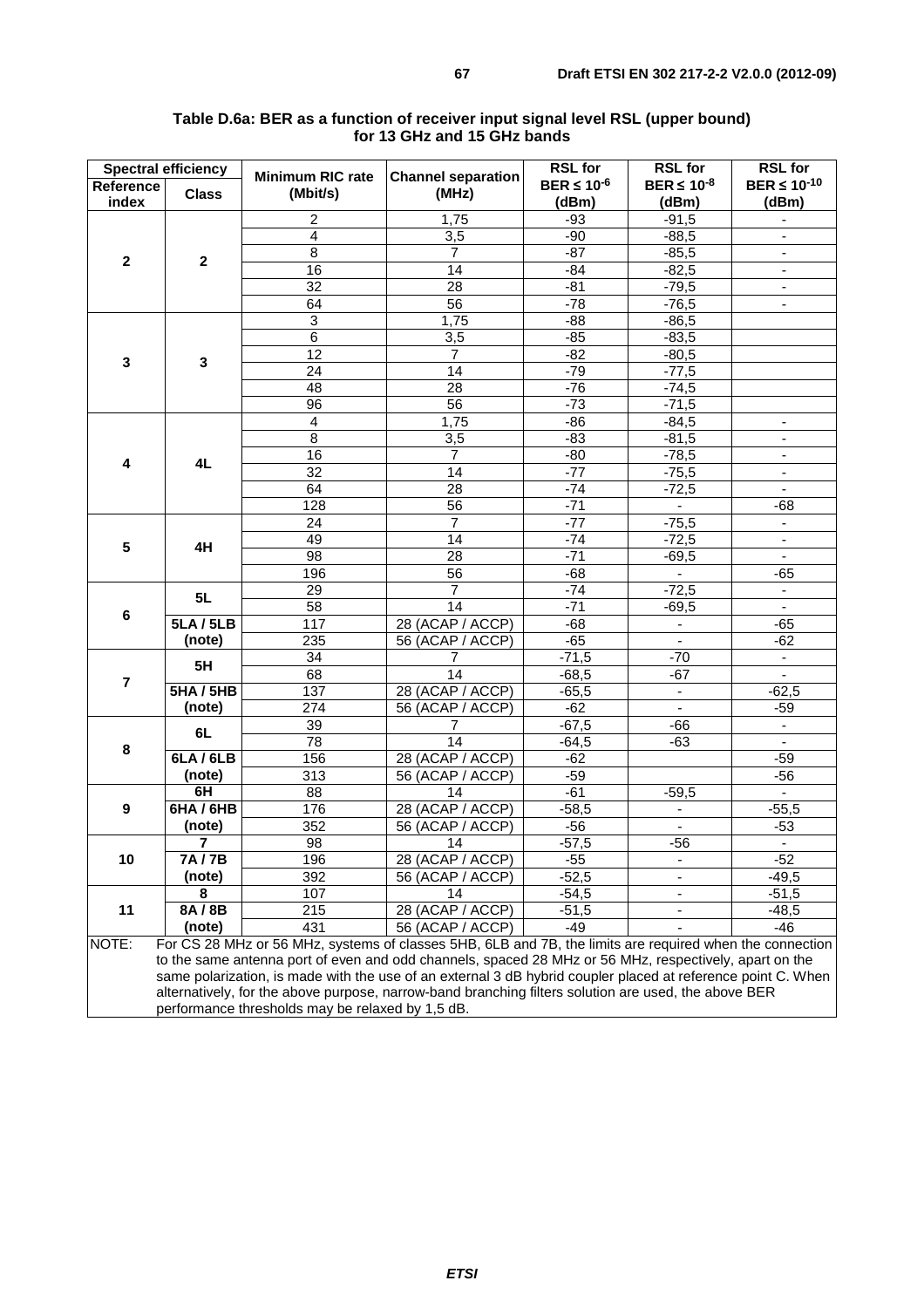| <b>Spectral efficiency</b> |                                                                                                                                                                                                           | <b>Minimum RIC</b> | <b>Channel separation</b>     | <b>RSL for</b>              | <b>RSL for</b>                             | <b>RSL for</b>               |  |  |  |  |
|----------------------------|-----------------------------------------------------------------------------------------------------------------------------------------------------------------------------------------------------------|--------------------|-------------------------------|-----------------------------|--------------------------------------------|------------------------------|--|--|--|--|
| <b>Reference</b><br>index  | <b>Class</b>                                                                                                                                                                                              | rate (Mbit/s)      | (MHz)                         | BER $\leq 10^{-6}$<br>(dBm) | BER $\leq 10^{-8}$<br>(dBm)                | BER $\leq 10^{-10}$<br>(dBm) |  |  |  |  |
|                            |                                                                                                                                                                                                           | 2                  | 1,75                          | $-92$                       | $-90,5$                                    | $\blacksquare$               |  |  |  |  |
|                            |                                                                                                                                                                                                           | 4                  | 3,5                           | $-89$                       | $-87,5$                                    |                              |  |  |  |  |
|                            |                                                                                                                                                                                                           | $\overline{8}$     | $\overline{7}$                | $-86$                       | $-84,5$                                    | $\omega$                     |  |  |  |  |
| $\mathbf{2}$               | $\mathbf{2}$                                                                                                                                                                                              | 16                 | 14/13,75                      | $-83$                       | $-81,5$                                    | $\overline{\phantom{a}}$     |  |  |  |  |
|                            |                                                                                                                                                                                                           | 32                 | 27,5                          | $-80$                       | $-78,5$                                    | $\overline{\phantom{a}}$     |  |  |  |  |
|                            |                                                                                                                                                                                                           | 64                 | 55                            | $-77$                       | $-75,5$                                    |                              |  |  |  |  |
|                            |                                                                                                                                                                                                           | 128                | 110                           | $-74$                       | $\blacksquare$                             | $-71$                        |  |  |  |  |
|                            |                                                                                                                                                                                                           | $\overline{3}$     | 1,75                          | $-87$                       | $-85,5$                                    |                              |  |  |  |  |
|                            |                                                                                                                                                                                                           | 6                  | 3,5                           | $-84$                       | $-82,5$                                    |                              |  |  |  |  |
|                            |                                                                                                                                                                                                           | 12                 | $\overline{7}$                | $-81$                       | $-79,5$                                    |                              |  |  |  |  |
| 3                          | $\mathbf{3}$                                                                                                                                                                                              | 24                 | 14/13,75                      | $-78$                       | $-76,5$                                    |                              |  |  |  |  |
|                            |                                                                                                                                                                                                           | 48                 | 27,5                          | $-75$                       | $-73,5$                                    |                              |  |  |  |  |
|                            |                                                                                                                                                                                                           | $\overline{96}$    | 55                            | $-72$                       | $-70,5$                                    |                              |  |  |  |  |
|                            |                                                                                                                                                                                                           | 191                | 110                           | $-69$                       | $\omega$                                   | $-66$                        |  |  |  |  |
|                            |                                                                                                                                                                                                           | 4                  | 1,75                          | $-85$                       | $-83,5$                                    | $\overline{\phantom{a}}$     |  |  |  |  |
|                            |                                                                                                                                                                                                           | 8                  | 3,5                           | $-82$                       | $-80,5$                                    | $\blacksquare$               |  |  |  |  |
|                            | 4L                                                                                                                                                                                                        | $\overline{16}$    | $\overline{7}$                | $-79$                       | $-77,5$                                    | $\overline{\phantom{a}}$     |  |  |  |  |
| 4                          |                                                                                                                                                                                                           | 32                 | 14/13,75                      | $-76$                       | $-74,5$                                    | $\overline{\phantom{a}}$     |  |  |  |  |
|                            |                                                                                                                                                                                                           | 64                 | 27,5                          | $-73$                       | $-71,5$                                    | $\omega$                     |  |  |  |  |
|                            |                                                                                                                                                                                                           | 128                | 55<br>110                     | $-70$<br>$-67$              |                                            | $-67$                        |  |  |  |  |
|                            |                                                                                                                                                                                                           | 256                |                               |                             |                                            | $-64$                        |  |  |  |  |
| 5                          |                                                                                                                                                                                                           | sSTM-14            | 3,5<br>$\overline{7}$         | $-78$<br>$-76$              | $-76,5$                                    | $\blacksquare$               |  |  |  |  |
|                            | 4H                                                                                                                                                                                                        | 24<br>49           |                               | $-73$                       | $-74,5$                                    | $\omega$                     |  |  |  |  |
|                            |                                                                                                                                                                                                           | 98                 | 14/13,75                      | $-70$                       | $-71,5$                                    |                              |  |  |  |  |
|                            |                                                                                                                                                                                                           |                    | 27,5                          |                             | $-68,5$                                    | $\blacksquare$               |  |  |  |  |
|                            |                                                                                                                                                                                                           | 196<br>392         | 55<br>110                     | $-67$                       | $\overline{\phantom{a}}$<br>$\blacksquare$ | $-64$                        |  |  |  |  |
|                            |                                                                                                                                                                                                           | 29                 | $\overline{7}$                | $-64$<br>$-73$              | $-71,5$                                    | $-61$                        |  |  |  |  |
|                            | 5L                                                                                                                                                                                                        | $\overline{58}$    | 14/13,75                      | $-70$                       | $-68,5$                                    | $\overline{\phantom{a}}$     |  |  |  |  |
| 6                          | <b>5LA/5LB</b>                                                                                                                                                                                            | 117                | 27,5                          | $-67$                       | $\overline{\phantom{a}}$                   | $-64$                        |  |  |  |  |
|                            |                                                                                                                                                                                                           | 235                | 55                            | $-64$                       |                                            | $-61$                        |  |  |  |  |
|                            | (note)                                                                                                                                                                                                    | 470                | 110                           | $-61$                       | $\overline{\phantom{a}}$<br>$\blacksquare$ | $-58$                        |  |  |  |  |
|                            |                                                                                                                                                                                                           | sSTM-22            | 3,5                           | $-73$                       | $-71,5$                                    | $\blacksquare$               |  |  |  |  |
|                            | 5H                                                                                                                                                                                                        | 34                 | $\overline{7}$                | $-70$                       | $-68,5$                                    |                              |  |  |  |  |
|                            |                                                                                                                                                                                                           | 68                 | 13,75                         | $-67$                       | $-65,5$                                    | $\blacksquare$               |  |  |  |  |
| $\overline{\mathbf{r}}$    |                                                                                                                                                                                                           | 137                | 27,5 (ACAP / ACCP)            | $-64$                       | $\blacksquare$                             | $-61$                        |  |  |  |  |
|                            | <b>5HA / 5HB</b>                                                                                                                                                                                          | 274                | $\overline{55}$ (ACAP / ACCP) | $-61$                       | $\overline{\phantom{a}}$                   | -58                          |  |  |  |  |
|                            | (note)                                                                                                                                                                                                    | $\overline{548}$   | 110 (ACAP / ACCP)             | $-58$                       | $\overline{\phantom{a}}$                   | $-55$                        |  |  |  |  |
|                            |                                                                                                                                                                                                           | 39                 | 7                             | -66                         | $-64,5$                                    |                              |  |  |  |  |
|                            | 6L                                                                                                                                                                                                        | 78                 | 13,75/14                      | $-63,5$                     | $-62$                                      |                              |  |  |  |  |
| 8                          |                                                                                                                                                                                                           | 156                | 27,5 (ACAP / ACCP)            | $-61$                       | ٠                                          | $-58$                        |  |  |  |  |
|                            | 6LA/6LB                                                                                                                                                                                                   | 313                | 55 (ACAP / ACCP)              | $-58$                       |                                            | $-55$                        |  |  |  |  |
|                            | (note)                                                                                                                                                                                                    | 627                | 110 (ACAP / ACCP)             | $-55$                       |                                            | $-52$                        |  |  |  |  |
|                            | 6H                                                                                                                                                                                                        | 88                 | 13,75/14                      | $-60$                       | $-58,5$                                    |                              |  |  |  |  |
|                            |                                                                                                                                                                                                           | 176                | 27,5 (ACAP / ACCP)            | $-57,5$                     |                                            | $-54,5$                      |  |  |  |  |
| 9                          | <b>6HA / 6HB</b>                                                                                                                                                                                          | 352                | 55 (ACAP / ACCP)              | $-55$                       | $\overline{\phantom{a}}$                   | $-52$                        |  |  |  |  |
|                            | (note)                                                                                                                                                                                                    | 705                | 110 (ACAP / ACCP)             | $-52$                       |                                            | -49                          |  |  |  |  |
|                            |                                                                                                                                                                                                           | 98                 | 13,75/14                      | $-56,5$                     | $-55$                                      |                              |  |  |  |  |
| 10                         |                                                                                                                                                                                                           | 196                | 27,5 (ACAP / ACCP)            | $-54$                       |                                            | $-51$                        |  |  |  |  |
|                            | 7A/7B                                                                                                                                                                                                     | 392                | 55 (ACAP / ACCP)              | $-51,5$                     |                                            | $-48,5$                      |  |  |  |  |
|                            | (note)                                                                                                                                                                                                    | 784                | 110 (ACAP / ACCP)             | $-49$                       | $\overline{\phantom{a}}$                   | $-46$                        |  |  |  |  |
|                            | 8                                                                                                                                                                                                         | 107                | 13,75/14                      | $-53,5$                     | $\overline{\phantom{a}}$                   | $-50,5$                      |  |  |  |  |
|                            |                                                                                                                                                                                                           | 215                | 27,5 (ACAP / ACCP)            | $-50,5$                     | $\overline{\phantom{a}}$                   | $-47,5$                      |  |  |  |  |
| 11                         | 8A/8B                                                                                                                                                                                                     | 431                | 55 (ACAP / ACCP)              | $-48$                       | $\overline{\phantom{a}}$                   | $-45$                        |  |  |  |  |
|                            | (note)                                                                                                                                                                                                    | 862                | 110 (ACAP / ACCP)             | $-45,5$                     |                                            | $-42,5$                      |  |  |  |  |
| NOTE:                      |                                                                                                                                                                                                           |                    |                               |                             |                                            |                              |  |  |  |  |
|                            | For CS 27,5 MHz or 55 MHz, systems of classes 5HB, 6LB and 7B, the limits are required when the<br>connection to the same antenna port of even and odd channels, spaced 27,5 MHz or 55 MHz, respectively, |                    |                               |                             |                                            |                              |  |  |  |  |

#### **Table D.6b: BER as a function of receiver input signal level RSL (upper bound) for 18 GHz bands**

apart on the same polarization, is made with the use of an external 3 dB hybrid coupler placed at reference point C. When alternatively, for the above purpose, narrow-band branching filters solution are used, the above BER performance thresholds may be relaxed by 1,5 dB.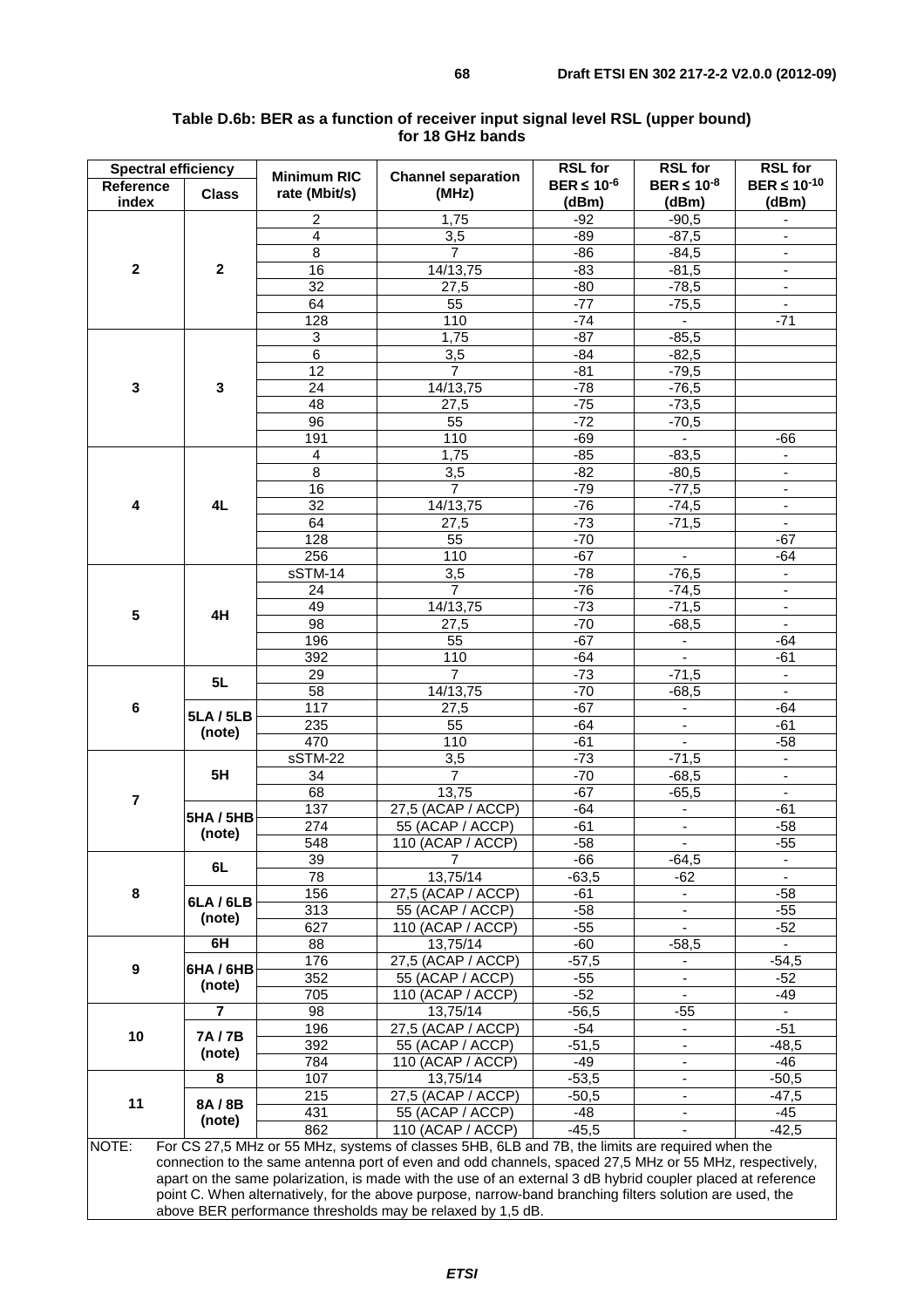# D.4.3 Co-channel "external" and adjacent channel interference sensitivity

The limits of Carrier to Interference ratio (C/I) in case of co-channel and adjacent channel interference shall be as in table D.7, giving maximum C/I values for 1 dB and 3 dB degradation of the RSL limits declared for BER  $\leq 10^{-6}$  in clause D.4.2.

| <b>Spectral efficiency</b> |                         |                         |                                                                                                          | C/I for BER $\leq 10^{-6}$ RSL degradation of |                 |                      |                  |
|----------------------------|-------------------------|-------------------------|----------------------------------------------------------------------------------------------------------|-----------------------------------------------|-----------------|----------------------|------------------|
|                            |                         | <b>Minimum RIC rate</b> | <b>Channel separation</b>                                                                                |                                               |                 | 1 dB or 3 dB         |                  |
|                            |                         | (Mbit/s)                | (MHz)                                                                                                    | <b>Co-channel</b>                             |                 |                      | adjacent channel |
| <b>Reference</b>           | <b>Class</b>            | (see note)              | (see note)                                                                                               | interference                                  |                 |                      | interference     |
| index                      |                         |                         |                                                                                                          | 1 dB                                          | 3 dB            | 1 dB                 | 3 dB             |
| $\mathbf{2}$               | $\overline{\mathbf{2}}$ | 2; 4; 8; 16; 32; 64     | 1,75; 3,5; 7; 14; 28; 56                                                                                 | 23                                            | 19              | 0                    | $-4$             |
|                            |                         | 16; 32; 64; 128         | 13,75; 27,5; 55; 110                                                                                     | 23                                            | 19              | $\overline{1}$       | $-3$             |
| 3                          | 3                       | 3; 6; 12; 24; 48        | 1,75; 3,5; 7; 14; 28; 56                                                                                 | $\overline{27}$                               | 24,5            | $-1$                 | $-5$             |
|                            |                         | 24; 48; 96; 191         | 13,75; 27,5; 55; 110                                                                                     | $\overline{27}$                               | 24,5            | $-0$                 | $-4$             |
|                            |                         | 4; 8; 16; 32; 64        | 1,75; 3,5; 7; 14; 28                                                                                     | 30                                            | 26,5            | $-1$                 | $-5$             |
| 4                          | 4L                      | 32; 64                  | 13,75; 27,5                                                                                              | 30                                            | 26,5            | $\overline{0}$       | $-4$             |
|                            |                         | 128; 256                | 55/56; 110                                                                                               | 29                                            | 25              | $-5$                 | $-9$             |
|                            |                         | sSTM-14                 | $\overline{3.5}$                                                                                         | $\overline{30}$                               | $\overline{26}$ | $-4$                 | $-8$             |
| 5                          | 4H                      | 24; 49; 98; 196         | 7; 14; 28; 56                                                                                            | 30                                            | 26,5            | $-6$                 | $-9,5$           |
|                            |                         | 49; 98; 196; 392        | 13,75; 27,5; 55; 110                                                                                     | 30                                            | 26,5            | $-2$                 | $-5,5$           |
|                            | 5L                      | 29; 58                  | 7; 13,75/14                                                                                              | 34                                            | 30              | $\overline{\cdot}$ 3 | $-7$             |
| 6                          | 5LB                     | 117; 235; 470           | 27,5/28; 55/56; 110 (ACCP)                                                                               | 34                                            | 30              | $-3$                 | $-7$             |
|                            | 5LA                     | 117; 235; 470           | 27,5/28; 55/56; 110 (ACAP)                                                                               | $\overline{34}$                               | 30              | $\overline{4}$       | $\mathbf{1}$     |
|                            | 5H                      | sSTM-22                 | 3,5                                                                                                      | $\overline{37}$                               | 33              | 0                    | $-4$             |
|                            |                         | 34; 68                  | 7; 13,75/14                                                                                              | $\overline{37}$                               | 33              | $-3,5$               | $-7,5$           |
|                            |                         | 137                     | 28                                                                                                       | 35                                            | 32              | $-5$                 | $\frac{-8}{-7}$  |
| $\overline{7}$             | 5HB                     |                         | 27,5                                                                                                     | $\overline{37}$                               | 33              | $-3$                 |                  |
|                            |                         | 274                     | 55/56                                                                                                    | $\overline{37}$                               | 33              | $-3,5$               | $-7,5$           |
|                            |                         | 548                     | 110                                                                                                      | $\overline{37}$                               | 33              | $-3,5$               | $-7,5$           |
|                            | 5HA                     | 137; 274; 548           | 27,5/28; 55/56; 110 (ACAP)                                                                               | 37                                            | 33              | $\overline{3}$       | $-1$             |
|                            | 6L                      | 39;78                   | 7; 13,75/14                                                                                              | 40                                            | 36              | 0                    | $-4$             |
| 8                          | 6LB                     | 156; 313; 627           | 27,5/28; 55/56; 110 (ACCP)                                                                               | 40                                            | 36              | 0                    | $-4$             |
|                            | 6LA                     | 156; 313; 627           | 27,5/28; 55/56; 110 (ACAP)                                                                               | 40                                            | 36              | 10                   | $\overline{7}$   |
|                            | 6H                      | 88                      | 13,75/14                                                                                                 | 43                                            | 39              | 0                    | $-4$             |
| 9                          | 6HB                     | 176; 352; 705           | 27,5/28; 55/56; 110 (ACCP)                                                                               |                                               |                 |                      |                  |
|                            | 6HA                     | 176; 352; 705           | 27,5/28; 55/56; 110 (ACAP)                                                                               | 43                                            | 39              | 10                   | 6                |
|                            | 7                       | 98                      | 13,75/14                                                                                                 | 46                                            | 42              | 0                    | $-4$             |
| 10                         | 7B                      | 196; 392; 784           | 27,5/28; 55/56; 110 (ACCP)                                                                               | 46                                            | 42              | 0                    | $-4$             |
|                            | <b>7A</b>               | 196; 392; 784           | 27,5/28; 55/56; 110 (ACAP)                                                                               | 46                                            | 42              | 13                   | 9                |
|                            | 8                       | 107                     | 13,75/14                                                                                                 |                                               |                 |                      |                  |
| 11                         | 8B                      | 215; 431; 862           | 27,5/28; 55/56; 110 (ACCP)                                                                               | 50                                            | 46              | 0                    | $-4$             |
|                            | <b>8A</b>               | 215; 431; 862           | 27,5/28; 55/56; 110 (ACAP)                                                                               | 50                                            | 46              | 17                   | 13               |
| NOTE:                      |                         |                         | Minimum RIC and Channel separation series of values in each row are intended one to one coupled in their |                                               |                 |                      |                  |
|                            | orders.                 |                         |                                                                                                          |                                               |                 |                      |                  |

**Table D.7: Co-channel and adjacent channel interference sensitivity**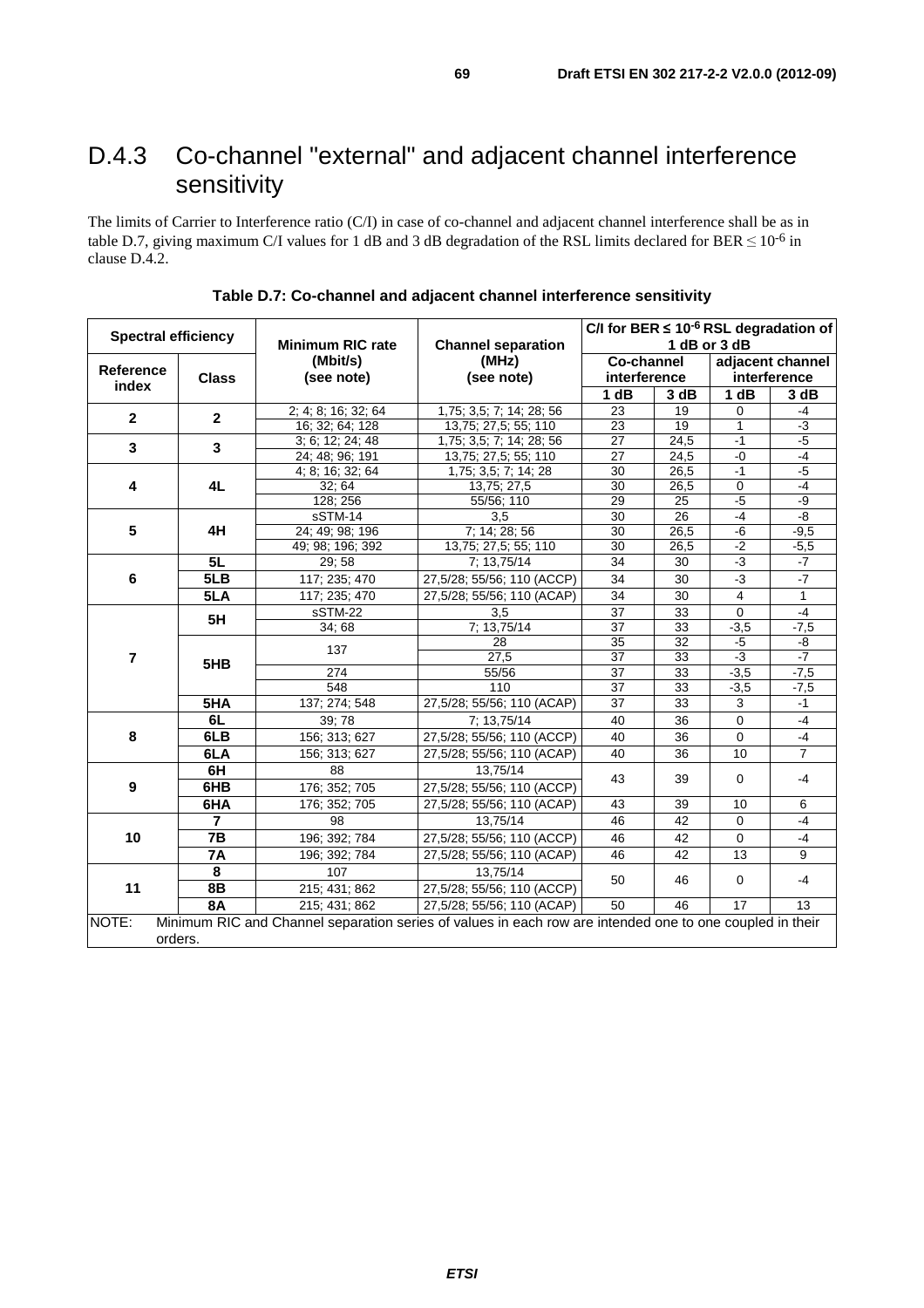# Annex E (normative): Frequency bands from 23 GHz to 55 GHz

# E.1 Introduction

This annex contains requirements for a variety of equipment that, depending on the channel arrangements adopted by the local administrations (according clause E.2.1 and table E.1), can offer various transmission capacities within given channel separations using the necessary spectral efficiency class (according clause E.2.2 and table E.2).

# E.2 General characteristics

## E.2.1 Frequency characteristics and channel arrangements

In table E.1, ITU-R and ECC (formerly CEPT/ERC) recommended frequency channel arrangements, known at the date of publication of the present document, are specified for reference only. The channel arrangement is not relevant to article 3.2 requirements; only the frequency band and actual channel separation are relevant for defining the set of parameters and test suites relevant to each system designed for that channel separation.

Other national or future ITU-R or CEPT/ECC recommendations set around the rough boundary of present ITU-R or CEPT/ECC recommendations are considered applicable to systems assessed against the present document, provided that they use the same channel separation.

For assessment of wide-band coverage systems see annex G.

| <b>Band</b> | <b>Frequency range</b>                                                                                                                    | <b>Channel separation</b>  | Recommendations for radio frequency channel arrangements |                         |  |  |  |  |  |
|-------------|-------------------------------------------------------------------------------------------------------------------------------------------|----------------------------|----------------------------------------------------------|-------------------------|--|--|--|--|--|
| (GHz)       | (GHz)                                                                                                                                     | (MHz)                      | <b>ECC (CEPT/ERC)</b>                                    | <b>ITU-R</b>            |  |  |  |  |  |
| 23          | 22,0 to 23,6                                                                                                                              | 3,5 to 112                 | T/R 13-02 [i.18]                                         | F.637-4 [i.46]          |  |  |  |  |  |
| 26          | 24,5 to 26,5                                                                                                                              | 3,5 to 112                 | T/R 13-02 [i.18]                                         | F.748-4 [i.49]          |  |  |  |  |  |
| 28          | 27,5 to 29,5                                                                                                                              | 3,5 to 112                 | T/R 13-02 [i.18]                                         | F.748-4 [i.49]          |  |  |  |  |  |
| 31          | 31,0 to 31,3                                                                                                                              | 3.5 to 28/56<br>(see note) | 02-02 [i.21]                                             | F.746-10 annex 7 [i.47] |  |  |  |  |  |
| 32          | 31.8 to 33.4                                                                                                                              | 3,5 to 112                 | 01-02 [i.3]                                              | F.1520-3 [i.58]         |  |  |  |  |  |
| 38          | 37,0 to 39,5                                                                                                                              | 3.5 to 112                 | T/R 12-01 [i.16]                                         | F.749-3 [i.50]          |  |  |  |  |  |
| 42          | 40.5 to 43.5                                                                                                                              | 7 to 112                   | 01-04 li.191                                             | F.2005 [i.59]           |  |  |  |  |  |
| 50          | 48,5 to 50,2                                                                                                                              | 3,5 to 28                  | 12-10 [i.10]                                             |                         |  |  |  |  |  |
| 52          | 51.4 to 52.6                                                                                                                              | 3.5 to 56                  | 12-11 li.111                                             | F.1496-1 [i.56]         |  |  |  |  |  |
| 55          | 55,78 to 57,0                                                                                                                             | 3.5 to 56                  | 12-12 [i.12]                                             | F.1497-1 [i.57]         |  |  |  |  |  |
| NOTE:       | In 31 GHz band, no Recommended CEPT or ITU-R radio frequency channel arrangements providing for                                           |                            |                                                          |                         |  |  |  |  |  |
|             | channel separation of 56 MHz; however, it is assumed that aggregation of two half sized channels might be<br>permitted on national basis. |                            |                                                          |                         |  |  |  |  |  |

#### **Table E.1: Frequency characteristics**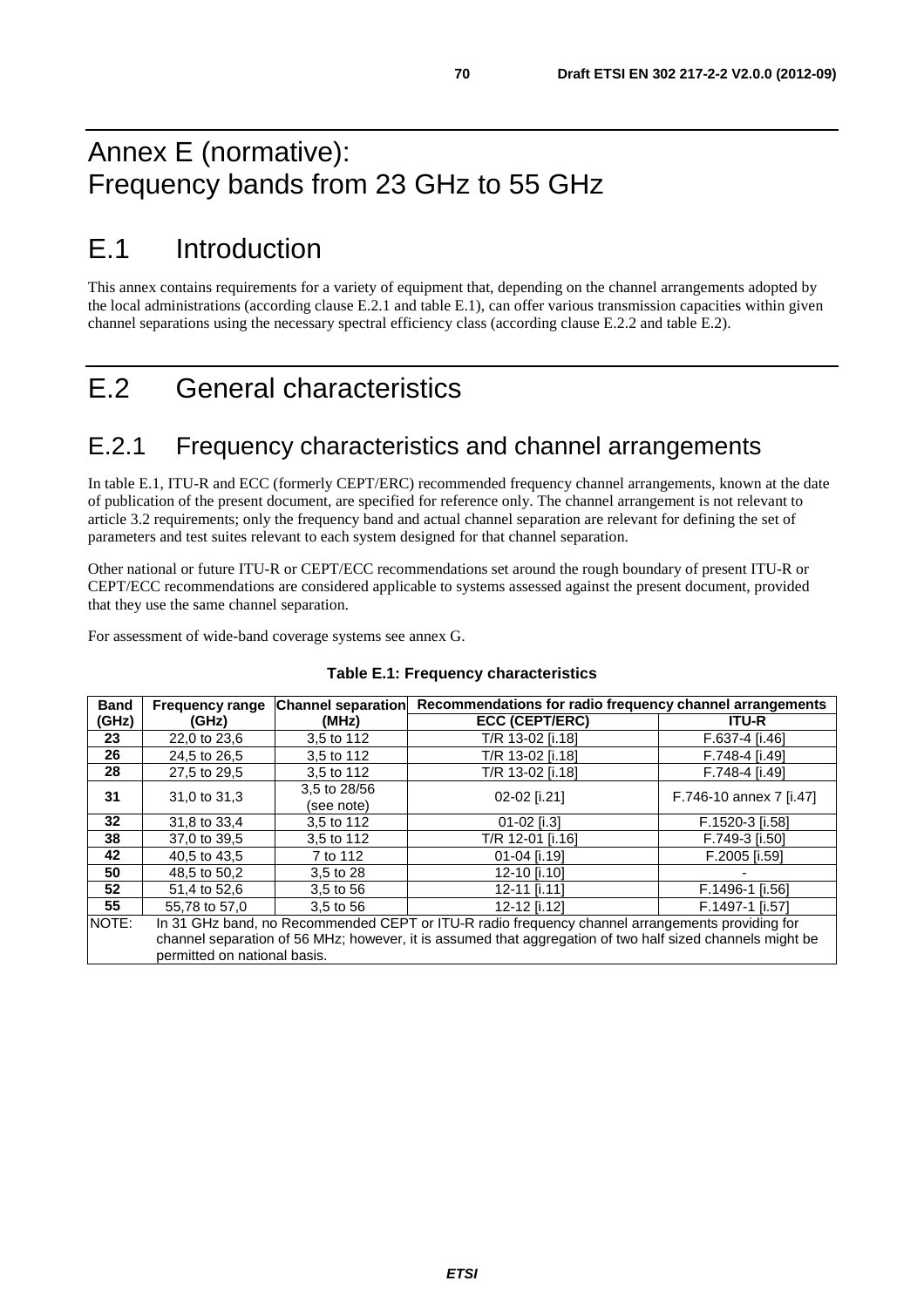## E.2.2 Transmission capacities

|                      |                           |                 | Channel arrangement $\rightarrow$                                                                                                                                                               | Co-polar (ACCP)          |                              |                   |                              |                 |                                 | <b>Cross-polar (ACAP)</b>    |                                 |                          |
|----------------------|---------------------------|-----------------|-------------------------------------------------------------------------------------------------------------------------------------------------------------------------------------------------|--------------------------|------------------------------|-------------------|------------------------------|-----------------|---------------------------------|------------------------------|---------------------------------|--------------------------|
|                      |                           |                 | Channel separation (MHz) $\rightarrow$                                                                                                                                                          | 3,5                      | $\overline{7}$               | 14                | 28                           | 56              | 112                             | 28                           | 56                              | 112                      |
|                      | Spectral efficiency<br>◡  |                 | <b>Frequency</b><br>band (GHz)                                                                                                                                                                  | $\downarrow$<br>↓        | $\downarrow$<br>$\downarrow$ | $\downarrow$<br>↓ | $\downarrow$<br>$\downarrow$ | ↓<br>业          | $\blacklozenge$<br>$\downarrow$ | ↓<br>J                       | $\blacklozenge$<br>$\downarrow$ | ↓<br>J                   |
|                      | <b>Reference</b><br>index | <b>Class</b>    | ◡                                                                                                                                                                                               |                          |                              |                   |                              |                 |                                 |                              |                                 |                          |
|                      | 1                         | 1               | 50                                                                                                                                                                                              | $\overline{c}$           | $\blacksquare$               | $\blacksquare$    | $\sim$                       |                 |                                 | ä,                           | $\overline{\phantom{a}}$        |                          |
|                      |                           |                 | 52; 55                                                                                                                                                                                          | $\overline{2}$           | 4                            | 8                 | 16                           | 32              |                                 | $\blacksquare$               | $\overline{\phantom{0}}$        |                          |
|                      |                           |                 | 23 to 38                                                                                                                                                                                        | $\overline{4}$           | 8                            | $\overline{16}$   | $\overline{32}$              | 64              | 128                             | $\overline{\phantom{a}}$     | $\overline{\phantom{a}}$        |                          |
|                      | $\mathbf{2}$              | $\mathbf{2}$    | 42                                                                                                                                                                                              |                          | $\overline{8}$               | 16                | 32                           | 64              | 128                             | $\blacksquare$               | $\blacksquare$                  |                          |
|                      |                           |                 | $\overline{50}$                                                                                                                                                                                 | 4                        | $\overline{8}$               | 16                | $\overline{32}$              |                 |                                 | $\frac{1}{2}$                | $\overline{\phantom{a}}$        |                          |
|                      |                           |                 | 52; 55                                                                                                                                                                                          | 4                        | $\overline{8}$               | 16                | $\overline{32}$              | 64              |                                 | $\overline{\phantom{0}}$     | $\overline{\phantom{a}}$        |                          |
|                      |                           |                 | 23 to 38                                                                                                                                                                                        | 6                        | $\overline{12}$              | $\overline{24}$   | 48                           | 96              | 191                             | $\overline{\phantom{a}}$     | $\blacksquare$                  |                          |
|                      | $\mathbf{3}$              | $\mathbf{3}$    | 42                                                                                                                                                                                              |                          | $\overline{12}$              | $\overline{24}$   | 48                           | $\overline{96}$ | 191                             | $\frac{1}{2}$                | $\overline{\phantom{0}}$        |                          |
|                      |                           |                 | 50                                                                                                                                                                                              | 6                        | 12                           | 24                | 48                           |                 |                                 | $\overline{\phantom{0}}$     | $\qquad \qquad \blacksquare$    | $\overline{\phantom{a}}$ |
|                      |                           |                 | 52; 55                                                                                                                                                                                          | $\overline{6}$           | $\overline{12}$              | 24                | $\overline{48}$              | 96              | $\blacksquare$                  | $\overline{\phantom{a}}$     | $\overline{\phantom{a}}$        | $\overline{\phantom{a}}$ |
| rate Mbit/s (note 1) | 4                         |                 | 23 to $38$                                                                                                                                                                                      | 8                        | 16                           | $\overline{32}$   | 64                           | 128             | 256                             | $\qquad \qquad \blacksquare$ | $\blacksquare$                  | $\overline{\phantom{a}}$ |
|                      |                           | 4L              | 42                                                                                                                                                                                              |                          | $\overline{16}$              | $\overline{32}$   | 64                           | 128             | 256                             | $\frac{1}{2}$                | $\overline{\phantom{a}}$        | $\blacksquare$           |
|                      |                           |                 | 50                                                                                                                                                                                              | 8                        | 16                           | $\overline{32}$   | 64                           |                 |                                 | $\overline{\phantom{0}}$     | $\overline{\phantom{a}}$        | $\blacksquare$           |
|                      |                           |                 | 52; 55                                                                                                                                                                                          | 8                        | $\overline{16}$              | $\overline{32}$   | 64                           | 128             |                                 | $\frac{1}{2}$                | $\overline{\phantom{a}}$        |                          |
|                      | $\overline{5}$            | 4H              | 23 to 42                                                                                                                                                                                        | ä,                       | $\overline{24}$              | 49                | 98                           | 196             | 392                             | $\frac{1}{2}$                | $\blacksquare$                  | $\overline{\phantom{a}}$ |
|                      | 6                         | 5L              | 23 to 42                                                                                                                                                                                        | ÷,                       | $\overline{29}$              | $\overline{58}$   |                              |                 |                                 |                              |                                 |                          |
|                      |                           | 5LB, 5LA        | 23 to 42                                                                                                                                                                                        | $\blacksquare$           |                              |                   | 117                          | 235             | 470                             | 117                          | 235                             | 470                      |
|                      |                           | 5H              | 23 to 42                                                                                                                                                                                        | $\blacksquare$           | $\overline{34}$              | 68                |                              |                 |                                 |                              |                                 |                          |
| Minimum payload RIC  | $\overline{7}$            | <b>5HB, 5HA</b> | 23 to 42                                                                                                                                                                                        | ٠                        | $\blacksquare$               |                   | 137<br>(note 2)              | 274<br>(note 2) | 548                             | $\overline{137}$<br>(note 2) | $\overline{274}$<br>(note 2)    | 548                      |
|                      | 8                         | 6L              | 23 to 42                                                                                                                                                                                        |                          | 39                           | 78                |                              |                 |                                 |                              |                                 |                          |
|                      |                           | 6LB, 6LA        | 23 to 42                                                                                                                                                                                        |                          | $\qquad \qquad \blacksquare$ |                   | 156                          | 313             | 627                             | 156                          | 313                             | 627                      |
|                      | 9                         | 6H              | 23 to 42                                                                                                                                                                                        | $\overline{\phantom{a}}$ | $\overline{\phantom{a}}$     | 88                |                              |                 |                                 |                              |                                 |                          |
|                      |                           | <b>6HB, 6HA</b> | 23 to 42                                                                                                                                                                                        | $\blacksquare$           | $\overline{\phantom{a}}$     |                   | 176                          | 352             | 705                             | 176                          | 352                             | 705                      |
|                      | 10                        | 7               | 23 to 42                                                                                                                                                                                        | $\blacksquare$           | $\overline{\phantom{a}}$     | 98                |                              |                 |                                 | $\blacksquare$               | ÷.                              |                          |
|                      |                           | <b>7B, 7A</b>   | 23 to 42                                                                                                                                                                                        | ÷.                       | $\blacksquare$               |                   | 196                          | 392             | 784                             | 196                          | 392                             | 784                      |
|                      | 11                        | 8               | 23 to $42$                                                                                                                                                                                      |                          | $\overline{\phantom{a}}$     | 107               |                              |                 |                                 |                              |                                 |                          |
|                      |                           | 8B, 8A          | 23 to 42                                                                                                                                                                                        |                          |                              |                   | $\overline{215}$             | 431             | 862                             | $\overline{215}$             | 431                             | 862                      |
| NOTE 1:<br>NOTE 2:   |                           |                 | For equipment assessment with different base band interfaces see annex F.<br>Equipment requirements are set only on the basis of the RIC rate on one polarisation. However, $4 \times STM-1$ or |                          |                              |                   |                              |                 |                                 |                              |                                 |                          |

#### **Table E.2: Minimum RIC transmission capacity and system classes for various channel separation**

STM-4 capacity can be possible by doubling 2 × STM-1 equipment either in CCDP operation, or through operation of two 2 × STM-1 systems in two separate 56 MHz channels, which, due to spectrum availability, may also not be adjacent. For the assessment of such cases, refer to clause G.3.

# E.3 Transmitter

## E.3.1 General requirements

|  |  | Table E.3: Transmitter requirements |
|--|--|-------------------------------------|
|--|--|-------------------------------------|

| <b>Requirements</b>                                      | Limits                                |  |  |  |  |
|----------------------------------------------------------|---------------------------------------|--|--|--|--|
| Maximum transmitter power                                | Clause 4.2.1                          |  |  |  |  |
| Nominal transmitter power tolerance                      | Clause 4.2.3                          |  |  |  |  |
| Transmitter power and frequency control                  | Clause 4.2.1                          |  |  |  |  |
| <b>RF Spectrum power density mask</b>                    | Masks in clause 4.2.4.2.1 (preferred) |  |  |  |  |
|                                                          | or in clause E.3.2                    |  |  |  |  |
| Discrete CW components exceeding the spectrum mask limit | <b>Clause 4.2.5</b>                   |  |  |  |  |
| Spurious emissions-external                              | Clause 4.2.6                          |  |  |  |  |
| Radio frequency tolerance                                | Clause 4.2.8                          |  |  |  |  |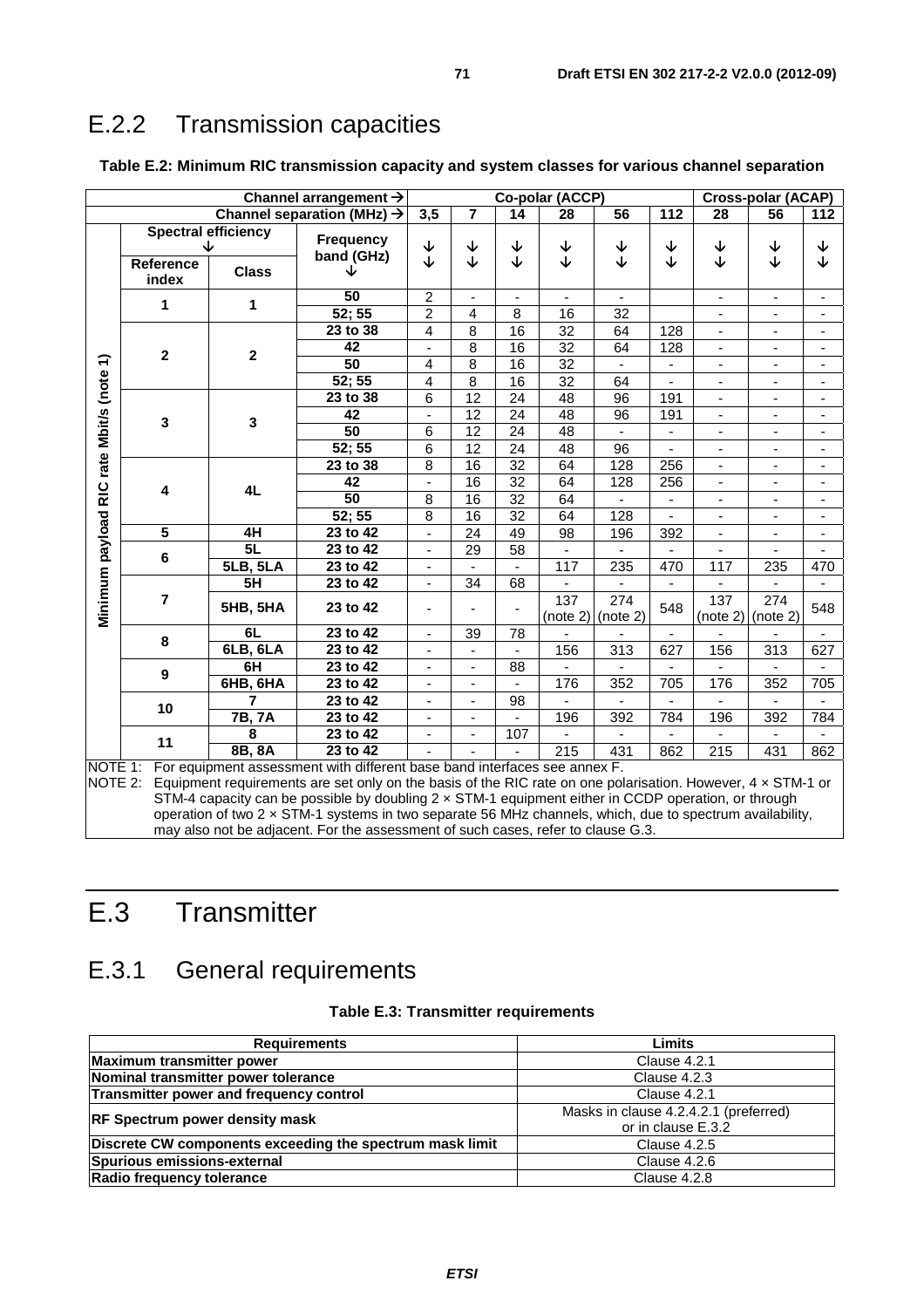## E.3.2 RF spectrum masks options

The "unified masks" option in clause 4.2.4.2.1, are valid only for those specific combinations of CS, nominal capacity and spectral efficiency class, that are also included among those foreseen in table E.2.

In addition, with reference to the relevant generic mask shape specified in clause 4.2.4.1, tables E.4 to E.6a and E.6b show the offset frequency from f0 and attenuation of corner points of "alternative and special spectrum masks" (see note), which may also be used for compliance.

NOTE: Newly assessed equipment is supposed to use the "unified masks" in clause 4.2.4.2.1; masks in tables E.4 to E.6 are supposed, in medium term, to be discontinued. This is particularly valid for 42 GHz band, made available to P-P applications only in 2010.

Spectrum masks are not inclusive of an allowance for radio frequency tolerance. Centre frequency f0 identifies the actual carrier frequency; the masks shall be extended up to 2,5 times the relevant CS of each system.

### E.3.2.1 Frequency bands 23 GHz to 42 GHz

| Spectral efficiency                                                                                                              |              | <b>Minimum</b>              | <b>Channel</b>      | <b>Mask</b>        | <b>K1</b> | f1    | K <sub>2</sub> | f2           | K <sub>3</sub> | f3    | K4    | f4    |
|----------------------------------------------------------------------------------------------------------------------------------|--------------|-----------------------------|---------------------|--------------------|-----------|-------|----------------|--------------|----------------|-------|-------|-------|
| Reference<br>index                                                                                                               | <b>Class</b> | <b>RIC</b> rate<br>(Mbit/s) | separation<br>(MHz) | reference<br>shape | (dB)      | (MHz) | (dB)           | $(MHz)$ (dB) |                | (MHz) | (dB)  | (MHz) |
| $\overline{2}$                                                                                                                   | 2            | 4                           | 3,5                 | Figure 4           | +1        | 1,4   | -23            | 2,8          | $-23$          | 3,5   | -45   |       |
|                                                                                                                                  |              | 8                           |                     |                    |           | 2,8   |                | 5,6          |                | 7     |       | 14    |
|                                                                                                                                  |              | 16                          | 14                  |                    |           | 5,6   |                | 11,2         |                | 14    |       | 28    |
|                                                                                                                                  |              | 32                          | 28                  |                    |           | 11    |                | 19           |                | 25    |       | 45    |
| 4                                                                                                                                | 4L           | 8                           | 3,5                 | Figure 4           | +1        | 1,4   |                | 2,8          | $-35$          | 3,5   |       | 6, 15 |
|                                                                                                                                  |              | 16                          |                     |                    |           | 2,8   |                | 5,6          |                | 7     |       | 12,25 |
|                                                                                                                                  |              | 32                          | 14                  |                    |           | 5,6   | -30            | 11,2         |                | 14    | $-50$ | 24,5  |
|                                                                                                                                  |              | 64                          | 28                  |                    |           | 11,2  |                | 22,4         |                | 28    |       | 49    |
|                                                                                                                                  |              | 128                         | 56                  |                    |           | 22.5  |                | 33           |                | 65    |       | 74    |
| NOTE:<br>For Spectrum masks of classes not mentioned in this table, refer only to the "unified" versions in<br>clause 4.2.4.2.1. |              |                             |                     |                    |           |       |                |              |                |       |       |       |

#### **Table E.4: Alternative and special limits of spectral power density for bands from 23 GHz to 28 GHz**

| Table E.5: Alternative and special limits of spectral power density |
|---------------------------------------------------------------------|
| for bands 31 GHz, 32 GHz, 38 GHz, 42 GHz                            |

| <b>Spectral efficiency</b>                                                                                  |              | <b>Minimum</b>              | <b>Channel</b>      | Mask               | <b>K1</b> | f1    | K2    | f2                         | K3    | f3    | K4    | f4    |
|-------------------------------------------------------------------------------------------------------------|--------------|-----------------------------|---------------------|--------------------|-----------|-------|-------|----------------------------|-------|-------|-------|-------|
| <b>Reference</b><br>index                                                                                   | <b>Class</b> | <b>RIC</b> rate<br>(Mbit/s) | separation<br>(MHz) | reference<br>shape | (dB)      | (MHz) | (dB)  | (MHz)                      | (dB)  | (MHz) | (dB)  | (MHz) |
| $\mathbf{2}$                                                                                                | $\mathbf{2}$ | 4                           | 3,5                 | Figure 4           | +1        | 1,4   |       | 2,8                        |       | 3,5   | $-45$ | ⇁     |
|                                                                                                             |              | 8                           |                     |                    |           | 2,8   | $-23$ | 5,6<br>11,2                | $-23$ | 7     |       | 14    |
|                                                                                                             |              | 16                          | 14                  |                    |           | 5,6   |       |                            |       | 14    |       | 28    |
|                                                                                                             |              | 32                          | 28                  |                    |           | 11    |       | 19                         |       | 25    |       | 45    |
| 4                                                                                                           | 4L           | 8                           | 3,5                 | Figure 4           | $+1$      | 1,4   |       | 2,8<br>5,6<br>11,2<br>22.4 | $-35$ | 3,5   | $-45$ | 5,25  |
|                                                                                                             |              | 16                          |                     |                    |           | 2,8   |       |                            |       | 7     |       | 10,5  |
|                                                                                                             |              | 32                          | 14                  |                    |           | 5,6   | $-30$ |                            |       | 14    |       | 21    |
|                                                                                                             |              | 64                          | 28                  |                    |           | 11,2  |       |                            |       | 28    |       | 42    |
|                                                                                                             |              | 128                         | 56                  |                    |           | 22.5  |       | 33                         |       | 65    |       | 71    |
| NOTE:<br>For Spectrum masks of classes not mentioned in this table, refer only to the "unified" versions in |              |                             |                     |                    |           |       |       |                            |       |       |       |       |
| clause 4.2.4.2.1.                                                                                           |              |                             |                     |                    |           |       |       |                            |       |       |       |       |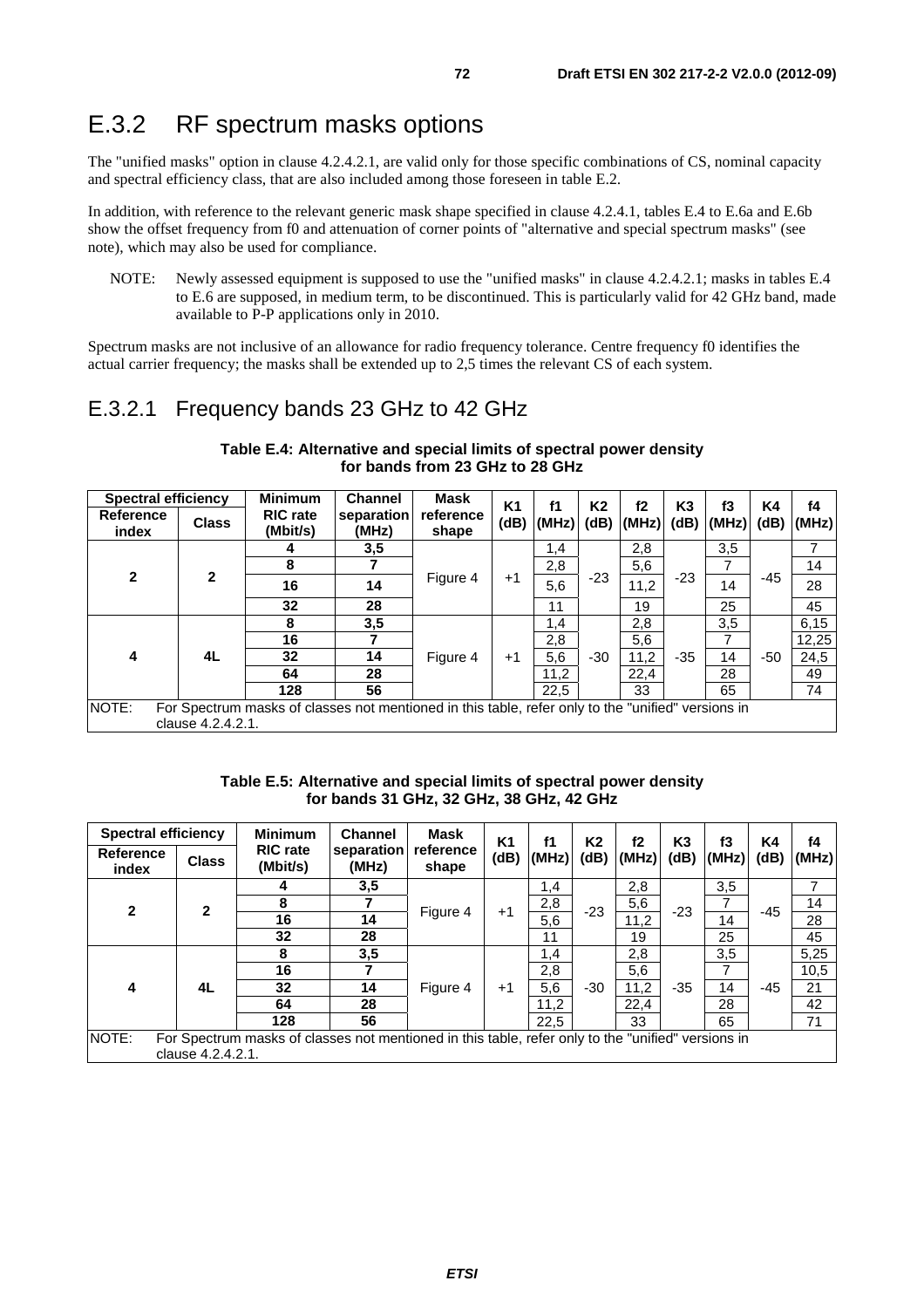## E.3.2.2 Frequency bands 50 GHz to 55 GHz

| <b>Spectral efficiency</b>                                                                                                       |              | <b>Minimum</b>              | <b>Channel</b>      | Mask               | K1   | f1                                         | K2    | f2   | K3    | f3   | K4    | f4   |
|----------------------------------------------------------------------------------------------------------------------------------|--------------|-----------------------------|---------------------|--------------------|------|--------------------------------------------|-------|------|-------|------|-------|------|
| <b>Reference</b><br>index                                                                                                        | <b>Class</b> | <b>RIC</b> rate<br>(Mbit/s) | separation<br>(MHz) | reference<br>shape | (dB) | $ (MHz) (dB) (MHz) (dB) (MHz) (dB) (MHz) $ |       |      |       |      |       |      |
|                                                                                                                                  |              |                             | 3,5                 | Figure 4           |      | 1.3                                        | $-25$ | 2.6  | $-25$ | 3,2  | -45   | 5,2  |
|                                                                                                                                  |              |                             | 3,5                 |                    |      | 1,3                                        |       | 2,6  |       | 3,2  |       | 5,2  |
| $\mathbf{c}$                                                                                                                     | 2            |                             |                     |                    |      | 2,6                                        | $-25$ | 5,2  | $-25$ | 6,4  | $-45$ | 10,4 |
|                                                                                                                                  |              | 16                          | 14                  | Figure 4           | 0    | 5,2                                        |       | 10.4 |       | 12,8 |       | 20,8 |
|                                                                                                                                  |              | 32                          | 28                  |                    |      | 10.5                                       |       | 19   |       | 24.5 |       | 35,5 |
| NOTE:<br>For Spectrum masks of classes not mentioned in this table, refer only to the "unified" versions in<br>clause 4.2.4.2.1. |              |                             |                     |                    |      |                                            |       |      |       |      |       |      |

**Table E.6a: Alternative and special limits of spectral power density 50 GHz band** 

#### **Table E.6b: Alternative and special limits of spectral power density 52 GHz and 55 GHz bands**

| <b>Spectral efficiency</b>                                                                                                       |              | <b>Minimum</b>              | <b>Channel</b>      | Mask               | <b>K1</b> | f1   | K2    | f2   | K <sub>3</sub> | f3  | K4    | f <sub>4</sub>                                       |
|----------------------------------------------------------------------------------------------------------------------------------|--------------|-----------------------------|---------------------|--------------------|-----------|------|-------|------|----------------|-----|-------|------------------------------------------------------|
| Reference<br>index                                                                                                               | <b>Class</b> | <b>RIC</b> rate<br>(Mbit/s) | separation<br>(MHz) | reference<br>shape | (dB)      |      |       |      |                |     |       | $(MHz)$ $(dB)$ $(MHz)$ $(dB)$ $(MHz)$ $(dB)$ $(MHz)$ |
|                                                                                                                                  |              | 4                           | 7                   |                    |           | 3,3  |       | 6,1  |                | 6,8 |       | 12,8                                                 |
| 1                                                                                                                                |              | 8                           | 14                  | Figure 4           | $+1$      | 6    | $-25$ | 11,6 | $-25$          | 13  | $-45$ | 22                                                   |
|                                                                                                                                  |              | 16                          | 28                  |                    |           | 12   |       | 24,2 |                | 26  |       | 45                                                   |
|                                                                                                                                  |              | 32                          | 56                  |                    |           | 24   |       | 50   |                | 60  |       | 80                                                   |
|                                                                                                                                  |              | 4                           | 3,5                 |                    |           | 1,4  |       | 2,8  |                | 3,5 |       | 7                                                    |
| $\mathbf{2}$                                                                                                                     | $\mathbf{2}$ | 8                           | 7                   | Figure 4           | $+1$      | 2,8  | $-23$ | 5,6  |                | 7   | $-45$ | 14                                                   |
|                                                                                                                                  |              | 16                          | 14                  |                    |           | 5,6  |       | 11,2 |                | 14  |       | 28                                                   |
|                                                                                                                                  |              | 32                          | 28                  |                    |           | 11   |       | 19   |                | 25  |       | 45                                                   |
| 3                                                                                                                                | 3            | 47                          | 28                  | Figure 4           | $+1$      | 10,5 | $-30$ | 18   | $-35$          | 28  | $-45$ | 33                                                   |
|                                                                                                                                  |              | 8                           | 3,5                 |                    |           | 1,4  |       | 2,8  |                | 3,5 |       | 5,85                                                 |
|                                                                                                                                  |              | 16                          | 7                   |                    |           | 2,8  | $-30$ | 5,6  | $-35$          | 7   | $-45$ | 11,67                                                |
| 4                                                                                                                                | 4L           | 32                          | 14                  | Figure 4           | $+1$      | 5,6  |       | 11,2 |                | 14  |       | 23,35                                                |
|                                                                                                                                  |              | 64                          | 28                  |                    |           | 11,2 |       | 22,4 |                | 28  |       | 46,7                                                 |
|                                                                                                                                  |              | 128                         | 56                  |                    |           | 22,5 |       | 33   |                | 65  |       | 75                                                   |
| NOTE:<br>For Spectrum masks of classes not mentioned in this table, refer only to the "unified" versions in<br>clause 4.2.4.2.1. |              |                             |                     |                    |           |      |       |      |                |     |       |                                                      |

# E.4 Receiver

## E.4.1 General requirements

#### **Table E.7: Receiver requirements**

| <b>Requirements</b>                                                  | Limits                                                                                                                    |
|----------------------------------------------------------------------|---------------------------------------------------------------------------------------------------------------------------|
| Spurious emissions (external)                                        | Clause 4.3.1                                                                                                              |
| <b>BER</b> as a function of RSL                                      | Tables E.8a and E.8b (equipment operating from 23 GHz to 42 GHz)<br>Table E.9 (equipment operating from 50 GHz to 55 GHz) |
| Co channel external and adjacent<br>channel interference sensitivity | Table E.10                                                                                                                |
| <b>CW spurious interference</b>                                      | Clause 4.3.4                                                                                                              |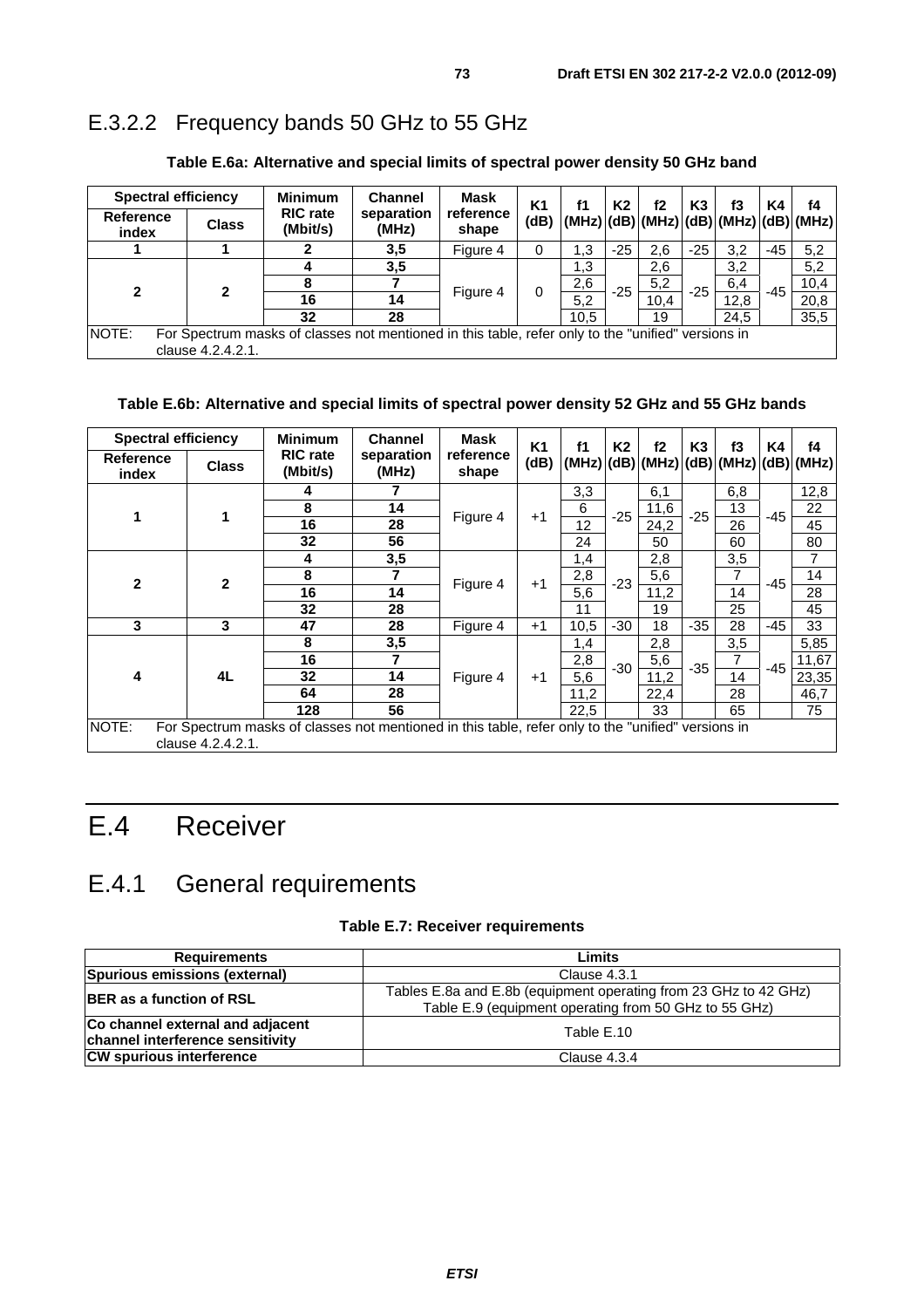## E.4.2 BER as a function of Receiver input Signal Level (RSL)

The supplier shall declare the RSL threshold(s) (dBm) for the relevant BER values (i.e.  $10^{-6}$  and  $10^{-8}$  or  $10^{-10}$ ), which shall not be worse than the corresponding RSL upper bound values indicated in the tables E.8a, E.8b and E.9. The declared Receiver Signal levels shall produce a BER of either  $\leq 10^{-6}$  or  $\leq 10^{-8}$  as required.

NOTE: RSL values, evaluated for typical implementation practice, may be found in TR 101 854 [i.31] and RSL for guaranteeing RBER performance may be found in EN 302 217-2-1 [i.27].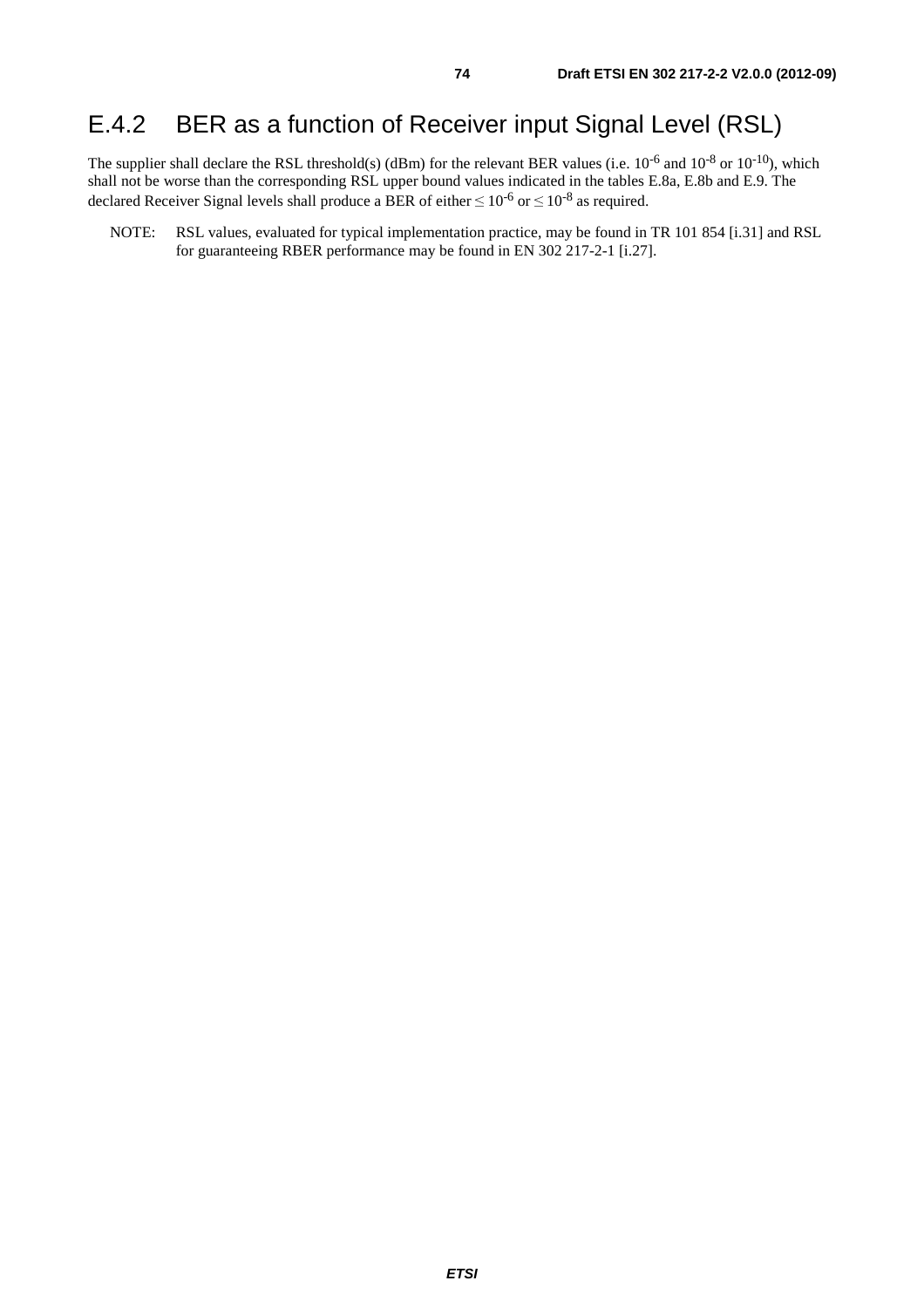## E.4.2.1 Systems in bands from 23 GHz to 42 GHz

|                            |                |                  |                          |                    |                     |                    | 26 GHz and         |                    | 31 GHz and      |                    |                    |                | 42 GHz band                                        |  |
|----------------------------|----------------|------------------|--------------------------|--------------------|---------------------|--------------------|--------------------|--------------------|-----------------|--------------------|--------------------|----------------|----------------------------------------------------|--|
| <b>Spectral efficiency</b> |                |                  | Band $\rightarrow$       | 23 GHz band        |                     |                    | 28 GHz bands       |                    | 32 GHz band     |                    | 38 GHz band        |                |                                                    |  |
|                            |                | Minimum RIC rate | <b>Channel</b>           | <b>RSL for</b>     | <b>RSL for</b>      | <b>RSL for</b>     | <b>RSL for</b>     | <b>RSL for</b>     | <b>RSL for</b>  | <b>RSL for</b>     | <b>RSL for</b>     | <b>RSL for</b> | <b>RSL for</b>                                     |  |
| Reference<br>index         | <b>Class</b>   | (Mbit/s)         | separation               | BER $\leq 10^{-6}$ | $ BER \le 10^{-8} $ | BER $\leq 10^{-6}$ | BER $\leq 10^{-8}$ | BER $\leq 10^{-6}$ | BER ≤ $10^{-8}$ | BER $\leq 10^{-6}$ | BER $\leq 10^{-8}$ |                | <b>BER ≤ 10<sup>-6</sup> BER ≤ 10<sup>-8</sup></b> |  |
|                            |                |                  | (MHz) $\downarrow$       | (dBm)              | (dBm)               | (dBm)              | (dBm)              | (dBm)              | (dBm)           | (dBm)              | (dBm)              | (dBm)          | (dBm)                                              |  |
|                            |                | 4                | 3,5                      | $-89$              | $-87.5$             | -88                | $-86,5$            | $-88$              | $-86,5$         | $-87$              | $-85,5$            |                |                                                    |  |
|                            |                | 8                | $\overline{\phantom{a}}$ | $-86$              | $-84,5$             | $-85$              | $-83,5$            | $-85$              | $-83,5$         | $-84$              | $-82,5$            | $-84$          | $-82,5$                                            |  |
| $\mathbf{2}$               | $\mathbf{2}$   | 16               | 14                       | $-83$              | $-81,5$             | $-82$              | $-80,5$            | $-82$              | $-80,5$         | $-81$              | $-79.5$            | $-81$          | $-79,5$                                            |  |
|                            |                | $\overline{32}$  | 28                       | $-80$              | $-78,5$             | $-79$              | $-77,5$            | $-79$              | $-77,5$         | $-78$              | $-76,5$            | $-78$          | $-76,5$                                            |  |
|                            |                | 64               | 56                       | $-77$              | $-75.5$             | $-76$              | $-74,5$            | $-76$              | $-74.5$         | $-75$              | $-73.5$            | $-75$          | $-73,5$                                            |  |
|                            |                | 6                | 3,5                      | $-84$              | $-82,5$             | $-83$              | $-81,5$            | $-83$              | $-81,5$         | $-82$              | $-80,5$            |                |                                                    |  |
|                            |                | $\overline{12}$  | $\overline{ }$           | $-81$              | $-79,5$             | $-80$              | $-78,5$            | $-80$              | $-78,5$         | $-79$              | $-77,5$            | $-79$          | $-77,5$                                            |  |
| 3                          | 3              | 24               | 14                       | $-78$              | $-76,5$             | $-77$              | $-75,5$            | $-77$              | $-75,5$         | $-76$              | $-74,5$            | $-76$          | $-74,5$                                            |  |
|                            |                | 48               | $\overline{28}$          | $-75$              | $-73,5$             | $-74$              | $-72,5$            | $-74$              | $-72,5$         | $-73$              | $-71,5$            | $-73$          | $-71,5$                                            |  |
|                            |                | 96               | 56                       | $-72$              | $-70,5$             | $-71$              | $-69,5$            | $-71$              | $-69,5$         | $-70$              | $-68,5$            | $-70$          | $-68,5$                                            |  |
|                            |                | 8                | 3,5                      | $-82$              | $-80,5$             | $-81$              | $-79,5$            | $-81$              | $-79,5$         | $-80$              | $-78,5$            |                |                                                    |  |
| 4                          | 4L             | 16               |                          | $-79$              | $-77,5$             | $-78$              | $-76,5$            | $-78$              | $-76,5$         | $-77$              | $-75,5$            | $-77$          | $-75,5$                                            |  |
|                            |                | $\overline{32}$  | $\overline{14}$          | $-76$              | $-74,5$             | $-75$              | $-73,5$            | $-75$              | $-73,5$         | $-74$              | $-72,5$            | $-74$          | $-72,5$                                            |  |
|                            |                | 64               | 28                       | $-73$              | $-71,5$             | $-72$              | $-70,5$            | $-72$              | $-70,5$         | $-71$              | $-69.5$            | $-71$          | $-69,5$                                            |  |
|                            |                | 24               | $\overline{\phantom{a}}$ | $-76$              | $-74,5$             | $-75$              | $-73,5$            | $-75$              | $-73,5$         | $-74$              | $-72,5$            | $-74$          | $-72,5$                                            |  |
| 5                          | 4H             | 49               | 14                       | $-73$              | $-71,5$             | $-72$              | $-70,5$            | $-72$              | $-70,5$         | $-71$              | $-69.5$            | $-71$          | $-69,5$                                            |  |
|                            |                | 98               | 28                       | $-70$              | $-68,5$             | $-69$              | $-67,5$            | $-69$              | $-67,5$         | $-68$              | $-66,5$            | $-68$          | $-66,5$                                            |  |
| 6                          | 5L             | 29               | 7                        | $-73$              | $-71,5$             | $-72$              | $-70,5$            | $-71,5$            | $-70$           | $-70,5$            | $-69$              | $-70,5$        | $-69$                                              |  |
|                            |                | 58               | $\overline{14}$          | $-70$              | $-68,5$             | $-69$              | $-67,5$            | $-69$              | $-67,5$         | $-68$              | $-66,5$            | $-68$          | $-66,5$                                            |  |
| $\overline{7}$             | 5H             | 34               |                          | $-70$              | $-68,5$             | $-69$              | $-67.5$            | $-68$              | $-66,5$         | $-67$              | $-65,5$            | $-67$          | $-65,5$                                            |  |
|                            |                | 68               | 14                       | $-67$              | $-65,5$             | $-66$              | $-64,5$            | $-66$              | $-64,5$         | $-65$              | $-63.5$            | $-64,5$        | $-63$                                              |  |
| 8                          | 6L             | 39               |                          | $-66$              | $-64,5$             | $-65$              | $-63,5$            | $-64,5$            | $-63$           | $-63.5$            | $-62$              | $-63,5$        | $-62$                                              |  |
|                            |                | $\overline{78}$  | $\overline{14}$          | $-63,5$            | $-62$               | $-62,5$            | $-61$              | $-62$              | $-60,5$         | $-61$              | $-59,5$            | $-61$          | $-59,5$                                            |  |
| 9                          | 6H             | 88               | 14                       | $-60$              | -58,5               | $-59$              | $-57,5$            | $-59$              | $-57,5$         | $-57,5$            | $-56$              | $-57,5$        | $-56$                                              |  |
| 10                         | $\overline{7}$ | 98               | 14                       | $-56,5$            | $-55$               | $-55,5$            | $-54$              | $-55,5$            | $-54$           | $-54.5$            | $-53$              | $-54.5$        | $-53$                                              |  |

### **Table E.8a: BER performance thresholds for 23 GHz to 42 GHz bands (systems for minimum RIC < 100 Mbit/s) (upper bound)**

**75**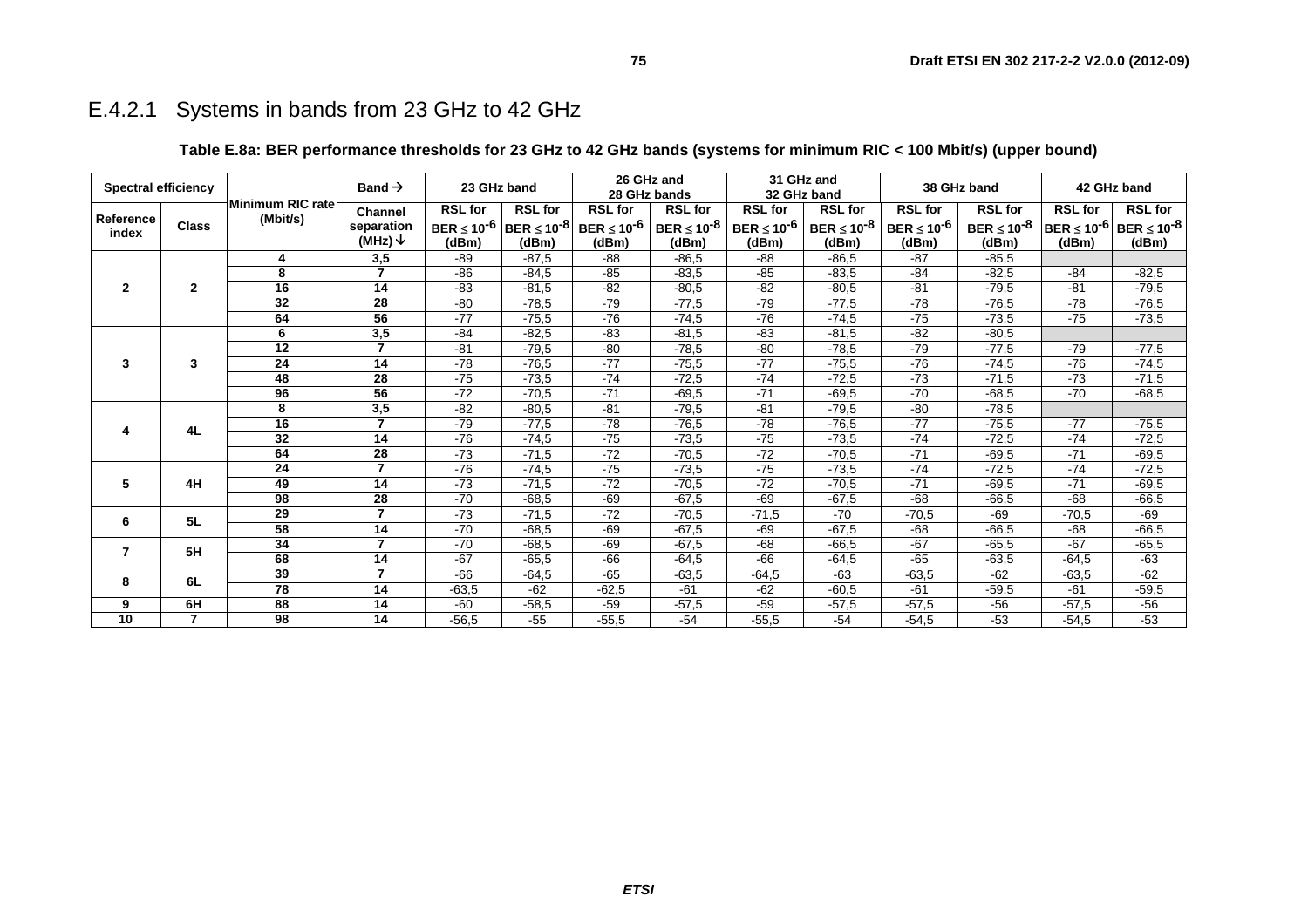| <b>Spectral efficiency</b> |              | <b>Minimum RIC rate</b>                                                                                                                                                                   | Band $\rightarrow$               |                             | 23 GHz band                  |                | 26 GHz and<br>28 GHz bands                              |                             | 31 GHz and<br>32 GHz band    |                | 38 GHz band                                     | 42 GHz band                 |                              |
|----------------------------|--------------|-------------------------------------------------------------------------------------------------------------------------------------------------------------------------------------------|----------------------------------|-----------------------------|------------------------------|----------------|---------------------------------------------------------|-----------------------------|------------------------------|----------------|-------------------------------------------------|-----------------------------|------------------------------|
|                            |              |                                                                                                                                                                                           | <b>Channel</b>                   | <b>RSL for</b>              | <b>RSL for</b>               | <b>RSL for</b> | <b>RSL for</b>                                          | <b>RSL for</b>              | <b>RSL for</b>               | <b>RSL for</b> | <b>RSL for</b>                                  | <b>RSL for</b>              | <b>RSL for</b>               |
| Reference<br>index         | <b>Class</b> | (Mbit/s)                                                                                                                                                                                  | separation<br>(MHz) $\downarrow$ | BER $\leq 10^{-6}$<br>(dBm) | BER $\leq 10^{-10}$<br>(dBm) | (dBm)          | BER ≤ 10 <sup>-6</sup> BER ≤ 10 <sup>-10</sup><br>(dBm) | BER $\leq 10^{-6}$<br>(dBm) | BER $\leq 10^{-10}$<br>(dBm) | (dBm)          | BER $\leq 10^{-6}$ BER $\leq 10^{-10}$<br>(dBm) | BER $\leq 10^{-6}$<br>(dBm) | BER $\leq 10^{-10}$<br>(dBm) |
| $\mathbf{2}$               | $\mathbf{2}$ | 128                                                                                                                                                                                       | 112                              | $-74$                       | $-71$                        | $-73$          | $-70$                                                   | $-73$                       | $-70$                        | $-72$          | $-69$                                           | $-72$                       | $-69$                        |
| $\mathbf{3}$               | 3            | 191                                                                                                                                                                                       | 112                              | $-69$                       | $-66$                        | $-68$          | $-65$                                                   | $-68$                       | $-65$                        | $-67$          | $-64$                                           | $-67$                       | $-64$                        |
|                            |              | 128                                                                                                                                                                                       | 56                               | $-70$                       | $-67$                        | $-69$          | $-66$                                                   | $-69$                       | $-66$                        | $-68$          | $-65$                                           | $-68$                       | $-65$                        |
| 4                          | 4L           | 256                                                                                                                                                                                       | $\overline{112}$                 | $-67$                       | $-64$                        | $-66$          | -63                                                     | $-66$                       | $-63$                        | $-65$          | $-62$                                           | $-65$                       | $-62$                        |
| 5                          | 4H           | 196                                                                                                                                                                                       | 56                               | $-67$                       | $-64$                        | $-66$          | $-63$                                                   | $-66$                       | $-63$                        | $-65$          | $-62$                                           | $-65$                       | $-62$                        |
|                            |              | 392                                                                                                                                                                                       | 112                              | $-64$                       | $-61$                        | $-63$          | -60                                                     | $-63$                       | $-60$                        | $-62$          | $-59$                                           | $-62$                       | $-59$                        |
|                            |              | 117                                                                                                                                                                                       | 28                               | $-67$                       | $-64$                        | $-66$          | $-63$                                                   | $-66$                       | $-63$                        | $-65$          | $-62$                                           | $-65$                       | $-62$                        |
| 5LA/5LB<br>6               | 235          | 56                                                                                                                                                                                        | $-64$                            | $-61$                       | $-63$                        | $-60$          | $-63$                                                   | $-60$                       | $-62$                        | $-59$          | $-62$                                           | $-59$                       |                              |
|                            |              | 470                                                                                                                                                                                       | 112                              | $-61$                       | $-58$                        | $-60$          | $-57$                                                   | $-60$                       | $-57$                        | $-59$          | $-56$                                           | $-59$                       | $-56$                        |
| 7                          |              | 137                                                                                                                                                                                       | 28                               | $-64$                       | $-61$                        | $-63$          | $-60$                                                   | $-63$                       | $-60$                        | $-62$          | $-59$                                           | $-62$                       | $-59$                        |
|                            | 5HA/5HB      | 274 (note)                                                                                                                                                                                | 56                               | $-61$                       | $-58$                        | $-60$          | $-57$                                                   | $-60$                       | $-57$                        | $-59$          | $-56$                                           | $-59$                       | $-56$                        |
|                            |              | 548                                                                                                                                                                                       | 112                              | $-58$                       | $-55$                        | $-57$          | $-54$                                                   | $-57$                       | $-54$                        | $-56$          | $-53$                                           | $-56$                       | $-53$                        |
|                            |              | 156                                                                                                                                                                                       | 28                               | $-61$                       | $-58$                        | $-60$          | $-57$                                                   | $-59.5$                     | $-56,5$                      | $-58,5$        | $-55,5$                                         | $-58.5$                     | $-55,5$                      |
| 8                          | 6LA/6LB      | 313                                                                                                                                                                                       | 56                               | $-58$                       | $-55$                        | $-57$          | $-54$                                                   | $-57$                       | $-54$                        | $-56$          | $-53$                                           | $-56$                       | $-53$                        |
|                            |              | 627                                                                                                                                                                                       | 112                              | $-55$                       | $-52$                        | $-54$          | $-51$                                                   | $-54$                       | $-51$                        | $-53$          | $-50$                                           | $-53$                       | $-50$                        |
|                            |              | 176                                                                                                                                                                                       | 28                               | $-57,5$                     | $-54,5$                      | $-56,5$        | $-53,5$                                                 | $-56$                       | $-53$                        | $-55$          | $-52$                                           | $-55$                       | $-52$                        |
| 9                          | 6HA/6HB      | 352                                                                                                                                                                                       | 56                               | $-55$                       | $-52$                        | $-54$          | $-51$                                                   | $-53,5$                     | $-50,5$                      | $-52,5$        | $-49,5$                                         | $-52,5$                     | $-49,5$                      |
|                            |              | 705                                                                                                                                                                                       | 112                              | $-52$                       | -49                          | $-51$          | -48                                                     | $-51$                       | $-48$                        | $-50$          | $-47$                                           | $-50$                       | $-47$                        |
|                            |              | 196                                                                                                                                                                                       | 28                               | $-54$                       | $-51$                        | $-53$          | $-50$                                                   | $-52,5$                     | $-49,5$                      | $-51,5$        | $-48,5$                                         | $-51,5$                     | $-48,5$                      |
| 10                         | <b>7A/7B</b> | 392                                                                                                                                                                                       | $\overline{56}$                  | $-51,5$                     | $-48,5$                      | $-50,5$        | $-47,5$                                                 | $-50$                       | $-47$                        | $-49$          | $-46$                                           | $-49$                       | $-46$                        |
|                            |              | 784                                                                                                                                                                                       | 112                              | -49                         | -46                          | $-48$          | -45                                                     | $-47,5$                     | $-44,5$                      | $-46,5$        | $-43,5$                                         | $-46,5$                     | $-43,5$                      |
|                            |              | 107                                                                                                                                                                                       | 14                               | $-53,5$                     | $-50,5$                      | $-52,5$        | $-49.5$                                                 | $-52,5$                     | $-49,5$                      | $-51,5$        | $-48,5$                                         | $-51,5$                     | $-48,5$                      |
| 11                         | 8A/8B        | 215                                                                                                                                                                                       | 28                               | $-50,5$                     | $-47,5$                      | $-49.5$        | $-46,6$                                                 | $-49.5$                     | $-46,5$                      | $-48.5$        | $-45,5$                                         | $-48,5$                     | $-45,5$                      |
|                            |              | 431                                                                                                                                                                                       | 56                               | -48                         | $-45$                        | $-47$          | $-44$                                                   | $-46,5$                     | $-43,5$                      | $-46$          | $-43$                                           | $-46$                       | $-43$                        |
|                            |              | 862                                                                                                                                                                                       | 112                              | $-45,5$                     | $-42.5$                      | $-44,5$        | $-41,5$                                                 | $-44$                       | $-41$                        | $-43$          | $-40$                                           | $-43$                       | $-40$                        |
| NOTE:                      |              | Equipment requirements are set only on the basis of the RIC rate on one polarisation. However, 4 x STM-1 or STM-4 capacity can be possible by doubling 2 x STM-1 equipment either in CCDP |                                  |                             |                              |                |                                                         |                             |                              |                |                                                 |                             |                              |

#### **Table E.8b: BER performance thresholds for 23 GHz to 42 GHz bands (systems for minimum RIC** ≥ **100 Mbit/s) (upper bound)**

operation, or through operation of two 2 × STM-1 systems in two separate 56 MHz channels, which, due to spectrum availability, may not be adjacent. For the assessment of such cases, refer to<br>clause G.3.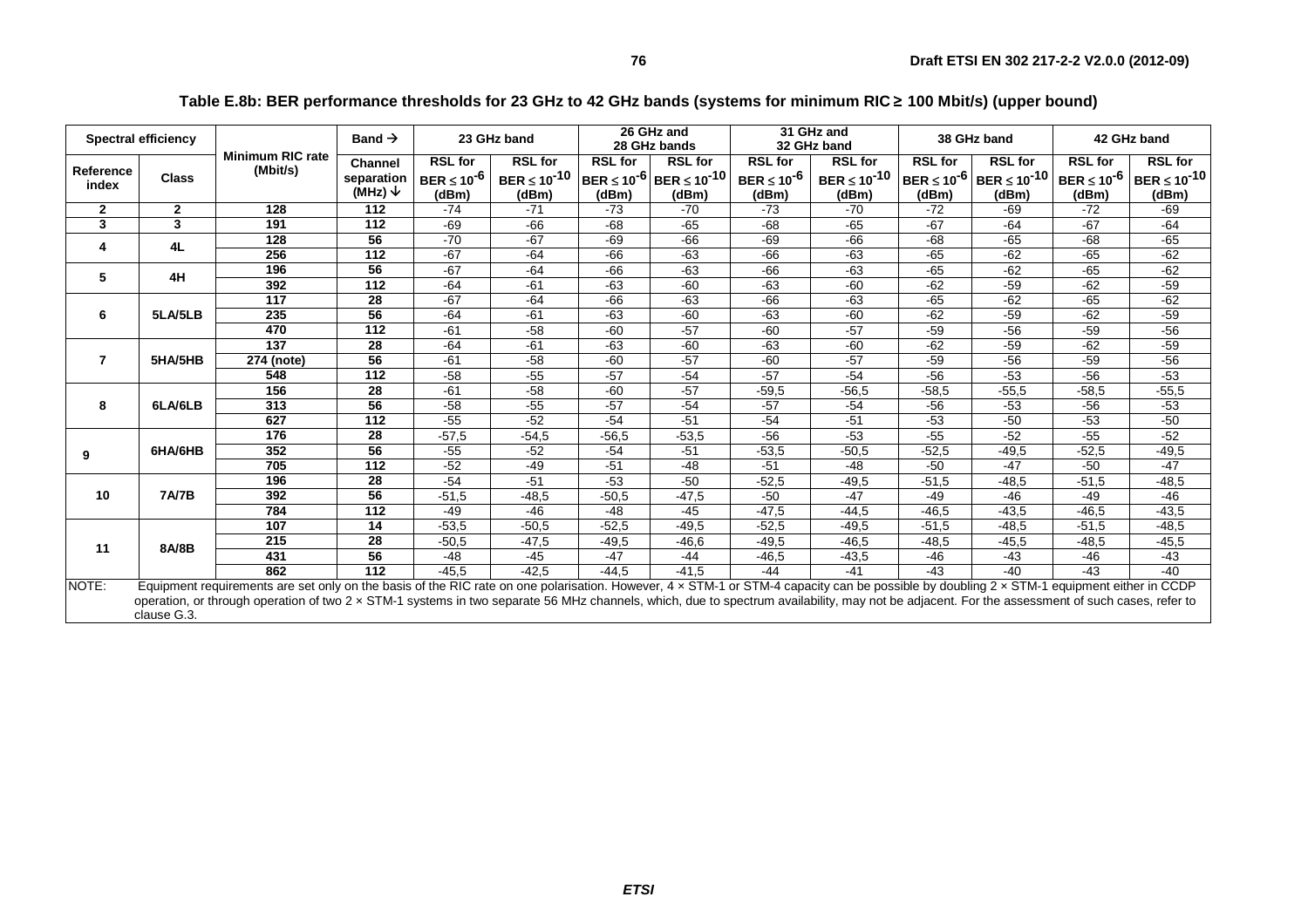## E.4.2.2 Systems in bands from 50 GHz to 55 GHz

| <b>Spectral efficiency</b> |              |                                   | Band $\rightarrow$      | <b>50 GHz</b>            |                          |                    | 52 GHz and 55 GHz  |                          |
|----------------------------|--------------|-----------------------------------|-------------------------|--------------------------|--------------------------|--------------------|--------------------|--------------------------|
|                            |              | <b>Minimum</b><br><b>RIC</b> rate | Channel                 | <b>RSL for</b>           | <b>RSL for</b>           | <b>RSL for</b>     | <b>RSL for</b>     | <b>RSL for</b>           |
| Reference<br>index         | <b>Class</b> | (Mbit/s)                          | separation              | BER $\leq 10^{-6}$       | BER $\leq 10^{-8}$       | BER $\leq 10^{-6}$ | BER $\leq 10^{-8}$ | BER $\leq 10^{-10}$      |
|                            |              |                                   | (MHz) $\downarrow$      | (dBm)                    | (dBm)                    | (dBm)              | (dBm)              | (dBm)                    |
|                            |              | $\mathbf{2}$                      | 3,5                     | -89                      | $-87,5$                  | $-88$              | $-86,5$            | $\frac{1}{2}$            |
|                            |              | 4                                 | $\overline{\mathbf{z}}$ | $\blacksquare$           |                          | $-85$              | $-83,5$            | -                        |
| 1                          | 1            | 8                                 | 14                      | $\blacksquare$           | $\blacksquare$           | $-82$              | $-80,5$            | $\overline{\phantom{0}}$ |
|                            |              | $\overline{16}$                   | 28                      | $\overline{\phantom{a}}$ | $\blacksquare$           | $-79$              | $-77,5$            | $\overline{\phantom{0}}$ |
|                            |              | 32                                | 56                      | $\blacksquare$           | $\blacksquare$           | $-76$              | $-74,5$            | $\overline{\phantom{a}}$ |
|                            |              | 4                                 | 3,5                     | -86                      | $-84,5$                  | $-85$              | $-83,5$            | ÷,                       |
|                            |              | 8                                 | $\overline{7}$          | -83                      | $-81,5$                  | -82                | $-80,5$            | ۰.                       |
| $\mathbf{2}$               | $\mathbf 2$  | 16                                | 14                      | -80                      | $-78,5$                  | $-79$              | $-77,5$            | ÷,                       |
|                            |              |                                   | 32                      | 28                       | $-77$                    | $-75,5$            | -76                | $-74,5$                  |
|                            |              | 64                                | 56                      | $\blacksquare$           |                          | $-73$              | $-71,5$            | ٠                        |
|                            |              | 6                                 | 3,5                     | $-80,5$                  | -79                      | $-79,5$            | -78                | -                        |
|                            |              | 12                                | $\overline{7}$          | $-77,5$                  | $-76$                    | $-76,5$            | $-75$              |                          |
| 3                          | 3            | 24                                | 14                      | $-74,5$                  | $-73$                    | $-73,5$            | $-72$              |                          |
|                            |              | 48                                | 28                      | $-71,5$                  | -70                      | $-70,5$            | $-69$              |                          |
|                            |              | 96                                | 56                      | $\overline{\phantom{a}}$ | $\overline{\phantom{a}}$ | $-67,5$            | $-66$              |                          |
|                            |              | 8                                 | 3,5                     | $-78,5$                  | $-77$                    | $-77,5$            | -76                |                          |
| 4                          |              | 16                                | $\overline{7}$          | $-75,5$                  | -74                      | $-74,5$            | -73                | $\overline{\phantom{0}}$ |
|                            | 4L           | 32                                | 14                      | $-73$                    | $-71,5$                  | $-72$              | $-70,5$            | -                        |
|                            |              | 64                                | 28                      | -70                      | $-68,5$                  | -69                | $-67,5$            | $\overline{\phantom{a}}$ |
|                            |              |                                   | 128                     | 56                       | $\overline{\phantom{a}}$ |                    | $-66$              | $\overline{\phantom{0}}$ |

### **Table E.9: BER performance thresholds for 50 GHz to 55 GHz (upper bound)**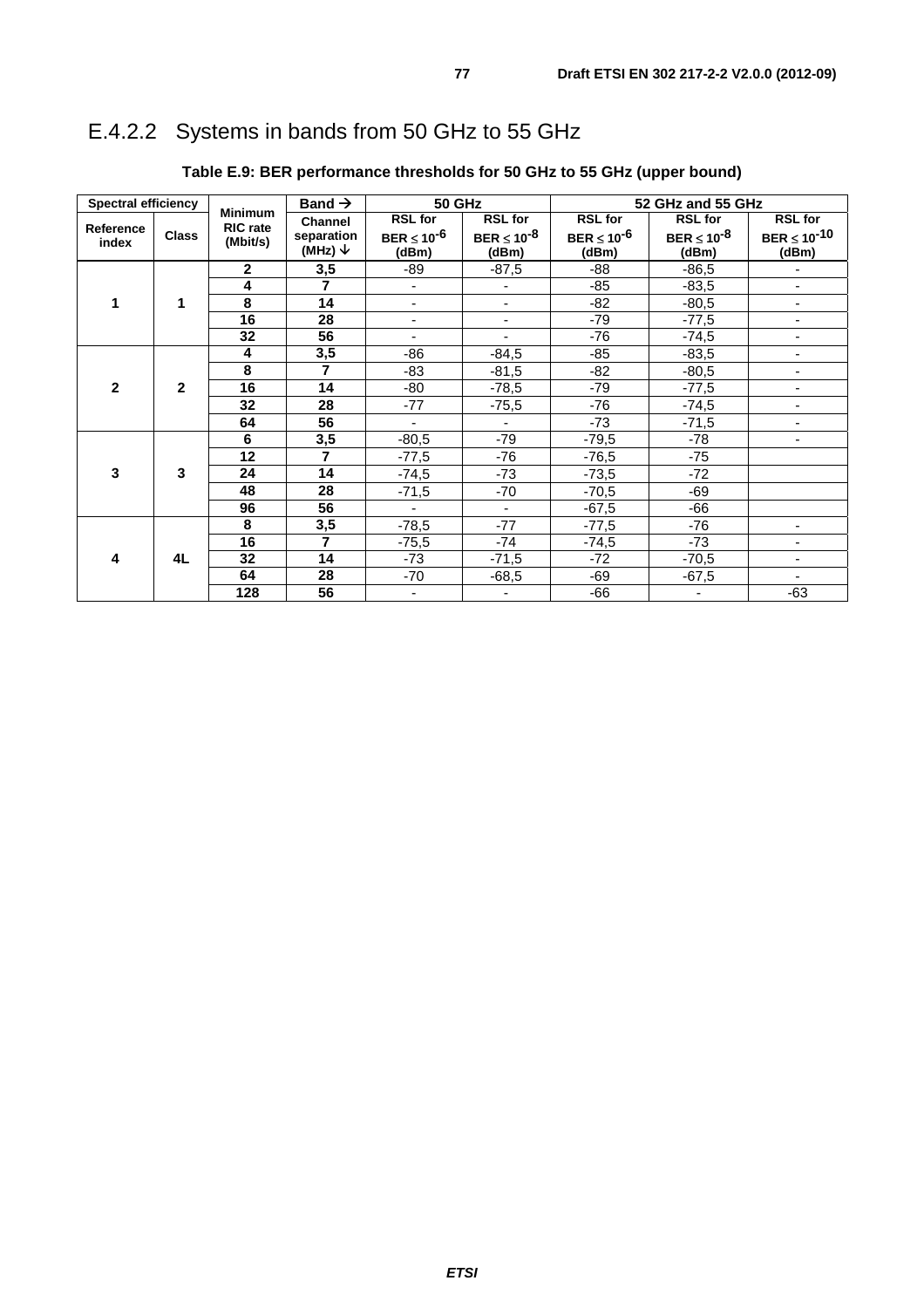## E.4.3 Co-channel "external" and adjacent channel interference sensitivity

The limits of Carrier to Interference ratio (C/I) in case of co-channel and adjacent channel interference shall be as in table E.10, giving maximum C/I values for 1 dB and 3 dB degradation of the RSL limits declared for BER  $\leq 10^{-6}$  in clause E.4.2.

|                            |                               |                         |                                               |                                                                                                          |                 | C/I for BER $\leq 10^{-6}$ RSL degradation of 1 dB or 3 dB |                                         |                 |
|----------------------------|-------------------------------|-------------------------|-----------------------------------------------|----------------------------------------------------------------------------------------------------------|-----------------|------------------------------------------------------------|-----------------------------------------|-----------------|
| <b>Spectral efficiency</b> |                               | Frequency<br>band (GHz) | <b>Minimum</b><br><b>RIC</b> rate<br>(Mbit/s) | <b>Channel separation</b><br>(MHz)                                                                       |                 | Co-channel<br>interference                                 | <b>Adjacent channel</b><br>interference |                 |
| Reference<br>index         | <b>Class</b>                  |                         | (see note)                                    | (see note)                                                                                               | 1 dB            | 3 dB                                                       | 1 dB                                    | 3 dB            |
| $\mathbf{1}$               | $\mathbf{1}$                  | 50, 52, 55              | $\overline{2}$                                | $\overline{3,5}$                                                                                         | 23              | 19                                                         | $\mathbf 0$                             | $-4$            |
|                            |                               | 52, 55                  | 4; 8; 16; 32                                  | 7; 14; 28; 56                                                                                            |                 |                                                            |                                         |                 |
|                            |                               | All except 42           | 4                                             | 3.5                                                                                                      |                 |                                                            |                                         |                 |
| $\mathbf{2}$               |                               | <b>All</b>              | 8; 16; 32                                     | 7; 14; 28                                                                                                | 23              | 19                                                         | $\mathbf 0$                             | $-4$            |
|                            | $\mathbf{2}$<br>All except 50 |                         | 64                                            | 56                                                                                                       |                 |                                                            |                                         |                 |
|                            |                               | 23 to 42                | 128                                           | $\overline{112}$                                                                                         |                 |                                                            |                                         |                 |
|                            |                               | All except 42           | 6                                             | $\overline{3,5}$                                                                                         |                 |                                                            |                                         |                 |
| 3                          | 3                             | All                     | 12; 24; 48                                    | 7; 14; 28                                                                                                | 23              | 19                                                         | $-1$                                    | $-5$            |
|                            |                               | All except 50           | 96                                            | 56                                                                                                       |                 |                                                            |                                         |                 |
|                            |                               | $23$ to $42$            | 191                                           | $\overline{112}$                                                                                         |                 |                                                            |                                         |                 |
|                            |                               | All except 42           | 8                                             | $\overline{3,5}$                                                                                         |                 |                                                            |                                         |                 |
| 4                          | 4L                            | All                     | 16; 32; 64                                    | 7; 14; 28                                                                                                | 30              | 26                                                         | $-1$                                    | $-5$            |
|                            |                               | All except 50           | 128                                           | 56                                                                                                       |                 |                                                            |                                         |                 |
|                            |                               | 23 to 42                | 256                                           | $\overline{112}$                                                                                         |                 |                                                            |                                         |                 |
| $\overline{\mathbf{5}}$    | 4H                            | $23$ to $42$            | 24; 49; 98; 196; 392                          | 7; 14; 28; 56; 112                                                                                       | 30              | 26                                                         | -6                                      | $-9,5$          |
|                            | 5L                            | 23 to 42                | 29; 58                                        | 7:14                                                                                                     | 34              | 30                                                         | $-3$                                    | $-7$            |
| 6                          | 5LB                           | 23 to 42                | 117; 235; 470                                 | 28; 56; 112 (ACCP)                                                                                       | 34              | 30                                                         | $-3$                                    | $-7$            |
|                            | 5LA                           | 23 to 42                | 117; 235; 470                                 | 28; 56; 112 (ACAP)                                                                                       | 34              | 30                                                         | $\overline{4}$                          | $\mathbf{1}$    |
|                            | 5H                            | 23 to 42                | 34; 68                                        | 7; 14                                                                                                    | 37              | 33                                                         | $-3$                                    | $-7$            |
| $\overline{\mathbf{r}}$    | 5HB                           | 23 to 42                | 137                                           | 28 (ACCP)                                                                                                |                 |                                                            |                                         |                 |
|                            |                               |                         | 274; 548                                      | 56; 112 (ACCP)                                                                                           | $\overline{37}$ | 33                                                         | $-3,5$                                  | $-7,5$          |
|                            | 5 <sub>HA</sub>               | 23 to 42                | 137; 274; 548                                 | 28; 56; 112 (ACAP)                                                                                       | $\overline{37}$ | 33                                                         | $+3$                                    | $-1$            |
|                            | 6L                            | 23 to 42                | 39;78                                         | 7:14                                                                                                     | 40              | 36                                                         | $\mathbf 0$                             | $-4$            |
| 8                          | 6LB                           | 23 to 42                | 156; 313; 627                                 | 28; 56; 112 (ACCP)                                                                                       |                 |                                                            |                                         |                 |
|                            | 6LA                           | 23 to 42                | 156; 313; 627                                 | 28; 56; 112 (ACAP)                                                                                       | 40              | 36                                                         | 10                                      | $\overline{7}$  |
|                            | 6H                            | 23 to 42                | 88                                            | 14                                                                                                       | 43              | 39                                                         | $\mathbf 0$                             | $-4$            |
| 9                          | 6HB                           | 23 to 42                | 176; 352; 705                                 | 28; 56; 112 (ACCP)                                                                                       |                 |                                                            |                                         |                 |
|                            | 6HA                           | 23 to 42                | 176; 352; 705                                 | 28; 56; 112 (ACAP)                                                                                       | 43              | 39                                                         | 10                                      | 6               |
|                            | $\overline{7}$                | 23 to 42                | 98                                            | 14                                                                                                       | 46              | 42                                                         | $\mathbf 0$                             | $-4$            |
| 10                         | 7B                            | 23 to 42                | 196; 392; 784                                 | 28; 56; 112 (ACCP)                                                                                       |                 |                                                            |                                         |                 |
|                            | 7A                            | 23 to 42                | 196; 392; 784                                 | 28; 56; 112 (ACAP)                                                                                       | 46              | 42                                                         | $\overline{13}$                         | 9               |
|                            | 8<br>23 to 42                 |                         | 107                                           | 14                                                                                                       | 50              | 46                                                         | $\mathbf 0$                             | $-4$            |
| 11                         | 8B                            | 23 to 42                | 215; 431; 862                                 | 28; 56; 112 (ACCP)                                                                                       |                 |                                                            |                                         |                 |
|                            | 8A                            | 23 to 42                | 215; 431; 862                                 | 28; 56; 112 (ACAP)                                                                                       | 50              | 46                                                         | $\overline{17}$                         | $\overline{13}$ |
| NOTE:                      | orders.                       |                         |                                               | Minimum RIC and Channel separation series of values in each row are intended one to one coupled in their |                 |                                                            |                                         |                 |

**Table E.10: Co-channel and adjacent channel interference sensitivity**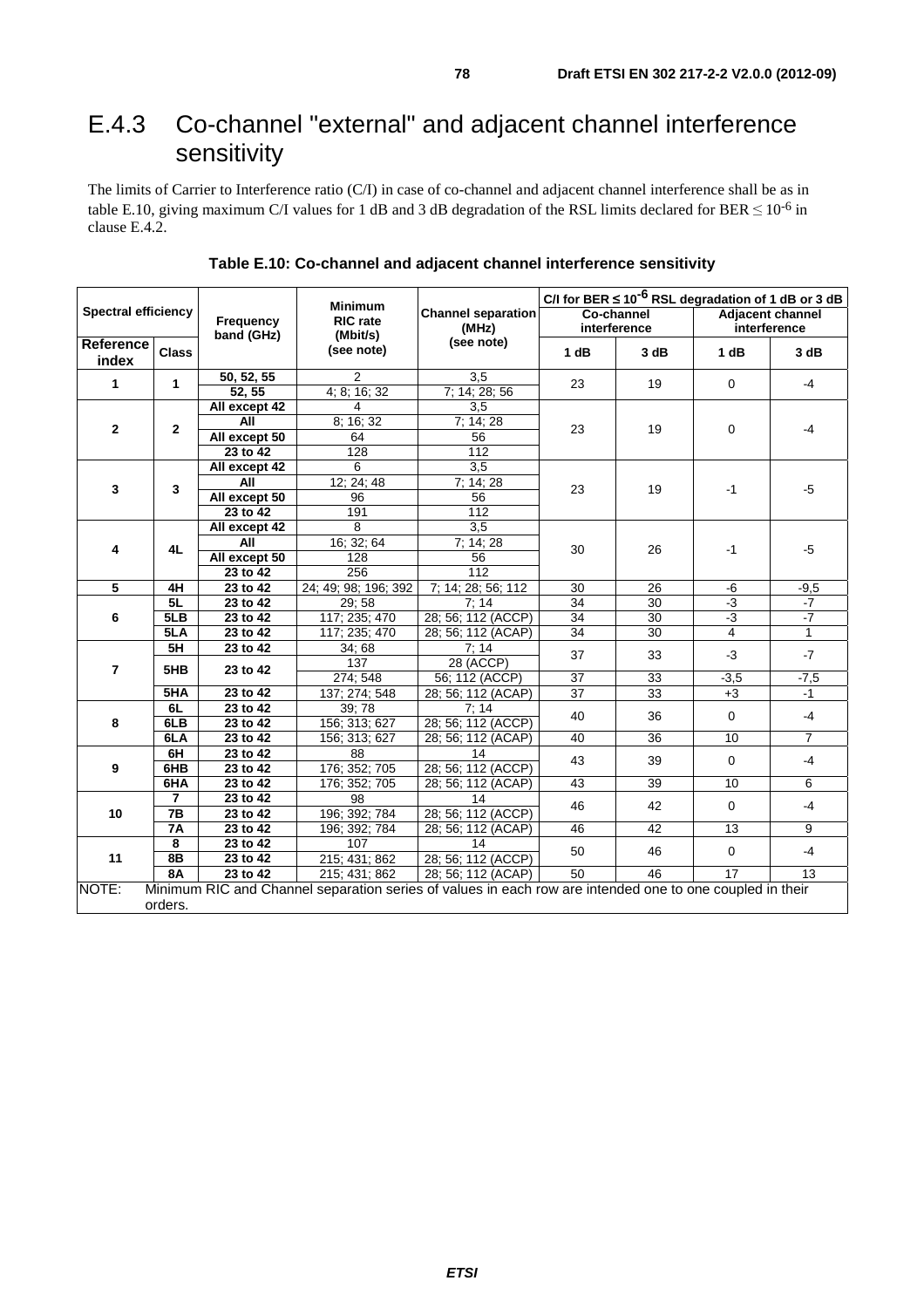# Annex Ea (normative): Frequency bands from 71 GHz to 86 GHz

# Ea.1 Introduction

This annex provides requirements that are intended as "additive" to the "minimal" requirements provided by EN 302 217-3 [7] for Category 2 equipment for the same bands, which are generally valid when conventional link-bylink frequency coordination is not applied. This additional set is intended to be appropriate when conventional link-bylink frequency coordination is applied based on specific channel arrangements provided by ECC/REC(05)07 [i.23] (see note).

NOTE: According ECC/REC(05)07 [i.23] administrations may chose not to adopt any channel arrangement; however, the general common minimal requirement for systems in these frequency bands, set in EN 302 217-3 [7], provides that in such case the nominal channel bandwidth, in terms of  $n \times 250$  MHz basic channels, is considered to be the size of their closest aggregation wider than the actual occupied bandwidth. Therefore, the "additional" requirements reported in the present document may still be applied whenever the supplier prefers to declare conformity to R&TTE Directive [1] also according the present document. It is assumed that declaration of conformity to R&TTE Directive [1] according the present document to be always combined with conformity also to EN 302 217-3 [7]. It should also be noted that EN 302 217-3 [7] contains a reference to some receiver parameters reported in the present document, which assessment, according to EN 302 217-3 [7] alone, is only "recommended" as helpful practice; when additional assessment according the present document is preferred, the receiver requirements referred in this annex become mandatory.

The requirements in this annex cover a variety of equipment that, depending on the channel arrangements adopted by the local administrations (according clause Ea.2.1 and table Ea.1), can offer various transmission capacities within given channel separations using the necessary spectral efficiency class (according clause Ea.2.2 and table Ea.2).

# Ea.2 General characteristics

## Ea.2.1 Frequency characteristics and channel arrangements

In table Ea.1, ITU-R and ECC recommended frequency channel arrangements, known at the date of publication of the present document, are specified for reference only. The channel arrangement is not relevant to article 3.2 requirements; only the frequency band and actual channel separation are relevant for defining the set of "additional" parameters and test suites, provided by the present document, relevant to each system designed for that channel separation.

Other national or future ITU-R or ECC recommendations (see note) set around the rough boundary of present ITU-R or ECC recommendations are considered applicable to systems assessed against the present document, provided that they use the same channel separation.

For assessment of wide-band coverage systems see annex G.

NOTE: In some case block assignment may also be applied; in such case additional "licensing conditions" (e.g. block edges masks) might be required by local administrations.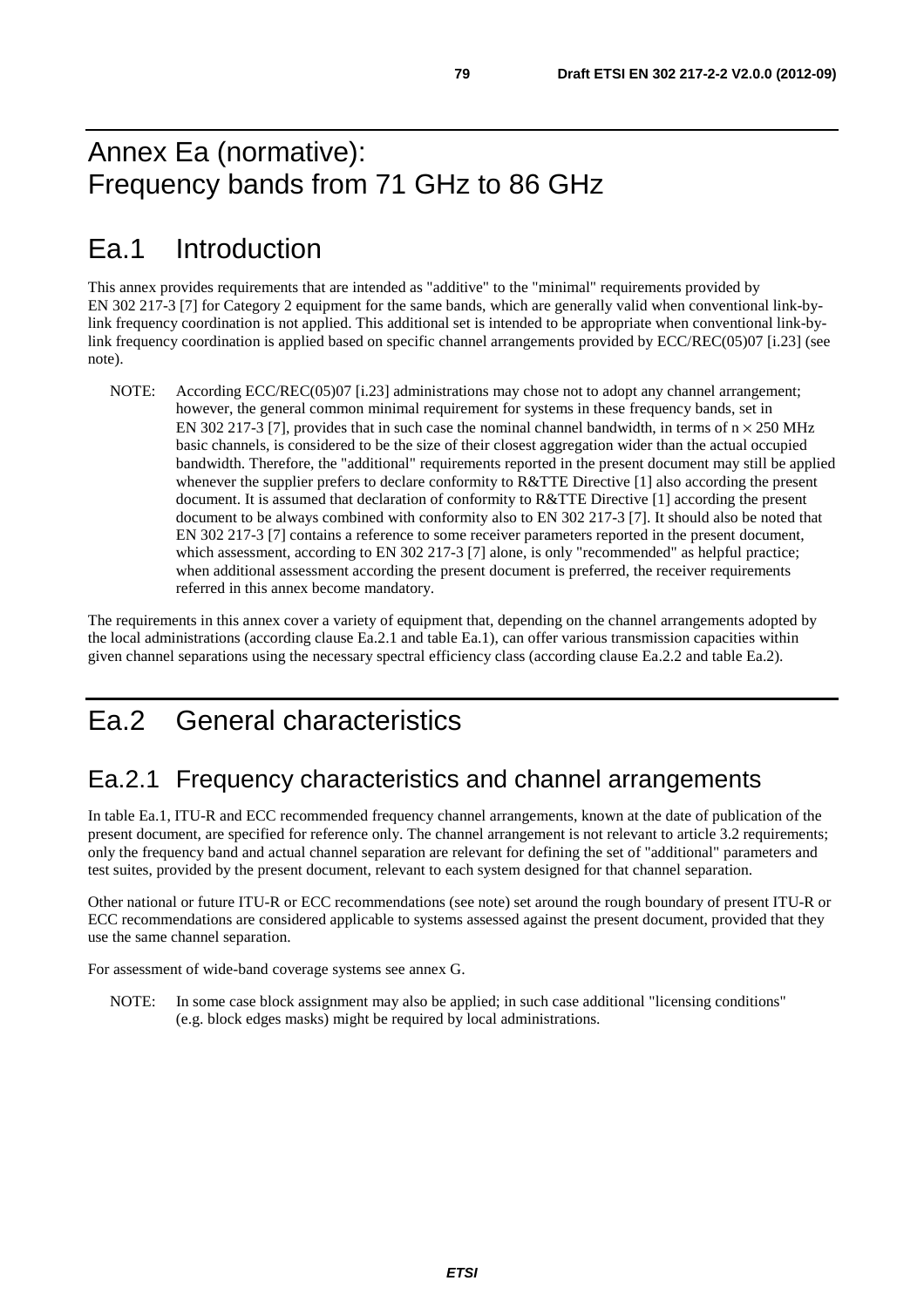| <b>Frequency</b><br><b>Band (GHz)</b><br>range                    |                                                                                                 | <b>Channel</b><br>separation (MHz) | arrangements | Recommendations for radio frequency channel |  |  |  |  |  |
|-------------------------------------------------------------------|-------------------------------------------------------------------------------------------------|------------------------------------|--------------|---------------------------------------------|--|--|--|--|--|
|                                                                   | (GHz)                                                                                           | (see note 1)                       | <b>ECC</b>   | <b>ITU-R</b>                                |  |  |  |  |  |
| 70                                                                | 71,0 to 76,0                                                                                    |                                    |              |                                             |  |  |  |  |  |
| 80                                                                | 81,0 to 86,0                                                                                    | 250 to 2 250 ( $9 \times 250$ )    |              |                                             |  |  |  |  |  |
| 70                                                                | 71,0 to 76,0                                                                                    |                                    |              |                                             |  |  |  |  |  |
| paired with<br>80                                                 | paired with<br>81,0 to 86,0                                                                     | 250 to 4 500 (18 $\times$ 250)     |              |                                             |  |  |  |  |  |
| 70 (upper part)<br>paired with<br>80 (upper part)<br>(see note 2) | 74,0 to 76,0<br>paired with<br>84,0 to 86,0                                                     | 250 to 1 750 (7 $\times$ 250)      | 05-07 [i.23] | F.2006 [i.60]                               |  |  |  |  |  |
| 70 and 80                                                         | 71,0 to 76,0<br>and<br>81,0 to 86,0                                                             | Free (see note 3)                  |              |                                             |  |  |  |  |  |
| 70 and 80                                                         | 71,0 to 76,0<br>and<br>81,0 to 86,0                                                             | Block (see note 3)                 |              |                                             |  |  |  |  |  |
|                                                                   | NOTE 1: The present document provides system parameters only up to 2 000 MHz.<br>$\blacksquare$ |                                    |              |                                             |  |  |  |  |  |

#### **Table Ea.1: Frequency characteristics**

NOTE 2: Typically used in countries where the lower part of the two bands are allocated to military applications. NOTE 3: See the note in clause Ea.1.

## Ea.2.2 Transmission capacities

### **Table Ea.2: Minimum RIC transmission capacity and system classes for various channel separation**

|                    | Channel separation (MHz) $\rightarrow$                                                |              | 250                    | 500               | 750                 | 1 000               | 1 250               | 1500                     | 1750                     | 2000    |
|--------------------|---------------------------------------------------------------------------------------|--------------|------------------------|-------------------|---------------------|---------------------|---------------------|--------------------------|--------------------------|---------|
|                    | Spectral efficiency $\psi$                                                            |              | ↓                      | ↓                 | ↓                   | ↓                   | ↓                   | ↓                        | ↓                        | J       |
| <b>Mbit/s</b>      | Reference<br>index                                                                    | <b>Class</b> | ↓                      | ↓                 | ↓                   | ↓                   | ↓                   | ↓                        | ↓                        | V       |
|                    |                                                                                       |              | 142                    | 285               | 427                 | 570                 | 712                 | 855                      | 997                      | 1 1 4 0 |
| rate<br><b>RIC</b> | $\mathbf{2}$                                                                          | $\mathbf{2}$ | 285                    | 570               | 855                 | 1 140<br>(note 1)   | 1 4 2 5             | 1710                     | 995                      | 2 2 8 0 |
| ন                  | 3                                                                                     | 3            | 425                    | 850               | 1 2 7 5             | 1700                | 2 1 2 5<br>(note 1) | 2 5 5 0                  | 2975                     | 3 4 0 0 |
| payload<br>(note   | 4                                                                                     | 4L           | 570                    | 1 140<br>(note 1) | 1710                | 2 2 8 0<br>(note 1) | 2850                |                          |                          |         |
|                    | 5                                                                                     | 4H           | 875                    | 1750              | 2625                |                     |                     | $\overline{\phantom{a}}$ | $\overline{\phantom{0}}$ | -       |
| Minimum            | 6                                                                                     | 5LA/5LB      | 1 0 5 0<br>(note $1$ ) | 2 100<br>(note 1) | 3 1 5 0<br>(note 1) |                     |                     |                          |                          |         |
|                    |                                                                                       | 5HA/5HB      | 1 2 2 5                | 2 4 5 0           |                     |                     |                     | -                        |                          |         |
|                    | 8                                                                                     | 6LA/6LB      | 1400                   | 2800              |                     |                     |                     |                          |                          |         |
| NOTE 1:            | RIC rounded down to closest multiple of 1 Gbit/s rate shall also be considered valid. |              |                        |                   |                     |                     |                     |                          |                          |         |

NOTE 2: For equipment assessment with different base band interfaces see annex F.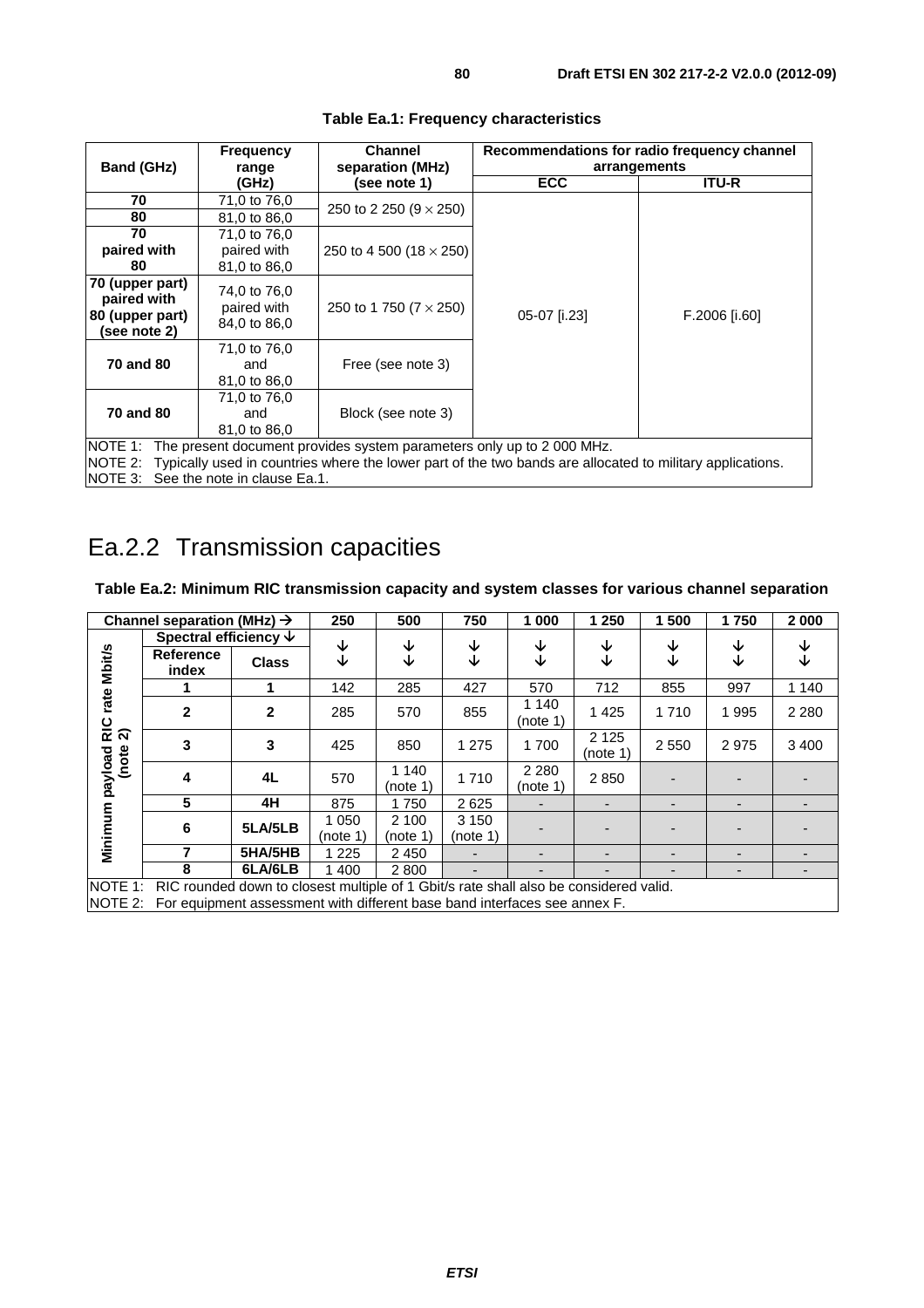## Ea.3 Transmitter

## Ea.3.1 General requirements

#### **Table Ea.3: Transmitter requirements**

| Requirements (see note)                                                                                  | Limits                    |
|----------------------------------------------------------------------------------------------------------|---------------------------|
| Maximum transmitter power                                                                                | Clause 4.2.1              |
| Nominal transmitter power tolerance                                                                      | Clause 4.2.3              |
| Transmitter power and frequency control                                                                  | Clause 4.2.1              |
| <b>RF Spectrum power density mask</b>                                                                    | Masks in clause 4.2.4.2.1 |
| Discrete CW components exceeding the spectrum mask limit                                                 | Clause 4.2.5              |
| Spurious emissions-external                                                                              | Clause 4.2.6              |
| Radio frequency tolerance                                                                                | Clause 4.2.8              |
| INOTE:<br>Equipment conforming to the present document shall also conform to EN 302 217-3 [7], annex UC. |                           |

## Ea.3.2 RF spectrum masks

The "unified masks" options in clause 4.2.4.2.1, are valid only for those specific combinations of CS, nominal capacity and spectral efficiency class, that are also included among those foreseen in table Ea.2.

No "alternative and special spectrum masks" are foreseen in this frequency range.

Spectrum masks are not inclusive of an allowance for radio frequency tolerance. Centre frequency f0 identifies the actual carrier frequency.

#### **Table Ea.4: Void**

## Ea.4 Receiver

## Ea.4.1 General requirements

#### **Table Ea.5: Receiver requirements**

|       | Requirements (see note)                                                                       | Limits       |
|-------|-----------------------------------------------------------------------------------------------|--------------|
|       | Spurious emissions (external)                                                                 | Clause 4.3.1 |
|       | <b>BER</b> as a function of RSL                                                               | Table Ea.6   |
|       | Co channel external and adjacent channel interference sensitivity                             | Table Ea.7   |
|       | <b>CW spurious interference</b>                                                               | Clause 4.3.4 |
| NOTE: | Equipment conforming to the present document shall also conform to EN 302 217-3 [7] annex UC; |              |
|       | however, it formally imply only the same Spurious emissions (external) requirement.           |              |

## Ea.4.2 BER as a function of Receiver input Signal Level (RSL)

The supplier shall declare the RSL threshold(s) (dBm) for the relevant BER values (i.e.  $10^{-6}$  and  $10^{-9}$ ), which shall not be worse than the corresponding RSL upper bound values indicated in the tables Ea.5. The declared Receiver Signal levels shall produce a BER of either  $\leq 10^{-6}$  or  $\leq 10^{-10}$  as required.

NOTE: RSL for guaranteeing RBER performance may be found in EN 302 217-2-1 [i.27].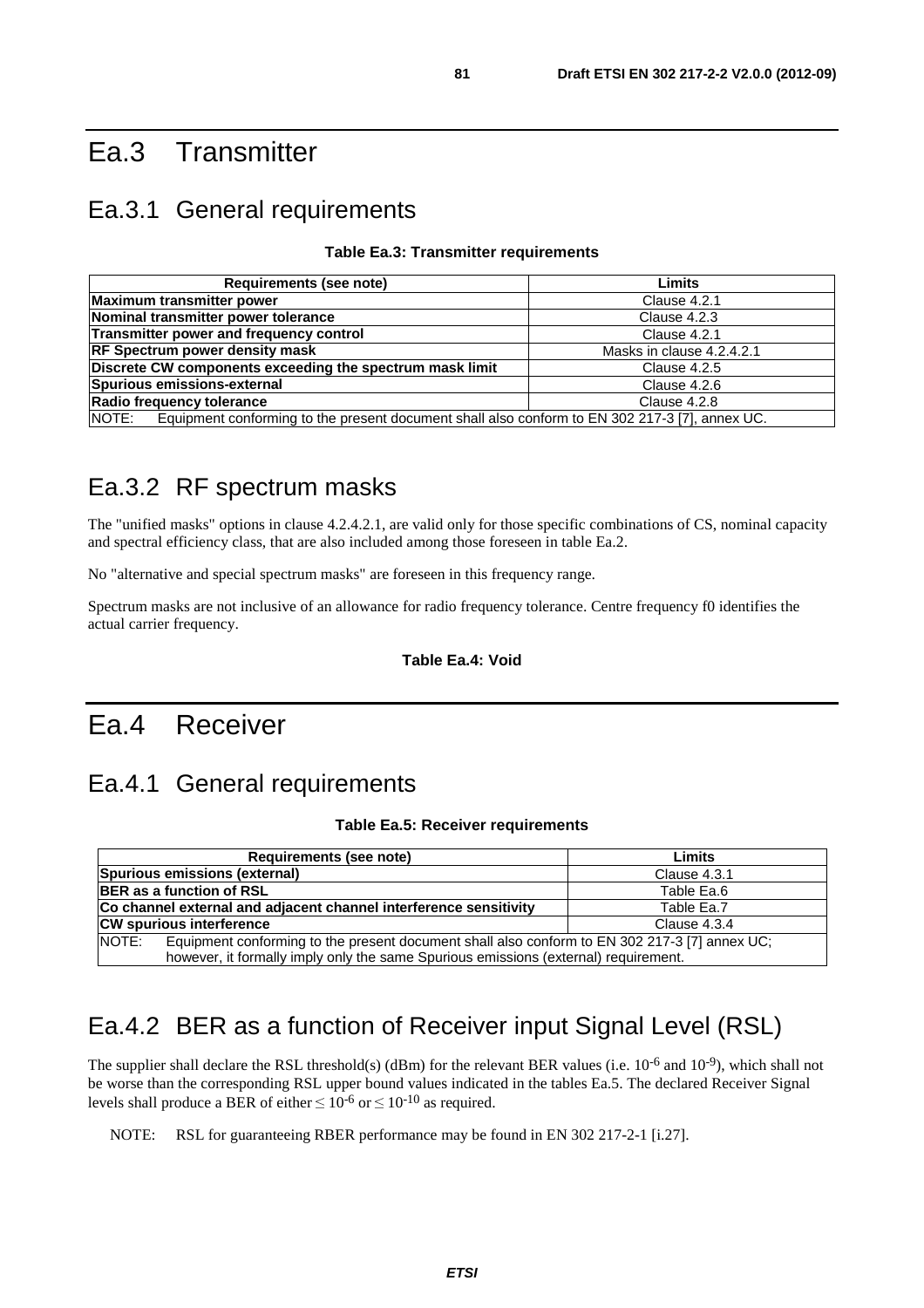|                | <b>Spectral efficiency</b> | Min. RIC rate            | <b>Channel separation</b>                                                             | <b>RSL for</b>     | <b>RSL for</b>      |
|----------------|----------------------------|--------------------------|---------------------------------------------------------------------------------------|--------------------|---------------------|
| Reference      | <b>Class</b>               | (Mbit/s)                 | (MHz)                                                                                 | BER $\leq 10^{-6}$ | BER $\leq 10^{-10}$ |
| index          |                            |                          |                                                                                       | (dBm)              | (dBm)               |
|                |                            | $\overline{142}$         | $\overline{250}$                                                                      | $-66$              | $-64$               |
|                |                            | 285                      | 500                                                                                   | $-63$              | $-61$               |
|                |                            | 427                      | 750                                                                                   | $-61$              | $-59$               |
| 1              | 1                          | 570                      | 1 0 0 0                                                                               | $-60$              | $-58$               |
|                |                            | 712                      | 1 2 5 0                                                                               | $-59$              | $-57$               |
|                |                            | 855                      | 1 500                                                                                 | $-58$              | $-56$               |
|                |                            | 997                      | 1750                                                                                  | $-57,5$            | $-55,5$             |
|                |                            | 1 1 4 0                  | 2 0 0 0                                                                               | $-57$              | $-55$               |
|                |                            | 285                      | 250                                                                                   | -64                | $-62$               |
|                |                            | 570                      | $\overline{500}$                                                                      | $-61$              | $-59$               |
|                |                            | 855                      | 750                                                                                   | $-59$              | $-57$               |
| $\mathbf{2}$   | $\overline{\mathbf{2}}$    | $\overline{1140}$ (note) | 1000                                                                                  | $-58$              | $-56$               |
|                |                            | 1 4 2 5                  | 1 2 5 0                                                                               | $-57$              | $-55$               |
|                |                            | 1710                     | 1500                                                                                  | $-56$              | $-54$               |
|                |                            | 1995                     | 1750                                                                                  | $-55,5$            | $-53,5$             |
|                |                            | 2 2 8 0                  | 2 0 0 0                                                                               | $-55$              | $-53$               |
|                |                            | 425                      | 250                                                                                   | $-61$              | $-59$               |
|                |                            | 850                      | 500                                                                                   | $-58$              | $-56$               |
|                |                            | 1 2 7 5                  | 750                                                                                   | $-56$              | $-54$               |
| $\mathbf{3}$   | 3                          | 1700                     | 1 0 0 0                                                                               | $-55$              | $-53$               |
|                |                            | 2 125 (note)             | 1 2 5 0                                                                               | $-54$              | $-52$               |
|                |                            | 2 5 5 0                  | 1500                                                                                  | $-53$              | $-51$               |
|                |                            | 2975                     | 1750                                                                                  | $-52,5$            | $-50,5$             |
|                |                            | 3 4 0 0                  | 2 0 0 0                                                                               | $-52$              | $-50$               |
|                |                            | 570                      | 250                                                                                   | $-58,5$            | $-54,5$             |
|                |                            | $\overline{1140}$ (note) | 500                                                                                   | $-55,5$            | $-51,5$             |
| 4              | 4L                         | 1710                     | 750                                                                                   | $-53,5$            | $-49,5$             |
|                |                            | 2 280 (note)             | 1 0 0 0                                                                               | $-52,5$            | $-48,5$             |
|                |                            | 2850                     | 1250                                                                                  | $-51,5$            | $-47,5$             |
|                |                            | 875                      | 250                                                                                   | $-55$              | $-51$               |
| $5\phantom{1}$ | 4H                         | 1750                     | 500                                                                                   | $-52$              | $-48$               |
|                |                            | 2 6 2 5                  | 750                                                                                   | $-50$              | $-46$               |
|                |                            | 1 050 (note)             | 250                                                                                   | $-51,5$            | $-47,5$             |
| 6              | 5LA/5LB                    | 2 100 (note)             | 500                                                                                   | $-48,5$            | $-44,5$             |
|                |                            | 3 150 (note)             | 750                                                                                   | $-46,5$            | $-42,5$             |
| $\overline{7}$ | 5HA/5HB                    | 1 2 5 0                  | 250                                                                                   | $-48$              | $-44$               |
|                |                            | 2 4 5 0                  | 500                                                                                   | $-45$              | $-41$               |
| 8              | 6LA/6LB                    | 1 400                    | 250                                                                                   | $-44$              | $-40$               |
|                |                            | 2 800                    | 500                                                                                   | $-41$              | $-37$               |
| NOTE:          |                            |                          | RIC rounded down to closest multiple of 1 Gbit/s rate shall also be considered valid. |                    |                     |

### **Table Ea.6: BER as a function of receiver input signal level RSL (upper bound)**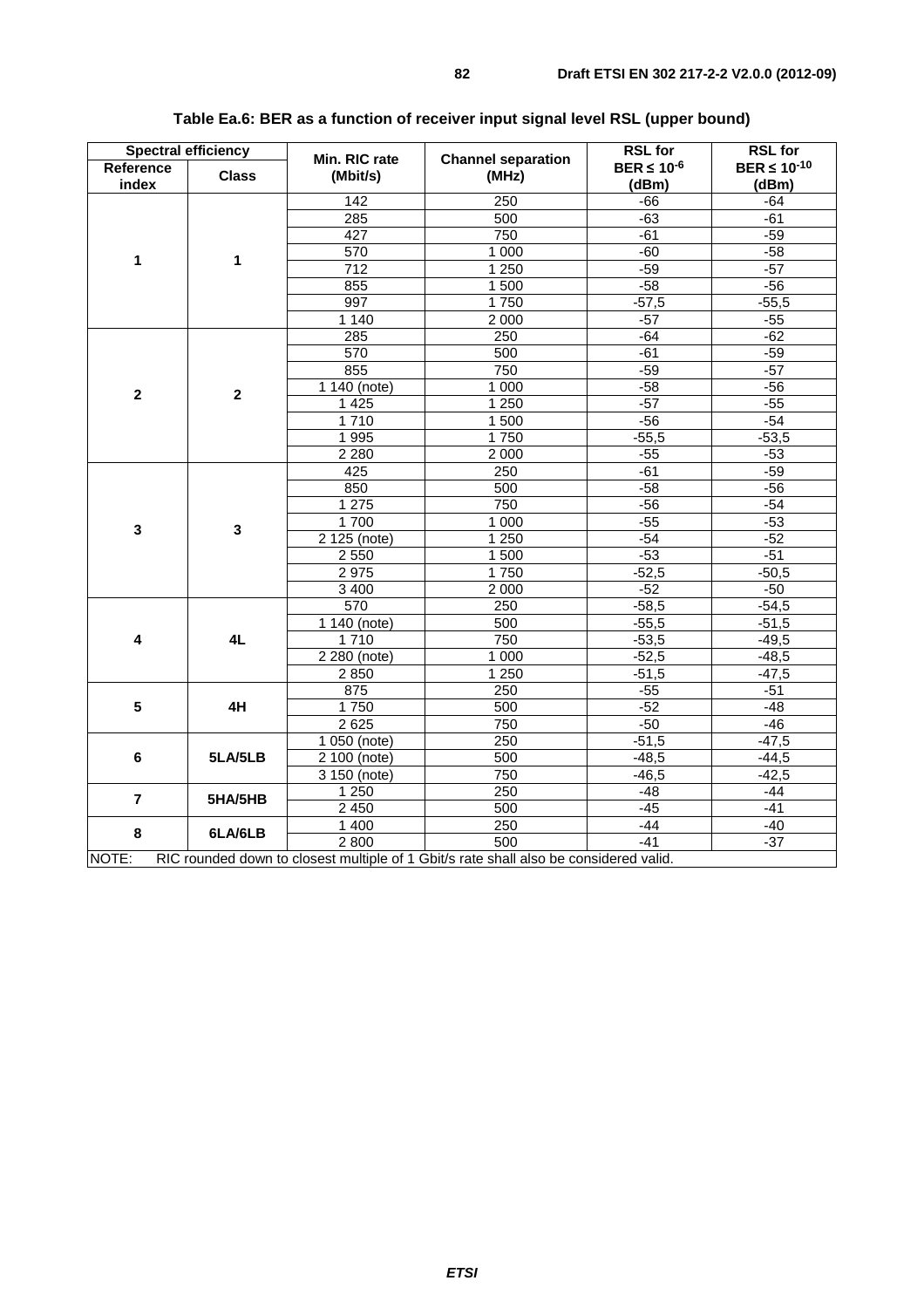## Ea.4.3 Co-channel "external" and adjacent channel interference sensitivity

The limits of Carrier to Interference ratio (C/I) in case of co-channel and adjacent channel interference shall be as in table Ea.7, giving maximum C/I values for 1 dB and 3 dB degradation of the RSL limits declared for BER  $\leq 10^{-6}$  in clause Ea.4.2.

|                                                                                                |                            |                           |                              | C/I for BER $\leq 10^{-6}$ RSL degradation<br>of 1 dB or 3 dB |                            |                                         |       |  |
|------------------------------------------------------------------------------------------------|----------------------------|---------------------------|------------------------------|---------------------------------------------------------------|----------------------------|-----------------------------------------|-------|--|
|                                                                                                | <b>Spectral efficiency</b> |                           | <b>Channel</b><br>separation |                                                               | Co-channel<br>interference | <b>Adjacent channel</b><br>interference |       |  |
| Reference.<br>Index                                                                            | <b>Class</b>               | (Mbit/s)                  | (MHz)                        | 1 dB                                                          | 3 dB                       | 1 dB                                    | 3 dB  |  |
|                                                                                                |                            | 142 or 285                | 250                          |                                                               |                            |                                         |       |  |
|                                                                                                |                            | 285 or 570                | 500                          |                                                               |                            |                                         |       |  |
|                                                                                                |                            | 427 or 855                | 750                          |                                                               |                            |                                         |       |  |
|                                                                                                |                            | 570 or 1 140 (note)       | 1 0 0 0                      |                                                               |                            |                                         |       |  |
| 1 or 2                                                                                         | 1 or 2                     | 712 or 1 425              | 1 2 5 0                      | 23                                                            | 19                         | 0                                       | $-4$  |  |
|                                                                                                |                            | 855 or 1710               | 1 500                        |                                                               |                            |                                         |       |  |
|                                                                                                |                            | 997 or 1 995              | 1750                         |                                                               |                            |                                         |       |  |
|                                                                                                |                            | 1 140 or 2 280            | 2 0 0 0                      |                                                               |                            |                                         |       |  |
|                                                                                                |                            | 425                       | 250                          |                                                               |                            | 0                                       | $-4$  |  |
|                                                                                                |                            | 850                       | 500                          |                                                               | 21                         |                                         |       |  |
|                                                                                                |                            | 1 2 7 5                   | 750                          |                                                               |                            |                                         |       |  |
|                                                                                                |                            | 1700                      | 1 0 0 0                      |                                                               |                            |                                         |       |  |
| $\overline{\mathbf{3}}$                                                                        | 3                          | 2 125 (note)              | 1 2 5 0                      | 25                                                            |                            |                                         |       |  |
|                                                                                                |                            | 2 5 5 0                   | 1 500                        |                                                               |                            |                                         |       |  |
|                                                                                                |                            | 2975                      | 1750                         |                                                               |                            |                                         |       |  |
|                                                                                                |                            | 3 4 0 0                   | 2 0 0 0                      |                                                               |                            |                                         |       |  |
|                                                                                                |                            | 570                       | 250                          |                                                               |                            |                                         | $-4$  |  |
|                                                                                                | 4L                         | 1 140 (note)              | 500                          | 27                                                            | 23                         | $\pmb{0}$                               |       |  |
| 4                                                                                              |                            | 1710                      | 750                          |                                                               |                            |                                         |       |  |
|                                                                                                |                            | 2 280 (note)              | 1 0 0 0                      |                                                               |                            |                                         |       |  |
|                                                                                                |                            | 2850                      | 1 250                        |                                                               |                            |                                         |       |  |
|                                                                                                |                            | 875                       | 250                          |                                                               |                            |                                         |       |  |
| $\overline{\mathbf{5}}$                                                                        | 4H                         | 1750                      | 500                          | 30                                                            | 26                         | $-2$                                    | -6    |  |
|                                                                                                |                            | 2 6 2 5                   | 750                          |                                                               |                            |                                         |       |  |
|                                                                                                |                            | 1 050 (note)              | 250 (ACCP)                   |                                                               |                            |                                         | $-10$ |  |
|                                                                                                | 5LB                        | 2 100 (note)              | 500 (ACCP)                   | 33,5                                                          | 29,5                       | -6                                      |       |  |
| 6                                                                                              |                            | 3 150 (note)              | 750 (ACCP)                   |                                                               |                            |                                         |       |  |
|                                                                                                |                            | 1 050 (note)              | 250 (ACAP)                   |                                                               |                            |                                         |       |  |
|                                                                                                | 5LA                        | 2 100 (note)              | 500 (ACAP)                   | 33,5                                                          | 29,5                       | $+3$                                    | $-1$  |  |
|                                                                                                |                            | $\overline{3}$ 150 (note) | 750 (ACAP)                   |                                                               |                            |                                         |       |  |
|                                                                                                | 5HB                        | 1 2 2 5                   | 250 (ACCP)                   | 37                                                            | 33                         | $-3$                                    | $-7$  |  |
| $\overline{7}$                                                                                 |                            | 2 4 5 0                   | 500 (ACCP)                   |                                                               |                            |                                         |       |  |
|                                                                                                | 5HA                        | 1 2 2 5                   | 250 (ACAP)                   | 37                                                            | 33                         |                                         |       |  |
|                                                                                                |                            | 2 4 5 0                   | 500 (ACAP)                   |                                                               |                            | +6                                      | $+2$  |  |
|                                                                                                | 6LB                        | 1 400                     | 250 (ACCP)                   | 40,5                                                          |                            | 36,5<br>0<br>$+9$                       | $-4$  |  |
| 8                                                                                              |                            | 2800                      | 500 (ACCP)                   |                                                               |                            |                                         |       |  |
|                                                                                                | 6LA                        | 1 400                     | 250 (ACAP)                   | 40,5                                                          |                            |                                         |       |  |
|                                                                                                |                            | 2 800                     | 500 (ACAP)                   |                                                               | 36,5                       |                                         | +5    |  |
| RIC rounded down to closest multiple of 1 Gbit/s rate shall also be considered valid.<br>NOTE: |                            |                           |                              |                                                               |                            |                                         |       |  |

#### **Table Ea.7: Co-channel and adjacent channel interference sensitivity**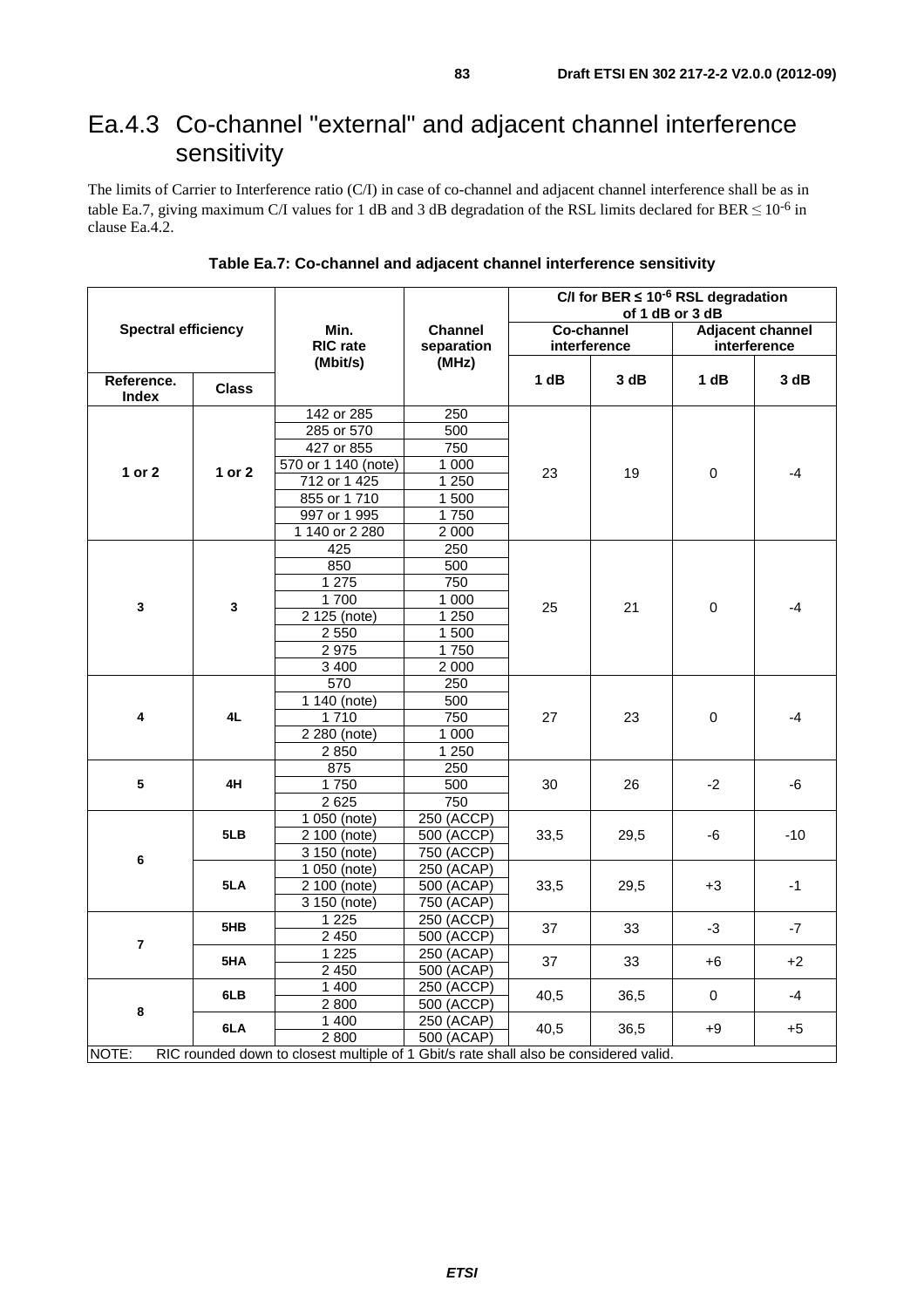## Annex F (normative): Definition of equivalent data rates for packet data, PDH/SDH and other signals on the traffic interface

# F.1 Introduction

This annex provides the conditions under which the BER oriented specifications can be used for systems with traffic interface other than PDH/SDH.

# F.2 General characteristics

## F.2.1 Frequency characteristics and channel arrangements

The equipment shall operate on frequency bands and channels arrangements in accordance with the information provided, for the selected spectral efficiency class, in the main body and the relevant annexes.

## F.2.2 Transmission capacities

Tables from F.1a to F.1h show the minimum RIC (Radio Interface Capacity) required for the assessment of radio systems in the scope of the present document. All spectral efficiency classes are listed even if for some cases the relevant system parameters are not presently provided in the present document. In some other cases, minimum equivalent PDH/SDH rates are not defined.

The minimum RIC values for each CS are derived from the minimum RIC density values given in table 0 of the main body of the present document rounded down to closer suitable values. The RIC density is defined as the RIC per unit bandwidth, Mbit/s / MHz (see note).

NOTE: Minimum RIC values for classes 4L and lower fit both the RIC and the RIC density derived from older V1.1.3 of the present document; classes 4H and higher are linearly derived (in both CS and spectral efficiency index) from the RIC density of the corresponding 28 MHz cases in the said V1.1.3 of the present document.

The minimum RIC is valid when the system is not exclusively offering PDH or SDH interface combinations; tables F.1a through F.1h, valid for CS 1,75 MHz through 112 MHz, give also the minimum transmission capacity in term of the number of equivalent 2,048 Mbit/s PDH streams that shall be transported either aggregated into higher PDH/SDH hierarchy or as separate streams, directly multiplexed into the proprietary radio frame. The shown hierarchic aggregated interfaces are just examples offering the minimum number of 2,048 Mbit/s PDH streams, other hierarchic combinations are also possible (e.g.  $3 \times STM-1$  plus  $1 \times STM-0$  in place of  $10 \times STM-0$ ).

It should also be noted that regulating only the minimum RIC the actual system may fulfil requirements for more than one class, provided that they are capable of meeting all the requirements, e.g. the two different spectrum masks and receiver requirements. The supplier may choose which class to declare.

For CS size  $N \times 250$  MHz (defined only in the 71 GHz to 86 GHz in annex Ea), even if no specific equivalence tables are here defined, PDH or SDH interface combinations are possible provided that the overall RIC fulfil the relevant minimum RIC requirement reported in table Ea.2.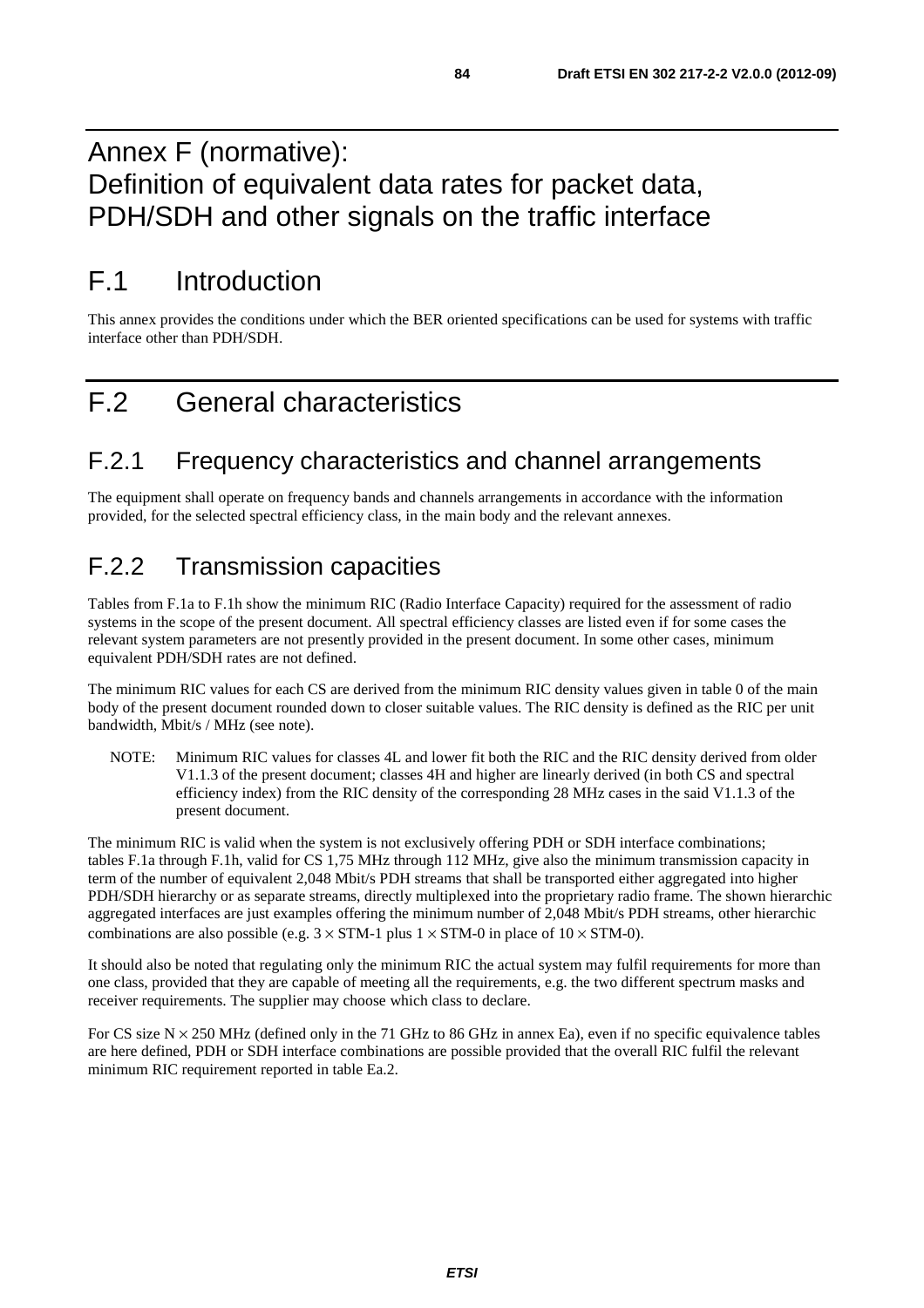|                                    | <b>Spectral efficiency</b> |              | Minimum Equivalent PDH/SDH rates (Mbit/s)    |                        |  |
|------------------------------------|----------------------------|--------------|----------------------------------------------|------------------------|--|
| Minimum applicable RIC<br>(Mbit/s) | Reference<br>index         | <b>Class</b> | <b>Equivalent number</b><br>of 2,048 streams | Hierarchical (example) |  |
| See note                           |                            |              |                                              |                        |  |
|                                    |                            |              |                                              | 2.048                  |  |
|                                    |                            |              |                                              | $2 \times 2,048$       |  |
|                                    |                            |              |                                              | $2 \times 2.048$       |  |
| See note                           | 5 up to 11                 | $4H$ up to 8 |                                              |                        |  |

#### **Table F.1a: Minimum RIC and equivalent PDH/SDH capacity for CS = 1,75 MHz**

NOTE: These classes are not covered in the present document.

#### **Table F.1b: Minimum RIC and equivalent PDH/SDH capacity for CS = 3,5 MHz**

| Minimum applicable RIC                                   | <b>Spectral efficiency</b> |              | Minimum Equivalent PDH/SDH rates (Mbit/s)    |                        |  |
|----------------------------------------------------------|----------------------------|--------------|----------------------------------------------|------------------------|--|
| (Mbit/s)                                                 | Reference<br>index         | <b>Class</b> | <b>Equivalent number</b><br>of 2,048 streams | Hierarchical (example) |  |
| $2$ (note 1)                                             |                            |              |                                              | 2,048                  |  |
|                                                          |                            |              |                                              | $2 \times 2.048$       |  |
|                                                          |                            |              |                                              | $3 \times 2.048$       |  |
|                                                          |                            | 41.          |                                              | 8.448                  |  |
| Note 2                                                   | 5 up to 11                 | $4H$ up to 8 |                                              |                        |  |
| NOTE 1: This class is present only for 50 GHz band.<br>. |                            |              |                                              |                        |  |

NOTE 2: These classes are not covered in the present document.

### **Table F.1c: Minimum RIC and equivalent PDH/SDH capacity (CS = 7 MHz)**

|                                                                 | <b>Spectral efficiency</b> |              | Minimum Equivalent PDH/SDH rates (Mbit/s)    |                               |  |
|-----------------------------------------------------------------|----------------------------|--------------|----------------------------------------------|-------------------------------|--|
| Minimum applicable RIC<br>(Mbit/s)                              | Reference<br>index         | <b>Class</b> | <b>Equivalent number</b><br>of 2,048 streams | <b>Hierarchical (example)</b> |  |
| 4 (note 1)                                                      |                            |              |                                              | $2 \times 2,048$              |  |
| 8                                                               |                            | າ            |                                              | 8,448                         |  |
| 12                                                              |                            | 3            | 6                                            | $6 \times 2,048$              |  |
| 16                                                              |                            | 4L           | 8                                            | $2 \times 8,448$              |  |
| 24                                                              | 5.                         | 4H           | 12                                           | $3 \times 8,448$              |  |
| 29                                                              | հ                          | 5L           | 14                                           | $14 \times 2,048$             |  |
| 34                                                              |                            | 5H           | 16                                           | 34,368                        |  |
| 39                                                              | 8                          | 6L           | 21                                           | STM-0                         |  |
| Note 2                                                          | 9 to 11                    | $6H$ to 8    |                                              |                               |  |
| NOTE 1: This class is present only for 50 GHz and higher bands. |                            |              |                                              |                               |  |
| NOTE 2: These classes are not covered in the present document.  |                            |              |                                              |                               |  |

### **Table F.1d: Minimum RIC and equivalent PDH/SDH capacity for CS = ~14 (13,75 to 15) MHz**

|                                                                  | <b>Spectral efficiency</b> |              | Minimum Equivalent PDH/SDH rates (Mbit/s)    |                               |  |
|------------------------------------------------------------------|----------------------------|--------------|----------------------------------------------|-------------------------------|--|
| Minimum applicable RIC<br>(Mbit/s)                               | Reference<br>index         | <b>Class</b> | <b>Equivalent number</b><br>of 2,048 streams | <b>Hierarchical (example)</b> |  |
| 8 (see note)                                                     |                            |              |                                              | 8,448                         |  |
| 16                                                               | 2                          | 2            | 8                                            | $2 \times 8,448$              |  |
| 24                                                               | 3                          | 3            | 12                                           | $3 \times 8,448$              |  |
| 32                                                               | 4                          | 4L           | 16                                           | 34.368                        |  |
| 49                                                               | 5                          | 4H           | 24 or 21 (if VC12 framed)                    | $6 \times 8,448$ or STM-0     |  |
| 58                                                               | 6                          | 5L           | 28                                           | $7 \times 8.448$              |  |
| 68                                                               |                            | 5H           | 32                                           | 2 x 34,368                    |  |
| 78                                                               | 8                          | 6L           | 40                                           | $10 \times 8.448$             |  |
| 88                                                               | 9                          | 6H           | 48 or 42 (if VC12 framed)                    | 3 x 34,368 or 2 x STM-0       |  |
| 98                                                               | 10                         |              | 52                                           | $13 \times 8,448$             |  |
| 107                                                              |                            | 8            | 56                                           | $14 \times 8,448$             |  |
| NOTE:<br>This class is present only for 50 GHz and higher bands. |                            |              |                                              |                               |  |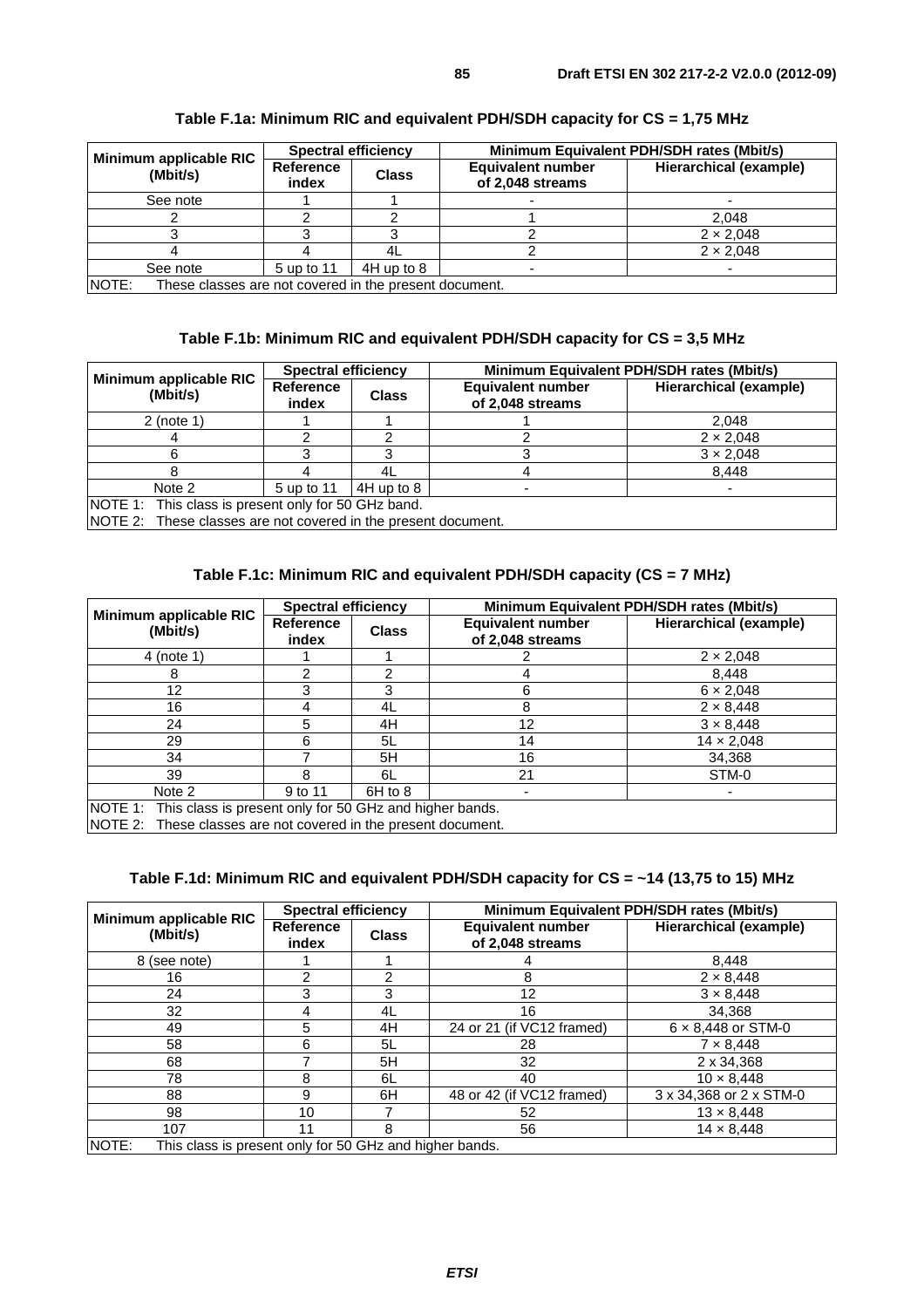|                                                                  | <b>Spectral efficiency</b> |              | Minimum Equivalent PDH/SDH rates (Mbit/s)    |                                       |  |
|------------------------------------------------------------------|----------------------------|--------------|----------------------------------------------|---------------------------------------|--|
| Minimum applicable RIC<br>(Mbit/s)                               | <b>Reference</b><br>index  | <b>Class</b> | <b>Equivalent number</b><br>of 2,048 streams | <b>Hierarchical (example)</b>         |  |
| 16 (see note)                                                    |                            |              | 8                                            | $2 \times 8,448$                      |  |
| 32                                                               |                            | 2            | 16                                           | 34.368                                |  |
| 48                                                               | 3                          | 3            | 24 or 21 (if VC12 framed)                    | $6 \times 8,448$ or STM-0             |  |
| 64                                                               | 4                          | 4L           | 32                                           | $2 \times 34.368$                     |  |
| 98                                                               | 5                          | 4H           | 48 or 42 (if VC12 framed)                    | $3 \times 34,368$ or $2 \times$ STM-0 |  |
| 117                                                              | 6                          | 5L           | 56                                           | $14 \times 8.448$                     |  |
| 137                                                              |                            | 5H           | 64 or 63 (if VC12 framed)                    | 4 x 34,368 or STM-1                   |  |
| 156                                                              | 8                          | 6L           | 80                                           | $14 \times 8,448$                     |  |
| 176                                                              | 9                          | 6H           | 96 or 84 (if VC12 framed)                    | $6 \times 34,368$ or $4 \times$ STM-0 |  |
| 196                                                              | 10                         |              | 104                                          | $26 \times 8,448$                     |  |
| 215                                                              |                            | 8            | 112 or 106 (if VC12 framed)                  | 7 x 34,368 or 5 x STM-0               |  |
| NOTE:<br>This class is present only for 50 GHz and higher bands. |                            |              |                                              |                                       |  |

#### **Table F.1e: Minimum RIC and equivalent PDH/SDH capacity for CS = ~28 (27,5 to 30) MHz**

**Table F.1f: Minimum RIC and equivalent PDH/SDH capacity for CS = ~56 (55 to 60) MHz** 

|                                                                  | <b>Spectral efficiency</b> |              | Minimum Equivalent PDH/SDH rates (Mbit/s)    |                                       |  |
|------------------------------------------------------------------|----------------------------|--------------|----------------------------------------------|---------------------------------------|--|
| Minimum applicable RIC<br>(Mbit/s)                               | Reference<br>index         | <b>Class</b> | <b>Equivalent number</b><br>of 2,048 streams | Hierarchical (example)                |  |
| 32 (see note)                                                    |                            |              | 16                                           | 34.368                                |  |
| 64                                                               | 2                          | 2            | 32                                           | $2 \times 34.368$                     |  |
| 96                                                               | 3                          | 3            | 48 or 42 (if VC12 framed)                    | $3 \times 34,368$ or $2 \times STM-0$ |  |
| 128                                                              | 4                          | 4L           | 64 or 63 (if VC12 framed)                    | $4 \times 34,368$ or STM-1            |  |
| 196                                                              | 5                          | 4H           | 96 or 84 (if VC12 framed)                    | $6 \times 34.368$ or $4 \times$ STM-0 |  |
| 235                                                              | 6                          | 5L           | 112 or 105 (if VC12 framed)                  | 7 x 34.368 or 5 x STM-0               |  |
| 274                                                              |                            | 5H           | 144 or 126 (if VC12 framed)                  | 9 x 34,368 or 2 x STM-1               |  |
| 314                                                              | 8                          | 6L           | 160 or 147 (if VC12 framed)                  | 10 x 34,368 or 7 x STM-0              |  |
| 352                                                              | 9                          | 6H           | 192 or 168 (if VC12 framed)                  | 12 x 34,368 or 8 x STM-0              |  |
| 392                                                              | 10                         |              | 208 or 189 (if VC12 framed)                  | 13 x 34,368 or 3 x STM-1              |  |
| 431                                                              | 11                         | 8            | 224 or 210 (if VC12 framed)                  | 14 x 34,368 or 10 x STM-0             |  |
| NOTE:<br>This class is present only for 50 GHz and higher bands. |                            |              |                                              |                                       |  |

#### **Table F.1g: Minimum RIC and equivalent PDH/SDH capacity for CS = ~112 (110 to 112) MHz**

|                                                                       | <b>Spectral efficiency</b> |                | Minimum Equivalent PDH/SDH rates (Mbit/s)    |                                             |  |
|-----------------------------------------------------------------------|----------------------------|----------------|----------------------------------------------|---------------------------------------------|--|
| Minimum applicable RIC<br>(Mbit/s)                                    | Reference<br>index         | <b>Class</b>   | <b>Equivalent number</b><br>of 2,048 streams | Hierarchical (example)                      |  |
| See note                                                              |                            |                |                                              |                                             |  |
| 128                                                                   | $\overline{2}$             | $\mathfrak{p}$ | 64 or 63 (if VC12 framed)                    | $4 \times 34,368$ or STM-1                  |  |
| 191                                                                   | 3                          | 3              | 96 or 84 (if VC12 framed)                    | $6 \times 34,368$ or $4 \times$ STM-0       |  |
| 256                                                                   | 4                          | 4L             | 128 or 126 (if VC12 framed)                  | $8 \times 34.368$ or $2 \times STM-1$       |  |
| 392                                                                   | 5                          | 4H             | 192 or 168 (if VC12 framed)                  | 12 x 34,368 or 8 x STM-0                    |  |
| 470                                                                   | 6                          | 5L             | 240 or 210 (if VC12 framed)                  | 15 x 34,368 or 10 x STM-0                   |  |
| 548                                                                   |                            | 5H             | 288 or 252 (if VC12 framed)                  | $18 \times 34.368$ or<br>4 x STM-1 or STM-4 |  |
| 627                                                                   | 8                          | 6L             | 320 or 294 (if VC12 framed)                  | 20 x 34,368 or 14 x STM-0                   |  |
| 705                                                                   | 9                          | 6H             | 368 or 336 (if VC12 framed)                  | 23 x 34.368 or 16 x STM-0                   |  |
| 784                                                                   | 10                         |                | 400 or 378 (if VC12 framed)                  | 25 x 34,368 or 6 x STM-1                    |  |
| 862                                                                   | 11                         | 8              | 432 or 420 (if VC12 framed)                  | 27 x 34.368 or 20 x STM-0                   |  |
| NOTE:<br>This class is not presently covered in the present document. |                            |                |                                              |                                             |  |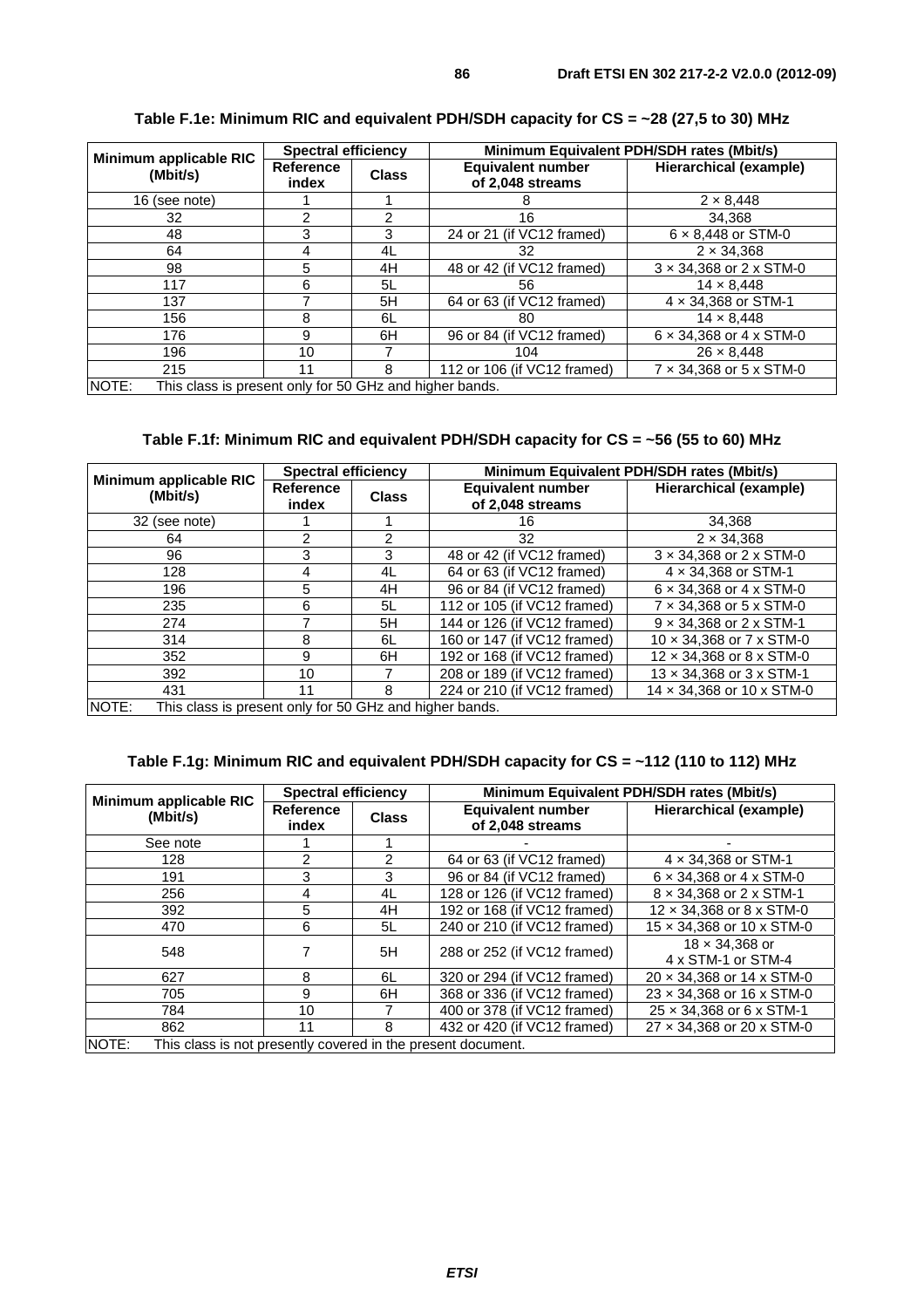| Minimum applicable RIC | <b>Spectral efficiency</b>                                                                                        |              | Minimum Equivalent PDH/SDH rates (Mbit/s)                                       |                                                |  |
|------------------------|-------------------------------------------------------------------------------------------------------------------|--------------|---------------------------------------------------------------------------------|------------------------------------------------|--|
| (Mbit/s)               | Reference<br>index                                                                                                | <b>Class</b> | <b>Equivalent number</b><br>of 2,048 streams                                    | Hierarchical (example)                         |  |
| Note 1                 | 1 to $5$                                                                                                          | 1 to $4H$    |                                                                                 |                                                |  |
| 137                    | 6                                                                                                                 | 5L           | 80 or 63 (if VC12 framed)                                                       | $5 \times 34,368$ or STM-1                     |  |
| 137 (note 2)           |                                                                                                                   | 5H/28        | 80 or 63 (if VC12 framed)                                                       | $5 \times 34,368$ STM-1                        |  |
| 196                    |                                                                                                                   | 5H           | 96 or 84 (if VC12 framed)                                                       | $6 \times 34.368$ or $4 \times$ STM-0          |  |
| 224                    | 8                                                                                                                 | 6L           | 112 or 105 (if VC12 framed)                                                     | $7 \times 34,368$ or $5 \times$ STM-0          |  |
| 252                    | 9                                                                                                                 | 6H           | 128 or 126 (if VC12 framed)                                                     | $8 \times 34,368$ or $2 \times$ STM-1 (note 3) |  |
| 280                    | 10                                                                                                                |              | 144 or 126 (if VC12 framed)                                                     | $9 \times 34.368$ or $2 \times$ STM-1 (note 3) |  |
| 308                    | 11                                                                                                                | 8            | 160 or 147 (if VC12 framed)                                                     | 10 $\times$ 34,368 or 7 $\times$ STM-0         |  |
|                        | NOTE 1: These classes are not presently covered in the present document.                                          |              |                                                                                 |                                                |  |
| NOTE 2:                | This system does not respect the minimum RIC density for their classes; however, it is also considered in the     |              |                                                                                 |                                                |  |
|                        | present document for commonality of more widely used technology for bands based on $CS = -28$ MHz.                |              |                                                                                 |                                                |  |
| NOTE 3:                | $4 \times$ STM-1 or STM-4 are possible coupling two systems operating over 2 $\times$ 40 MHz channels or two ACCP |              |                                                                                 |                                                |  |
|                        |                                                                                                                   |              | systems in CCDP operation on different polarisation of the same 40 MHz channel. |                                                |  |

#### **Table F.1h: Minimum RIC and equivalent PDH/SDH capacity for CS = 40 MHz**

## F.3 System parameters

There are no essential requirements under the R&TTE Directive [1] specific to the radio systems Network Interface Capacity (NIC) represented by the sum of electrical or optical base-band interface (PDH/SDH, packet data or any other kind of interface) at the reference points  $X/X'$  shown in the generic block diagram of figure 1 of EN 302 217-1 [6].

All radio requirements shall be taken from a unique appropriate set of technical parameters defined on the basis of radio frequency band, channel separation, spectral efficiency class and their associated minimum RIC requirement.

When packet data interface are provided, the supplier shall declare the actual Radio Interface Capacity (RIC). In addition, the Network Interface Capacity (NIC) defined at X'/X reference point of figure 1 in EN 302 217-1 [6] shall be equal to or exceed the actual Radio Interface Capacity (RIC) to allow application of a specific set of technical parameters.

## F.3.1 Transmitter

Transmitter requirements and test procedures are independent from the type of data and base-band interfaces.

## F.3.2 Receiver

All requirements for the same channel separation for the same class of equipment are applicable provided that, when packed data interfaces are provided, BER tests may be substituted by the equivalent FER as defined in clause F.3.3.

## F.3.3 FER as a function of BER

In the event that no PDH/SDH interface is available at base band level (reference points X, X' of figure 1 of EN 302 217-1 [6]), and no other means (even proprietary ones) are possible for a true bit-to-bit error count at reference point X, this clause describes how to translate the BER requirements from the PDH/SDH specification to verify compliance of the radio system when such a combination of interfaces includes (as a minimum) an Ethernet interface.

The supplier shall describe how to load the system with the Radio Interface Capacity (RIC), possibly using multiple interfaces. The error rates specified in the PDH/SDH specification shall be met on all traffic loading the system. The traffic may contain combinations of PDH, SDH, packet data or other signals. For Ethernet interfaces, the BER requirements in the PDH/SDH standard shall be converted to FER requirements using table F.2 (based on 64 octet frames).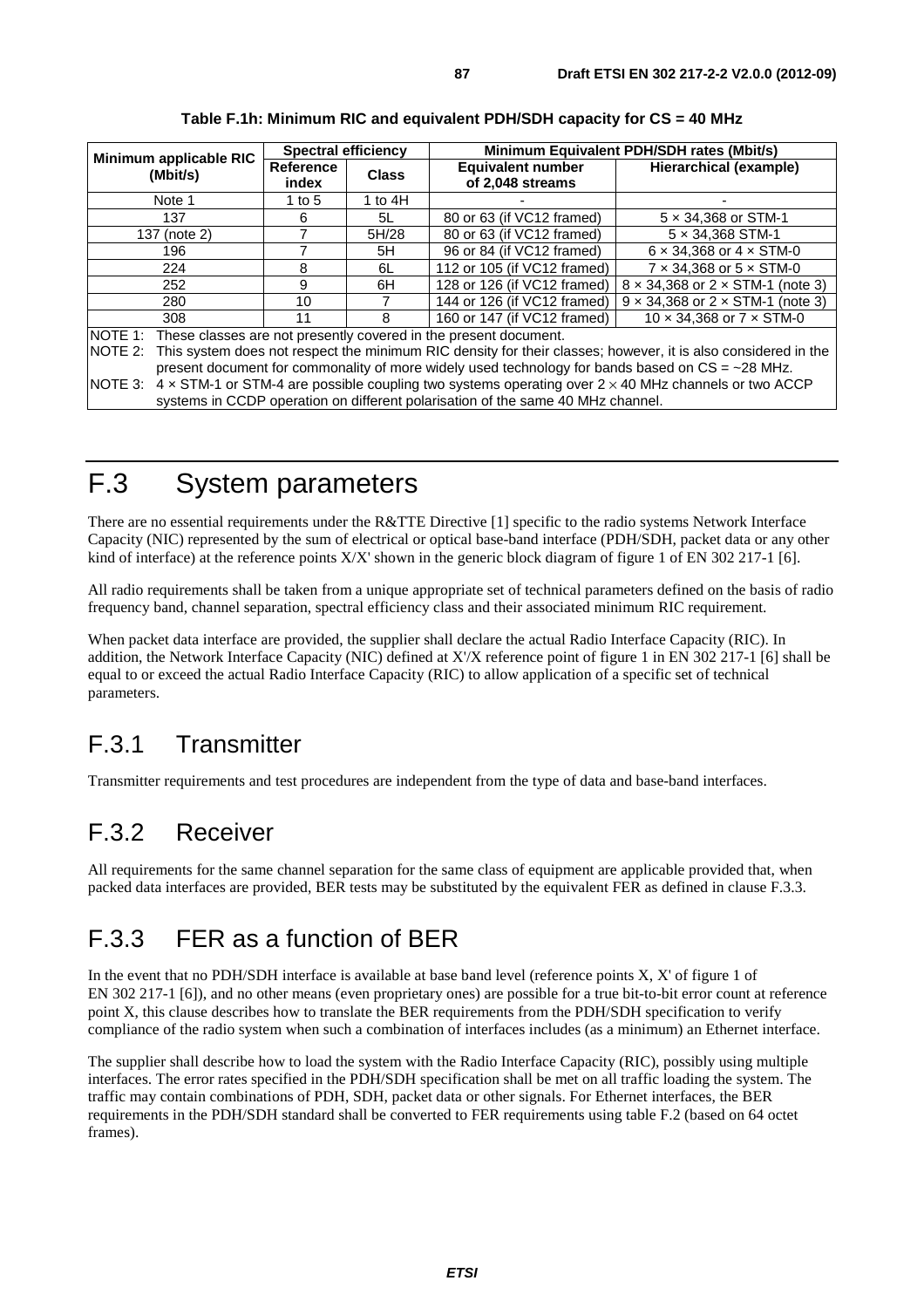| <b>BER</b> | <b>FER</b>          |
|------------|---------------------|
| $10^{-6}$  | $5 \times 10^{-4}$  |
| $10^{-8}$  | $5 \times 10^{-6}$  |
| $10^{-10}$ | $5 \times 10^{-8}$  |
| $10^{-12}$ | $5 \times 10^{-10}$ |

#### **Table F.2: Conversion between Bit Error Ratio (BER) and Frame Error Ratio (FER)**

Automatic Repeat Request (ARQ) algorithms may also be used as an error correction method.

Additional information with respect to the derivation of the BER/FER relationship and testing examples may be found in annex G of EN 302 217-2-1 [i.27].

In the event that an Ethernet interface is not offered, but other standardized interfaces are used, the supplier shall declare an equivalent conversion table supported by technical evidence of its appropriateness.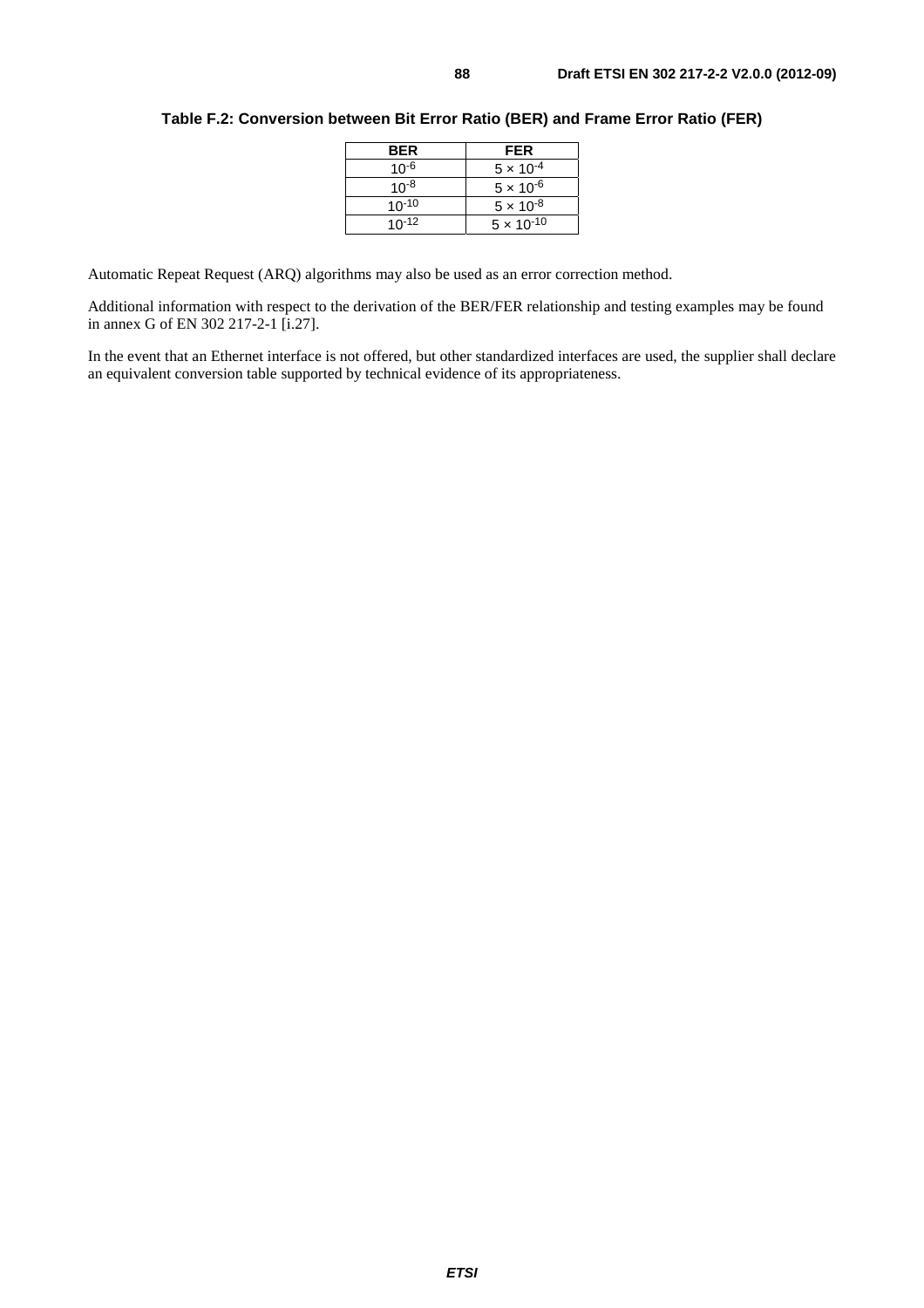## Annex G (normative): Test report in relation to flexible systems applications

# G.1 Wide radio-frequency band covering units

Even if radio frequency front-ends for DFRS are commonly designed for covering all or part(s) of the possible operating channels within a specific radio frequency channel arrangement, equipments can provide single radio frequency channel operation (e.g. when the RF duplexer filters are tuned to a specific channel) or offer a wider operating frequency range (e.g. wide-band RF duplexer and frequency agility through the use of a RFC function. Ease of deployment and spare parts handling by operators with large networks is facilitated where more than one channel is assigned).

The equipment shall comply with all the requirements of the present document at any possible operating frequency.

The tests, carried out to generate the test report and/or declaration of conformity, required to fulfil any conformity assessment procedure with respect to the R&TTE Directive [1], shall be carried out in the following way:

- 1) In the case of equipments intended for single channel operation, within a given channel arrangement, the test report shall be produced for one radio frequency channel arbitrarily chosen by the supplier (see figure G.1).
- 2) In the case of equipments intended for covering operating frequency sub-ranges (i.e. a number of preselectable channels within a given channel arrangement, covered without changing any hardware e.g. duplex filters), it is considered enough that one frequency sub-range is subject of testing. The test report shall be produced:
	- for transmitter parameters summarised in table 5, for the lowest (B, bottom), intermediate (M, median) and highest (T, top) possible radio frequency channel within that operating frequency range (see figure G.2);
	- for receiver parameters summarised in table 7, only Spurious emissions external and BER as a function of RSL parameters, for the lowest (B, bottom), intermediate (M, median) and highest (T, top) possible radio frequency channel within that operating frequency range. Other receiver parameters have to be tested for the intermediate radio frequency channel (M) only.
- 3) It is not required that all the tests, required for the test report, are made on the same sample of equipment and at the same time; provided that the test report includes all of the tests required by the present document, each test may be made on different samples of the same equipment, at different channel frequencies or frequency ranges and at different times (see note).
- NOTE: In principle, all tests are carried out on the same equipment during a single test session. However, it is permitted to have different test sessions and equipment under test to allow for unpredictable events (e.g. equipment or test instrument failure during the test session that is not immediately repairable), and for any additional tests required by a future revision of the present document. This allowance is not intended as a means to circumvent failed tests without corrective actions.

When applicable the following additional provisions apply to the production of a test report:

- In the case of equipments covering a radio frequency channel arrangement with more than one operating frequency range, the test report shall be produced for one of the operating frequency ranges arbitrarily chosen by the supplier, using the above procedures for equipments intended for single channel operation or for covering an operating frequency range (see figures G.1 and G.2).
- In the case of equipments designed to cover, with the same requirements under the same ETSI standard, a number of fully or partially overlapping recommended and/or national radio frequency channel arrangements, similarly established across contiguous radio frequency bands allocated to the Fixed Service, the test report shall be produced for one radio frequency channel arrangement arbitrarily chosen by the supplier, using the above procedures for equipments intended for single channel operation or for covering an operating frequency range (see figures G.1 and G.2).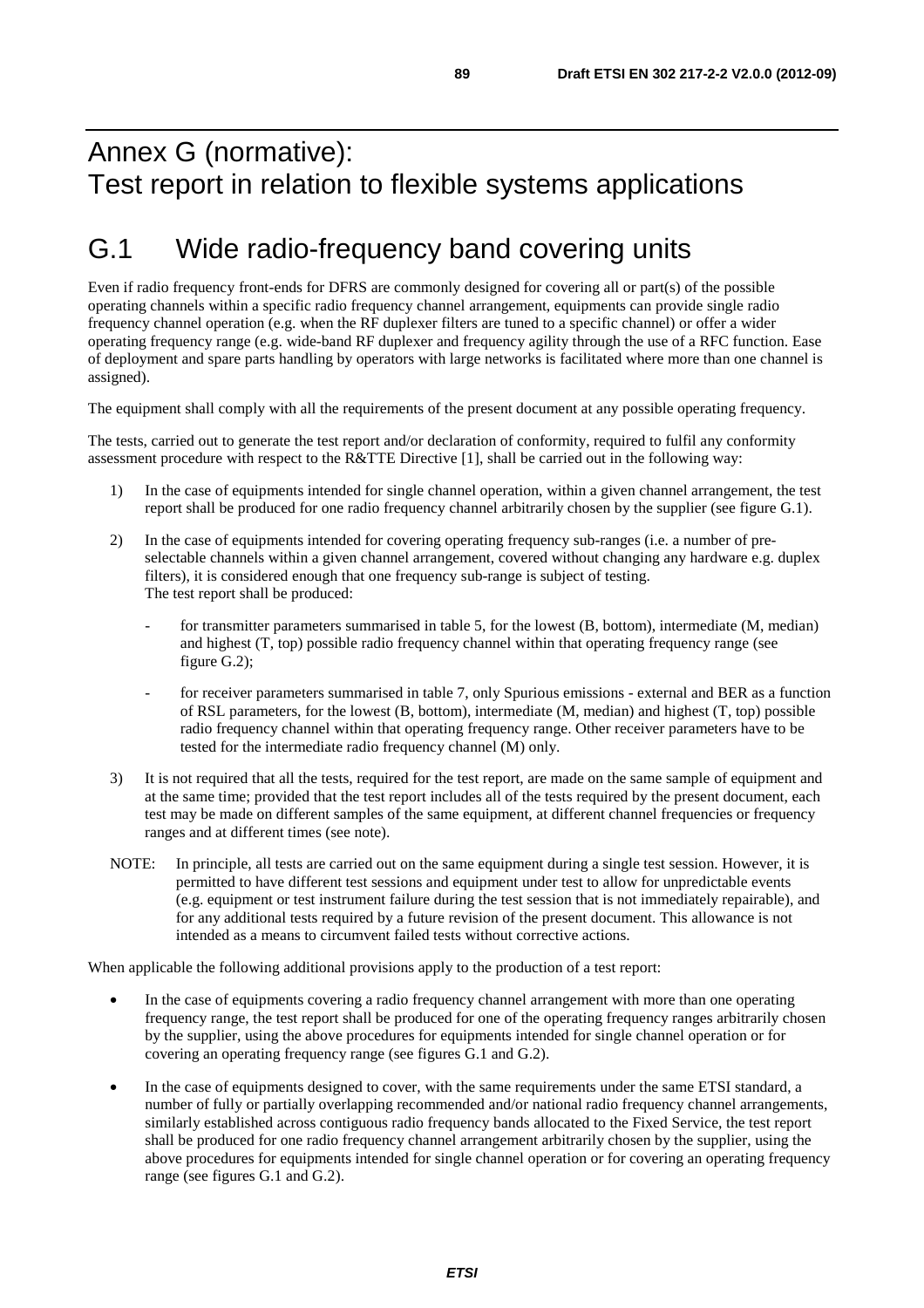



**(arbitrarily chosen)**



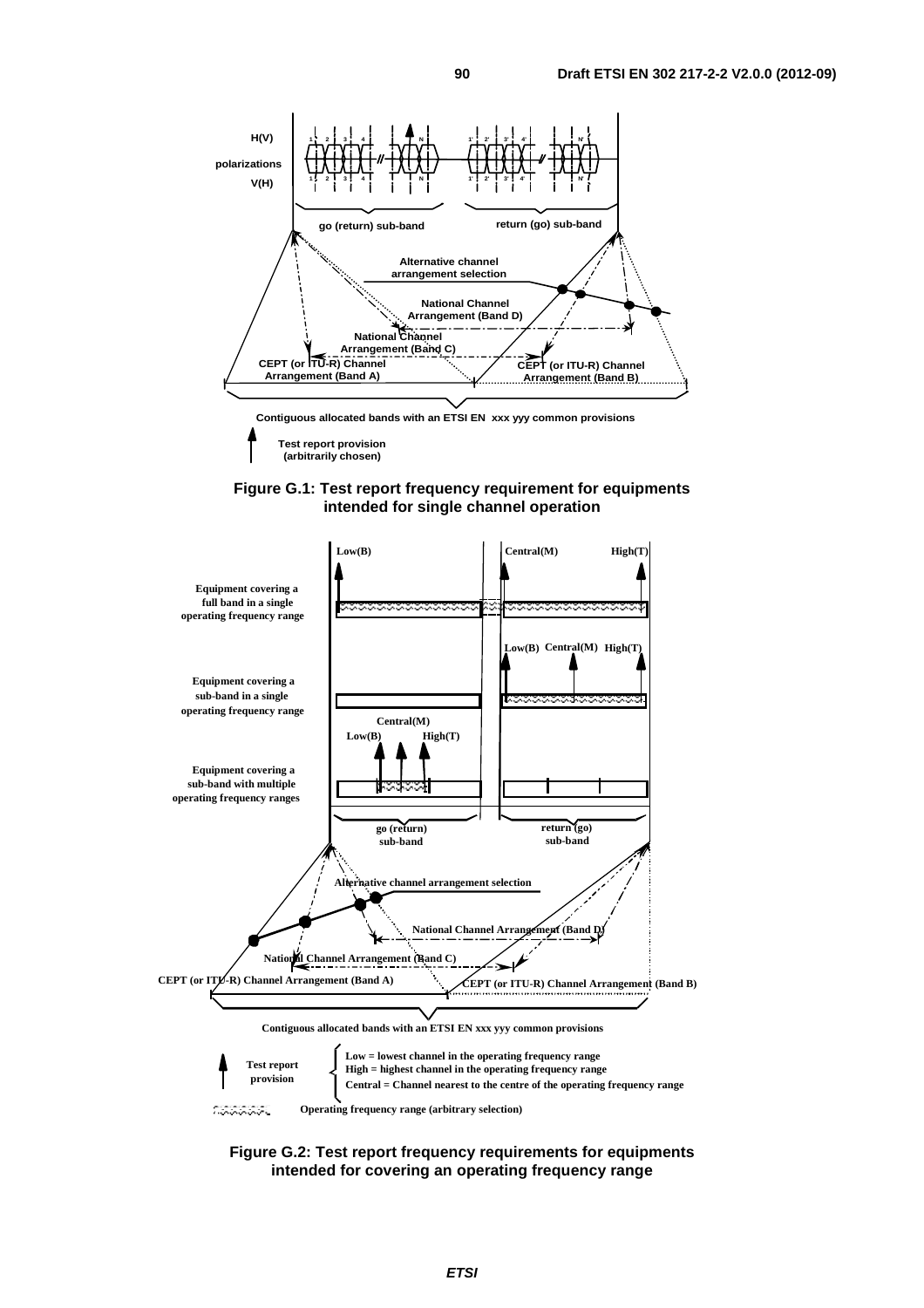# G.2 Multirate/multiformat equipment

DFRS equipments can be designed either for a unique payload and modulation format (*single-mode* systems, see note) or for covering a number of different payload-rates ("*multirate"* systems, see note) or different modulation formats (i.e. different equipment classes) or different error correction codes transmitted, through software presettings or protocols, over a number of different channel separations.

In the latter case, within a certain CS, the payload and modulation presettings may offer static operation over different payload/modulation (*preset-mode* systems, see note) or dynamic operation changing payload/modulation (*mixed-mode* systems, see note) according network requirements (e.g. propagation variations).

NOTE: As defined in EN 302 217-1 [6].

For *preset-mode* and *mixed-mode* systems the equipment shall comply with all the requirements of the present document at any possible combination of operating RIC, CS and efficiency classes declared (see note in clause G.2.1).

### G.2.1 Generic required tests in the test report

The tests, carried out to generate the test report and/or declaration of conformity, required to fulfil any Conformity assessment procedure with respect to the R&TTE Directive [1], shall be carried out, at each frequency channel prescribed in clause G.1, for:

- transmitter parameters summarised in table 5 at any possible CS and efficiency classes, each case should be loaded with the highest possible RIC;
- receiver parameters summarised in table 7 shall be tested only at the lowest and the highest CS for any efficiency class, each case loaded with the highest possible RIC.

*Mixed-mode* systems, besides specific Dynamic Change of Modulation Order test referred in clause 5.2.7, are to be tested, for each *Reference mode* offered only (see note), as they were *preset-mode* systems (i.e. dynamic operation in *mixed-mode* systems shall be disabled for all other tests).

NOTE: *Mixed-mode* systems might use a number of modes (e.g. BPSK/4/16/32/64/128/256/512/1024QAM) in dynamic operations but, for technical/operational convenience only few modes might be available as "*reference*" (e.g. only 4/16/128QAM are considered suitable for network performance and availability needs and/or may find suitable assessment characteristics in the present document); therefore, only the latter ones are relevant for static (*preset-mode* like) operation conformance test.

## G.2.2 Reduced required tests in the test report

*Preset-mode* and *mixed-mode* systems usually use constant, or scalable with CS, baseband processing (e.g. symbol rate, FEC typology/redundancy). This implies, de facto, that the results of many tests are also expected to have the same results scaled for CS and/or baseband processing.

Therefore, for their test report, *Preset-mode* and *mixed-mode* may benefit of a reduced set of required tests as described in following clauses G.2.2.1 and G.2.2.2.

### G.2.2.1 Reduced transmitter tests

When the systems refers only to "unified" masks in clause 4.2.4.2.1, further reduction of *preset-mode* and *mixed-mode*  test report complexity is permitted; transmitter parameters test report may be reduced as follows:

- a) The lowest and highest efficiency class provided (*preset-mode* systems) or used as *reference-mode* (*mixedmode* systems) should be tested, only for the lowest and the highest CS, at all three test frequency channels (B, M and T), if applicable.
- b) The other modes provided (*preset-mode* systems) or used as *reference-mode* (*mixed-mode* systems), for the all CSs, only at the M frequency channel. In addition, for these cases, the frequency range of the spurious emission test will be reduced to  $\pm 1$  GHz or to the frequency band boundaries (whichever results larger) across the M test frequency.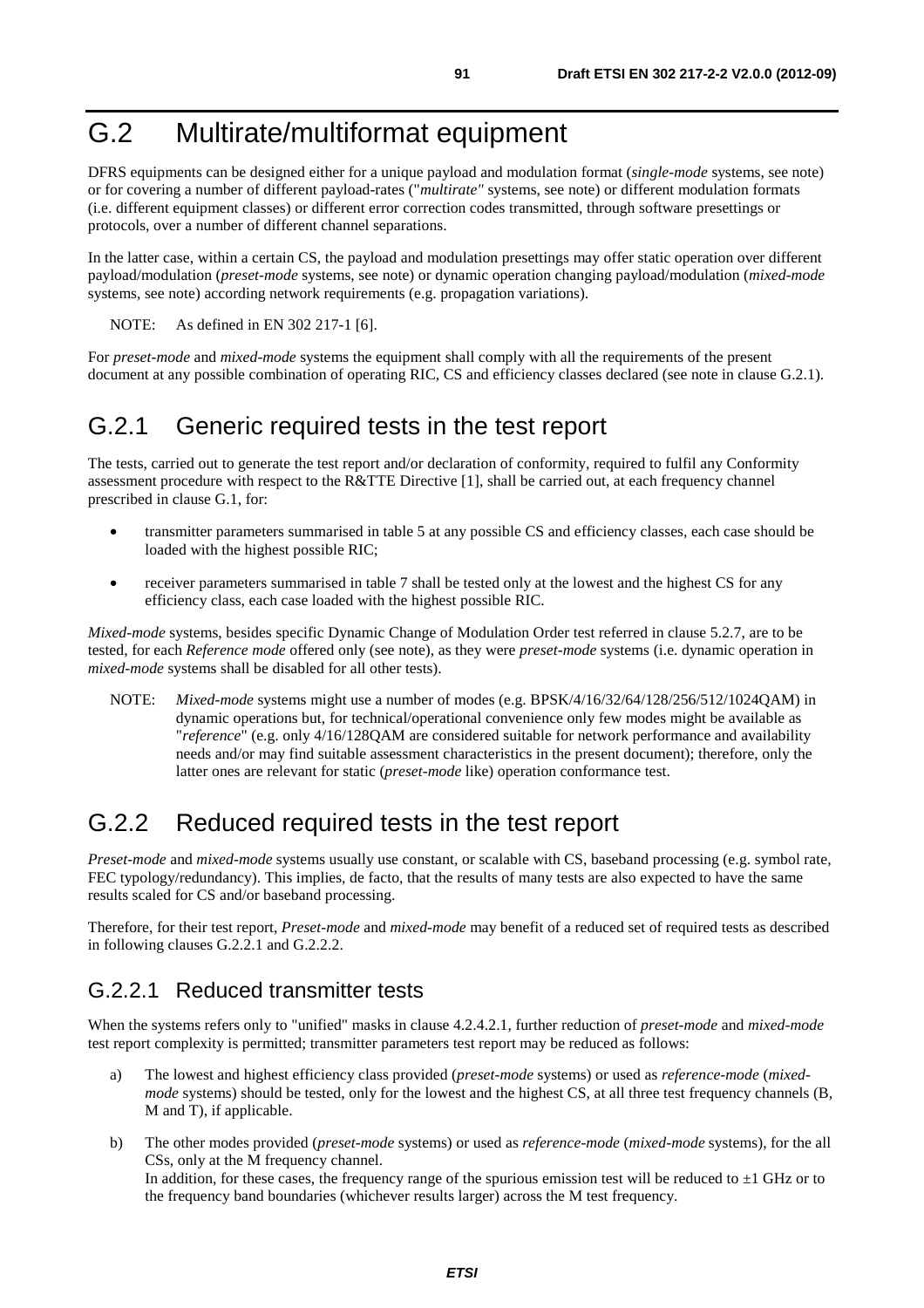In case one or more preset/reference modes may operate on a CS with more than one *symbol-rate* (e.g. for different error correction coding), the test shall be done with the highest *symbol-rate*.

Figure G.3 graphically show the reduced set of tests.

- CS and formats considered in the present document
- Example of CS/format set provided by a preset/mixed-mode system  $\bigcap$
- $\hat{p}\hat{p}\hat{p}$  TX tests required for three test frequencies (B, M and T)
- $T_1$  TX tests required for one test frequency (M)



**Figure G.3: Example of** *Preset/mixed-mode* **systems reduced TX test report** 

### G.2.2.2 Reduced receiver tests

As further permitted reduction of *preset-mode* and *mixed-mode* test report complexity, it is considered that receiver parameters can be tested, only for efficiency classes provided (*preset-mode* systems) or used as *reference-mode* (*mixedmode* systems) as follows:

- 1) RX BER versus RSL (clause 4.3.2):
	- 1a) The lowest and highest efficiency class should be tested, only for the relevant lower and the higher CS, at all three test frequency channels (B, M and T).
- 2) RX spurious emissions (clause 4.3.1) further reduced only to test, at all three test frequency channels (B, M and T), for the lowest and the highest CS with the lowest efficiency class provided for those channels.
- 3) RX co/adjacent channel interference (clause 4.3.3) and CW spurious interference (clause 4.3.4) further reduced to test:
	- 3a) At M test frequency channel, with the lowest and highest efficiency class only, for the lowest and the highest CS.
	- 3b) CW spurious interference should be additionally tested also at M test frequency channel with the highest efficiency class only, for other intermediate CSs. In addition, for these cases, the frequency range of the test will be reduced to  $\pm 1$  GHz or to the frequency band boundaries (whichever results larger) across the M test frequency.

In case one or more preset/reference modes may operate on a CS with more than one *symbol-rate* (e.g. for different error correction coding), the test shall be done with the highest *symbol-rate*.

Figure G.4 graphically shows the reduced set of tests.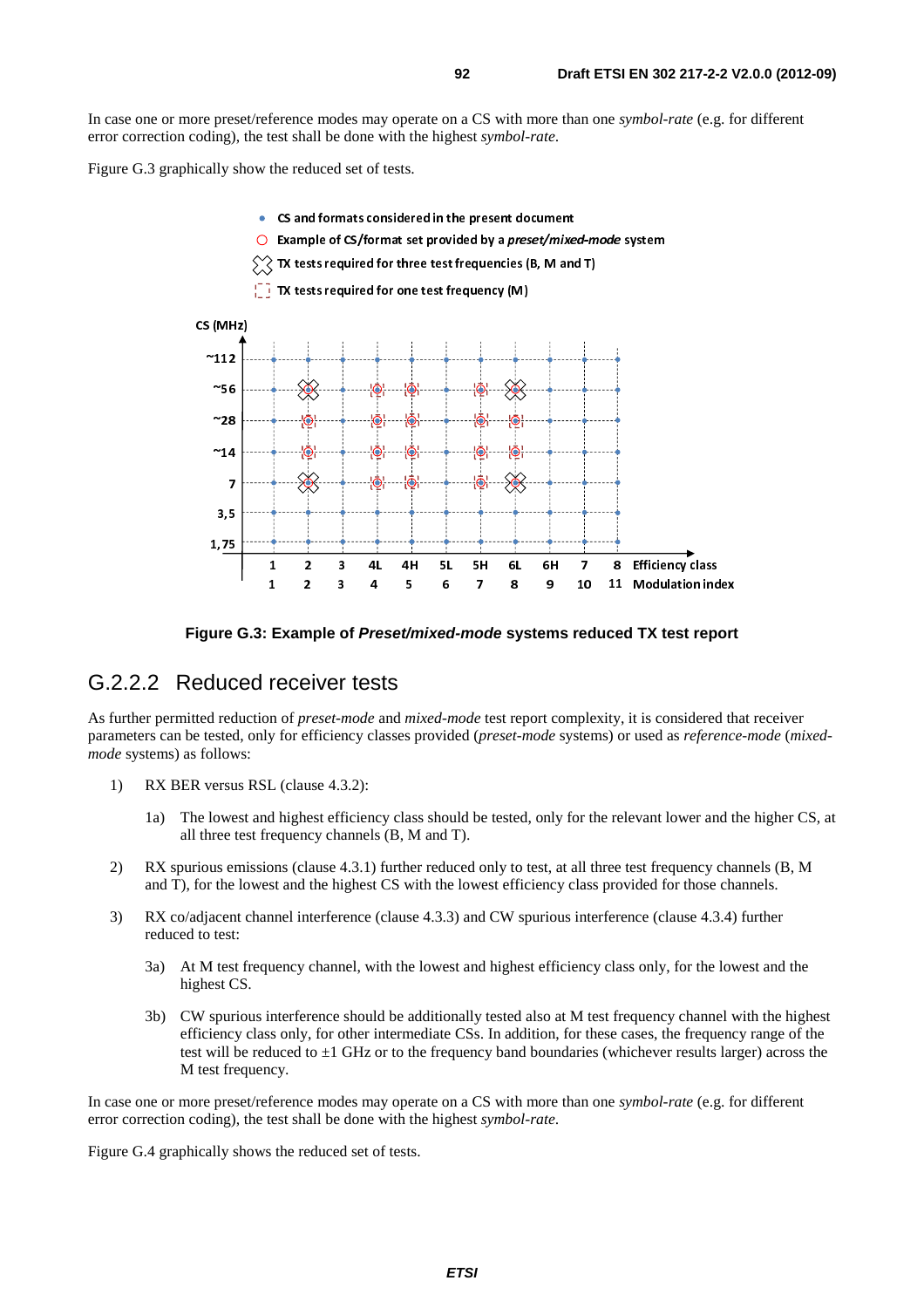

**Figure G.4: Example of** *Preset/mixed-mode* **systems reduced RX test report.** 

## G.2.3 Bandwidth adaptive test set requirements

When "*bandwidth adaptive*" operation is considered, the *reference modes* are defined as those relevant to the widest possible bandwidth and therefore tests for R&TTE Directive assessment should be performed according the above clauses G.1 and G.2. There may also be a number of preset operational modes with differing maximum bandwidth; these will be tested as independent CS modes, each with its own "*reference modes*" (see example).

#### EXAMPLE: A system may adjust its operational mode to not exceed a maximum licensed CS of 500 MHz, dynamically reducing to 250 MHz or even less (or a maximum licensed CS of 1 000 MHz, dynamically reducing to 250 MHz, and so on). These are seen as two different CS operational modes, 500 MHz and 1 000 MHz.

# G.3 BER measurement in a SDH or Ethernet multi-interfaces, multi-channels system

This clause deals with systems that have one or both of the following characteristics:

- SDH (e.g. STM-4 or several STM-1) interfaces, or Ethernet (e.g. 1000BaseT or several 100BaseT) interfaces;
- two RF equipment (e.g. 2 × STM-1 or 300 Mbit/s RIC each) using two channels ("*multi-channel"* operation, on different frequency and/or polarisation, see definition in EN 302 217-1 [6]) (note).

In order to keep the requirements set out in the standard aligned with single channel single interface standards, there is a need to modify the basic requirements according to the system type. BER and performance measurements need to take into consideration the system type and configuration. The purpose of this annex is to provide guidance for measurement and planning of these systems.

NOTE: In addition, without any impact on the guidelines of this annex, the emission of each of the two equipment could be composed by one single-carrier or by two or more sub-carriers (*"multi-carrier"*  equipment, see definition in EN 302 217-1 [6]).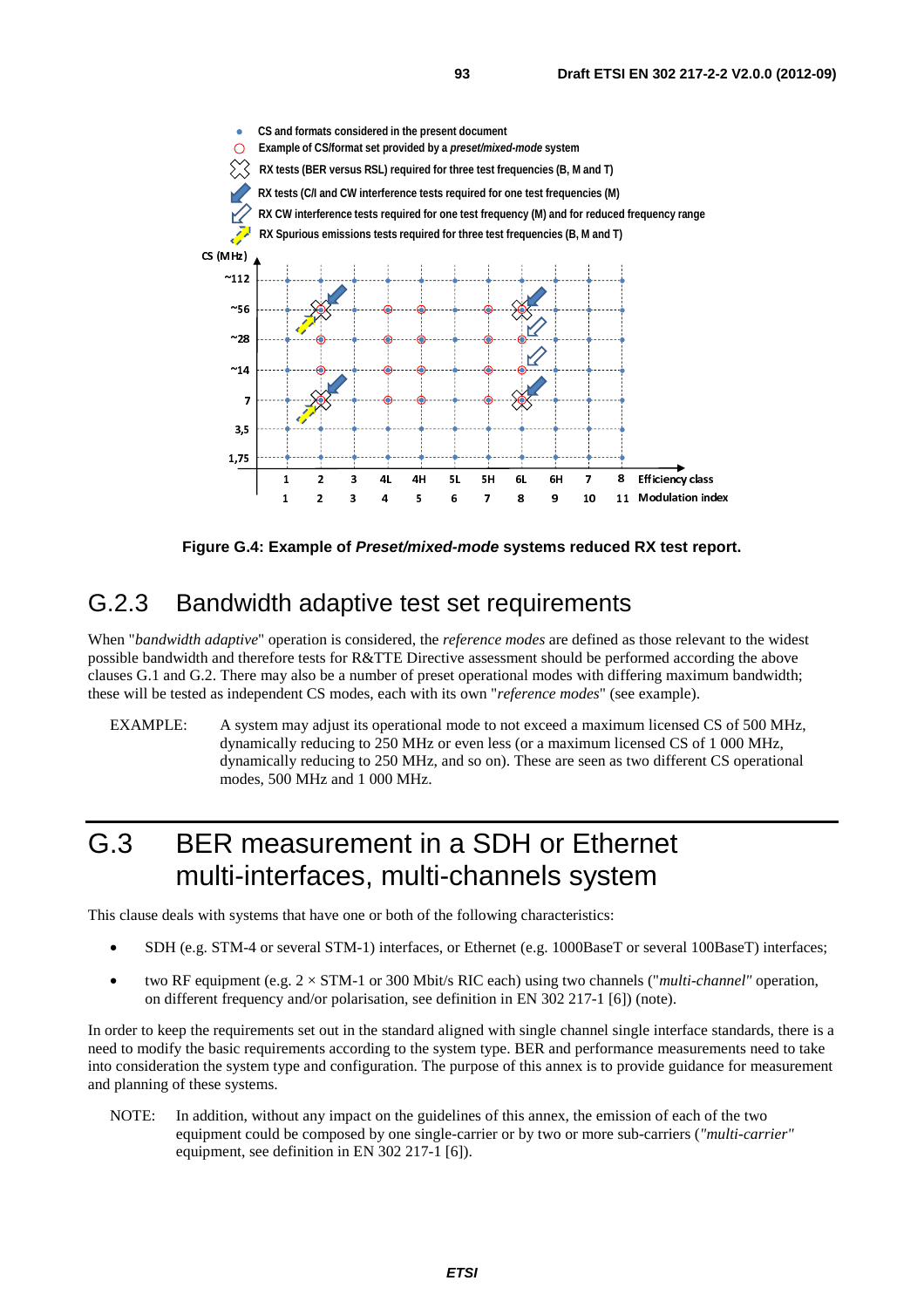## G.3.1 Case 1: multi-interfaces/single channel or multi-interfaces/two-channels systems where each interface payload is transmitted on one channel only

This case fits with the examples of transmission of  $2 \times STM-1$  (or  $3 \times 100BaseT$ ) single channel or  $4 \times STM-1$  (or  $6 \times 100$ BaseT) dual channels; each interface is transmitted only over one channel.

Test equipment will be connected to one of the STM-1 interfaces. The resulting BER shall comply with the requirements in the standard.

Since each STM-1 (or 100BaseT) signal is transmitted by one equipment on one single channel, all measurements of performance are in general identical to other single interface, single channel systems.

## G.3.2 Case 2: single interface/two-channels system

This case fits with the example of transmission of STM-4 (or 1000BaseT) dual channels.

Test equipment will be connected to the STM-4 (or 1000BaseT) interface. The resulting BER shall comply with the requirements in the standard as described in table G.1.

#### **Table G.1: BER for single interface STM-4/two channels system**

| <b>Clause</b>        | Measurement                                                 | <b>Test method</b>                                                                                                                                                                                                                            | <b>BER</b> requirement |
|----------------------|-------------------------------------------------------------|-----------------------------------------------------------------------------------------------------------------------------------------------------------------------------------------------------------------------------------------------|------------------------|
| 4.3.2                | <b>BER vs. RSL</b>                                          | Both channels Simultaneously                                                                                                                                                                                                                  | As specified           |
| $4.3.3$ and<br>4.3.4 | External Co-channel<br>and adjacent channel<br>Interference | The same simulated link attenuation should be added to<br>both channels until the 10 <sup>-6</sup> threshold, as specified in<br>clause 5.5.1, is reached. The interferer and the 1 dB<br>$(3 dB)$ degradation is applied to one channel only | As specified           |

## G.3.3 Case 3: multi-interfaces/two-channels system where each payload interface is transmitted on both channels

This case fits with the examples of transmission of  $4 \times$  STM-1 (or  $6 \times 100$ BaseT) dual channels; each interface is transmitted over both channels.

Test equipment will be connected to one of the STM-1 (or 1000BaseT) interfaces. The resulting BER shall comply with the requirements in the standard as described in table G.2.

| <b>Clause</b>      | <b>Measurement</b>                                                                                                                                                                                                                                                                                                                                                                           | Test method                                                                                                                                                                                                                                     | <b>BER</b> requirement                                                                                  |  |  |  |
|--------------------|----------------------------------------------------------------------------------------------------------------------------------------------------------------------------------------------------------------------------------------------------------------------------------------------------------------------------------------------------------------------------------------------|-------------------------------------------------------------------------------------------------------------------------------------------------------------------------------------------------------------------------------------------------|---------------------------------------------------------------------------------------------------------|--|--|--|
| 4.3.2              | <b>IBER vs. RSL</b>                                                                                                                                                                                                                                                                                                                                                                          | Both channels                                                                                                                                                                                                                                   | As specified                                                                                            |  |  |  |
|                    |                                                                                                                                                                                                                                                                                                                                                                                              | Simultaneously                                                                                                                                                                                                                                  |                                                                                                         |  |  |  |
| 4.3.3 and<br>4.3.4 | External Co-channel<br>and adjacent channel<br>Interference                                                                                                                                                                                                                                                                                                                                  | The RSL is set on both channels at the 10 <sup>-6</sup><br>threshold, as specified in clause 5.5.1.<br>The interferer, together with the 1 dB (3 dB)<br>degradation is applied on one channel at a time,<br>on both channels (two measurements) | As specified (see note).<br>Compliance to the limits shall<br>be guaranteed during both<br>measurements |  |  |  |
| NOTE:              | The 10 <sup>-6</sup> threshold degradation shall be obtained as a sum, on the same interface, during the two<br>measurements, therefore the BER limits shall be modified accordingly (e.g. twice $5 \times 10^{-7}$ instead of $1 \times 10^{-6}$ ).<br>For planning purposes, please note that if there is interference on both channels, the resulting BER will be<br>$1 \times 10^{-6}$ . |                                                                                                                                                                                                                                                 |                                                                                                         |  |  |  |

#### **Table G.2: BER for multi-interfaces/two channels system**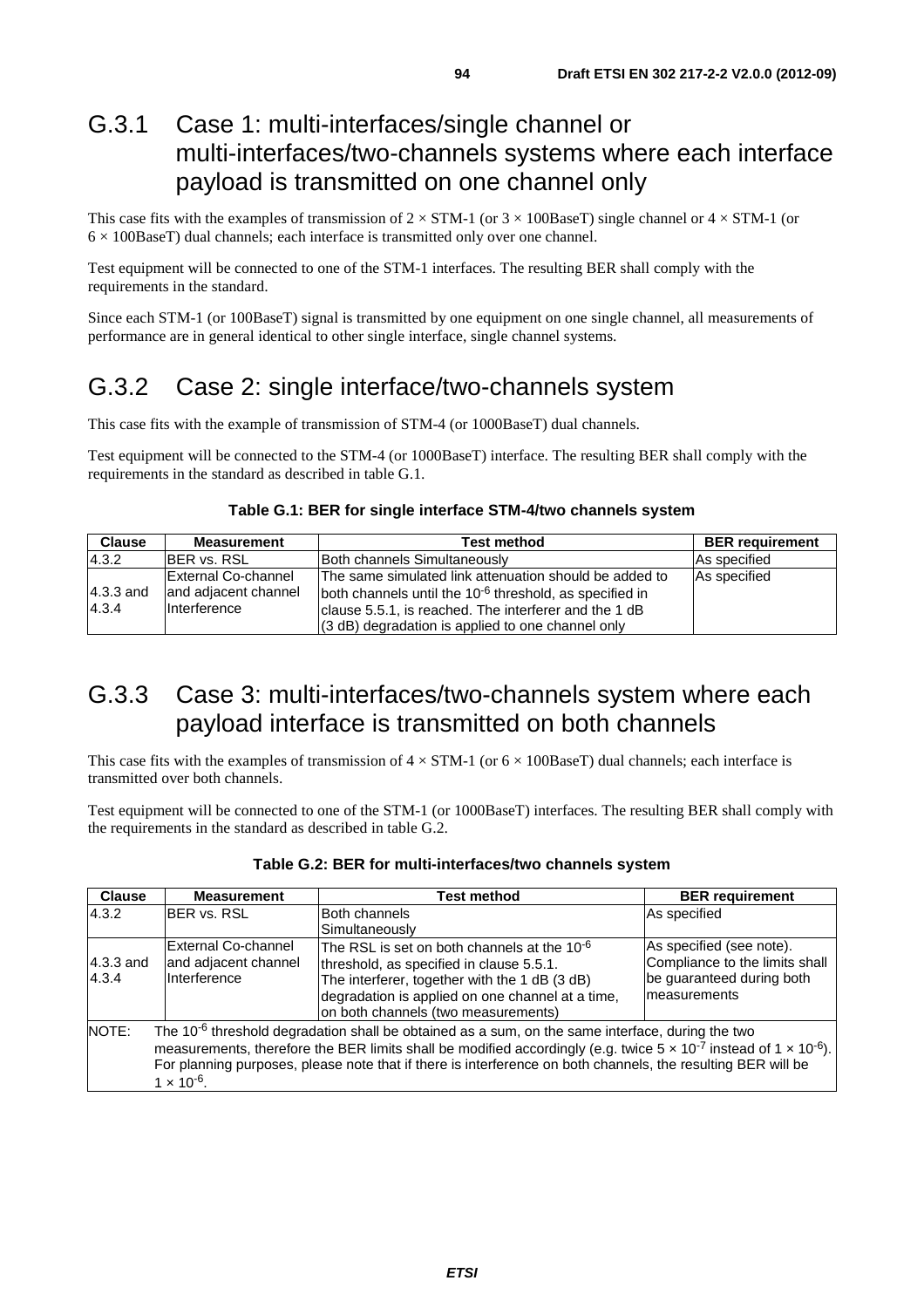# Annex H (normative): HS Requirements and conformance Test specifications Table (HS-RTT)

The HS Requirements and conformance Test specifications Table (HS-RTT) in table H.1 serves a number of purposes, as follows:

- it provides a statement of all the requirements in words and by cross reference to (a) specific clause(s) in the present document or to (a) specific clause(s) in (a) specific referenced document;
- it provides a statement of all the test procedures corresponding to those requirements by cross reference to (a) specific clause(s) in the present document or to (a) specific clause(s) in (a) specific referenced document(s);
- it qualifies each requirement to be either:
	- Unconditional: meaning that the requirement applies in all circumstances; or
	- Conditional: meaning that the requirement is dependent on the manufacturer having chosen to support optional functionality defined within the schedule.
- in the case of Conditional requirements, it associates the requirement with the particular optional service or functionality;
- it qualifies each test procedure to be either:
	- Essential: meaning that it is included with the Essential Radio Test Suite and therefore the requirement shall be demonstrated to be met in accordance with the referenced procedures;
	- Other: meaning that the test procedure is illustrative but other means of demonstrating compliance with the requirement are permitted.

#### **Table H.1: HS Requirements and conformance Test specifications Table (HS-RTT)**

| Harmonized Standard EN 302 217-2-2                                                               |                                                                                     |                                |                                   |                                       |                           |                                |  |
|--------------------------------------------------------------------------------------------------|-------------------------------------------------------------------------------------|--------------------------------|-----------------------------------|---------------------------------------|---------------------------|--------------------------------|--|
| The following requirements and test specifications are relevant to the presumption of conformity |                                                                                     |                                |                                   |                                       |                           |                                |  |
| under article 3.2 of the R&TTE Directive [1]                                                     |                                                                                     |                                |                                   |                                       |                           |                                |  |
| <b>Requirement</b>                                                                               |                                                                                     |                                | <b>Requirement Conditionality</b> |                                       | <b>Test Specification</b> |                                |  |
| <b>No</b>                                                                                        | <b>Description</b>                                                                  | Reference:<br><b>Clause No</b> | U/C<br><b>Condition</b>           |                                       | E/O                       | Reference:<br><b>Clause No</b> |  |
|                                                                                                  | Transmitter power and power tolerance                                               | 4.2.1                          | U                                 |                                       | $\Omega$                  | 5.2.1                          |  |
| $\overline{2}$                                                                                   | Transient behaviour of the transmitter -<br>Automatic Transmit Power Control (ATPC) | 4.2.2.1.1                      | C                                 | Only applies if ATPC<br>fitted        | E                         | 5.2.2.1.1                      |  |
| 3                                                                                                | Remote Transmit Power Control (RTPC)<br>(see note 1)                                | 4.2.2.1.2                      | C                                 | Only applies if RTPC<br>fitted        | E                         | 5.2.2.1.2                      |  |
| 4                                                                                                | Transient behaviour of the transmitter -<br>Remote Frequency Control (RFC)          | 4.2.2.2                        | C                                 | Only applies if RFC<br>fitted         | E                         | 5.2.2.1.3                      |  |
| 5                                                                                                | Void                                                                                |                                |                                   |                                       |                           |                                |  |
| 6                                                                                                | Spectrum mask (see note 1)                                                          | 4.2.4                          | U                                 |                                       | O                         | 5.2.4                          |  |
| $\overline{7}$                                                                                   | Discrete CW components exceeding the<br>spectrum mask limit (see note 1)            | 4.2.5                          | U                                 |                                       | Ω                         | 5.2.5                          |  |
| 8                                                                                                | Spurious emissions                                                                  | 4.2.6                          | U                                 |                                       | $\Omega$                  | 5.2.6                          |  |
| 9                                                                                                | Transient behaviour of the transmitter -<br>Dynamic change of modulation order      | 4.2.7                          | C                                 | Only applies to<br>mixed-mode systems | E                         | 5.2.7                          |  |
| 10                                                                                               | Frequency error/stability                                                           | 4.2.8                          | U                                 |                                       | O                         | 5.2.8                          |  |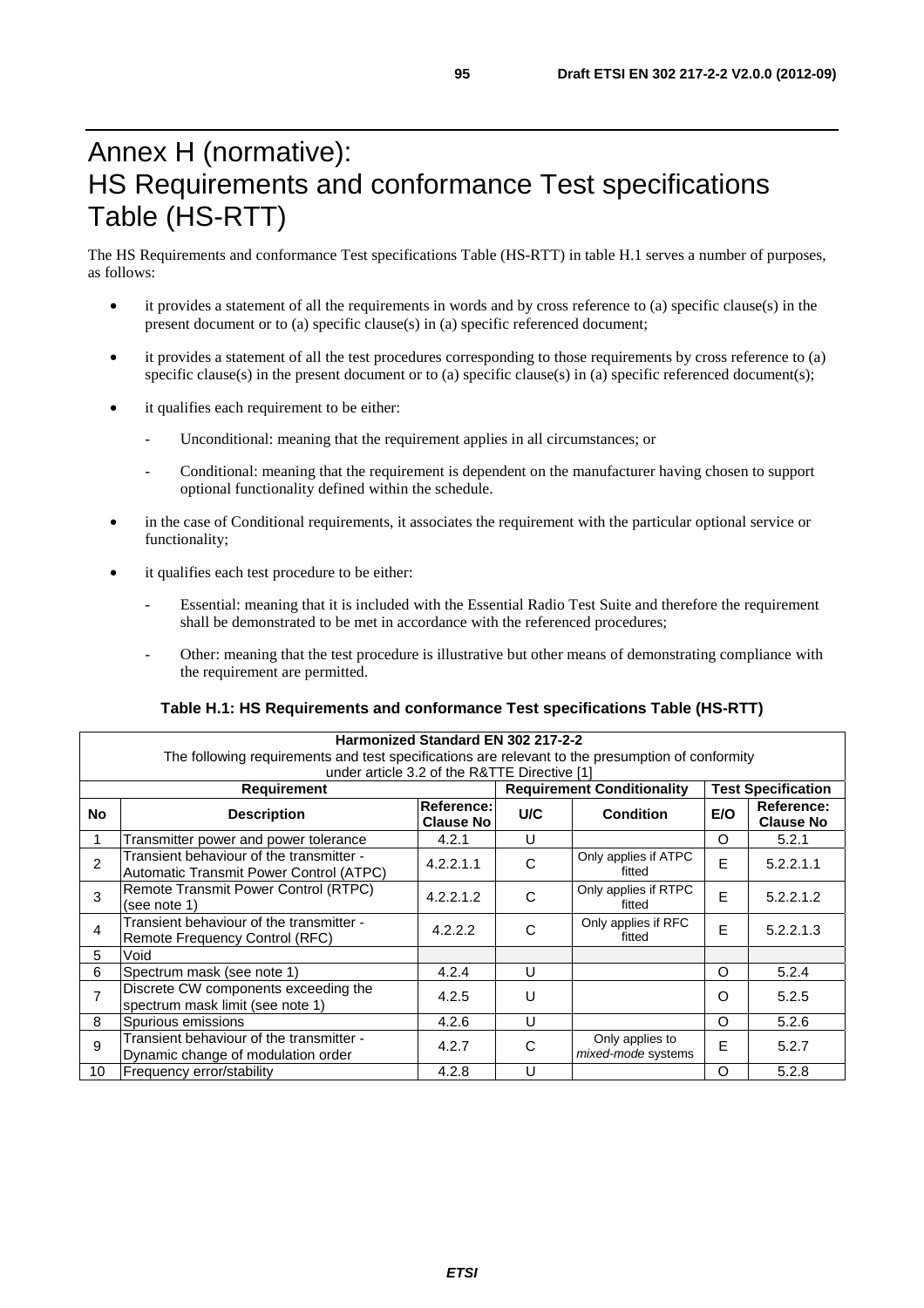| Harmonized Standard EN 302 217-2-2                                                                                                                                                                                                                                          |                                                                              |                                |                                   |                                                                                                                                              |                           |                                |
|-----------------------------------------------------------------------------------------------------------------------------------------------------------------------------------------------------------------------------------------------------------------------------|------------------------------------------------------------------------------|--------------------------------|-----------------------------------|----------------------------------------------------------------------------------------------------------------------------------------------|---------------------------|--------------------------------|
| The following requirements and test specifications are relevant to the presumption of conformity                                                                                                                                                                            |                                                                              |                                |                                   |                                                                                                                                              |                           |                                |
|                                                                                                                                                                                                                                                                             | under article 3.2 of the R&TTE Directive [1]                                 |                                |                                   |                                                                                                                                              |                           |                                |
| <b>Requirement</b>                                                                                                                                                                                                                                                          |                                                                              |                                | <b>Requirement Conditionality</b> |                                                                                                                                              | <b>Test Specification</b> |                                |
| No                                                                                                                                                                                                                                                                          | <b>Description</b>                                                           | Reference:<br><b>Clause No</b> | U/C                               | <b>Condition</b>                                                                                                                             | E/O                       | Reference:<br><b>Clause No</b> |
| 11                                                                                                                                                                                                                                                                          | Off-axis EIRP density - Radiation Pattern<br>Envelope (RPE)                  | 4.4.1                          | C                                 | Only applies to<br>systems with integral                                                                                                     | E                         | 5.4.1                          |
| 12                                                                                                                                                                                                                                                                          | Antenna gain                                                                 | 4.4.2                          | C                                 | antennas                                                                                                                                     | E                         | 5.4.2                          |
| 13                                                                                                                                                                                                                                                                          | Antenna Cross-Polar Discrimination                                           | 4.4.3                          | C                                 |                                                                                                                                              | E                         | 5.4.3                          |
| 14                                                                                                                                                                                                                                                                          | Spurious emissions                                                           | 4.3.1                          | U                                 |                                                                                                                                              | $\Omega$                  | 5.3.1                          |
| 15                                                                                                                                                                                                                                                                          | BER as a function of receiver input signal level                             | 4.3.2                          | U                                 |                                                                                                                                              | E                         | 5.3.2                          |
| 16                                                                                                                                                                                                                                                                          | Co-channel interference sensitivity                                          | 4.3.3                          | U                                 |                                                                                                                                              | E                         | 5.3.3                          |
| 17                                                                                                                                                                                                                                                                          | Adjacent channel interference sensitivity                                    | 4.3.3                          | U                                 |                                                                                                                                              | E                         | 5.3.3                          |
| 18                                                                                                                                                                                                                                                                          | <b>CW Spurious interference</b><br>(Blocking or desensitization inc. duplex) | 4.3.4                          | U                                 |                                                                                                                                              | E                         | 5.3.4                          |
| 19                                                                                                                                                                                                                                                                          | Conformance to EN 302 217-3 [7]                                              | See note 2                     | C                                 | Only applies to<br>systems complying<br>with annex Ea of the<br>present document in<br>the bands 71 GHz<br>to 76 GHz and<br>81 GHz to 86 GHz | See note 2                |                                |
| NOTE 1: These requirements are relevant for ensuring the necessary "adjacent channel power" requirement foreseen by<br>EG 201 399 [i.24]. See TR 101 506 [i.30] for details. Annex UC of EN 302 217-3 [7].<br>NOTE 2:<br>See EN 302 217-3 [7] and its annex UC for details. |                                                                              |                                |                                   |                                                                                                                                              |                           |                                |

#### **Key to columns:**

#### **Requirement:**

| N <sub>0</sub>       | A unique identifier for one row of the table which may be used to identify a requirement or<br>its test specification.            |  |  |
|----------------------|-----------------------------------------------------------------------------------------------------------------------------------|--|--|
| <b>Description</b>   | A textual reference to the requirement.                                                                                           |  |  |
| <b>Clause Number</b> | Identification of clause(s) defining the requirement in the present document unless another<br>document is referenced explicitly. |  |  |
|                      |                                                                                                                                   |  |  |

#### **Requirement Conditionality:**

| U/C              | Indicates whether the requirement is to be <i>unconditionally</i> applicable (U) or is <i>conditional</i><br>upon the manufacturers claimed functionality of the equipment (C). |  |  |  |
|------------------|---------------------------------------------------------------------------------------------------------------------------------------------------------------------------------|--|--|--|
| <b>Condition</b> | Explains the conditions when the requirement shall or shall not be applicable for a technical                                                                                   |  |  |  |

**requirement which is classified "conditional".** 

#### **Test Specification:**

- **E/O** Indicates whether the test specification forms part of the Essential Radio Test Suite (E) or whether it is one of the Other Test Suite (O).
- NOTE: All tests whether "E" or "O" are relevant to the requirements. Rows designated "E" collectively make up the Essential Radio Test Suite; those designated "O" make up the Other Test Suite; for those designated "X" there is no test specified corresponding to the requirement. The completion of all tests classified "E" as specified with satisfactory outcomes is a necessary condition for a presumption of conformity. Compliance with requirements associated with tests classified "O" or "X" is a necessary condition for presumption of conformity, although conformance with the requirement may be claimed by an equivalent test or by manufacturer's assertion supported by appropriate entries in the technical construction file.

#### **Clause Number** Identification of clause(s) defining the test specification in the present document unless another document is referenced explicitly. Where no test is specified (that is, where the previous field is "X") this field remains blank.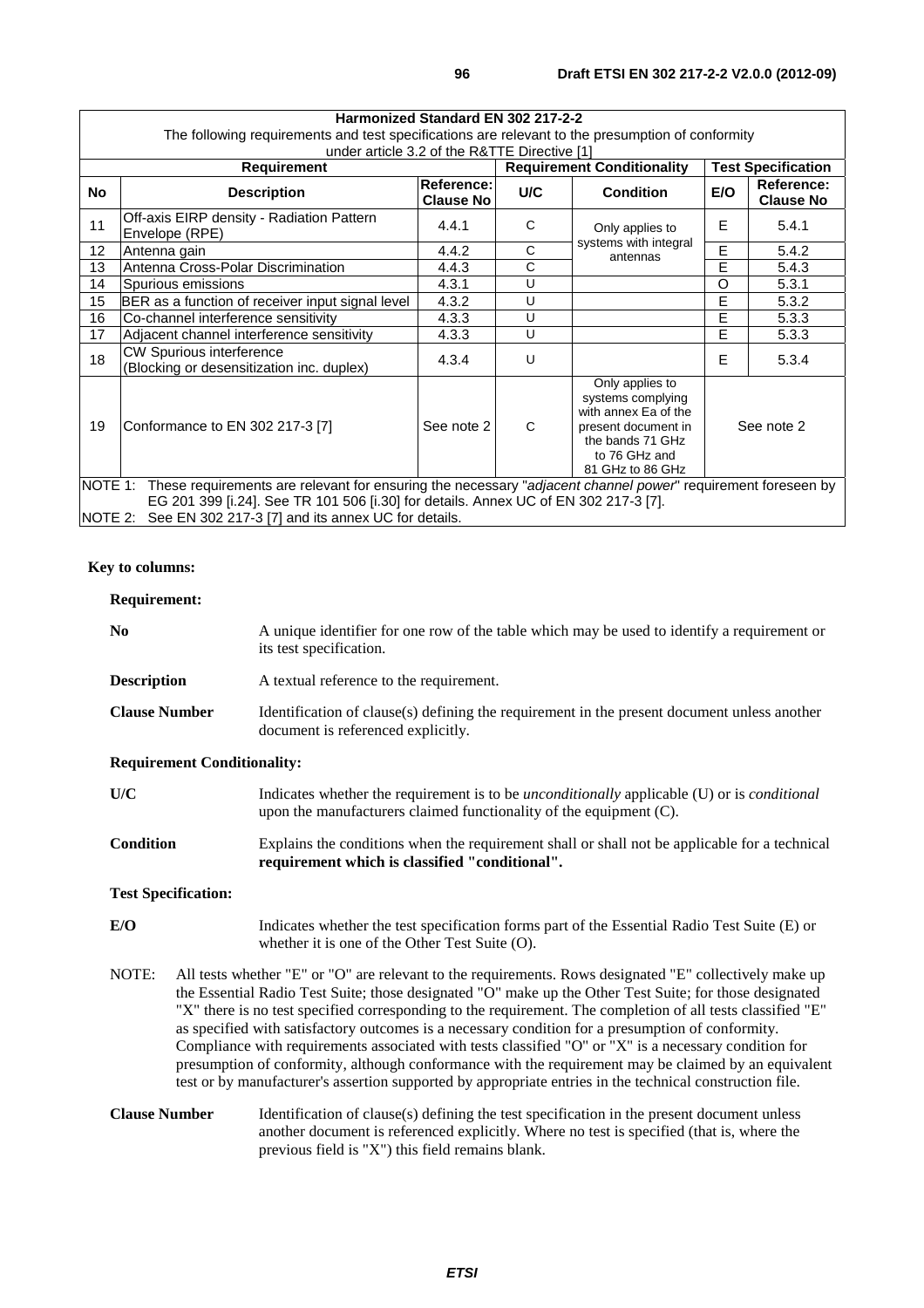## Annex I (informative): Impact of power control (ATPC and/or RTPC), mixed-mode and bandwidth adaptive operation on spectrum mask and link design requirements

# I.0 General Background for, ATPC, RTPC and mixed mode operation

These functionalities have been developed in most fixed radio systems for assisting appropriate network planning and for improving network efficiency and available capacity.

More extensive description of the technical background behind their implementation and use in the network can be found in TR 103 103 [i.35] "Fixed radio systems; Point-to-point equipment; ATPC, RTPC, Adaptive Modulation (Mixed mode) and Bandwidth Adaptive functionalities. Technical background and impact on deployment, link design and coordination".

The following clauses, give information relevant to the impact of those functions on essential parameters defined in the present document as well as on possible and link design and coordination aspects.

# I.1 ATPC and RTPC implementation background

It is worth explaining that, in most practical applications, ATPC and RTPC are realized by a single function SW programmable system; therefore it is the supplier that should declare how the available range of attenuation should be subdivided (and possibly limited) in order to meet the requirements described below.

It is important to understand that the total available range of attenuation is, in general, subdivided in two sub-ranges, which, in principle, are independent from any "labelling" as RTPC or ATPC ranges:

- "Initial" Sub-range where the required spectrum mask is still fulfilled.
- "Final" Sub-range where the required spectrum mask is no longer fulfilled.

The ATPC sub-range may be used within two possible scenarios synthesised by table I.1.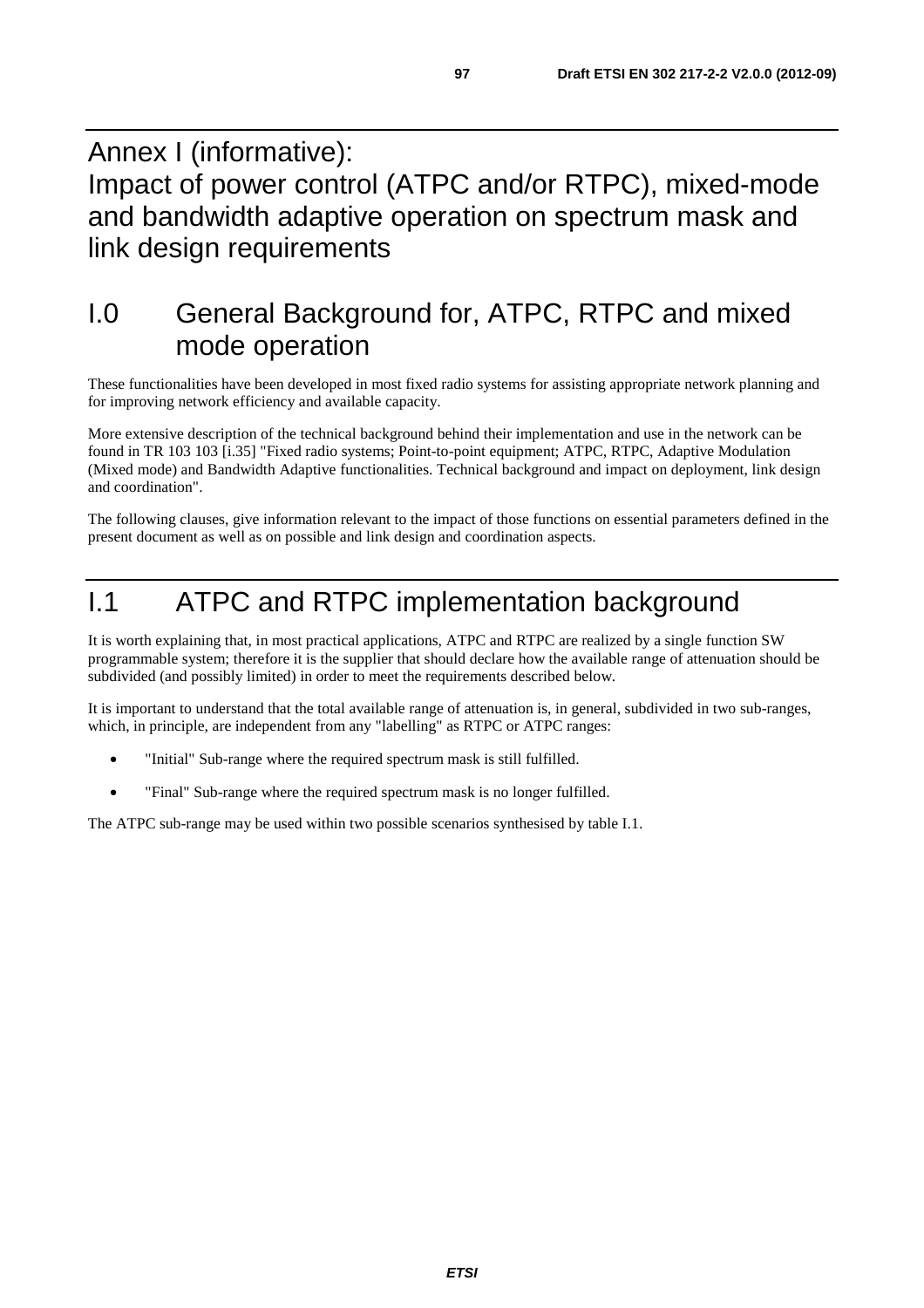| <b>Coordination/licensing</b>                                                                                                                                                             | <b>Effect on network</b>                                                                                                                                                                                                                                                                                                                                                             | <b>Requirement</b>                                                                                                                                                   |  |
|-------------------------------------------------------------------------------------------------------------------------------------------------------------------------------------------|--------------------------------------------------------------------------------------------------------------------------------------------------------------------------------------------------------------------------------------------------------------------------------------------------------------------------------------------------------------------------------------|----------------------------------------------------------------------------------------------------------------------------------------------------------------------|--|
| conditions                                                                                                                                                                                |                                                                                                                                                                                                                                                                                                                                                                                      |                                                                                                                                                                      |  |
| No ATPC is imposed but the<br>user(s), under his (their)<br>responsibility, apply an ATPC<br>reduction in a homogeneous<br>area for general improvement<br>of the interference situation. | Interference impact on performance and availability is still<br>evaluated with power at nominal level (no ATPC<br>attenuation is considered in the coordination process);<br>therefore:<br>• No improvement in the network density<br>• The user, under his own responsibility, might obtain<br>additional margin against the calculated performance<br>and availability objectives. | No need for fulfilling the<br>spectrum mask (and NFD)<br>in the ATPC range, which<br>can indifferently use "initial"<br>and/or "final" sub-ranges of<br>attenuation. |  |
| ATPC is imposed as                                                                                                                                                                        | Interference impact on performance and availability is                                                                                                                                                                                                                                                                                                                               | Need for fulfilling the                                                                                                                                              |  |
| pre-condition of                                                                                                                                                                          | evaluated with power reduced by an ATPC range;                                                                                                                                                                                                                                                                                                                                       | spectrum mask (and NFD)                                                                                                                                              |  |
| coordination/licensing (note 1) therefore:                                                                                                                                                |                                                                                                                                                                                                                                                                                                                                                                                      | in the assumed ATPC                                                                                                                                                  |  |
|                                                                                                                                                                                           | • Improvement in the network density could be obtained<br>(note 2).                                                                                                                                                                                                                                                                                                                  | range, which is supposed to<br>remain within "initial" sub-                                                                                                          |  |
|                                                                                                                                                                                           | • No additional margin against the calculated performance<br>and availability objectives (note 3).                                                                                                                                                                                                                                                                                   | range of attenuation.                                                                                                                                                |  |
| NOTE 1:                                                                                                                                                                                   | The ATPC range is link-by-link dependent, it is usually determined in order to fix the maximum RSL permitted                                                                                                                                                                                                                                                                         |                                                                                                                                                                      |  |
| during unfaded periods.                                                                                                                                                                   |                                                                                                                                                                                                                                                                                                                                                                                      |                                                                                                                                                                      |  |
| NOTE 2:<br>In general the use of ATPC pre-condition is possible for new links in a network; if existing links in already                                                                  |                                                                                                                                                                                                                                                                                                                                                                                      |                                                                                                                                                                      |  |
|                                                                                                                                                                                           | dense networks were coordinated without any ATPC, the possible density improvement might be severely                                                                                                                                                                                                                                                                                 |                                                                                                                                                                      |  |
| reduced.<br>NOTE 3:                                                                                                                                                                       |                                                                                                                                                                                                                                                                                                                                                                                      |                                                                                                                                                                      |  |
| However, in principle and if possible and practical, improvement might still be obtained using the residual<br>ATPC attenuation, under operator responsibility.                           |                                                                                                                                                                                                                                                                                                                                                                                      |                                                                                                                                                                      |  |

Therefore, from the point of view of equipment use in the network, the RTPC and ATPC "labelling" of the available attenuation range is, in principle, different for the two cases considered in table I.1; figure I.1 summarises this aspect (see note).

NOTE: The use of ATPC in the license conditions is foreseen in some countries on national basis; in addition, the implementation of ATPC functionality is left, as an option, to manufacturer choice. Therefore, the ATPC assessment for specific licensing conditions is not retained "essential" for R&TTE Directive [1] point of view. Nevertheless, the supplier is recommended to define the RTPC/ATPC ranges possibly available for that purpose.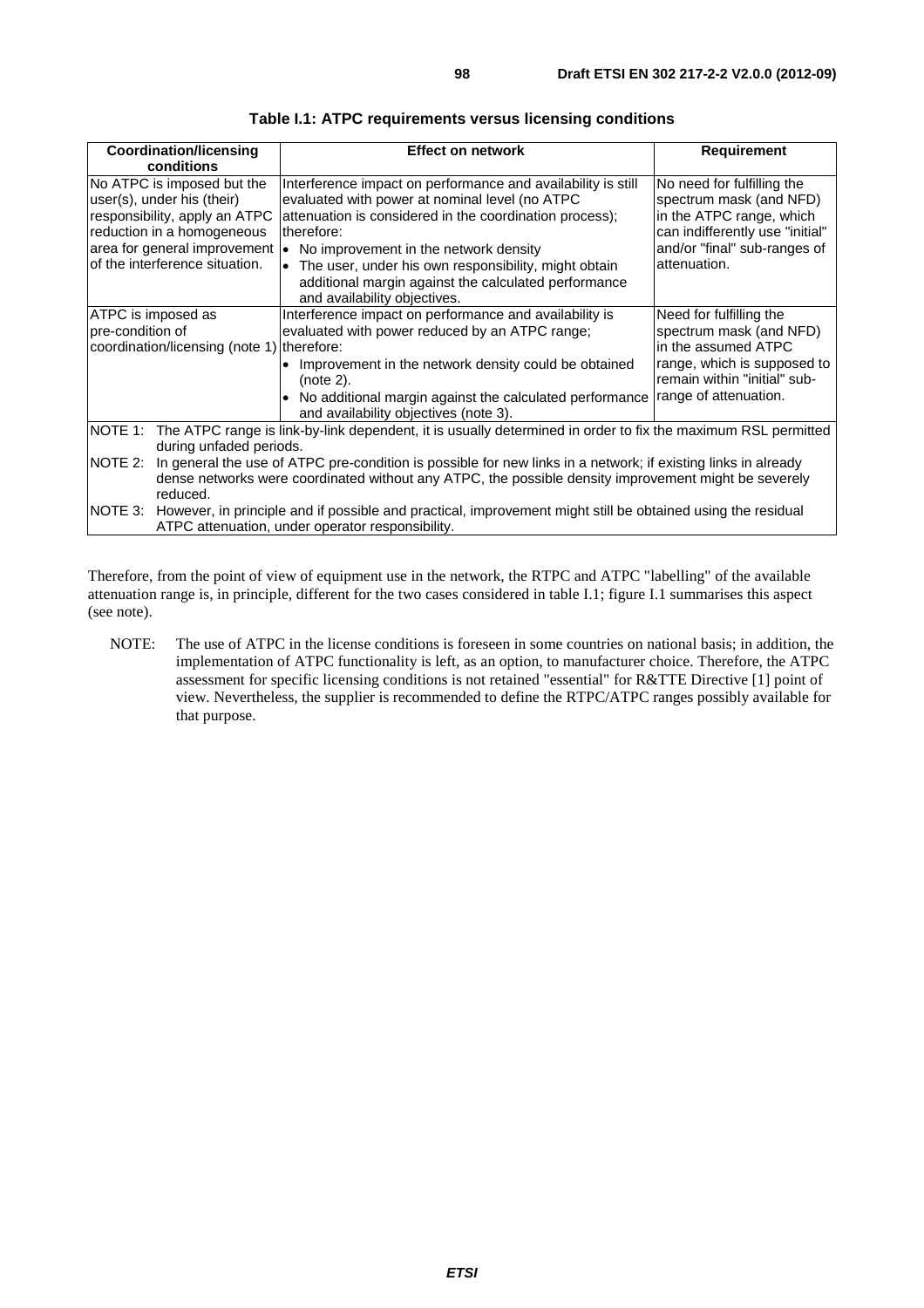

**Figure I.1: ATPC/RTPC ranges and licensing/coordination conditions** 

# I.2 Mixed-mode operation impact

### I.2.1 Basic concepts

*Mixed-mode* systems (see note) can dynamically (on the basis of RSL and other built-in quality parameters) smoothly switch between different modulation formats, increasing/decreasing the payload capacity accordingly. At the same time they can manage the TX power output, reducing it for the higher complexity formats that require higher linearity. Therefore, *mixed-mode* systems have also a built-in ATPC functionality.

NOTE: *Mixed-mode* is a notation used in the present document, for commonality with similar concept previously defined for P-MP systems in EN 302 326-2 [i.28]. However, in common point-to-point market practice, these systems are more often identified as "*adaptive modulation*" systems.

*Mixed-mode* technology might be combined with variable (more or less redundant) coding techniques for the same format. In addition, further *bandwidth adaptive* functionality could, in principle, be used (e.g. after reaching the simplest modulation format, the system bandwidth is reduced as described in clause I.3) for further enhancing the link availability for a very limited portion of payload (beyond the minimum modulation format). However; the possible use of this feature is irrelevant for the technical descriptions in this clause.

The variable capacity of the *mixed-mode* systems in various propagation conditions implies that part of the maximum payload is gradually lost. This also requires that mechanism for defining different priority steps to portion of the payloads should be provided and the *mixed-mode* system should be able to detect it in order to gradually eliminate lower priority parts.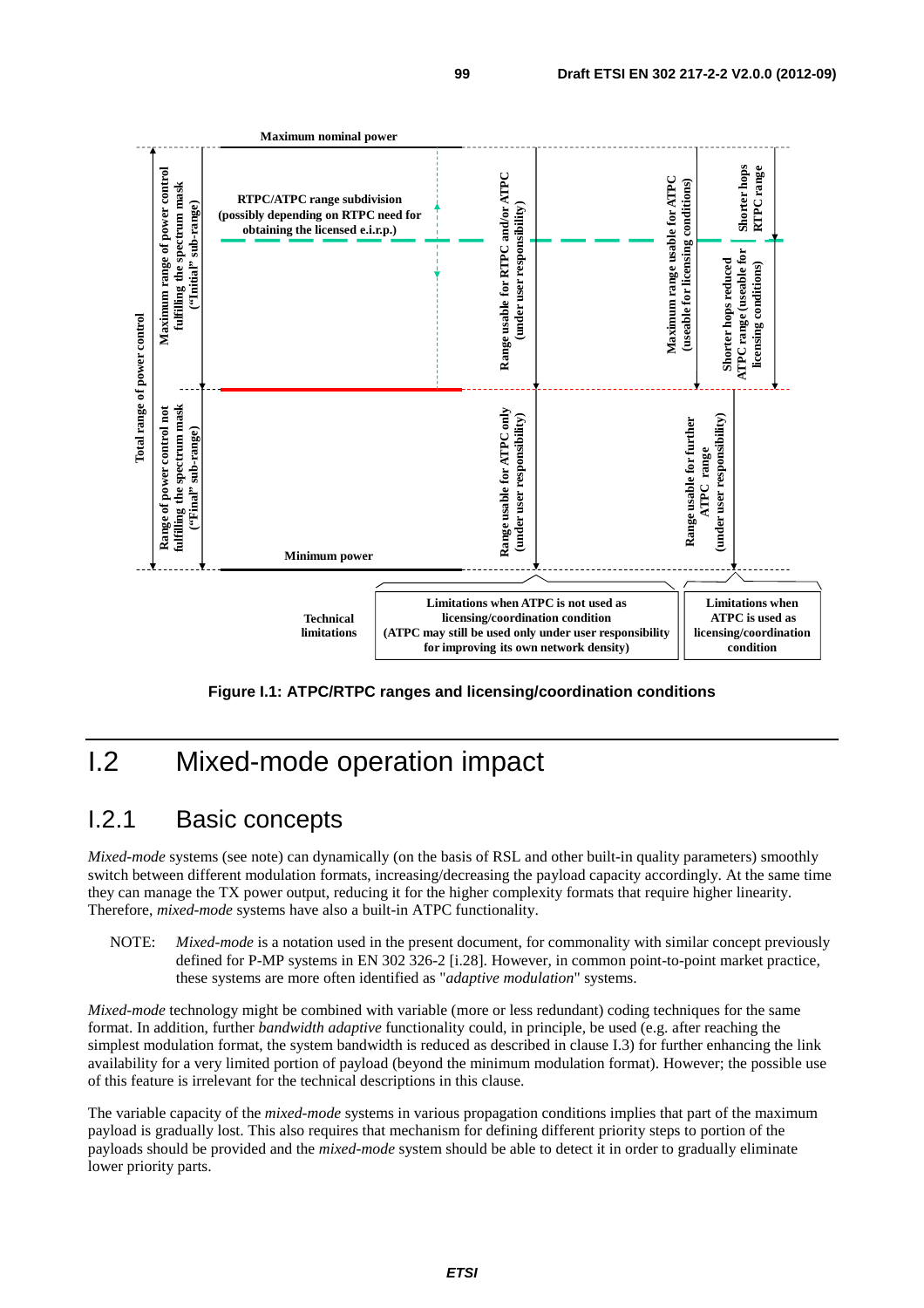# I.3 Bandwidth adaptive operation impact

### I.3.1 Basic concepts

*Bandwidth adaptive* systems can dynamically (on the basis of RSL and other built-in quality parameters) smoothly switch between different bandwidth with the same modulation formats, increasing/decreasing the payload capacity accordingly. In principle, the output power is kept constant because no different linearity requirements are present; therefore, differently from adaptive modulation systems, bandwidth adaptive systems might not have ATPC built-in functions.

These systems are mainly used for high capacity systems in EHF bands (e.g. 70 GHz / 80 GHz) where the radio frequency technology does not (yet) permit:

- The use of high level modulation formats (simplest 2 or 4 levels could only be practical until enhanced radio frequency technology might become popular).
- Enough TX power and RX sensitivity for producing a sufficient fade margin for operating the maximum capacity on relatively long hops in geographical areas with sensible rain-rate.

In principle, this technology might be combined with *Mixed-mode* functionality (e.g. switching also between PSK and QPSK). Still in principle, this technology might also be added to (full) adaptive modulation systems described in clause I.2 for further enhancing the link availability for a very limited portion of payload (beyond the minimum modulation format).

## I.3.2 Bandwidth (channel) occupancy

When operated in a network requiring coordination (either under administration or user responsibility) the occupied bandwidth or the channel occupancy (when a channel arrangement is provided) and their relevant system characteristics for coordination (*Reference mode*) should be defined for the maximum bandwidth that will be used for the link under consideration.

# I.4 Impact on frequency co-ordination

However, the possible operative conditions described in detail in TR 103 103 [i.35], which in general implies from time to time the change of modulation format, TX output power and bandwidth, when applied on link by link frequency coordinated bands, should consider the constraints deriving from the licensed use of the spectrum.

These constraints are consequence of the following possible reasons:

- 1) Frequency coordination is made on the basis of system parameters (i.e. TX spectrum mask and RX sensitivity) in a fixed size radiofrequency channel; therefore, while changing format and power, the system should not worsen the coordination assumptions (i.e. those of the *Reference mode*) for not impairing coordination assumptions. However, different considerations are applicable to TX and RX parameters:
	- TX emission should not exceed that of the *Reference mode* for not exceedingly affect neighbour systems in same or adjacent channels.
	- Receiver sensitivity to interference of different modulation formats is not an issue in nodal PP links coordination (provided that noise figure is kept constant) because it is made on the basis of fixed channel separation and of a constant limited amount of interference (e.g. as defined in ECC/REC 01-05 [i.20] for "x" dB constant degradation of the noise floor on noise-limited links with suggested values for "x" ranging from 0,2 dB to 3 dB as appropriate) from interfering channels into a fixed receiver bandwidth designed for that radio frequency channel. Therefore, whichever is the system mode of the receiver, the originally planned threshold degradation for the *Reference mode* will remain unchanged for all modes (see figures I.2 and I.3).
- 2) In some cases and for some valuable bands, administrations might require a minimum spectral efficiency (e.g. minimum 16 states formats).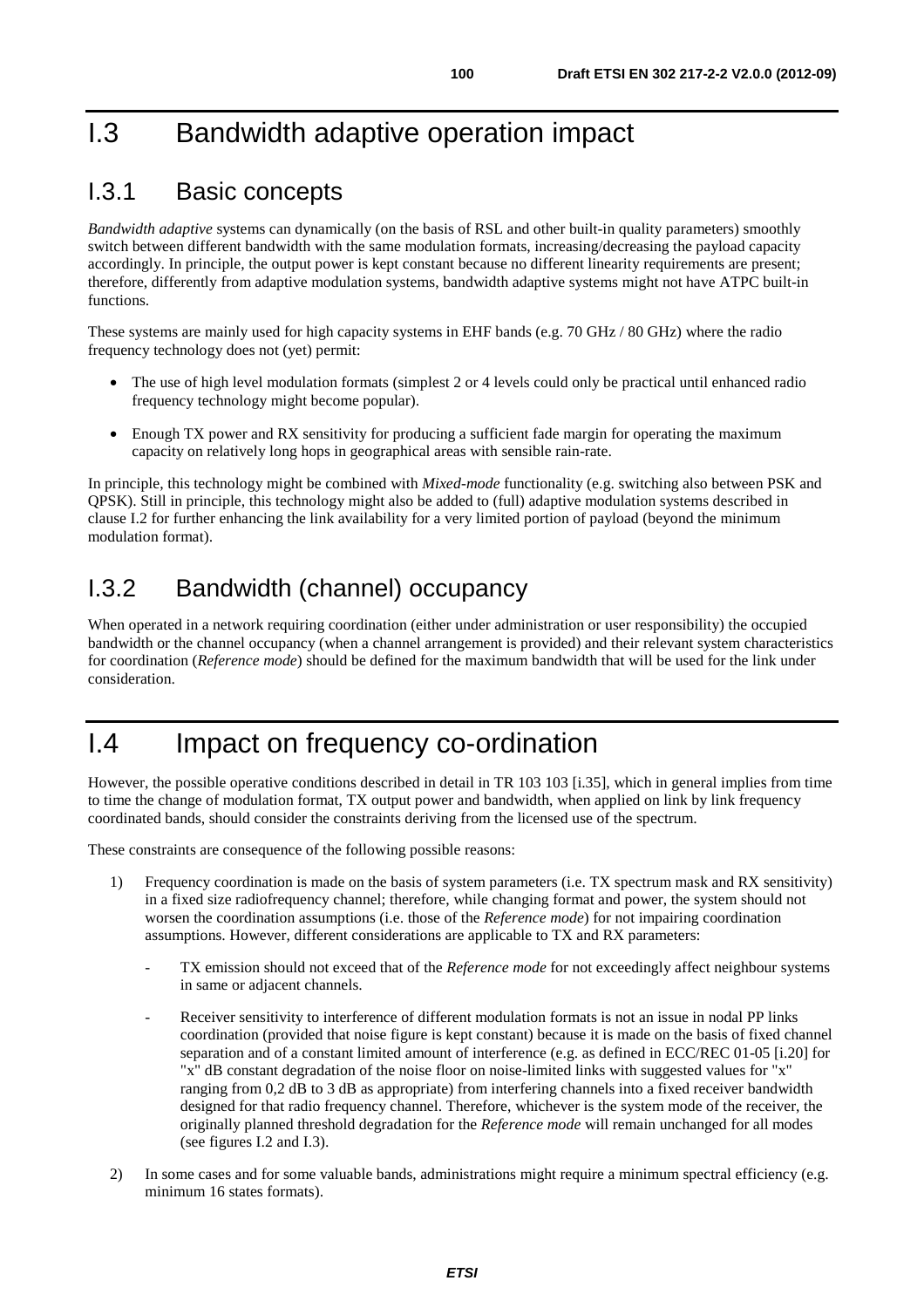- 3) The use of *Mixed mode* over a link coordinated in a specific *Reference mode* may often be considered as "best effort" operation; more information on link design and coordination is found in TR 103 103 [i.35].
- 4) In some cases, the national administrative policy might foresee licensing fees depending also on the carried payload.

For suitably responding to these constraints, while leaving operative flexibility to the operator, the *mixed-mode* system and, when appropriate, *bandwidth adaptive* systems operations, safely deployed in general coordinated networks, may:

- Be licensed (i.e. in term of system and link parameters), in a fixed width radio frequency channel, for the format and capacity identified by the *Reference mode* (system type), with the desired "reference availability objective" (i.e. the typical 99,99 % or any other generally used by the administration concerned for the frequency coordination).
- Consider the fact that actual RSL thresholds for "dynamic" transitions among different modes of operation are defined as appropriate, by manufacturer or operators, independently from the "static" RSL of the BER thresholds defined in the present document for the assessment of article 3.2 of the R&TTE Directive [1]. Only the "static" threshold of the *reference mode* is considered relevant for coordination and licensing process; in addition, once activated in "dynamic" operation, this threshold might no longer be reached due to earlier down shift to lower modulation format, see clause 4.3.3 of TR 103 103 [i.35]. In such case, these lower formats could be excluded from dynamic operation, or, when their higher availability is also desired, some "extra margin" on the link for compensating the effect might be recovered by planning the link for an even higher *reference mode* than that initially assumed for matching the desired minimum link capacity with required availability.
- Be left free, by licensing conditions, of using more complex formats and higher capacity, provided that they do not exceed the "Reference mode" spectral emission, in term of both output power density and spectrum mask (e.g. as in the 4QAM "reference format" example shown in figure I.2) (see note).
- Be left free, by licensing conditions, of using less complex formats and lower capacity, provided that they do not exceed the "Reference mode" spectral emission, in term of spectrum mask and output power density (e.g. as in the 16QAM "reference format" example shown in figure I.3) (see note).
- Preventively agree, with the administration concerned, license fee implication, if any, related to variable payload capacity.
- *Mixed-mode* systems should also respect additional requirements deriving from the dynamic change of modulation order (see clause 4.2.7).
- In mixed-mode operation, the RSL thresholds for transitions among different modes of operation are defined as appropriate by manufacturer or operators independently from the BER thresholds defined in clause 4.3.2 for the assessment of article 3.2 of the R&TTE Directive [1], see figures I.2 and I.3.
- when *bandwidth adaptive* systems are concerned, be coordinated with their *reference mode* corresponding to maximum bandwidth occupancy and its relevant lowest availability objective.
- NOTE: The further possibility during ATPC operation of using the overdrive power conditions (beyond the licensed EIRP for the link), described in clause 4.1.2 of TR 103 103 [i.35], standing its critical applicability, is not considered of general use and, if still desired, is left for specific study by national administrations.

# I.5 Impact on article 3.2 "essential" parameters and operating conditions

From the discussion in previous clauses, for being capable of responding to the above mentioned licensing constraints, the introduction of *mixed-mode* (adaptive) systems within the frame of the present document needed a specific set of parameters related to R&TTE Directive [1] article 3.2 "essential requirements".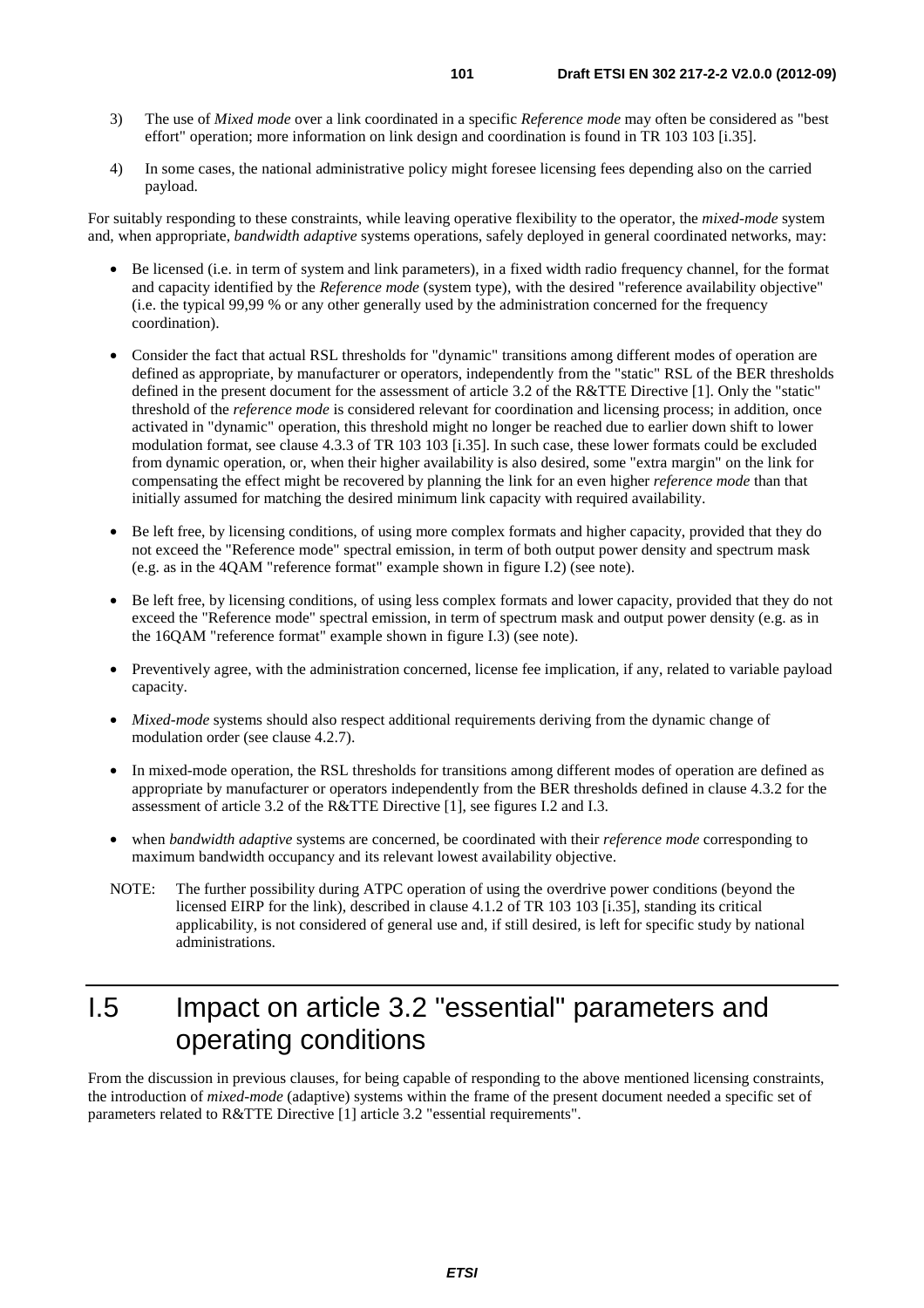These requirements may be summarized as follows:

- 1) As for any multirate/multiformat equipment, in the scope of the present document, *mixed-mode* systems should demonstrate of being capable of respecting all requirements for each of the rate/format offered (i.e. *mixed-mode* systems are tested as *preset-mode* systems). In this way it is ensured that the any selected "*Reference mode*" (equipment class) can be singularly satisfied (see note).
- 2) A specific set of presettings in term of matching payload capacity, modulation format and transmit power (including RTPC/ATPC operations, see also note in clause I.1) has to be defined and assessed so that, within a licensed constant channel bandwidth and whichever is the instantaneously used mode (format), the TX spectrum mask, will not exceed that of the "*Reference-mode*" equipment class, as defined in the present document, among any possibly declared ones (which will be used for the link-by-link frequency coordination/licensing process) (see note).
- 3) Ensure that requirement 2) above is respected also during dynamic transitions between different modes. A specific requirement and conformance test has been introduced.
- 4) *Bandwidth adaptive* systems should be capable of respecting all requirements for the corresponding maximum bandwidth, which will define the "*reference mode*" (or multiple "*reference modes*" when more than one basic licensed channel size may be "*pre-set*" by the equipment.
- NOTE: According requirement 2, mixed-mode systems, when in operation, do not need to meet all spectrum mask requirements in 1, which are tested for R&TTE Directive [1] article 3.2 conformance purpose only; from the technical co-ordination point of view, only that of the "Reference-mode" equipment class should be respected. Licensing fees, possibly related to system capacity, are not in the scope of the present document, but are responsibility of national administrations.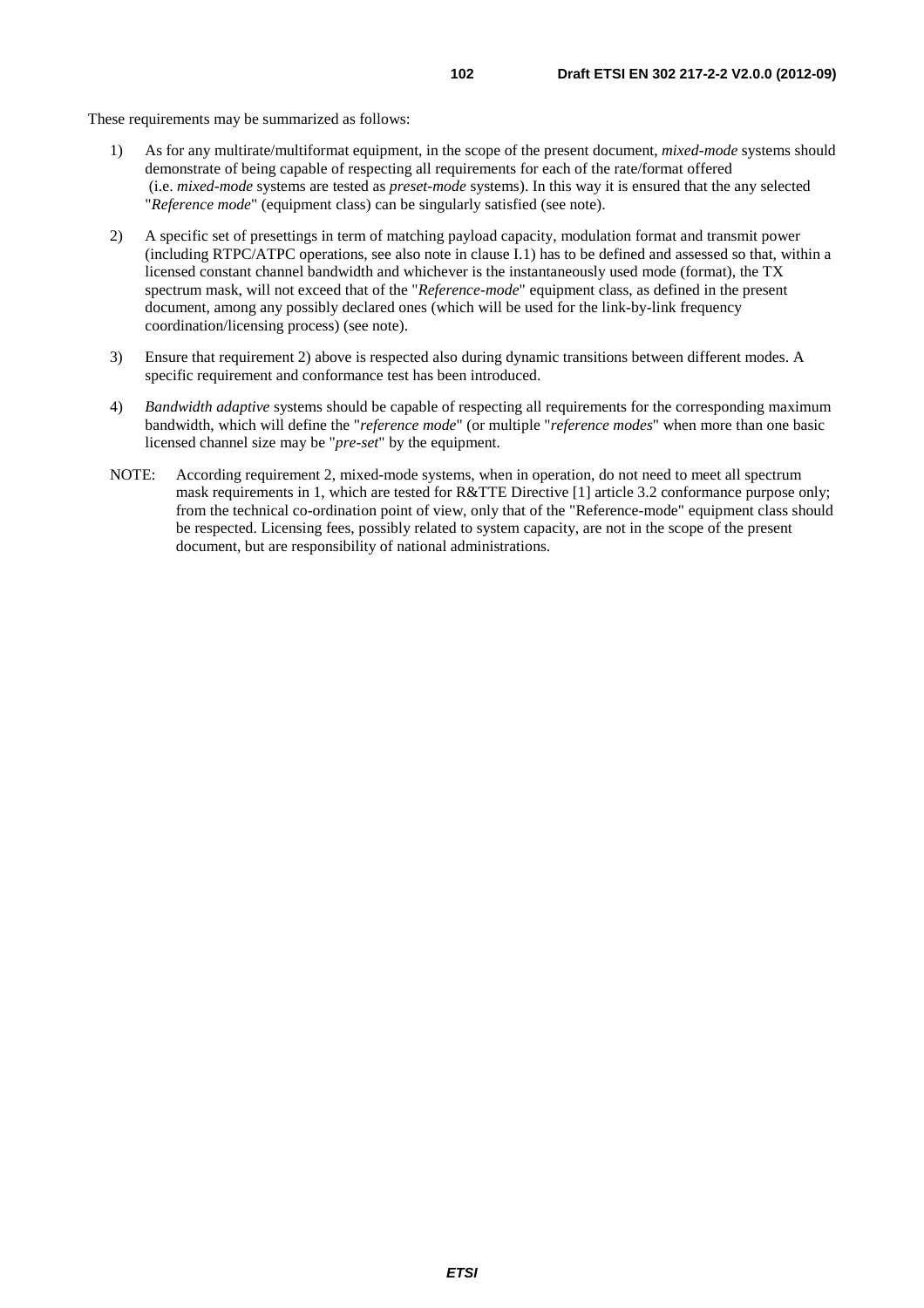

**103**

**Figure I.2: Example of nodal co-channel interference (reference modulation format 4QAM): Delta Fade Margin (dB) = Delta Thr + Back-off** 

**modulation format 16QAM): Delta Fade Margin 4/16 = Delta Thr Delta Fade Margin 16/HigherQAM = Delta Thr+Back-off**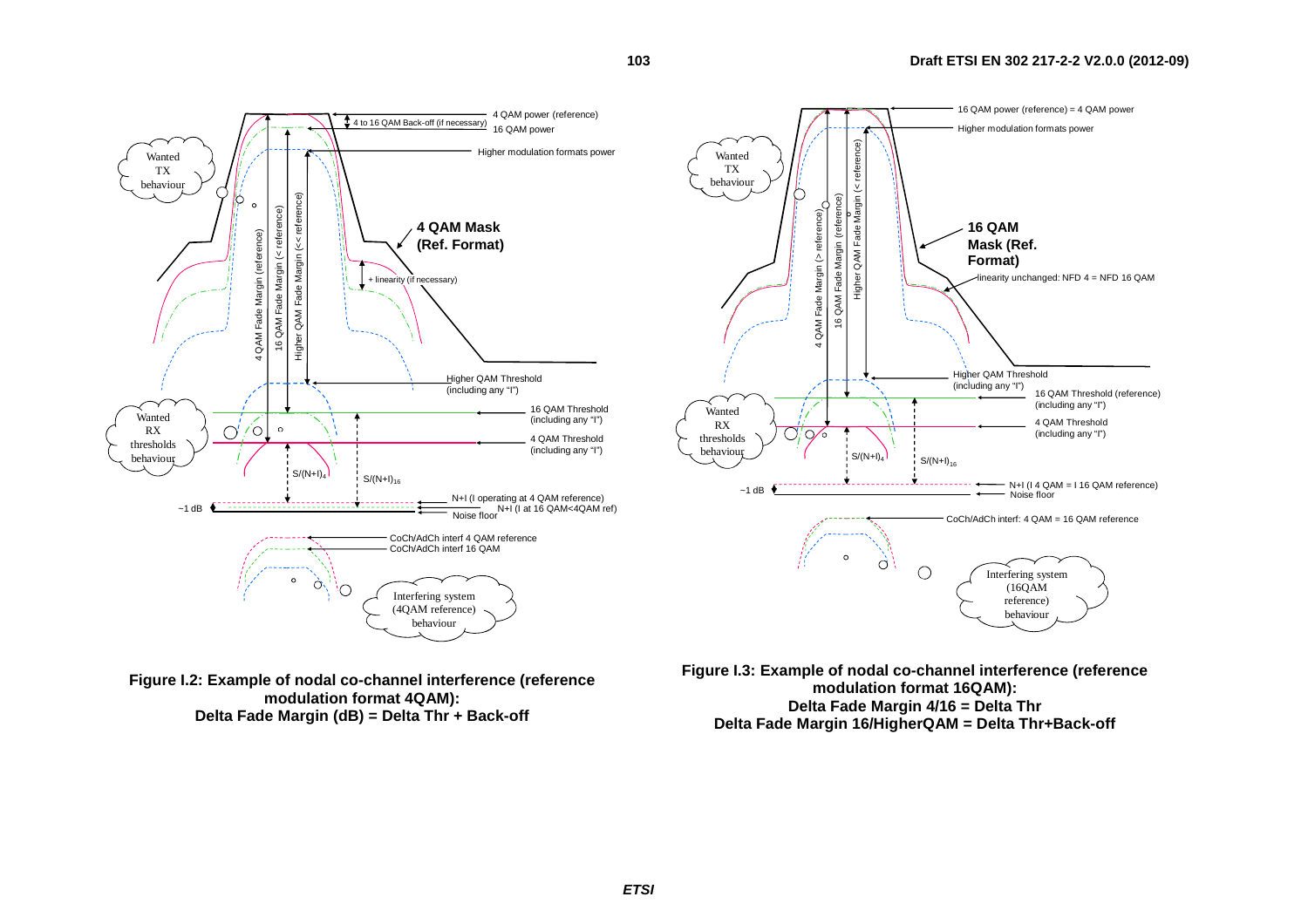# Annex J (informative): Typical interference sensitivity behaviour for frequency planning purpose

In annexes B to E, for conformity assessment and declaration, the requirements for co-channel and adjacent channel(s) are limited to discrete guaranteed points at 1 dB and 3 dB degradation of the RSL for BER  $\leq 10^{-6}$ .

Figure J.1 shows the typical behaviour for intermediate points which can be used for frequency planning purpose. Two different plots are given that are dependant on the difference between 1 dB and 3 dB RSL degradation.





**Figure J.1: Interference threshold degradation versus C/I (typical behaviour)**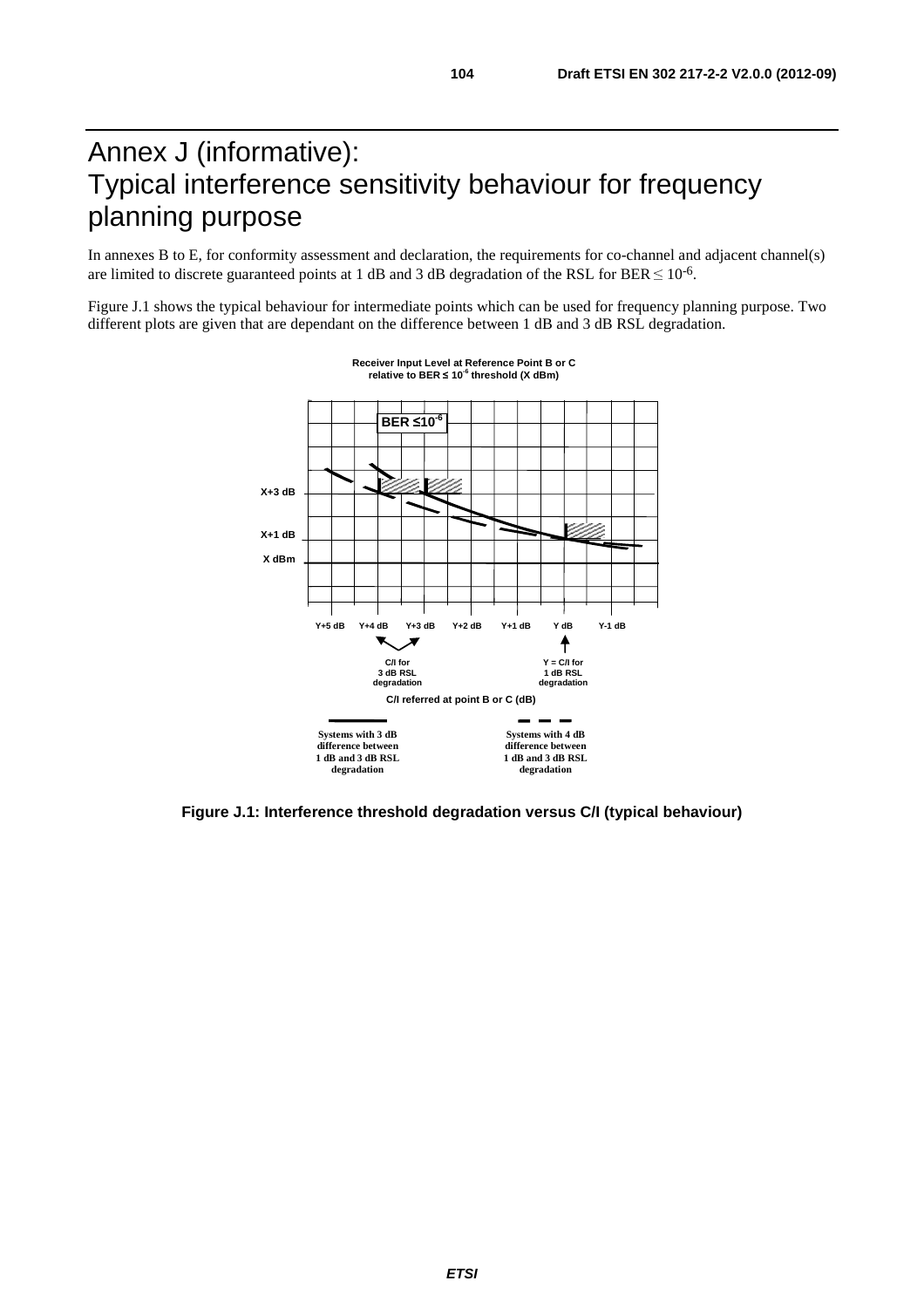# Annex K (informative): Bibliography

- ERC/DEC(00)07: "ERC Decision of 19 October 2000 on the shared use of the band 17.7 19.7 GHz by the fixed service and Earth stations of the fixed-satellite service (space to Earth)".
- ETSI EN 302 217-4-1: "Fixed Radio Systems; Characteristics and requirements for point-to-point equipment and antennas; Part 4-1: System-dependent requirements for antennas".
- Council Directive 73/23/EEC of 19 February 1973 on the harmonization of the laws of Member States relating to electrical equipment designed for use within certain voltage limits (LV Directive).